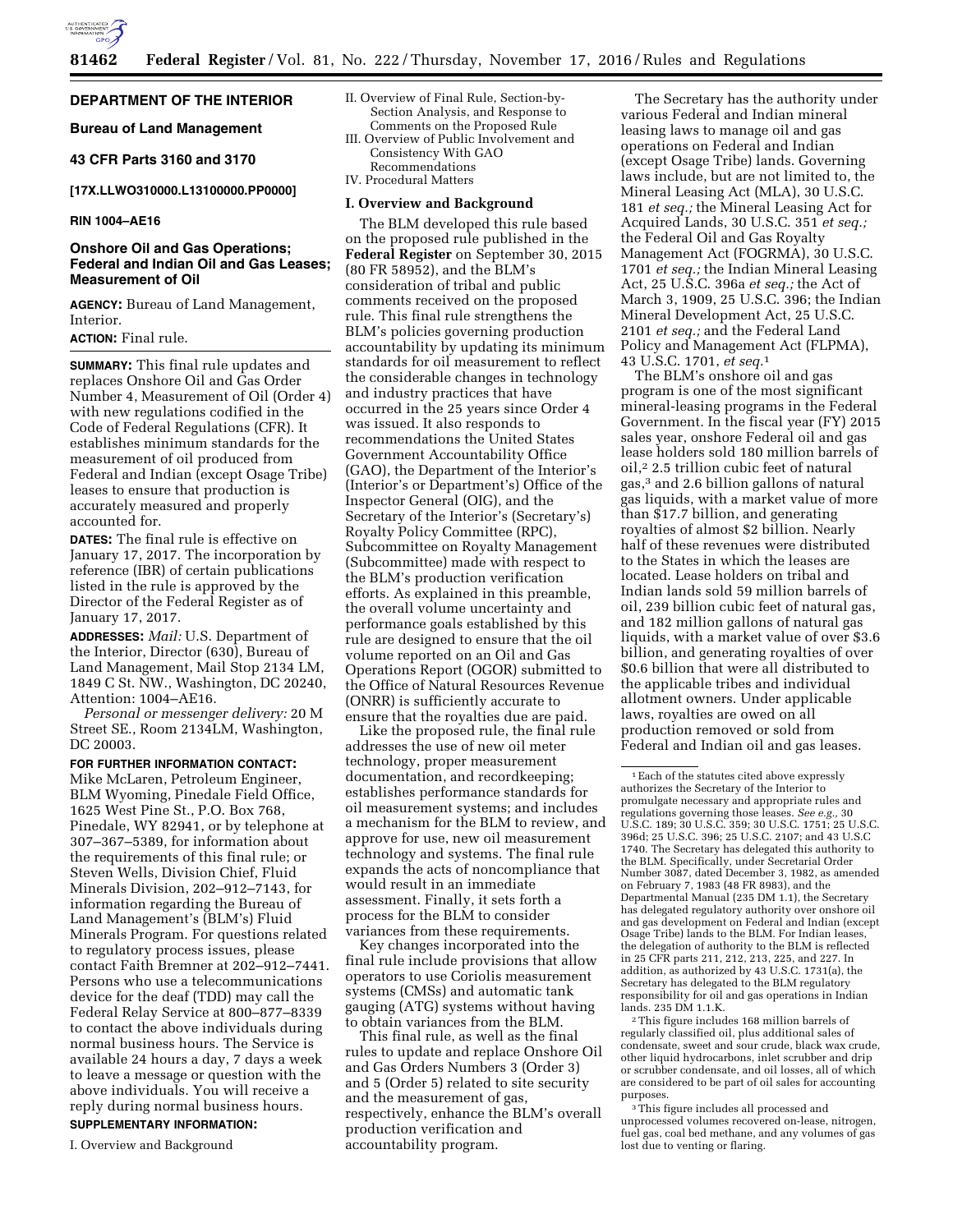The basis for those royalty payments is the measured production from those leases.

As explained in the preamble for the proposed rule, given the magnitude of oil production on Federal and Indian lands, and the BLM's statutory and management obligations, it is critically important that the BLM ensure that operators accurately measure, properly report, and account for that production. However, the BLM's rules governing how that oil is measured and accounted for are more than 25 years old and need to be updated and strengthened. Federal laws, technology, and industry standards have all changed significantly in that time. The final rule addresses the outdated nature of existing requirements and helps achieve the BLM's objective of ensuring accurate measurement by updating and replacing Order 4's requirements with regulations codified in the CFR, at a new 43 CFR subpart 3174. These new regulations reflect changes in oil measurement practices and technology since Order 4 was first promulgated in 1989.4

These updated requirements are the result of the BLM's evaluation of its existing requirements, based on its experience in the field, and based on the conclusion of multiple reports and evaluations of the BLM's oil and gas program—one by the Subcommittee, issued in 2007; one by the OIG, issued in 2009; and two reports prepared by the GAO, issued in 2010 and 2015. Each of these is described further below.

In 2007, the Secretary appointed an independent panel—the Subcommittee—to review the Department's procedures and processes related to the management of mineral revenues and to provide advice to the Department based on that review.5 In a report dated December 17, 2007, the Subcommittee determined that the BLM's production accountability methods are ''unconsolidated, outdated, and sometimes insufficient.'' The report observed that:

• BLM policy and guidance have not been consolidated into a single document or publication, resulting in the BLM's 31 oil and gas field offices using varying policies and guidance (see page 31);

• Some BLM policy and guidance are outdated and some policy memoranda have expired (ibid.); and

• Some BLM State Offices have issued their own ''Notices to Lessees and Operators'' (NTLs) for oil and gas operations. While such NTLs may have a positive effect on local oil and gas field operations, they nevertheless lack a national perspective and may introduce inconsistencies among the States (ibid.).

The Subcommittee specifically recommended that the BLM evaluate Order 4 to determine whether it includes sufficient guidance for ensuring that accurate royalties are paid on Federal oil production. As explained in the preamble to the proposed rule, the Interior Department formed a Fluid Minerals Team, comprising Departmental oil and gas experts. The team determined that Order 4 should be updated in light of changes in technology, the BLM, and industry practices.

As noted, in addition to the Subcommittee report, findings and recommendation addressing similar issues have been issued by the GAO (Report to Congressional Requesters, *Oil and Gas Management, Interior's Oil and Gas Production Verification Efforts Do Not Provide Reasonable Assurance of Accurate Measurement of Production Volumes,* GAO–10–313 (GAO 2010 Report), and Report to Congressional Requesters, *Oil and Gas Resources, Interior's Production Verification Efforts: Data Have Improved but Further Actions Needed,* GAO 15–39 (GAO 2015 Report)) and the OIG (*Bureau of Land Management's Oil and Gas Inspection and Enforcement Program,* CR–EV– 0001–2009 (OIG Report)).

In its 2010 report, the GAO found that the Department's measurement regulations and policies do not provide reasonable assurances that oil and gas are accurately measured because, among other things, the Department's policies for tracking where and how oil and gas are measured are not consistent and effective (GAO 2010 Report, p. 20). The report also found that the BLM's regulations do not reflect current industry-adopted measurement technologies and standards designed to improve oil and gas measurement (ibid.). The GAO recommended that Interior provide Department-wide guidance on measurement technologies not addressed in current regulations and approve variances for measurement technologies in instances when the technologies are not addressed in current regulations or Department-wide guidance (see ibid., p. 80). The OIG report made a similar recommendation

that the BLM, ''Ensure that oil and gas regulations are current by updating and issuing onshore orders. . . . " (see p. 11). In its 2015 report, the GAO reiterated that ''Interior's measurement regulations do not reflect current measurement technologies and standards,'' and that this ''hampers the agency's ability to have reasonable assurance that oil and gas production is being measured accurately and verified

. . .'' (GAO 2015 Report, p. 16). Among its recommendations were that the Secretary direct the BLM to ''meet its established time frame for issuing final regulations for oil measurement'' (ibid., p. 32). The OIG made similar recommendations based on the Subcommittee's report observing that the BLM should, "(e)nsure that oil.. regulations are current by updating and issuing onshore orders . . .'' (OIG Report, p. 11).

The GAO's recommendations related to the adequacy of the BLM's oil measurement rules are also significant because they form one of the bases for the GAO's inclusion of the BLM's oil and gas program on the GAO's High Risk List in 2011 (Report to Congressional Committees, *High Risk Series, An Update,* GAO–11–278). Specifically, the GAO concluded in 2011 ''that Interior's verification of the volume of oil . . . produced from Federal leases––on which royalties are due the Federal government––does not provide reasonable assurance that operators are accurately measuring and reporting these volumes'' (GAO–11–278, p. 15). Because the GAO's recommendations have not yet been fully implemented, the onshore oil and gas program has remained on the High Risk List in subsequent updates in 2013 (Report to Congressional Committees, *High Risk Series, An Update,* GAO–13– 283) and 2015 (Report to Congressional Committees, *High Risk Series, An Update,* GAO–15–290).

Up-to-date measurement requirements are critically important because they help ensure that oil and gas produced from Federal and Indian leases are properly accounted for, thus ensuring that operators pay the proper royalties due.

As explained in more detail below, the final rule makes a number of changes that modernize and strengthen the existing requirements in Order 4. In general, this final rule will give industry more choices and flexibility for measuring oil produced from Federal and Indian leases and will also make it easier for operators in the future to adopt new technologies and processes as the industry continues to advance.

<sup>4</sup>Order 4, which was published in the **Federal Register** on February 24, 1989 (54 FR 8056), has been in effect since August 23, 1989.

<sup>5</sup>The Subcommittee was commissioned to report to the RPC, which was chartered under the Federal Advisory Committee Act to provide advice to the Secretary and other Departmental officials responsible for managing mineral leasing activities and to provide a forum for the public to voice concerns about mineral leasing activities.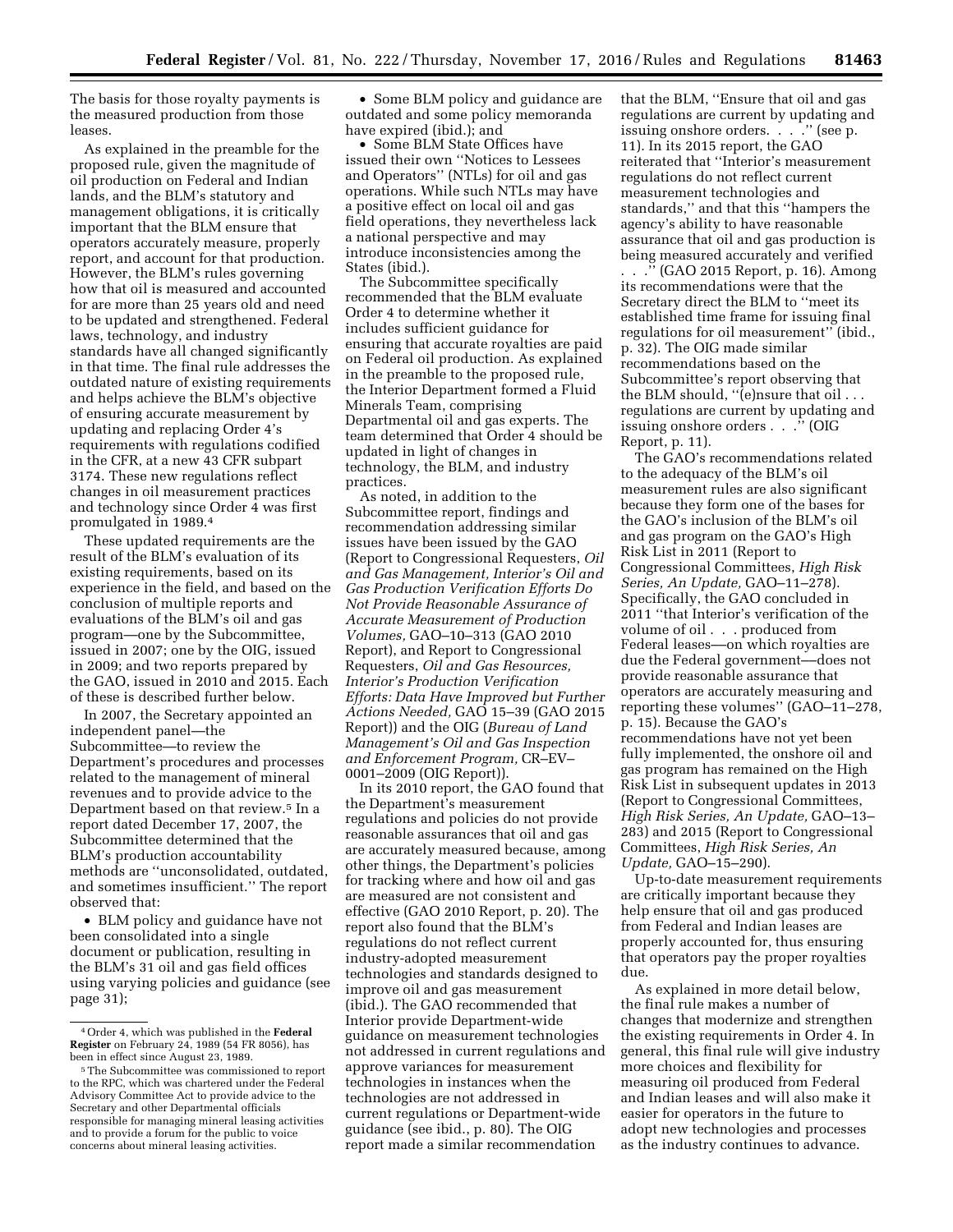In addition to updating requirements with respect to existing technologies, the final rule also specifically recognizes advances in measurement technology by affirmatively allowing operators to use a CMS 6 or an ATG/ hybrid tank measurement system without first receiving a variance from the BLM, as is currently required.7 In response to GAO and RPC concerns that BLM field offices put out various policies and guidance, the final rule establishes nationwide requirements and standards for this measurement equipment, including a nationwide process for reviewing and approving new technology as it is developed. This change is significant because CMSs have proven to be reliable and accurate in field and laboratory testing and, when the time comes to replace their older systems, more and more operators are opting to use CMSs.

Similarly, operators in newer well fields have been using ATG systems for internal inventory purposes for over 10 years and only recently have they started using them to measure oil for sales and royalty-determination purposes. The BLM reviewed proprietary ATG test data that operators submitted to the BLM—both as public comment on the proposed rule and in support of variance requests to have ATG systems replace manual tank gauging. Based on that review, the BLM believes that ATG/hybrid systems can meet or exceed this rule's tank-gauging standards and as a result they should be expressly allowed. Affirmatively allowing ATG and hybrid systems will also increase worker safety because eliminating the need for workers to climb on top of tanks, open hatches, and manually measure or sample oil reduces their exposure to the fumes coming out of the tanks.8 The final rule's incorporation of ATG/hybrid systems as a permissible measurement method

7As explained in the proposed rule, since this equipment was not included in Order 4, the BLM did not have uniform national performance standards for these systems, which has led BLM state and field offices, while approving variances, to specify their own. The state-by-state approach results in inconsistencies among offices with respect to the requirements imposed on operators.

8The Durango Herald, *New hazard with oilfield work,* March 7, 2016; *[http://](http://www.durangoherald.com/article/20160307/NEWS01/160309666/New-hazard-with-oilfield-work) www.durangoherald.com/article/20160307/* 

*[NEWS01/160309666/New-hazard-with-oilfield](http://www.durangoherald.com/article/20160307/NEWS01/160309666/New-hazard-with-oilfield-work)[work.](http://www.durangoherald.com/article/20160307/NEWS01/160309666/New-hazard-with-oilfield-work)* 

gives operators an additional tool to address growing safety concerns.9

In recognition that new measurement technologies and processes, like CMSs and ATG systems, will continue to be developed and evolve, the final rule puts in place a process and criteria that will allow for a new Production Measurement Team (PMT) to review, and for the BLM to approve for use nationwide, new measurement technologies that are demonstrated to be reliable and accurate.10 Under this new system, operators would have to prove to the BLM that new technologies meet or exceed this rule's new uncertainty performance standards, which for the first time give the BLM a set of objective criteria that can be applied to evaluate and approve any new meters, electronic components, computers, software, and procedures not specifically addressed in these regulations. Unlike the current variance system where operators must make such a showing each and every time they wish to deploy a new technology, under the PMT approach, once a technology has been approved by the BLM based on the PMT's review, that technology can be employed at additional facilities or by additional operators without a subsequent BLM approval, so long as those facilities and operators follow all conditions of approval (COAs) established by the PMT.

Recognizing the newness of the PMT process, the final rule includes a 2-year phase-in for that system. Over the next 2 years, the BLM will develop and post on its Web site an uncertainty calculator that will help the BLM and industry determine if a particular measurement system or a new device meets the rule's uncertainty requirements. As an operator designs a new system, the operator can plug its components into the calculator and know before installing the system whether that system meets the requirements, and could be approved by the PMT. Once the BLM approves a new technology for use, it will post the make, model, size, or software version on its Web site as

approved for use for all operators nationwide.

With respect to the PMT, it should be noted that while the final rule provides that the PMT will review requests and make recommendations to the BLM for approval, it is the BLM's intent that such approvals will be issued by a BLM AO with authority over the oil and gas program nationally (*e.g.,* the Director, a Deputy Director, or an Assistant Director), as opposed to that authority being delegated to a local level. This is consistent with recommendations from the RPC, GAO, and OIG that decisions on variances be granted at the national level to ensure they are consistent and have the appropriate perspective, as opposed to more local levels, which can result in inconsistencies among BLM field offices.

In another important departure from Order 4, this final rule avoids, where possible, cookbook-style lists of requirements for operators to follow when determining oil quantity and quality. Instead, in many instances, the rule simply requires operators to follow the applicable industry standards, which were developed through a consensus process by professional industry groups, with input from Federal oil and gas experts. In each instance, the BLM carefully reviewed the applicable standards and determined they are technically sufficient to meet the BLM's production verification needs and are structured in such a way that they can be enforced by BLM personnel in the field. The incorporation of industry standards into the final rule gives operators more flexibility to comply with the requirements of these regulations. For example, Order 4 had one specific way for operators to measure oil temperature—by inserting a thermometer in the approximate vertical center of the fluid column, not less than 12 inches from the tank shell for 5 minutes. The final rule still allows operators to measure oil temperature using this method, but they can now also follow American Petroleum Institute (API) Chapter 7 standards, which provide for operators to use builtin tank thermometers or to take measurements from the flow lines that lead to the haulers' trucks.

The rule also adopts a number of smaller changes which, taken together, will increase measurement accuracy, increase verifiability, and reduce waste. First, it would prohibit the use of automatic temperature/gravity compensators on lease automatic custody transfer (LACT) systems, which are required equipment under Order 4. These compensators automatically

<sup>6</sup>A CMS is a metering system that uses a Coriolis flow meter in conjunction with a tertiary device, pressure transducer, and temperature transducer in order to derive and report gross standard oil volume. A Coriolis flow meter is based on the principle that fluid mass flow through a tube results in a measurable twisting or distortion and consequent oscillation of the tube. Sensors measure that oscillation and allow for a determination of various variables, including volume.

<sup>&</sup>lt;sup>9</sup> In recent months this safety issue has been highlighted by news reports of the deaths of oil workers who died after manually opening oil tank hatches and being exposed to toxic fumes.

<sup>10</sup>The PMT is distinct from the Interior's Gas and Oil Measurement Team (DOI GOMT), which consists of members with gas or oil measurement expertise from the BLM, the ONRR, and the Bureau of Safety and Environmental Enforcement (BSEE). BSEE handles production accountability for Federal offshore leases. The DOI GOMT is a coordinating body that enables the BLM and BSEE to consider measurement issues and track developments of common concern to both agencies. The BLM expects that the members of the BLM PMT would participate as part of the DOI GOMT.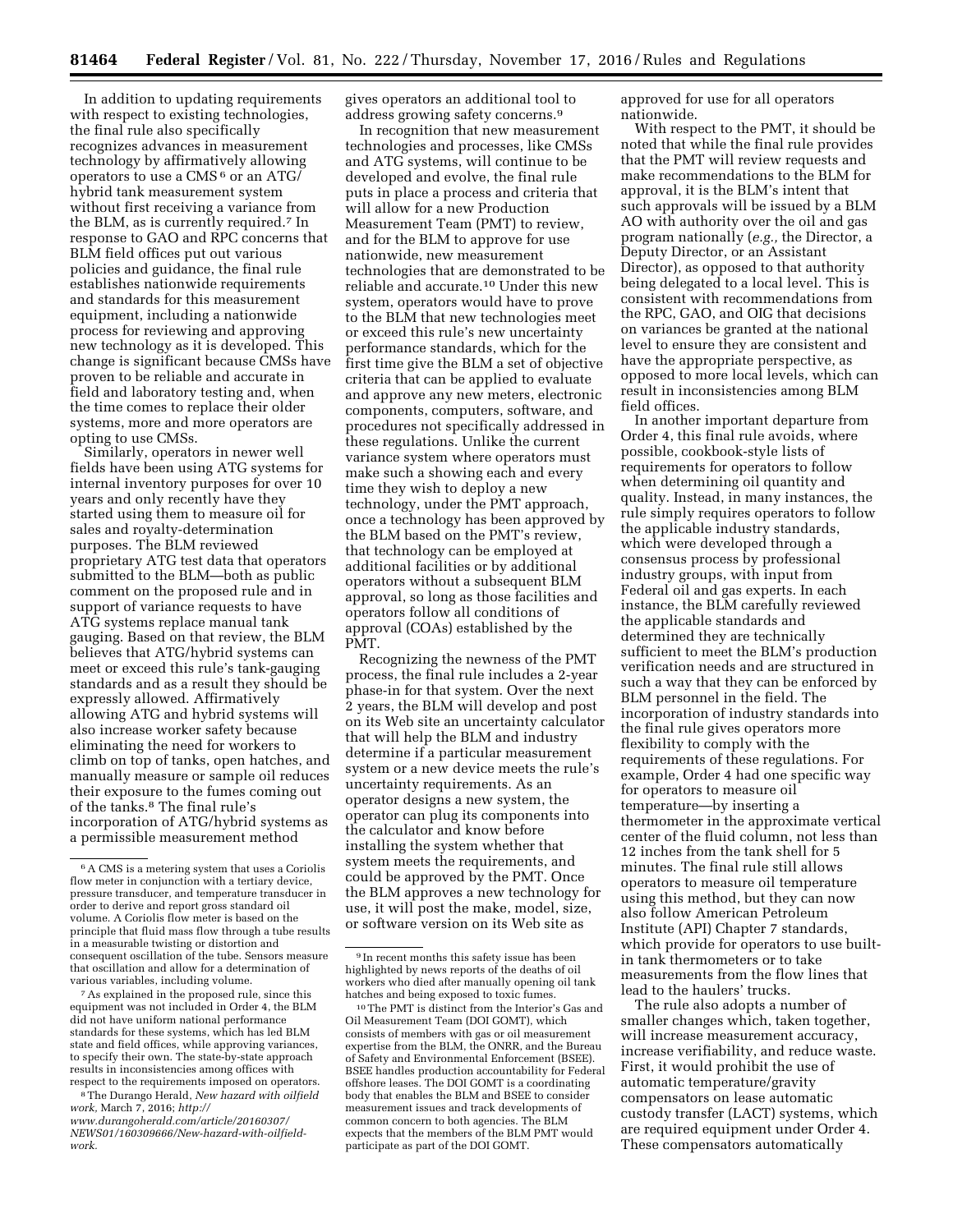adjust LACT totalizer readings to account for temperature effects and, in some cases, oil gravity effects on volume. However, because these automatic compensators do not maintain the raw data the BLM needs to verify that the compensators are functioning correctly or that the totalizer readings are correct, this rule requires operators to use temperature averaging devices instead, which record and average the temperatures of the fluids flowing through the LACT. This requirement ensures that the necessary audit trail is maintained. Such a system strikes the right balance because it gives operators the data they need to manually correct the volumes from the totalizer for the effects of temperature and oil gravity, while ensuring that the BLM has the raw data needed to verify

the results and confirm system functionality.

Finally, the rule requires all oil storage tanks, hatches, connections, and other access points to be installed and maintained in accordance with manufacturers' specifications. This requirement, in effect, requires operators to maintain the pressurevacuum integrity that manufacturers designed and built into their equipment. This in turn will minimize hydrocarbon gas lost to the atmosphere.

## **II. Overview of Final Rule, Section-by-Section Analysis and Response to Comments on the Proposed Rule**

#### *A. General Overview of the Final Rule*

As discussed in the background section of this preamble, the BLM's

rules concerning oil measurement found in Order 4 have not kept pace with industry standards and practices, statutory requirements, or applicable measurement technology and practices. The final rule enhances the BLM's overall production accountability efforts by addressing these concerns and ensuring that the oil produced from Federal and Indian (except Osage Tribe) leases is adequately accounted for, ultimately ensuring that all royalties due are paid.

The following table provides an overview of the changes between the proposed rule and this final rule. A similar chart explaining the differences between the proposed rule and Order 4 appears in the proposed rule at 80 FR 58955–58956.

| Proposed rule                                                          | Final rule                                                             | Substantive changes                                                                                                                                                                                                                                                                                                                                                                                                                                                                                                                                                                                                                                                                                                                                                                                     |
|------------------------------------------------------------------------|------------------------------------------------------------------------|---------------------------------------------------------------------------------------------------------------------------------------------------------------------------------------------------------------------------------------------------------------------------------------------------------------------------------------------------------------------------------------------------------------------------------------------------------------------------------------------------------------------------------------------------------------------------------------------------------------------------------------------------------------------------------------------------------------------------------------------------------------------------------------------------------|
| 43 CFR 3174.1-Definitions and<br>Acronyms.                             | 43 CFR 3174.1-Definitions and<br>Acronyms.                             | The final rule removes definitions for "registered volume," "resistance<br>thermal device," and "turbulent flow." It changes the definitions for<br>"base pressure" and "Coriolis meter." It adds new definitions for<br>"indicated volume" and "transducer."                                                                                                                                                                                                                                                                                                                                                                                                                                                                                                                                           |
| 43 CFR 3174.2-General Require-<br>ments.                               | 43 CFR 3174.2-General Require-<br>ments.                               | The final rule gives operators a phase-in period of 1 to 4 years after<br>the rule's effective date to bring existing facility measurement point<br>(FMP) equipment into compliance. This timeframe is based on the<br>operators' production volumes and it coincides with their schedule<br>for applying for their FMP numbers. A new paragraph (g) in this<br>section delays for 2 years a requirement that operators begin using<br>approved equipment listed on the BLM website (www.blm.gov).                                                                                                                                                                                                                                                                                                      |
| 43 CFR 3174.3-Specific Measure-<br>ment Performance Requirements.      | 43 CFR 3174.3-Incorporation by<br>Reference.                           | The final rule adopts the latest versions of certain API standards and<br>incorporates them by reference into the BLM's oil and gas regula-<br>tions. It incorporates by reference many API standards that did not<br>appear in the proposed rule and removes two industry standards<br>developed by the American Society for Testing and Materials<br>(ASTM).                                                                                                                                                                                                                                                                                                                                                                                                                                          |
| 43 CFR 3174.4-Incorporation by<br>Reference.                           | 43 CFR 3174.4-Specific Meas-<br>urement Performance Require-<br>ments. | The final rule establishes two thresholds for overall oil measurement<br>uncertainty levels. For FMPs measuring greater than or equal to<br>30,000 barrels (bbl)/month, the maximum uncertainty is $\pm 0.50$ per-<br>cent. For FMPs measuring less than 30,000 bbl/month, the max-<br>imum uncertainty level is $\pm 1.50$ percent. Paragraph (d) is revised to<br>clarify that the PMT, following the process outlined in §3174.13,<br>will make a determination whether proposed alternative equipment<br>or measurement procedures meet or exceed the objectives and in-<br>tent of this section.                                                                                                                                                                                                   |
| 43 CFR 3174.5 and 3174.6-Oil<br>Measurement by Manual Tank<br>Gauging. | 43 CFR 3174.5 and 3174.6-Oil<br>Measurement by Tank Gauging.           | The final rule requires operators to submit sales tank calibration<br>charts (tank tables) to the authorized officer (AO) within 45 days<br>after calibrating or recalibrating. It allows operators to use ATG<br>systems and, by replacing prescriptive language with additional in-<br>dustry standards, it gives operators more options for tank gauging,<br>sampling, calibrating sales tanks, and determining temperature, oil<br>gravity, and sediment and water (S&W) content. The final rule<br>specifies manual gauging accuracy to the nearest $\frac{1}{4}$ inch for tanks<br>of 1,000 bbl or less and gauging accuracy to the nearest $\frac{1}{8}$ inch<br>for tanks greater than 1,000 bbl. All oil storage tanks must be<br>clearly identified with an operator-generated unique number. |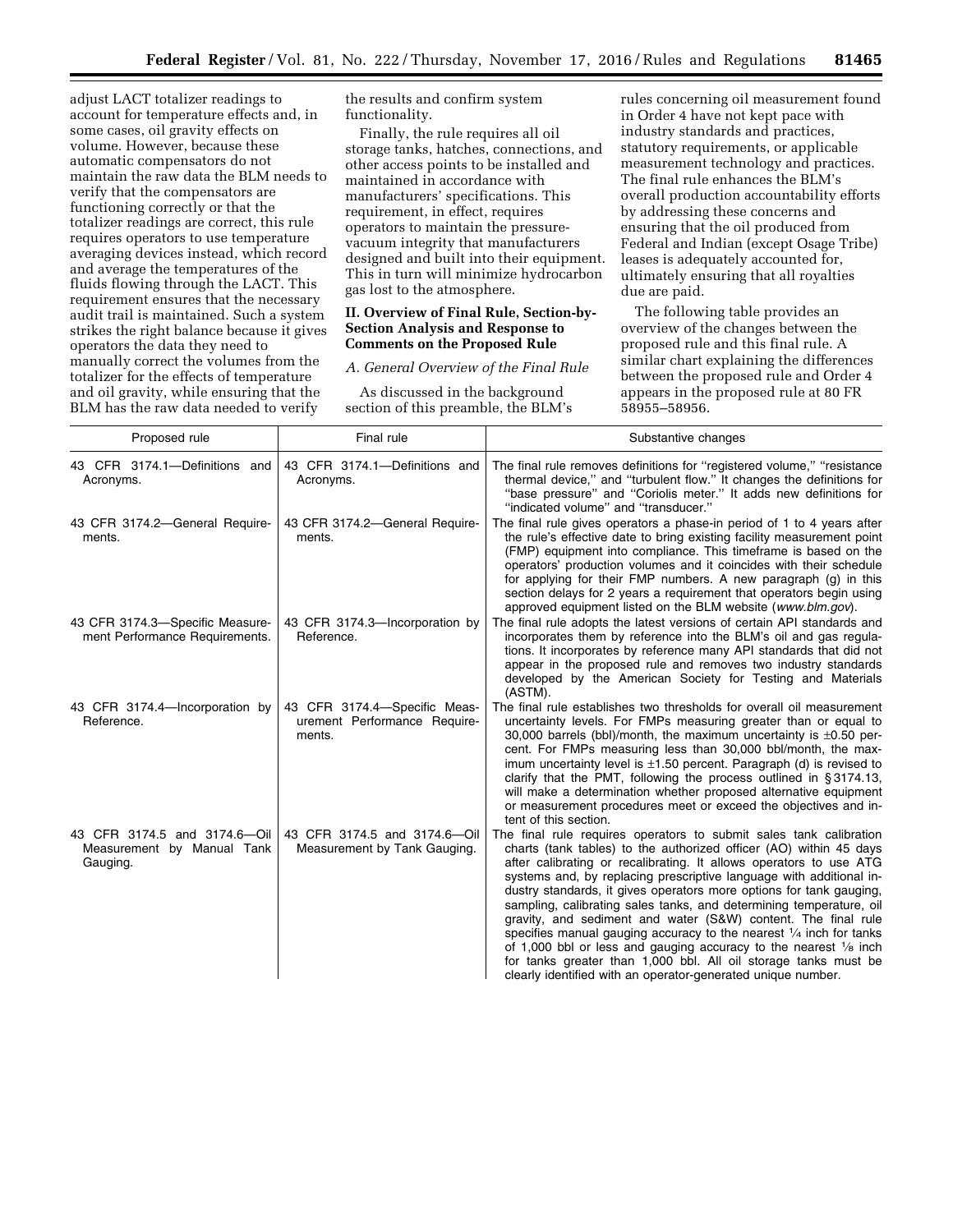÷.

 $\equiv$ 

| Proposed rule                                                                            | Final rule                                                                               | Substantive changes                                                                                                                                                                                                                                                                                                                                                                                                                                                                                                                                                                                                                                                                                                                                                                                                                                                                                                                                                                                                                                                                                                                                                                                                                                                                                             |
|------------------------------------------------------------------------------------------|------------------------------------------------------------------------------------------|-----------------------------------------------------------------------------------------------------------------------------------------------------------------------------------------------------------------------------------------------------------------------------------------------------------------------------------------------------------------------------------------------------------------------------------------------------------------------------------------------------------------------------------------------------------------------------------------------------------------------------------------------------------------------------------------------------------------------------------------------------------------------------------------------------------------------------------------------------------------------------------------------------------------------------------------------------------------------------------------------------------------------------------------------------------------------------------------------------------------------------------------------------------------------------------------------------------------------------------------------------------------------------------------------------------------|
| 43 CFR 3174.7 and 3174.8-LACT<br>Systems.                                                | 43 CFR 3174.7 and 3174.8-<br>LACT Systems.                                               | The final rule requires operators to notify the AO of any LACT system<br>failures or equipment malfunctions, or other failures that could ad-<br>versely affect oil measurement within 72 hours upon discovery.<br>The requirement in proposed $\S 3174.7(b)$ that operators generate<br>an additional run ticket before proving a LACT system has been<br>modified. A related change in §3174.12(b)(1) makes it clear that<br>LACT systems that use flow computers are exempt from the re-<br>quirement that operators close a run ticket before proving a LACT<br>system. The table in proposed §3174.7(c) entitled, "Standards to<br>Measure Oil by a LACT System," has been removed and in its<br>place the final rule requires operators to complete measurement<br>tickets as required under §3174.12(b). Industry standards have<br>been added to replace prescriptive language in the proposed rule.<br>This gives operators more choices for collecting, mixing, and ana-<br>lyzing samples. The final rule clarifies that LACT systems may<br>have either a Coriolis meter or a positive displacement (PD) meter.                                                                                                                                                                                     |
| 43 CFR 3174.9-Coriolis Measure-<br>ment System-General Require-<br>ments and Components. | 43 CFR 3174.9-Coriolis Meas-<br>urement System-General Re-<br>quirements and Components. | The final rule is revised to clarify that operators can use CMSs as a<br>standalone unit, independent of a LACT system. The table in para-<br>graph (d) entitled, "Standards Applicable to CMS Use," has been<br>removed and in its place the final rule requires operators to com-<br>plete measurement tickets, as required under § 3174.12(b). Pre-<br>scriptive language in proposed paragraph (e) that dictated which<br>CMS components should be used during set up and installation of<br>a CMS, for the most part, has been removed and replaced with in-<br>dustry standards, which give operators more flexibility. The require-<br>ment for a back pressure valve has been removed and operators<br>may use any means to apply sufficient back pressure to ensure<br>single-phase flow so long as it meets industry standard API 5.6. In-<br>dustry standards have been added to give operators more options<br>for automatic sampling and for mixing and handling samples. A<br>new paragraph (g) has been added that requires operators to fol-<br>low API 12.2.1 and API 12.2.2 for calculating net standard volume.<br>A similar, more prescriptive requirement for calculating net stand-<br>ard volume appeared in proposed $\S 3174.10(g)$ , which has been re-<br>moved from the final rule. |
| 43 CFR 3174.10-Coriolis Meas-<br>urement System-Operating Re-<br>quirements.             | 43 CFR 3174.10-Coriolis meter<br>for LACT and CMS Measure-<br>ment Applications.         | Requirement for straight piping upstream and downstream of a meter<br>has been removed from the final rule. The requirement for verifying<br>the meter zero value is revised to be less prescriptive and instead<br>requires operators to follow manufacturers' specifications and pro-<br>cedures. The requirement that operators keep the log containing<br>the meter factor, zero verification, and zero adjustments on site<br>has been changed to require them to make it available to the AO<br>upon request.                                                                                                                                                                                                                                                                                                                                                                                                                                                                                                                                                                                                                                                                                                                                                                                             |
| 43 CFR 3174.11-Meter-Proving<br>Requirements.                                            | 43 CFR 3174.11-Meter-Proving<br>Requirements.                                            | The final rule requires proving every 3 months (quarterly) after last<br>proving, or after every 75,000 bbl of volume flows through the<br>meter, whichever comes first, but no more frequently than monthly.<br>The rule includes verification requirements for pressure, tempera-<br>ture, and density measurement devices with each proving. The<br>table in proposed paragraph (b) entitled, "Minimum Standards for<br>Proving FMP Meters," has been removed because it is not need-<br>ed. The proposed requirement for master meter repeatability of<br>0.0002 (0.02 percent) has been changed to 0.0005 (0.05 percent).<br>The frequency for proving master meters is no less than once<br>every 12 months. The final rule replaces prescriptive language that<br>dictated the sizes and proving frequencies of displacement provers<br>with requirements that operators follow industry standards. Para-<br>graph (c)(4) adds the requirement that operators follow industry<br>standards when calculating the average meter factor. Paragraph<br>(c)(6) contains new language on how to utilize multiple meter fac-<br>tors. Meter-proving reports may be submitted to the AO in either<br>hard-copy or electronic format.                                                                             |
| 3174.12-Measurement<br>43 CFR<br>Tickets.                                                | 43 CFR 3174.12-Measurement<br>Tickets.                                                   | The final rule requires that oil measurement tickets for LACT systems<br>and CMS be closed at the end of each month and before proving<br>unless utilizing flow computers. The rule allows the use of elec-<br>tronic measurement tickets. The final rule no longer requires the<br>operator's representative to certify that the measurement on a<br>completed run ticket is correct. The final rule has also removed the<br>requirement that operators must notify the AO within 7 days if they<br>disagree with a tank gauger's measurement.                                                                                                                                                                                                                                                                                                                                                                                                                                                                                                                                                                                                                                                                                                                                                                 |
| 43 CFR 3174.13-Oil Measurement<br>by Other Methods.                                      | 43 CFR 3174.13-Oil Measure-<br>ment by Other Methods.                                    | None.                                                                                                                                                                                                                                                                                                                                                                                                                                                                                                                                                                                                                                                                                                                                                                                                                                                                                                                                                                                                                                                                                                                                                                                                                                                                                                           |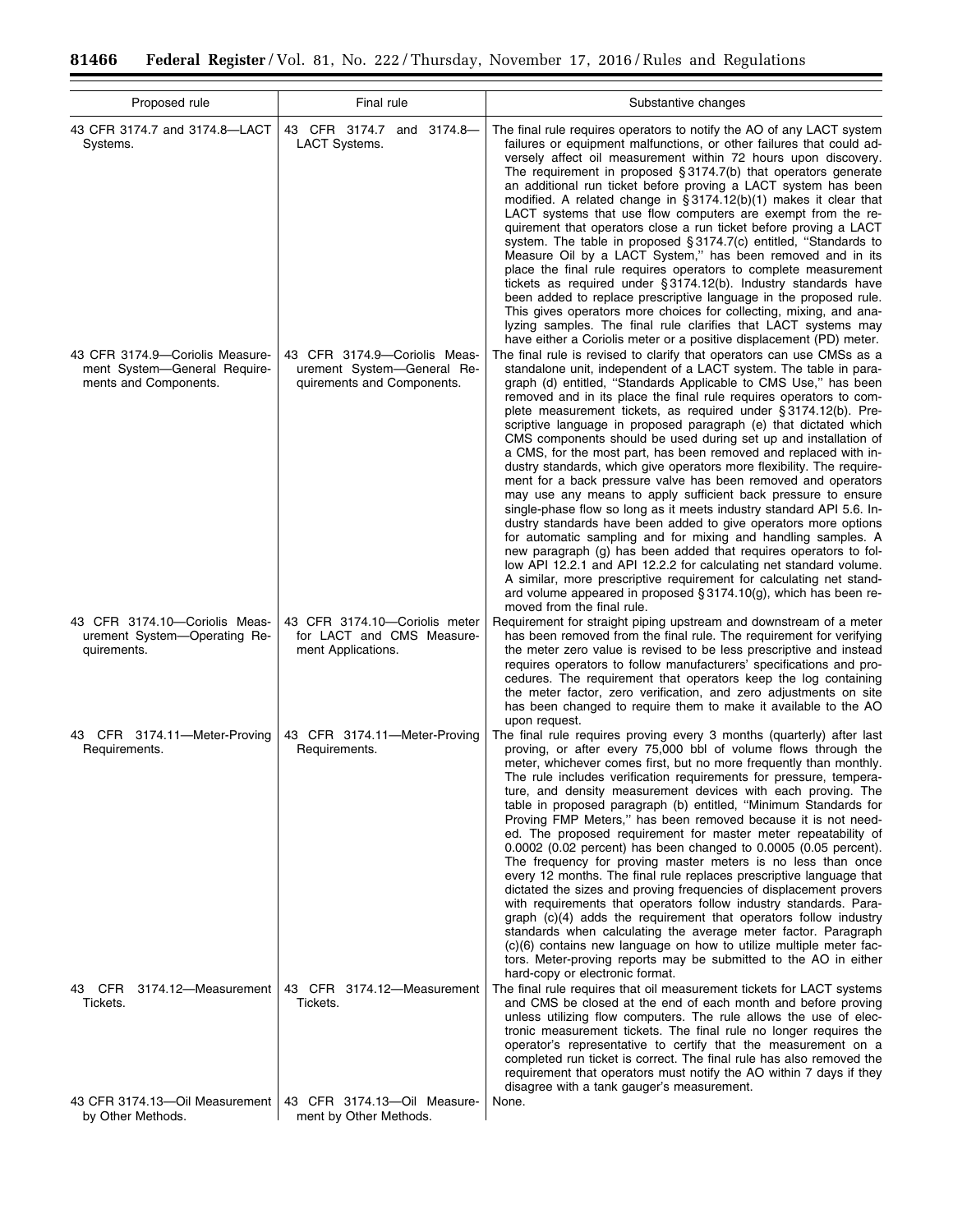| Proposed rule                                                                                                                      | Final rule                                                                                                                         | Substantive changes                                                                                                                                                                                                                                                                                                                                                                                                                                                                                                                                                                                                                                                                                                                                                                                                    |
|------------------------------------------------------------------------------------------------------------------------------------|------------------------------------------------------------------------------------------------------------------------------------|------------------------------------------------------------------------------------------------------------------------------------------------------------------------------------------------------------------------------------------------------------------------------------------------------------------------------------------------------------------------------------------------------------------------------------------------------------------------------------------------------------------------------------------------------------------------------------------------------------------------------------------------------------------------------------------------------------------------------------------------------------------------------------------------------------------------|
| 43 CFR 3174.14-Determination of<br>Oil Volumes by Methods Other<br>Than Measurement.<br>43 CFR 3174.15-Immediate As-<br>sessments. | 43 CFR 3174.14-Determination<br>of Oil Volumes by Methods<br>Other Than Measurement.<br>43 CFR 3174.15-Immediate As-<br>sessments. | None.<br>The final rule removes one of the six violations listed in the proposed<br>rule: Failure to notify the AO within 7 days of any changes to any<br>CMS internal calibration factors (proposed violation #4). Of the five<br>remaining violations listed, the final rule changes the timeframe<br>from "within 24 hours" to "within 72 hours" that operators must no-<br>tify the AO of any LACT system failure or equipment malfunction<br>resulting in use of an unapproved alternative method of measure-<br>ment (violation #2 in the final rule). The final rule also removes the<br>word "variance" from the violation of failure to obtain a written ap-<br>proval before using any oil measurement method other than tank<br>gauging, LACT system, or CMS at an FMP (violation #5 in the final<br>rule). |

*B. Section-by-Section Analysis of the Final Rule and Response to Comments on Specific Provisions of the Proposed Rule* 

This final rule is codified primarily in a new 43 CFR subpart 3174 within a new part 3170. In addition to this rule, the BLM has also prepared separate rules to update and replace Onshore Oil and Gas Order Number 3 (Order 3) (site security), which will be codified at a new 43 CFR subpart 3173; and Onshore Oil and Gas Order Number 5 (Order 5) (gas measurement), which will be codified at a new 43 CFR subpart 3175. The rules to replace Orders 3 and 5 are being published concurrently with this rule. In addition to establishing a new 43 CFR subpart 3173, the rule to replace Order 3 establishes 43 CFR part 3170 and subpart 3170. Subpart 3170 contains definitions of certain terms common to more than one of these rules, as well as other provisions common to all of the rules, such as provisions prohibiting bypass of and tampering with meters; procedures for obtaining variances from the requirements of a particular rule; requirements for recordkeeping, records retention, and submission; and administrative appeal procedures. All of the definitions and substantive provisions of subpart 3170 also apply to this new subpart 3174.

Certain provisions of this final rule will result in amendments to related provisions in the onshore oil and gas operations rules in 43 CFR part 3160. The amendments to those provisions are also discussed below.

#### Subpart 3174 and Related Provisions

Section 3174.1 Definitions and Acronyms

Section 3174.1 defines terms and acronyms used in subpart 3174. Defining these terms and acronyms is necessary to ensure consistent interpretation and implementation of

this rule. The BLM received a number of comments on this section. Except as noted in this section, the terms and acronyms in § 3174.1 did not change between the draft and final rule. A summary of the definitions and acronyms that were not changed in the final rule may be found in the proposed rule.

Several commenters recommended that base pressure should be defined as 14.696 pounds per square inch, absolute (psia), as opposed to defining it, as in the proposed rule, as the atmospheric pressure or the vapor pressure of the liquid at 60 °F, whichever is higher. Subsequent research has shown that base pressure should be defined as a fixed amount and therefore the BLM agrees with these comments. As a result, the definition of base pressure has been changed to 14.696 psia in the final rule.

Several commenters had concerns about the definition of Coriolis meter and Coriolis metering system (CMS). They suggested we replace the word ''measures'' in the definition of Coriolis meter with the word ''infers.'' The BLM agrees with this comment because the Coriolis meter does not actually measure volume directly as a positive displacement (PD) meter does, by isolating the flowing liquid into segments of known volume, but instead analyzes the interaction between the flowing fluid and the oscillation of the tubes. As a result, the definition of Coriolis has been changed to say that a Coriolis meter infers a mass flow rate. Another commenter said the definition of CMS should be changed to say the CMS reports ''net standard oil volume'' instead of ''net oil volume,'' while another commenter noted that the Coriolis meter displays ''gross,'' not ''net'' standard volumes. The BLM agrees with these suggestions because the Coriolis meter is capable of correcting to gross standard volume, but not capable of deducting the S&W content to derive net standard volumes.

The definition has been changed in the final rule to ''gross standard volume'' as a result of this comment.

Another commenter requested that we include a definition in the rule for ''vapor tight.'' The proposed rule at § 3174.5(b)(3) required all oil storage tanks, hatches, connections, and other access points to be vapor tight. The BLM agrees that the term ''vapor tight'' should be defined and has defined the term to mean capable of holding pressure differential only slightly higher than that of installed pressure-relieving or vapor recovery devices.

A few commenters suggested that all of the definitions in the rule should come from the API standards, rather than be the BLM's own customized definitions. After comparing the API definitions against the BLM's definitions in the rule, the BLM does not agree with this suggestion. Not all API definitions fit the terms used in the rule. For example, one commenter said the BLM should use the API definition for LACT systems, which defines turbine meters as an example of a meter that can be part of a LACT system. The BLM disagrees with this comment because the rule does not allow turbine meters to be used at a FMP. The BLM has used many API definitions in the rule, but not all of them are suitable for this rule, therefore, this rule was not changed as a result of these comments.

Three commenters suggested that we include definitions for the acronyms ''AO,'' authorized officer; ''PA,'' participating area; and ''CA,'' communitization agreement. The definitions for the acronyms AO, PA, and CA are included in the definitions section of 43 CFR subpart 3170, which is in a related rulemaking previously discussed. As a result, no change was made to this rule as a result of these comments.

One commenter suggested that we not use the term ''registered volume,'' but rather the term ''indicated volume.'' The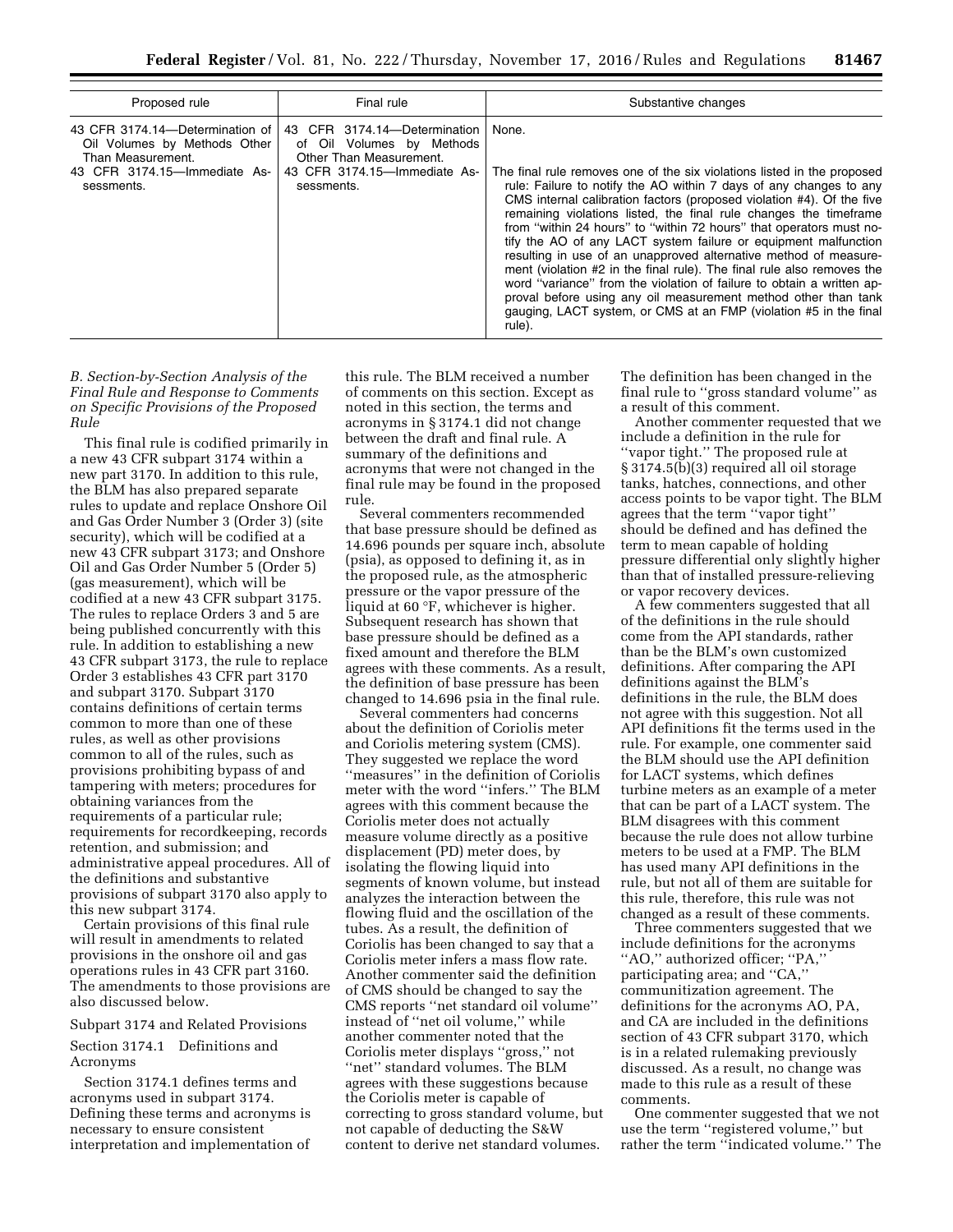BLM agrees that the term ''indicated volume'' is a more appropriate term for the definition and aligns with common industry language, and as a result has changed the definition in the rule to reflect the definition for indicated volume.

One commenter said the term ''resistance thermal device'' is not a common industry term and suggested we change it to ''resistance thermal detector.'' As a result of this comment and a review of comments and changes to other sections, the term and definition for ''resistance thermal device'' has been removed and replaced by the term ''transducer.'' Transducer has been defined to be an electronic device that converts a physical property—such as pressure, temperature, or electrical resistance into an electrical output signal that varies proportionally with the magnitude of the physical property. This defines a broader spectrum of devices and can include a resistance thermal detector. This use of the term ''transducer'' aligns with common industry practice and better suits the BLM's objective of ensuring that there is sufficient flexibility built into the rule.

One commenter suggested that we change our definition of ''turbulent flow'' to include a reference to the common measure for determining the flow, which is by Reynolds number. Since the final rule does not contain the turbulent-flow requirements that appeared in the proposed rule at § 3174.8(b)(1), the BLM has removed this term from the definitions section.

Based on changes to other sections resulting in new terms being introduced, a definition for ''dynamic meter factor'' has been included as meaning a kinetic meter factor derived by linear interpolation or polynomial fit, used for conditions where a series of meter factors have been determined over a range of normal operating conditions. In the revised non-prescriptive structure of the final rule, the term ''opaque oil'' is no longer used, as such the definition has been removed.

## Section 3174.2 General Requirements

Paragraphs (a) through (d) of § 3174.2 refer the reader to other sections in this rule and to 43 CFR subpart 3173, which is addressed in the rulemaking to replace Order 3. That rulemaking contains the requirements for oil storage tanks, on-lease oil measurement, commingling, and FMP numbers, respectively. All comments received on these paragraphs are addressed in the corresponding section discussions later in this preamble and in the preamble for 43 CFR subpart 3173.

Section 3174.2(e) specifies that all equipment used to measure the volume of oil for royalty purposes at an FMP installed after the effective date of this subpart must comply with the requirements of this subpart. The BLM received no comments on this requirement.

Section 3174.2(f) requires that measuring procedures and equipment used to measure oil for royalty purposes that are in use on the effective date of this rule, must comply with the requirements of this subpart on or before the date the operator is required to apply for an FMP number under 3173.12(e) of this part. Prior to that date, measuring procedures and equipment used to measure oil for royalty purposes, that is in use on the effective date of this rule, must continue to comply with the requirements of Onshore Oil and Gas Order No. 4, Measurement of oil, 54 FR 8086 (Feb 24, 1989), and any COAs and written orders applicable to that equipment.

The proposed rule would have required operators to bring existing equipment used at FMPs into compliance within 180 days after the effective date of the final rule. Many commenters said 180 days is not enough time to plan for and bring existing equipment into compliance. The BLM agrees, and in response, this final rule provides a phase-in period of 1 to 4 years after the rule's effective date to bring existing equipment into compliance.

The 1- to 4-year phase-in period is based on the time-frames established for operators to apply for their FMP numbers, which is provided for in 43 CFR 3173.12 and is addressed in a related rulemaking that is updating and replacing Order 3. This modified implementation timeframe in the final rule links compliance with the oil measurement requirement to an operator's production volumes, with lower-volume producers having more time to comply. Under this new approach, the highest 25 percent of the producing leases, CAs, or unit PAs are required to be in compliance the earliest—within 12 months of the effective date of this rule. All remaining leases, CAs, or unit PAs, based on volume thresholds, are staged out over the following 3 years.

Commenters' greatest concern with the 180-day deadline was that it was not enough time to generate new oil-storagetank calibration tables that would have allowed them to measure volumes in 1⁄8 inch increments, as required in § 3174.6

of the proposed rule.<sup>11</sup> That is no longer a concern, however, because the final rule does not require that volumes be measured in 1⁄8-inch increments.

In the proposed rule, the BLM proposed switching to the  $\frac{1}{8}$ -inch gauging accuracy for all tanks in order to meet one objective of the rule—to bring the oil measurement regulations up to current industry standards. However, API has two contradictory standards for manual gauging measurement accuracy on oil storage tanks—API 3.1A calls for  $\frac{1}{8}$ -inch gauging accuracy for all tanks, while API 18.1 calls for a  $\frac{1}{4}$ -inch gauging accuracy for tanks of 1,000 bbl or less. Based on this change in industry standards and its own experience, the BLM assumed that new calibration tables could be generated from existing tank strapping measurements. Commenters disagreed, saying operators would have to hire engineering companies to reanalyze some 40,000 sales tanks across the nation. They said numerous tanks would have to be physically re-measured, or re-strapped. Some commenters said that, due to budgeting, equipment, and weather constraints, it could take them a year to re-strap their tanks. Others said it could take months to do the job.

As discussed later in § 3174.6, the BLM has decided to retain the 1/4-inch gauging accuracy requirement for oil tanks with a capacity of 1,000 bbl or less, which is the current requirement, eliminating the need for operators to restrap their tanks. To implement these standards, the BLM plans to develop a liquids uncertainty calculator that will allow its inspectors to enforce oil tank measurement uncertainty requirements for operators who elect to use automatic and hybrid tank gauging systems. It will take the BLM about 2 years to develop the uncertainty calculator and verify that automated equipment meets the uncertainty standards. During this time, operators who use automatic and hybrid tank gauging systems will still have to meet the measurement performance requirements.

Some commenters argued that existing equipment used at FMPs should not have to meet any deadline for coming into compliance with this rule's requirement and should instead be exempted from complying entirely (that is, grandfathered).

For example, one commenter said the BLM should grandfather all existing

<sup>11</sup>Order 4 requires 1⁄4-inch gauging accuracy for tanks with a capacity of 1,000 bbl or less and requires strapping tables at 1⁄4-inch increments. For tanks with a capacity greater than 1,000 bbl, Order 4 requires a 1⁄8-inch gauging accuracy and strapping tables at 1⁄8-inch increments.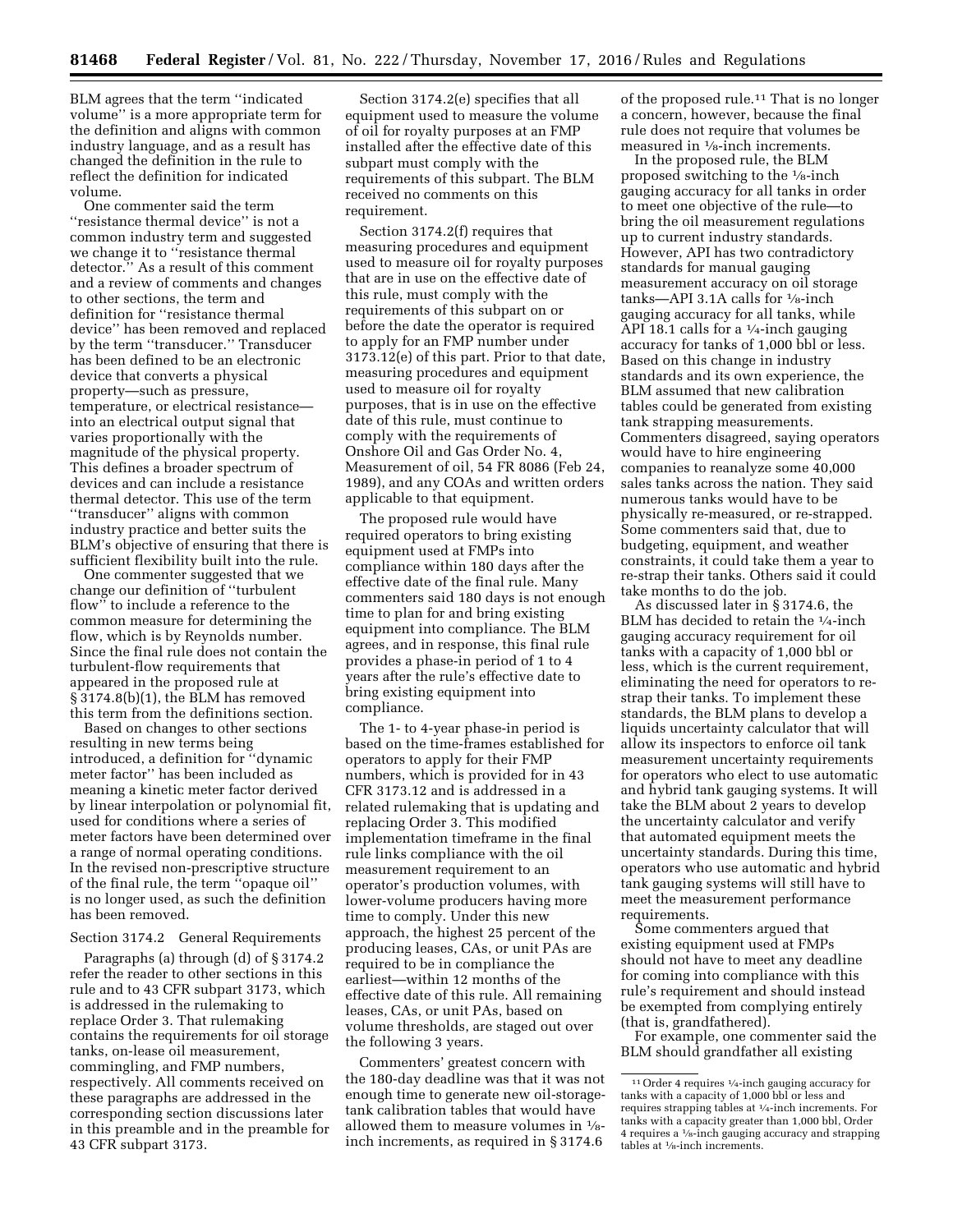equipment, but require all new installations or installations that undergo repairs costing more than 50 percent of the cost of new equipment to meet the new standards. The BLM does not agree with this proposed change for several reasons. The rule's only equipment retrofit requirement is that all automatic temperature/gravity compensators be replaced with temperature averagers. Temperature averagers are relatively inexpensive, costing around \$6,500 per device, and automatic temperature/gravity compensators are not used on very many LACT systems. The BLM estimates that over 80 percent of all LACTs on Federal and Indian leases already have temperature averagers installed. A second issue the BLM has with this proposed change is that it would require the BLM to monitor all maintenance activity and estimate costs of repairs on ''grandfathered'' equipment. Finally, the commenter did not explain or provide justification for how this proposed change would be preferable to the proposed rule.

Another commenter said, as an alternative to grandfathering, equipment serving low-volume and marginal FMPs should be exempted from the requirements. The BLM does not see a need for this exemption because lowvolume or marginal wells will, in most cases, be measured by manual tank gauging. Since the tank-gauging requirements in this final rule have not changed relative to the requirements in Order 4, this change was unnecessary.

Another commenter disagreed with the proposed rule's prohibition of automatic temperature/gravity compensators. These compensators should be grandfathered, the commenter said, as long as an audit trail exists whereby the raw data is available and the final results from the compensators can be recreated from this data. The commenter further stated that systems that cannot provide such data should be grandfathered in the final rule. The BLM disagrees. The fact remains that automatic compensator systems alter the raw data before any audit trail is created. They automatically change a meter's totalizer readings, erasing the raw data that the BLM and the operator need to verify that the compensators are functioning correctly and that the totalizer reading is correct.

Another commenter said that if existing equipment is not grandfathered, operators may need to install new LACT units in order to comply, which in turn would require operators to re-pipe their wells. According to this commenter, this would result in undue surface disturbance, excessive expenses, strain

on the labor force, and wells that are currently in secondary recovery or that do not produce large amounts of oil being plugged prematurely, leaving behind undeveloped and valuable resources. The BLM disagrees with this interpretation of the rule's requirements. The only equipment that would have to be replaced at an FMP under both the proposed and final rules is the automatic temperature/gravity compensator, which is only one component of a PD meter of a LACT unit. Operators must replace these devices with temperature averagers, which allow operators to collect and retain the raw data the BLM needs to verify results and confirm and preserve system functionality. Based on the BLM's experience, this replacement can occur without replacing the entire LACT system. Additionally, as explained elsewhere in this preamble, most existing LACT systems do not use automatic temperature/gravity compensators.

One commenter said the midstream sector (the pipeline companies and processing plants at or downstream of the meters) would suffer if the rule does not grandfather existing equipment. The commenter did not explain or specify any negative impacts on the midstream sector from the requirement that operators replace automatic temperature/gravity compensators on LACTs. The BLM is not aware of any negative impacts this would have on the midstream sector and the commenter did not provide any information on how the midstream sector will suffer from accurate, verifiable measurement on a lease, PA, or CA. As a result, the BLM does not agree with the commenter and no change has been made to the rule based on this comment.

Several commenters said properly operating equipment should be grandfathered, and, if it must be replaced, operators should be allowed to negotiate installation timeframes with local BLM field offices. The BLM believes that this recommendation would perpetuate the problem of program requirements being inconsistently applied from state to state or field office to field office and therefore did not change the rule as a result of these comments. One of the primary goals of this final rule is to provide some nationwide consistency as to the application of these requirements.

Another commenter said that existing facilities and equipment should be grandfathered because operators could not afford an ''investment of this magnitude'' to retrofit equipment to meet the new standards. The commenter did not provide any details regarding

what is meant by an ''investment of this magnitude.'' The BLM disagrees with the implication that replacing automatic temperature/gravity compensators on a LACT is a significant investment. The cost to replace automatic temperature/ gravity compensators on LACT systems with temperature averagers is relatively minor—approximately \$6,500 per system. No change resulted from this comment.

The BLM does not believe that existing equipment should be grandfathered. For years, the GAO and industry have voiced concerns that the BLM's measurement regulations are outdated and make it harder for the BLM to have reasonable assurance that production is being accurately measured and verified. This rule aims to address these concerns at both new and existing facilities.

Section 3174.2(g) exempts meters that are used for allocation measurement as part of commingling approvals from complying with the requirements of this subpart. Commingling approvals will be governed under new requirements in 43 CFR 3173.14, which are addressed in the rulemaking that is updating and replacing Order 3. One commenter said that meters used for allocating production from wells in approved commingling arrangements or that are in the same unit, PA, or CA should be required to meet API standards for allocation measurement. The commenter did not state a reason for this suggestion. Since the BLM does not want to impose blanket allocation measurement requirements that may not be relevant to every situation, it did not adopt this suggestion. Instead, the final rule retains the AO's discretion to include those requirements as a condition of approval on a case-by-case basis.

## Section 3174.3 Incorporation by Reference (IBR)

This section previously appeared as § 3174.4 in the proposed rule, but based on edits made to the final rule, this section and proposed § 3174.3 have been switched. All comments discussed below were submitted for the previously proposed § 3174.4.

This rule incorporates a number of industry standards and recommended practices, either in whole or in part, without republishing the standards in their entirety in the CFR, a practice known as IBR. These standards have been developed through a consensus process, facilitated by the API, with input from the oil and gas industry and Federal agencies with oil and gas operational oversight responsibilities. The BLM has reviewed these standards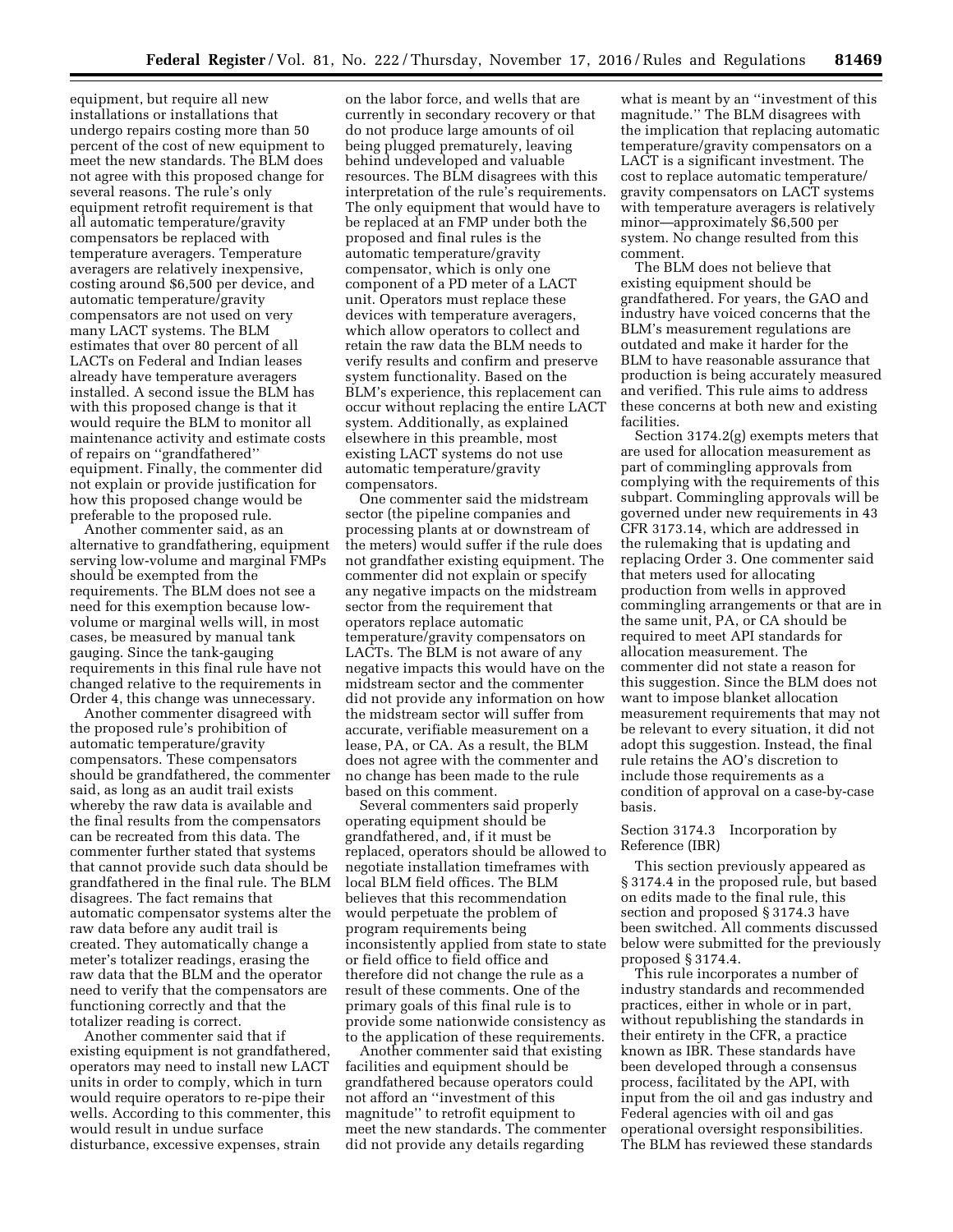and determined that they will achieve the intent of 43 CFR 3174.4 through 3174.13 of this rule. The legal effect of IBR is that the incorporated standards become regulatory requirements. With the approval of the Director of the Federal Register, this rule incorporates the current versions of the standards listed.

Some of the standards referenced in this section have been incorporated in their entirety. For other standards, the BLM incorporates only those sections that are relevant to the rule, meet the intent of § 3174.3 of the rule, and do not need further clarification.

The incorporation of industry standards follows the requirements found in 1 CFR part 51. The industry standards in this final rule are eligible for incorporation under 1 CFR 51.7 because, among other things, they will substantially reduce the volume of material published in the **Federal Register**; the standards are published, bound, numbered, and organized; and the standards incorporated are readily available to the general public through purchase from the standards organization or through inspection at any BLM office with oil and gas administrative responsibilities (1 CFR  $51.7(a)(3)$  and  $(a)(4)$ ). The language of incorporation in § 3174.3 meets the requirements of 1 CFR 51.9. Where appropriate, the BLM has incorporated by reference an industry standard governing a particular process and then imposed requirements that add to or modify the requirements imposed by that standard (*e.g.,* the BLM sets a specific value for a variable where the industry standard proposed a range of values or options).

All of the API materials that the BLM is incorporating by reference are available for inspection at the BLM, Division of Fluid Minerals; 20 M Street SE; Washington, DC 20003; 202–912– 7162; and at all BLM offices with jurisdiction over oil and gas activities. The API materials are available for inspection and purchase at the API, 1220 L Street NW., Washington, DC 20005; telephone 202–682–8000; API also offers free, read-only access to some of the material at *[http://](http://publications.api.org) [publications.api.org.](http://publications.api.org)* 

The following describes the API standards that the BLM has incorporated by reference into this rule:

API Manual of Petroleum Measurement Standards (MPMS) Chapter 2—Tank Calibration, Section 2A, Measurement and Calibration of Upright Cylindrical Tanks by the Manual Tank Strapping Method; First Edition, February 1995; Reaffirmed February 2012 (''API 2.2A''). This

standard describes the procedures for calibrating upright cylindrical tanks used for storing oil.

API MPMS Chapter 2—Tank Calibration, Section 2.2B, Calibration of Upright Cylindrical Tanks Using the Optical Reference Line Method; First Edition, March 1989; Reaffirmed January 2013 (''API 2.2B''). This standard describes measurement and calibration procedures for determining the diameters of upright welded cylindrical tanks, or vertical cylindrical tanks with a smooth surface and either floating or fixed roofs.

API MPMS Chapter 2—Tank Calibration, Section 2C, Calibration of Upright Cylindrical Tanks Using the Optical-triangulation Method; First Edition, January 2002; Reaffirmed May 2008 (''API 2.2C''). This standard describes a calibration procedure for applications to tanks above 26 feet in diameter with cylindrical courses that are substantially vertical.

API MPMS Chapter 3, Section 1A, Standard Practice for the Manual Gauging of Petroleum and Petroleum Products; Third Edition, August 2013 (''API 3.1A''). This standard describes the following: (a) The procedures for manually gauging the liquid level of petroleum and petroleum products in non-pressure fixed roof tanks; (b) Procedures for manually gauging the level of free water that may be found with the petroleum or petroleum products; (c) Methods used to verify the length of gauge tapes under field conditions and the influence of bob weights and temperature on the gauge tape length; and (d) Influences that may affect the position of gauging reference point (either the datum plate or the reference gauge point).

API MPMS Chapter 3—Tank Gauging, Section 1B, Standard Practice for Level Measurement of Liquid Hydrocarbons in Stationary Tanks by Automatic Tank Gauging; Second Edition, June 2001; Reaffirmed August 2011 (''API 3.1B''). This standard describes the level measurement of liquid hydrocarbons in stationary, above ground, atmospheric storage tanks using automatic tank gauges (ATG). This standard discusses automatic tank gauging in general, accuracy, installation, commissioning, calibration, and verification of ATG that measure either innage or ullage.

API MPMS Chapter 3—Tank Gauging, Section 6, Measurement of Liquid Hydrocarbons by Hybrid Tank Measurement Systems; First Edition, February 2001; Errata September 2005; Reaffirmed October 2011 (''API 3.6''). This standard describes the selection, installation, commissioning, calibration, and verification of Hybrid Tank

Measurement Systems. This standard also provides a method of uncertainty analysis to enable users to select the correct components and configurations to address for the intended application.

API MPMS Chapter 4—Proving Systems, Section 1, Introduction; Third Edition, February 2005; Reaffirmed June 2014 (''API 4.1''). Section 1 is a general introduction to the subject of proving meters.

API MPMS Chapter 4—Proving Systems, Section 2, Displacement Provers; Third Edition, September 2003; Reaffirmed March 2011 (''API 4.2''). This standard outlines the essential elements of meter provers that do, and also do not, accumulate a minimum of 10,000 whole meter pulses between detector switches, and provides design and installation details for the types of displacement provers that are currently in use. The provers discussed in this chapter are designed for proving measurement devices under dynamic operating conditions with single-phase liquid hydrocarbons.

API MPMS Chapter 4, Section 5, Master-Meter Provers; Fourth Edition, June 2016 (''API 4.5''). This standard covers the use of displacement and Coriolis meters as master meters. The requirements in this standard are for single-phase liquid hydrocarbons.

API MPMS Chapter 4—Proving Systems, Section 6, Pulse Interpolation; Second Edition, May 1999; Errata April 2007; Reaffirmed October 2013 (''API 4.6''). This standard describes how the double-chronometry method of pulse interpolation, including system operating requirements and equipment testing, is applied to meter proving.

API MPMS Chapter 4, Section 8, Operation of Proving Systems; Second Edition September 2013 (''API 4.8''). This standard provides information for operating meter provers on single-phase liquid hydrocarbons.

API MPMS Chapter 4—Proving Systems, Section 9, Methods of Calibration for Displacement and Volumetric Tank Provers, Part 2, Determination of the Volume of Displacement and Tank Provers by the Waterdraw Method of Calibration; First Edition, December 2005; Reaffirmed July 2015 (''API 4.9.2''). This standard covers all of the procedures required to determine the field data necessary to calculate a Base Prover Volume of Displacement Provers by the Waterdraw Method of Calibration.

API MPMS Chapter 5—Metering, Section 6, Measurement of Liquid Hydrocarbons by Coriolis Meters; First Edition, October 2002; Reaffirmed November 2013 (''API 5.6''). This standard is applicable to custody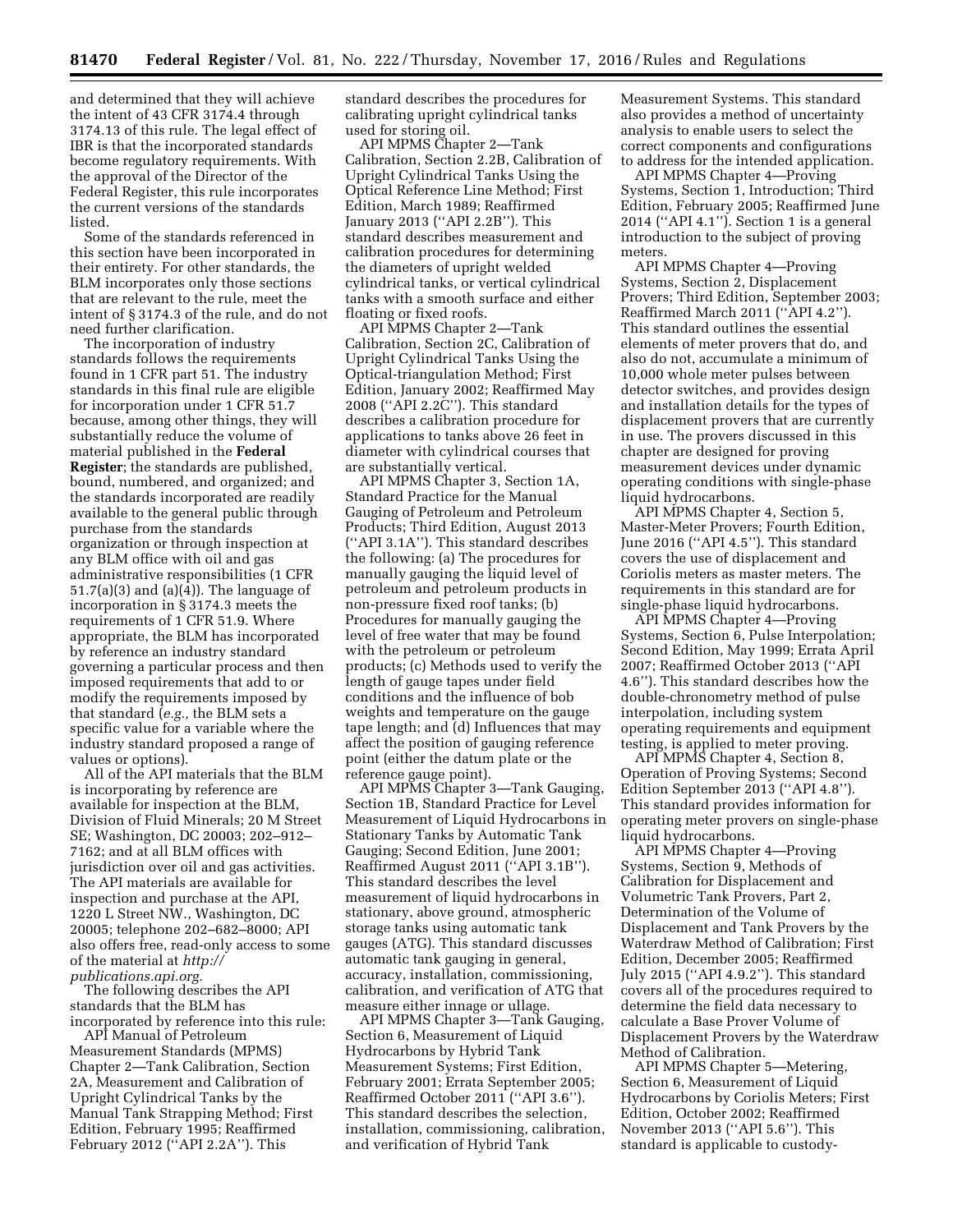transfer applications for liquid hydrocarbons. Topics covered are API standards used in the operation of Coriolis meters, proving and verification using volume-based methods, installation, operation, and maintenance.

API MPMS Chapter 6—Metering Assemblies, Section 1, Lease Automatic Custody Transfer (LACT) Systems; Second Edition, May 1991; Reaffirmed May 2012 ("API  $6.1$ "). This standard describes the design, installation, calibration, and operation of a LACT system.

API MPMS Chapter 7, Temperature Determination; First Edition, June 2001; Reaffirmed February 2012 (''API 7''). This standard describes the methods, equipment, and procedures for determining the temperature of petroleum and petroleum products under both static and dynamic conditions.

API MPMS Chapter 7.3, Temperature Determination—Fixed Automatic Tank Temperature Systems, Second Edition, October 2011 (''API 7.3''). This standard describes the methods, equipment, and procedures for determining the temperature of petroleum and petroleum products under static conditions using automatic methods.

API MPMS Chapter 8, Section 1, Standard Practice for Manual Sampling of Petroleum and Petroleum Products; Fourth Edition, October 2013 (''API 8.1''). This standard covers procedures and equipment for manually obtaining samples of liquid petroleum and petroleum products from the sample point into the primary containers.

API MPMS Chapter 8, Section 2, Standard Practice for Automatic Sampling of Petroleum and Petroleum Products; Third Edition, October 2015 (''API 8.2''). This standard describes general procedures and equipment for automatically obtaining samples of liquid petroleum, petroleum products, and crude oils from a sample point into a primary container.

API MPMS Chapter 8—Sampling, Section 3, Standard Practice for Mixing and Handling of Liquid Samples of Petroleum and Petroleum Products; First Edition, October 1995; Errata March 1996; Reaffirmed, March 2010 (''API 8.3''). This standard covers the handling, mixing, and conditioning procedures required to ensure that a particular representative sample of the liquid petroleum or petroleum product is delivered from the primary sample container/receiver into the analytical test apparatus or into intermediate containers.

API MPMS Chapter 9, Section 1, Standard Test Method for Density,

Relative Density, or API Gravity of Crude Petroleum and Liquid Petroleum Products by Hydrometer Method; Third Edition, December 2012 (''API 9.1''). This standard covers the determination, using a glass hydrometer in conjunction with a series of calculations, of the density, relative density, or API gravity of crude petroleum, petroleum products, or mixtures of petroleum and nonpetroleum products normally handled as liquids and having a Reid vapor pressure of 101.325 kPa (14.696 psi) or less.

API MPMS Chapter 9, Section 2, Standard Test Method for Density or Relative Density of Light Hydrocarbons by Pressure Hydrometer; Third Edition, December 2012 (''API 9.2''), This standard covers the determination of the density or relative density of light hydrocarbons including liquefied petroleum gases having a Reid vapor pressure exceeding 101.325 kPa (14.696 psi).

API MPMS Chapter 9, Section 3, Standard Test Method for Density, Relative Density, and API Gravity of Crude Petroleum and Liquid Petroleum Products by Thermohydrometer Method; Third Edition, December 2012 (''API 9.3''). This standard covers the determination, using a glass thermohydrometer in conjunction with a series of calculations, of the density, relative density, or API gravity of crude petroleum, petroleum products, or mixtures of petroleum and nonpetroleum products normally handled as liquids and having a Reid vapor pressure of 101.325 kPa (14.696 psi) or less.

API MPMS Chapter 10 Section 4, Determination of Water and/or Sediment in Crude Oil by the Centrifuge Method (Field Procedure); Fourth Edition, October 2013; Errata March 2015 (''API 10.4''). This standard describes the field centrifuge method for determining both water and sediment, or sediment only, in crude oil.

API MPMS Chapter 11—Physical Properties Data, Section 1, Temperature and Pressure Volume Correction Factors for Generalized Crude Oils, Refined Products and Lubricating Oils; May 2004; Addendum 1, September 2007; Reaffirmed August 2013 (''API 11.1''). This standard provides the algorithm and implementation procedure for the correction of temperature and pressure effects on density and volume of liquid hydrocarbons that fall within the categories of crude oil.

API MPMS Chapter 12—Calculation of Petroleum Quantities, Section 2, Calculation of Petroleum Quantities Using Dynamic Measurement Methods and Volumetric Correction Factors, Part

1, Introduction; Second Edition, May 1995; Reaffirmed March 2014 (''API 12.2.1''). This standard provides standardized calculation methods for the quantification of liquids and the determination of base prover volumes under defined conditions. The standard specifies the equations for computing correction factors, rules for rounding, calculational sequences, and discrimination levels to be employed in the calculations.

API MPMS Chapter 12—Calculation of Petroleum Quantities, Section 2, Calculation of Petroleum Quantities Using Dynamic Measurement Methods and Volumetric Correction Factors, Part 2, Measurement Tickets; Third Edition, June 2003; Reaffirmed September 2010 (''API 12.2.2''). This standard provides standardized calculation methods for the quantification of liquids and specifies the equations for computing correction factors, rules for rounding, calculation sequences, and discrimination levels to be employed in the calculations.

API MPMS Chapter 12—Calculation of Petroleum Quantities, Section 2, Calculation of Petroleum Quantities Using Dynamic Measurement Methods and Volumetric Correction Factors, Part 3, Proving Report; First Edition, October 1998; Reaffirmed March 2009 (''API 12.2.3''). This standard provides standardized calculation methods for the determination of meter factors under defined conditions. The criteria contained here will allow different entities using various computer languages on different computer hardware (or by manual calculations) to arrive at identical results using the same standardized input data. This document also specifies the equations for computing correction factors, including the calculation sequence, discrimination levels, and rules for rounding to be employed in the calculations.

API MPMS Chapter 12—Calculation of Petroleum Quantities, Section 2, Calculation of Petroleum Quantities Using Dynamic Measurement Methods and Volumetric Correction Factors, Part 4, Calculation of Base Prover Volumes by the Waterdraw Method; First Edition, December, 1997; Reaffirmed March 2009; Errata July 2009 (''API 12.2.4''). This standard provides standardized calculation methods for the quantification of liquids and the determination of base prover volumes under defined conditions. The criteria contained in this document allow different individuals, using various computer languages on different computer hardware (or manual calculations), to arrive at identical results using the same standardized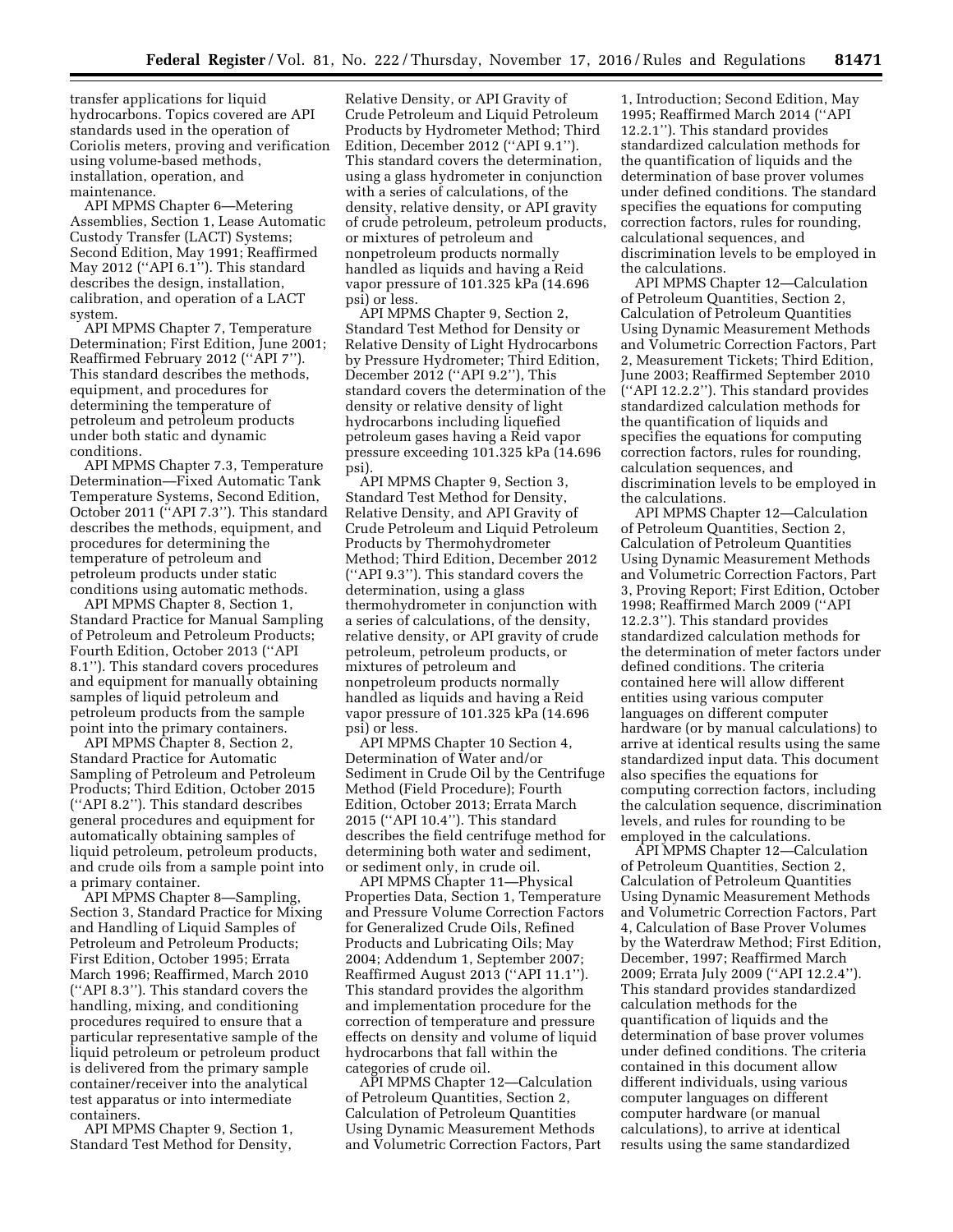input data. This standard specifies the equations for computing correction factors, rules for rounding, the sequence of the calculations, and the discrimination levels of all numbers to be used in these calculations.

API MPMS Chapter 13—Statistical Aspects of Measuring and Sampling, Section 1, Statistical Concepts and Procedures in Measurements; First Edition, June 1985; Reaffirmed February 2011, Errata July 2013 (''API 13.1''). This standard covers the basic concepts involved in estimating errors by statistical techniques and ensuring that results are quoted in the most meaningful way. This standard also discusses the statistical procedures that should be followed in estimating a true quantity from one or more measurements and in deriving the range of uncertainty of the results.

API MPMS Chapter 13, Section 3, Measurement Uncertainty; First Edition, May 2016 (''API 13.3''). This standard establishes a methodology for developing an uncertainty analysis.

API MPMS Chapter 14, Section 3/ American Gas Association Report No. 3, Orifice Metering of Natural Gas and Other Related Hydrocarbon Fluids— Concentric, Square-edged Orifice Meters, Part 1, Section 12, General Equations and Uncertainty Guidelines; Fourth Edition, September 2012; Errata July 2013 (''API 14.3''). This standard provides reference for engineering equations and uncertainty estimations.

API MPMS Chapter 18—Custody Transfer, Section 1, Measurement Procedures for Crude Oil Gathered From Small Tanks by Truck; Second Edition, April 1997; Reaffirmed February 2012 (''API 18.1''). This standard describes the procedures, organized into a recommended sequence of steps, for manually determining the quantity and quality of crude oil being transferred under field conditions.

API MPMS Chapter 18, Section 2, Custody Transfer of Crude Oil from Lease tanks Using Alternative Measurement Methods, First Edition, July 2016 (''API 18.2''). This standard defines the minimum equipment and methods used to determine the quantity and quality of oil being loaded from a lease tank to a truck trailer without requiring direct access to a lease tank gauge hatch.

API MPMS Chapter 21—Flow Measurement Using Electronic Metering Systems, Section 2, Electronic Liquid Volume Measurement Using Positive Displacement and Turbine Meters; First Edition, June 1998; Reaffirmed August 2011 (''API 21.2''). This standard provides for the effective utilization of electronic liquid measurement systems

for custody-transfer measurement of liquid hydrocarbons.

API Recommended Practice (RP) 12R1, Setting, Maintenance, Inspection, Operation and Repair of Tanks in Production Service; Fifth Edition, August 1997; Reaffirmed April 2008 (''API RP 12R1''). This recommended practice is a guide on new tank installations and maintenance of existing tanks. Specific provisions of this recommended practice are identified as requirements in this final rule.

API RP 2556, Correction Gauge Tables for Incrustation; Second Edition, August 1993; Reaffirmed November 2013 (''API RP 2556''). This recommended practice provides for correcting gauge tables for incrustation applied to tank capacity tables. The tables given in this recommended practice show the percent of error of measurement caused by varying thicknesses of uniform incrustation in tanks of various sizes.

The BLM received numerous comments addressing the incorporation by reference documents. Several commenters were concerned that the BLM was not incorporating the most recent versions of API standards. The API standards are dynamic standards that are constantly being reviewed and updated. The commenters referred to standards that were updated and published either after the proposed rule published or during the BLM's final internal review process before publishing the proposed rule. The BLM generally agrees with the commenters that the latest editions of industry standards should be incorporated and has made the change here after reviewing the latest version of the standards to confirm they will satisfy the applicable requirements.

Several commenters said that some of the incorporated materials in the proposed rule were in conflict. For example, ASTM D1250–1980 version tables 5A and 6A for temperature and gravity correction factors and API 11.1 for the correction of temperature effects on density and volume provide differing correction factors that may result in different corrected oil volumes. The BLM agrees with these comments and has removed ASTM D1250–1980 tables 5A and 6A from the list of incorporated materials. The final rule now refers to API 11.1 for calculations of temperature and pressure effects on density and volume.

Several commenters expressed concern that the BLM will not be updating the incorporated industry standards as new versions are published. The BLM is aware of the need to continuously monitor the

industry standards as they are revised and updated, and intends to draft guidance to ensure that the BLM's rules and the incorporated standards they reference are kept up-to-date as technology and practices change. Under the applicable IBR rules, however, the BLM cannot automatically incorporate updated versions of standards into BLM regulations. The rules require that BLM reference the specific version of any particular standard being incorporated. Recognizing that these standards are continually being updated, the BLM intends to undertake periodic rulemakings to make corresponding updates to the relevant regulations. In the interim, an operator could submit a request to the PMT for a variance to comply with a newer version of a standard in lieu of compliance with the version listed above.

Many commenters said the BLM should rewrite the rule to be less prescriptive, to primarily reference industry standards, and to include additional API standards that would expand industry options for achieving accurate measurement. They argued that a highly prescriptive rule would discourage industry from adopting new technology as it becomes available. Upon careful consideration of these comments, the BLM has decided to take a less prescriptive approach that will achieve the ultimate goal of accurate measurement, while still maintaining our requirements for an audit trail and production accountability, and that will provide reasonable versatility for operators. The rule has been modified to be less prescriptive than the proposed rule and includes more industry standards that operators may choose from to comply with the requirements of the final rule. For example, the tank gauging section at § 3174.6 has been rewritten to refer more to industry standards and less to step-by-step instructions and requirements. Proposed § 3174.6(b)(3) had a list of requirements for taking oil samples prior to the opening gauge and was geared towards manual tank gauging. Section 3174.6(b)(3) of the final rule instead requires operators to follow one of two industry standards for taking oil samples prior to the opening gauge— API 8.1 for manual sampling or API 8.2 for sampling by automatic sampling systems. This paves the way for operators to use hybrid tank measurement systems and any other new technology that may come along in the coming years. Where necessary, the rule enhances or modifies an industry standard to ensure that the BLM's audit trail and production accountability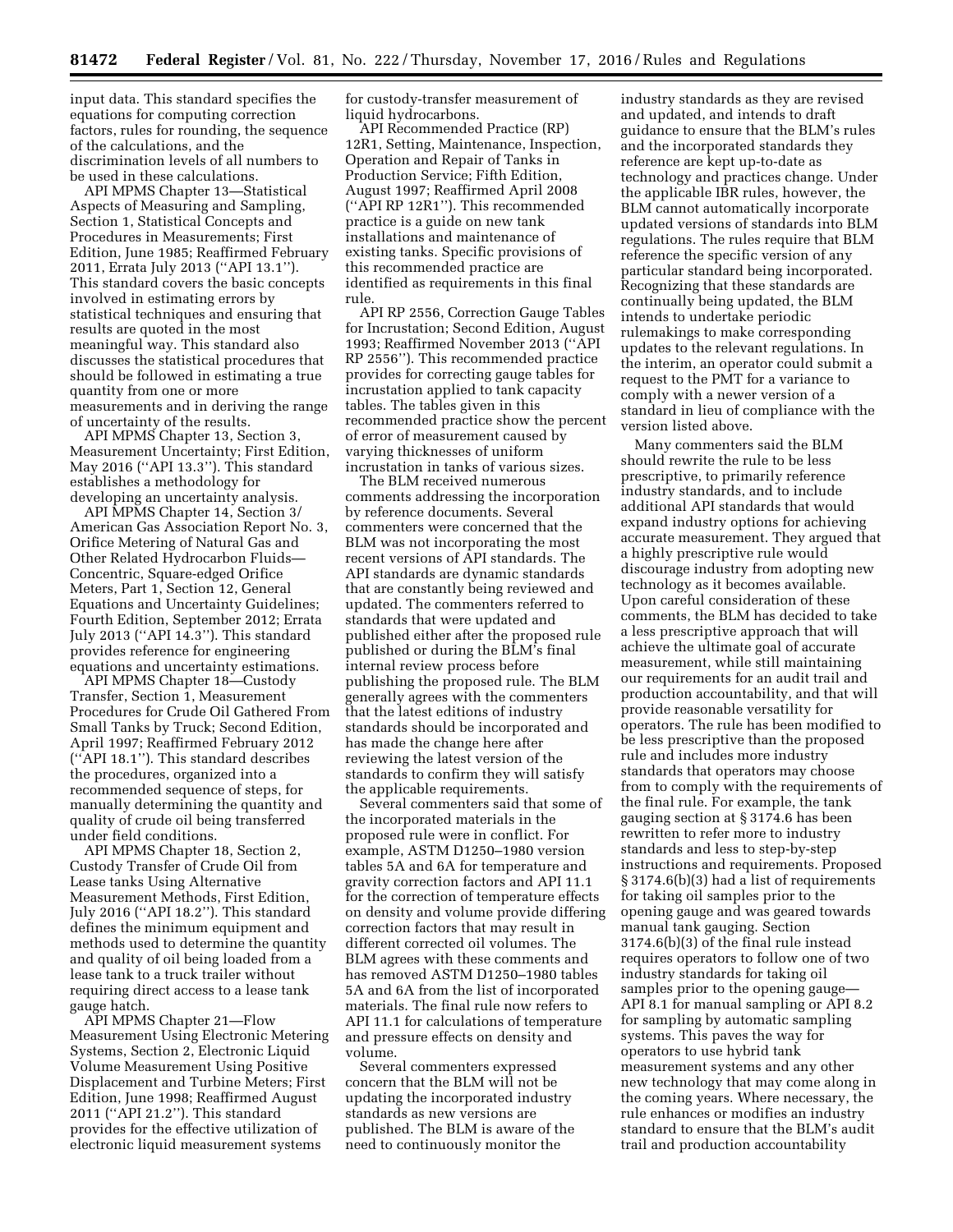requirements relate to lease activity and are met. For example, the rule modifies the industry standard for the tolerance on the verification for ATG systems, from  $\pm$ <sup>3</sup>/<sub>16</sub> inch to  $\pm$ <sup>1</sup>/<sub>4</sub> inch, in response to field test data that showed properly calibrated equipment has difficulty meeting the  $\pm$ <sup>3</sup>/<sub>16</sub> inch tolerance specified in industry standards. Also industry standards call for monthly ATG systems verification. This rule instead requires that ATG systems be verified monthly or before sales, whichever is later. This change will help smaller producers that may have sales only once every 2 or 3 months.

Several commenters had the opposite view and said the BLM should not incorporate industry standards, but rather make its regulations predominantly prescriptive, explicitly stating what is allowed and required. Their reasoning for this approach was that API RPs are optional for industry to consider following, while industry must follow BLM regulations. The BLM disagrees with the commenter's description of how these rules will be applied. Under the final rule, operators are required to comply with industry standards or practices that are incorporated by reference. As discussed earlier, the BLM has decided to take a less prescriptive approach and, where possible, incorporate multiple industry standards to give operators a choice for achieving a particular measurement standard.

Several commenters said the BLM should incorporate forthcoming industry standards that have not yet been finalized into the rule. The BLM cannot incorporate a standard that an industry trade association has not yet published. An unpublished standard is subject to change. It is possible the trade association creating the standard could completely rewrite the draft standard after the BLM incorporated it into this rule, in ways that would compromise the BLM's ability to enforce audit-trail or production-accountability requirements. The BLM disagrees with these comments and has not incorporated any unpublished standards into the rule.

One commenter suggested the BLM not incorporate industry standards but rather copy industry standard language directly into the rule. Copyright restrictions prevent the BLM from taking this course of action. Also this approach makes it harder for the BLM to update these requirements in the future. The final rule was not revised as a result of this comment.

Another commenter said the BLM is statutorily prohibited from cherrypicking industry standards for inclusion in the rule—picking and choosing which standards to apply and which to ignore. The BLM disagrees with this comment. Some industry standards do not meet the rule's goals and objectives and have not been incorporated. For example, there are industry standards for turbine meters, but the BLM does not allow these meters to be used at an FMP because, in some situations, they do not meet the BLM's accuracy requirements.

Several commenters said that incorporating industry standards puts an unreasonable financial burden on industry because it forces industry to purchase the published standards from the trade groups that create them. The BLM agrees that the cost of purchasing a complete set of industry standards is not insignificant. However, the API provides the public free, read-only access to most of the standards incorporated in this final rule. In addition, all incorporated material is available for inspection at the BLM's Division of Fluid Minerals, 20 M Street SE., Washington, DC 20003, and at all BLM offices with jurisdiction over oil and gas activities. It is also available for inspection at the National Archives and Records Administration (NARA). Several commenters stated that the BLM has not made a good effort to provide these newly required standards for public review. The BLM disagrees with this comment. As stated earlier, all industry standards incorporated by reference are available for inspection at the BLM, Division of Fluid Minerals, and at all BLM offices with jurisdiction over oil and gas activities.

The commenter also said the documents are not available in the BLM's Washington Office or in any particular field office. The BLM disagrees. The documents are available for review in the BLM's Washington Office and in all local offices that have jurisdiction over oil and gas activities. It has come to the BLM's attention that some local office personnel may not be aware of how to access the incorporated standards and, as part of the implementation process for the final rule, the BLM plans to carry out a training program to ensure that field office staff can readily access the standards as needed.

Several commenters expressed concern about who is responsible for complying with the incorporated standards—operators or their contractors. The incorporated standards are regulatory requirements, and operators are responsible for ensuring that third parties that do not have a contractual relationship with the BLM comply with the incorporated industry standards. Existing BLM regulations at

43 CFR 3162.3 state that a contractor on a leasehold will be considered the agent of the operator for such operations with full responsibility for acting on behalf of the operator for purposes of complying with applicable laws, regulations, the lease terms, NTLs, Onshore Oil and Gas Orders, and other orders and instructions of the AO.

Several commenters said the industry standards as written are not enforceable by the BLM. The BLM disagrees. Many of the industry standards employ the terms ''shall'' and ''should,'' with ''shall'' denoting a minimum requirement necessary to conform to the specification, and ''should'' denoting a recommendation or that which is advised, though is not required, in order to conform to the specification. However, once the standards are incorporated into BLM regulations, operators must comply with them whether the standard uses the word ''shall'' or ''should.'' One commenter inquired whether operators will be required to follow a standard, and if any deviation from a standard is a violation. As stated previously, operators must comply with all incorporated standards and material, and any deviation without an approved variance is a violation.

Section 3174.4 Specific Measurement Performance Requirements

This section was previously published as § 3174.3. Based on edits made to the final rule, this section and previously published § 3174.4 have been switched. All discussion of comments here were submitted under the previous proposed § 3174.3.

Section  $31\overline{7}4.\overline{4}$ (a)(1) sets volumebased overall performance standards for measuring oil produced from Federal and Indian leases, regardless of the type of meters or measurement method used. The overall volume uncertainty performance goals apply to volumes reported on the OGOR Part B (Production Disposition), commonly referred to as an OGOR B. FMPs measuring greater than or equal to 30,000 bbl per month must achieve an overall measurement uncertainty within ±0.50 percent. FMPs measuring less than 30,000 bbl per month must achieve an overall measurement uncertainty within ±1.50 percent. Existing Order 4 has no explicit statement of performance standards. The BLM will apply the performance standards in this final rule to FMPs as part of the compliance process. The performance goals could result in operating limitations (such as a minimum flow rate through the meter); however, they could also allow flexibility for various operational functions (for example, the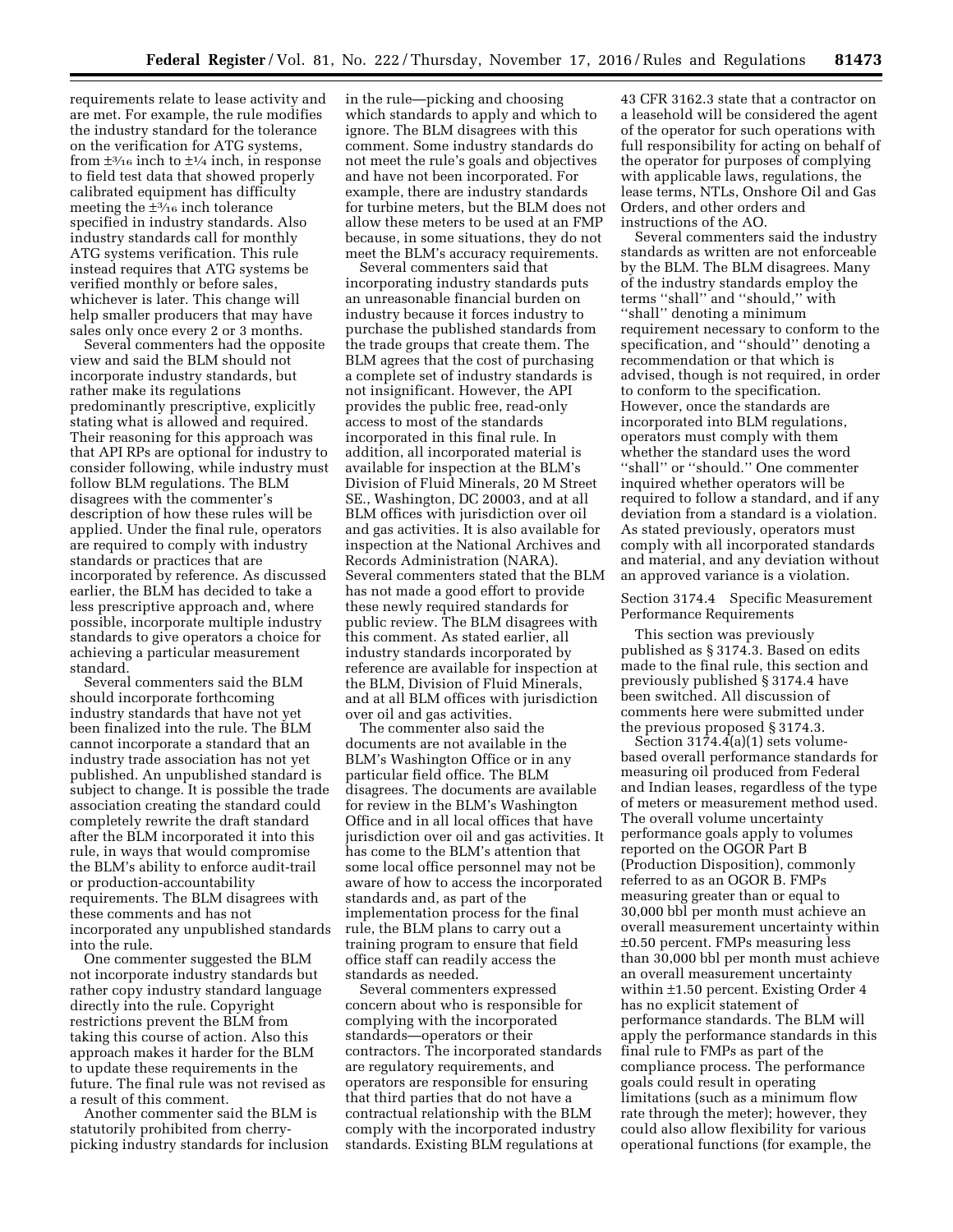range of error between the meter in the field and the meter prover between successive runs during a proving). To facilitate this process, the BLM is developing an oil uncertainty calculator similar to the BLM's gas uncertainty calculator currently in use. The uncertainty calculator will be an internal tool for BLM employees to use to verify uncertainty. Once it is developed, the uncertainty calculator will be available for the public to review and use. The methods for calculating uncertainty have been clarified in the final rule to be in accordance with statistical concepts described in API 13.1, the methodologies in API 13.3, the quadrature sum (square root of the sum of the squares) method described in API 14.3.1; Subsection 12.3, and other methods approved by the AO. Uncertainty indicates the risk of measurement error. The performance standards provide specific objective criteria against which the BLM could analyze operator requests to use new metering technology, measurement systems, and procedures not specifically addressed in the rule. The two-tiered uncertainty thresholds established in  $§ 3174.4(a)(1)$  set the maximum allowable volume measurement uncertainty. The BLM believes that the measurement uncertainties established are reasonable, based on equipment capabilities, industry standard practices and procedures, and BLM field experience.

As noted, for FMPs measuring greater than or equal to 30,000 bbl per month, the maximum overall volume measurement uncertainty allowed is ±0.50 percent. The BLM has established the ±0.50 percent uncertainty limit based on uncertainty calculations and public comments received on the proposed rule, discussed below. The overall uncertainty calculation includes the effects of the meter accuracy; maximum allowable meter-factor drift between meter provings; the minimum standard for repeatability during a proving; the accuracy of the pressure and temperature transducers used to determine the correction for pressure on liquids (CPL) factors, and the correction for temperature on liquids (CTL) factors; and the uncertainty of the CPL and CTL calculations. The BLM chose the volume threshold of 30,000 bbl per month for this uncertainty level after determining that at this monthly volume, a one-percentage-point decrease in the expected over- or underpayment of royalties—from ±1.5 percent to ±0.5 percent—evaluated over a 5-year time frame, equals \$150,000. This \$150,000 amount reflects the cost

to purchase a LACT system, based on price quotes from several distributors. In other words, requiring a LACT system, in terms of increased accuracy, will generate benefits that equal or exceed the cost of the new system. In making this calculation, the BLM assumed a 5 year crude oil price average of \$67.58 per bbl,12 and a royalty rate of 12.5 percent. FMPs with production volumes less than 30,000-bbl-per-month production volume do not generate sufficient volumes that the potential royalty risk justifies installing a LACT system with an expected 5-year lifespan. As a result, the maximum proposed overall measurement uncertainty for these FMPs is ±1.5 percent. The BLM believes based on available data and its experience that a ±1.5 percent threshold is reasonable and readily achievable by manual tank gauging. Based on the BLM's analysis and review of comments received, the BLM determined that the overall uncertainty of manual tank gauging ranges from ±0.6 percent to ±2.50 percent depending on the volume of oil removed from the tank at the time of sale. A  $\pm 0.6$  percent uncertainty results from potential measurement error applied to large volumes, while a ±2.50 percent uncertainty results from the same potential measurement error applied to smaller volumes removed during one load-out. The ±1.5 percent uncertainty in the final rule reflects the high average calculated uncertainty for a typical truck load-out by tank gauging, which BLM believe is representative of onshore operations more generally, and therefore is an appropriate threshold to use in this rule.

The two-tiered uncertainty performance requirements in the final rule reflect modifications from the proposed rule, based on comments received. First, one commenter noted that the proposed rule did not give guidance on how the uncertainty was to be calculated. The BLM agrees with this comment and the final rule makes it clear that the uncertainty is to be calculated using API 13.1, Statistical Concepts and Procedures; API 13.3, the uncertainty methodologies; the quadrature sum method as described in API 14.3.1, Subsection 12.3, General Equations and Uncertainty Guidelines; or other methods approved by the AO.

Another commenter agreed that it is appropriate to permit a certain amount of measurement uncertainty and to utilize a tiered approach for uncertainty based on volume. However, the

commenter disagreed with the proposed rule's three-tiered uncertainty requirement:  $\pm 0.35$  percent for FMPs measuring more than 10,000 bbl per month;  $\pm$  1 percent for FMPs measuring more than 100 bbl per month and less than or equal to 10,000 bbl per month; and  $\pm$  2.5 percent for FMPs measuring less than 100 bbl per month. The commenter said the proposed  $\pm 2.5$ percent uncertainty level for FMPs measuring volumes less than 100 bbl/ month is both unnecessary and counterproductive. This commenter noted that there are a large number of older, low-volume wells operating on BLM and tribal leases, and argued that the  $\pm$  2.5 percent uncertainty for those operations could cause some lowvolume operators to shut in their wells, resulting in a significant cumulative loss of Federal revenue from royalties. Commenters instead recommended that the BLM eliminate the lowest-volume category of the three uncertainty levels under proposed § 3174.3(a)(1). They further recommended that all FMPs with monthly volumes averaged over the previous 12 months that are less than 10,000 bbl/month should be subject to an uncertainty level of  $\pm 1.0$ percent. The commenters also said that this gives the BLM more discretion over when a less stringent uncertainty level for low-volume operators is appropriate based on site-specific factors.

The BLM partially agrees with these comments. After reanalyzing the uncertainty data and volume thresholds, the BLM has eliminated the lowest tier of uncertainty. However, this rule uses a 30,000 bbl per month volume as the dividing volume between the two tiers, and sets the uncertainty level for the highest-producing tier at ±0.50 percent and the uncertainty level for the lowestproducing tier at ±1.5 percent, which will be high enough for most tankgauging operations while still ensuring the rules achieve accurate measurement.

The BLM chose the 30,000 bbl per month volume as the dividing line between the two tiers, and their respective uncertainty performance standards, based on what it would cost an operator to install and operate a LACT system, relative to the risk that the operator would under- or overpay royalties if measuring by tank gauging. The calculation for this assumes: A LACT system costs \$150,000 and has a 5-year expected equipment lifespan, tank gauging results in a  $\pm 1.5$  percent uncertainty, the 5-year oil price averages \$67.58 per bbl, and the royalty rate is 12.5 percent. The following equation shows the calculation used to arrive at the 30,000 bbl per month volume

<sup>12</sup>Based on the projected nominal West Texas Intermediate crude oil spot price published in the U.S. Energy Information Administration's *2016 Annual Energy Outlook Reference case scenario.*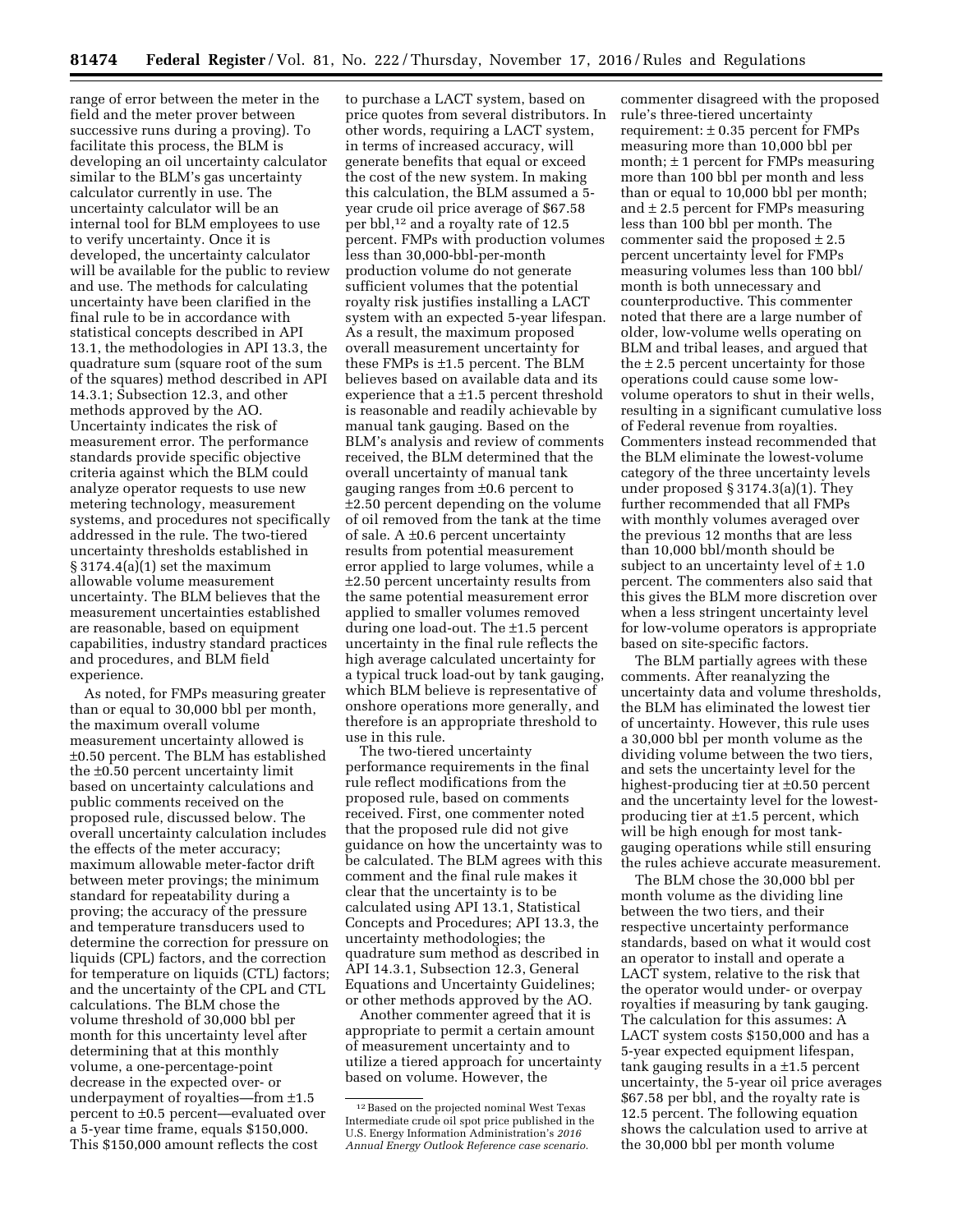dividing line between the two tiers of uncertainty performance requirements: Monthly volume = \$150,000/

> ((Uncertainty  $\times$  Oil price  $\times$  Royalty rate)  $\times$  60 months)

One commenter suggested that the performance standards for uncertainty should not be less than ±1.0 percent. A performance standard of less than ±1.0 percent is excessively onerous, the commenter said, and does not provide a substantial benefit compared to a ±1.0 percent standard. This commenter did not justify why a ±1.0 percent uncertainty standard is reasonable or how anything less is onerous. The BLM disagrees with this comment. The root square sum method of calculating the uncertainty of a LACT system with a PD meter configured and operated under the requirements of Order 4 calculates an overall uncertainty of ±0.32 percent. The final rule makes only minor changes to the Order 4 LACT requirements, so a calculated overall uncertainty rate under this rule will be similar to the existing requirements of Order 4. A LACT system with either a PD meter or a Coriolis meter is very capable of achieving the ±0.50 percent uncertainty when constructed and operated according to the requirements of this rule and corresponding API standards; no change was made as a result of this comment.

One commenter said BLM regulations do not need to specify equipment models that are acceptable for use in custody transfer measurement when uniform uncertainty metrics are utilized. The commenter stated that if any equipment meets the established uncertainty-performance standards for a measurement system, and that uncertainty can be validated and maintained, such equipment should then be allowed to be used for oil measurement. The BLM partly agrees with this comment, which is why this final rule establishes a procedure whereby the PMT can review and approve the use of new equipment and measurement methods, so long as the new equipment and methods meet the performance uncertainty and verifiability standards of the rule. The BLM believes that once this equipment has been proven to be capable of meeting the uncertainty performance and verifiability standards of this rule, then that equipment can be approved for use.

The second part of this comment suggests that the volume uncertainty limit of ±0.35 percent in the proposed rule for high-volume producers is excessively small (strict) for measurement installations that measure

in excess of 10,000 bbl/month. The commenter further stated that the BLM failed to provide any basis for the proposed allowable volume uncertainty calculations. The proposed rule did not offer any detail as to how the uncertainty limit of ±0.35 percent includes any effects of maximum allowable meter-factor drift between meter proving, the minimum standard for repeatability during proving the accuracy of pressure and temperature transducers for volumetric correction, and the uncertainty in the volumecorrection factor correction. The commenter also said the BLM did not disclose the data that it utilized to determine the ±1.0 percent uncertainty limit for FMPs in the 100 to 10,000 bbl/ month range.

The BLM conducted an overall uncertainty calculation for a LACT utilizing a PD meter operated and proven under the requirements of Order 4. The results of this calculation provided an overall uncertainty of ±0.32 percent, which was what the BLM used to establish the higher standard in the proposed rule. The commenter did not provide a more appropriate uncertainty calculation to justify their claim that ±0.35 percent is excessively small for installations that measure in excess of 10,000 bbl per month. As a result no specific changes were made in response to this comment; however, as noted elsewhere in this section, the BLM has modified the uncertainty thresholds for larger-volume FMPs.

In order to identify appropriate thresholds, the BLM reviewed a proprietary third-party uncertainty calculation for tank gauging using Order 4 requirements for a 400 bbl tank. The results indicate that the overall uncertainty varies depending upon the volume removed from the tank. The overall uncertainty in the calculation varied from ±0.6 percent for large volumes removed to uncertainties of ±2.50 percent for very small volumes removed. The BLM reviewed overall uncertainty calculations in order to determine reasonable uncertainty requirement in the rule.

Several commenters said the BLM should re-evaluate its proposed measurement uncertainty (±0.35 percent), claiming the methodology appears to be flawed. They further stated the proposed oil measurement rule demands a level of accuracy that would not apply to heavy oil regimes and that would increase operating costs beyond what is necessary or of value. They suggest that operators with heavy oil operations may receive unwarranted and costly penalties at a greater rate than the rest of the petroleum industry,

and that heavy oil producers would be disproportionately impacted by the proposed standard. These commenters did not submit justification for their claims, and when the BLM contacted them to clarify this comment, they still failed to justify or explain how heavy oil regimes would be disproportionately impacted by the rule. No change to the rule resulted from these comments.

One commenter requested that the ±0.35 percent performance uncertainty be adjusted to ±1.0 percent for meters measuring 10,000 barrels per day. The commenter agreed with comments that the API submitted to the BLM on the proposed rule and requests that the BLM use the Order 4 proving and uncertainty performance requirements for LACT systems. The BLM has reanalyzed the uncertainty performance requirements and volume thresholds, and, based on the re-evaluation and other comments received showing a different uncertainty calculation resulting in a slightly higher uncertainty than proposed, has changed the rule's uncertainty performance standards to encompass reasonable flexibility in evaluating alternative measurement equipment and methods and adjusted the volume thresholds to match volumes where the risk to royalty would equal the expense of installing a LACT or CMS to require a more accurate measurement.

Another commenter said the overall volume uncertainty limit of ±0.35 percent for measurement installations with throughputs greater than 10,000 bbl/month is unreasonably and excessively strict, given the potential number of sources of measurement error. The error should be calculated to include the uncertainty from all sources of error in the oil volumetric calculation chain. The BLM agrees in part with the comment that a ±0.35 percent uncertainty may be somewhat strict in some applications. The ±0.35 percent has been calculated to include all sources of error in the LACT measurement calculation chain, based on other comments providing similar calculations. The BLM has chosen to use a slightly higher uncertainty level in the final rule to give some leeway when considering approvals for future measurement technology and procedures for use on Federal and Indian leases. This commenter also suggested that systems installed at FMPs that measure less than 100 bbl/month should have the option to pay royalties as if they were producing at the rate of 100 bbl/month and avoid the cost of installing measurement equipment that could make their operations economically infeasible. The BLM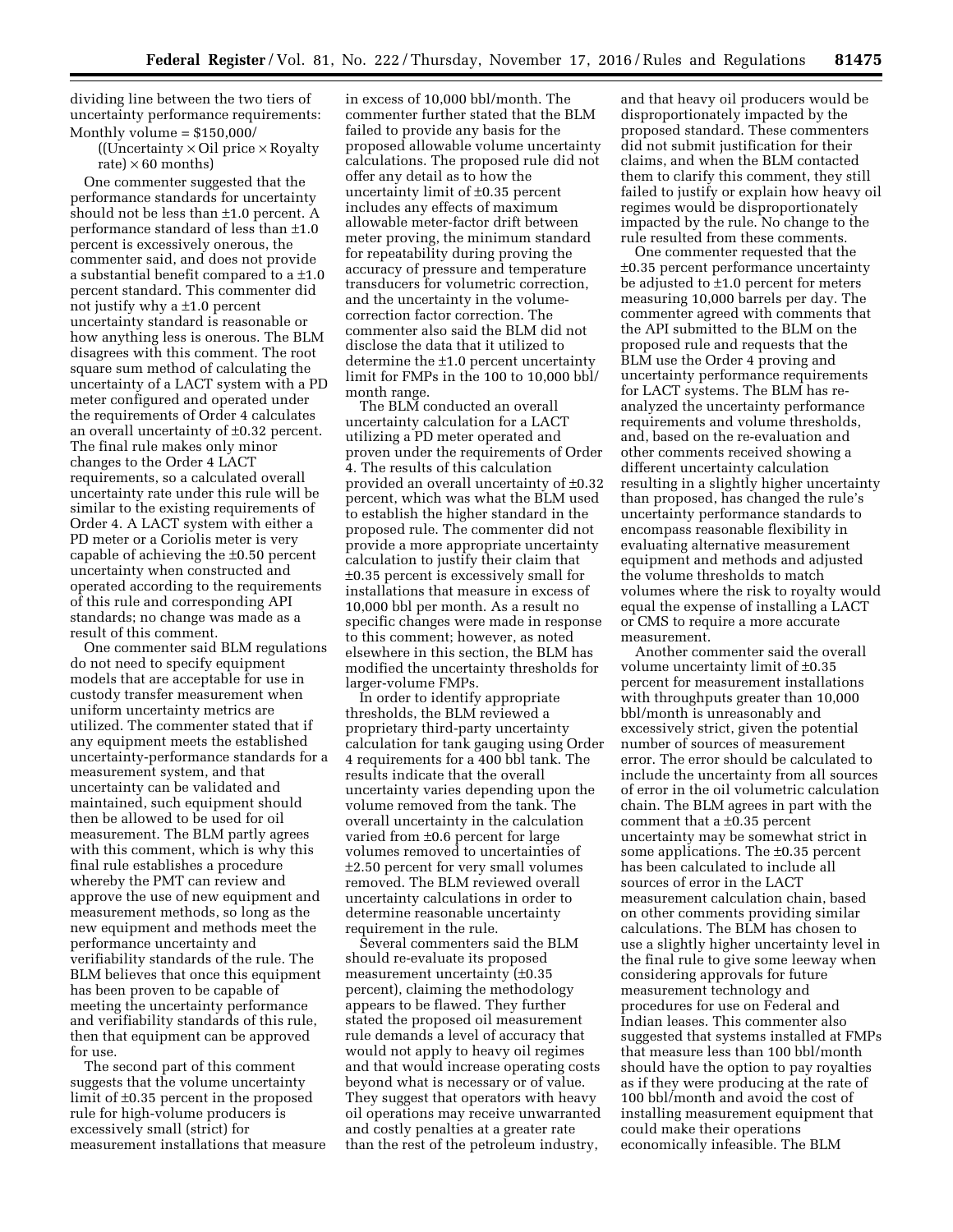disagrees with the concept of paying royalties based on a fixed volume rather than royalties based on actual measurements. In addition, if the uncertainty standards would render a lease uneconomic, the operator can seek an exemption from the requirements under § 3174.4(a)(2). No change to the rule resulted from this comment.

One commenter said they were unable to verify the uncertainty levels proposed without the ''calculator'' that the BLM is developing. This commenter created its own uncertainty calculation using the following assumptions: A maximum allowable deviation for temperature of 0.25 °F and pressure of 0.25 psi. The uncertainty was calculated to be ±0.46 percent in this one instance.

The BLM appreciates receiving this comment as it provides useful input and actual calculation results to support the commenter's position. As a result of this comment and further analysis, the BLM agrees that this uncertainty calculation could reflect one possible application and has adjusted the rule's lower overall uncertainty performance requirements for the highest-producing tier to ±0.50 percent.

One commenter expressed concern that the cost of complying with this provision will increase as uncertainty standards are updated. However, there is nothing in this provision that provides for the updating of the uncertainty threshold standards.

Under § 3174.4(a)(2), only a BLM State Director, with the written concurrence of the PMT, prepared in coordination with the Deputy Director, can grant an exception to the prescribed uncertainty levels. Granting an exception requires a showing that meeting the required uncertainly levels would involve extraordinary cost or unacceptable adverse environmental effects. By having the State Directors make these decisions, with concurrence of the PMT (prepared in coordination with the Deputy Director), the BLM hopes to ensure that there is consistent application of the performance standards across the Bureau and that approvals for exceptions from the performance standards are granted in limited circumstances. In the proposed rule, the BLM had proposed to require concurrence from the Director; however, upon further review, the BLM modified the written concurrence requirement to require written concurrence from the PMT that has been prepared in coordination with the Deputy Director. The BLM feels this approach would be more appropriate given that the PMT will have the necessary technical expertise, while requiring coordination with the Deputy Director ensures such

changes have the necessary national policy perspective.

The BLM received several comments on its approach to exceptions to the proposed rule's uncertainty limits. A few commenters requested that the BLM clarify and limit the criteria a BLM State Director can use to grant exceptions. The BLM does not believe additional clarification is necessary and the rule's description of potential extraordinary circumstance(s) that could result in an exception to the uncertainty levels is sufficient. The BLM cannot identify every situation or event that could warrant an exception. The intent of the rule is that an exception is not a normal occurrence, and to allow exceptions only in limited, special circumstances. No change to the rule resulted from this comment.

Similarly, another commenter urged the BLM to clarify the manner in which exceptions may be granted and to clearly define the term ''extraordinary cost.'' According to this commenter, a lack of clear guidance on these exceptions will result in unrealistic expectations from operators and inconsistent application by the BLM. Again, there could be numerous circumstances under which an exception could be warranted, and the BLM cannot accurately anticipate and address all of these in the rule. It will be up to the individual or entity applying for the exception to make the case to justify an exception. The process for granting exceptions is more likely to be consistent if decisions are left to State Directors, with written concurrence from the PMT (prepared in coordination with the Deputy Director). No change to the rule resulted from this comment.

One commenter questioned why, on the one hand, the proposed rule would have authorized BLM State Directors to grant exceptions to uncertainty standards for equipment at FMPs (with BLM Director concurrence) and on the other hand, the rule at § 3174.4(d) gives the PMT the authority to recommend and the BLM to decide whether proposed alternative equipment or measurement procedures meets or exceeds the uncertainty standards. The commenter questioned a process that will rely on the availability of the PMT and State Directors to review and evaluate requests for exceptions. The commenter said BLM technical experts are often overworked, and therefore the PMT approval process is likely to take a considerable amount of time and hinder operators' ability to effectively develop Federal oil and gas resources. The BLM agrees that its technical experts have a significant workload and face a number of competing demands. However, one reason for creating a BLM-wide PMT is to relieve field offices of having to review new technology, and to provide a consistent BLM-wide decision-making process. The BLM believes that this structure should minimize the amount of time it will take for the BLM to process requests for evaluation of new equipment, and to evaluate requests for exemptions from the uncertainty requirements. No change to the rule resulted from this comment.

Section 3174.4(b) establishes the degree of allowable bias in a measurement. Bias differs from uncertainty in that bias results in systematic measurement error, whereas uncertainty only indicates a risk of measurement error. While the BLM acknowledges that it is virtually impossible to remove all bias in measurement, the final rule requires that there be no statistically significant bias at any FMPs. When a measurement device is tested against a laboratory device or prover, there is often slight disagreement, or apparent bias, between the two. However, both the measurement device being tested and the laboratory device or prover have some inherent level of uncertainty. If the disagreement between the measurement device being tested and the laboratory device or prover is less than the uncertainty of the two devices combined, then it is not possible to distinguish apparent bias in the measurement device being tested from inherent uncertainty in the devices (sometimes referred to as ''noise'' in the data). Therefore, the BLM does not consider apparent bias that is less than the uncertainty of the two devices combined to be statistically significant for purposes of compliance with the final rule. However, if the shift in the mean value of a set of measurements away from the true value of what is being measured exceeds the ''statistically combined uncertainty'' of the devices, then the BLM requires that known shift to be corrected to as close to the actual value as possible.

The BLM received several comments concerning bias. The first commenter stated the rule does not give any guidance on how bias will be determined, or what the BLM considers to be statistically significant. In order for the bias restriction to be applied uniformly throughout the nation, the commenter asserted that the term needs to be defined in the regulation. The BLM agrees with this comment and has added a new definition for ''bias'' to 43 CFR subpart 3170, as part of the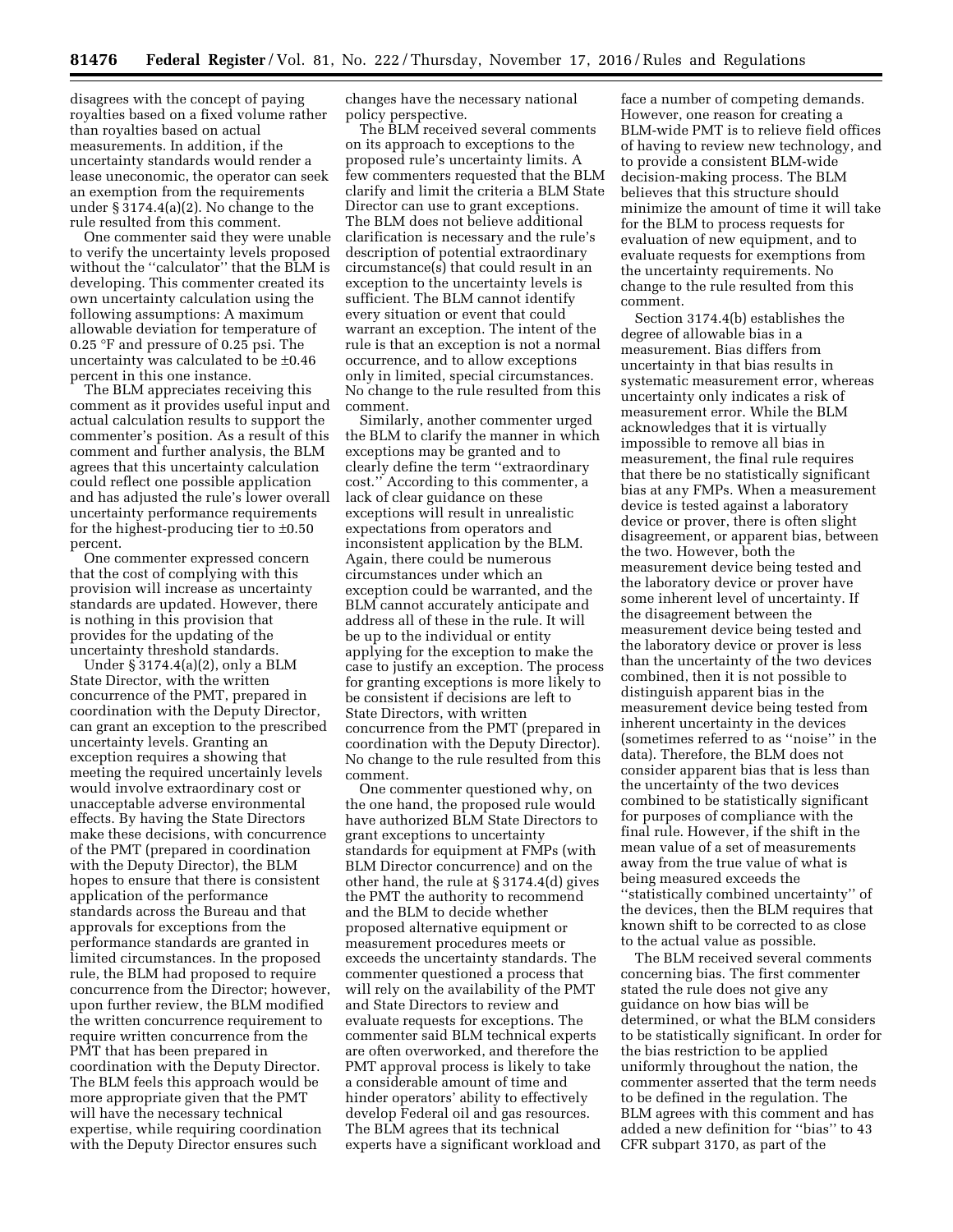rulemaking that is updating and replacing Order 3.

Another commenter noted that the BLM presented no data or calculations in the proposed rule to verify that bias issues will not exist under field conditions where many additional variables impact the statistical calculations. The commenter claimed that the rule essentially assumes that uncertainties that can be demonstrated in laboratory conditions can also be demonstrated in field conditions, which are not practical in a production scenario. The commenter asked that the BLM delete paragraph (b) from the final rule. The BLM does not agree with this comment. If a shift in the mean value of a set of measurements away from the true value of what is being measured, exceeds the statistically combined uncertainty of the devices, occurs, then the BLM requires that known shift to be corrected to as close to actual value as possible. An example of where this shift could be discovered is during a transducer verification that results in a reading that is outside of the device's stated uncertainty. This is different from uncertainty, where a potential for measurement error exists. No change to the rule resulted from this comment.

A third commenter recommended that the BLM clarify language in the preamble that discusses statistically significant bias. As noted above, the preamble quantifies statistically significant bias as being a number that is greater than the combined uncertainties of the laboratory device, or prover, and the measured device, or the ''statistically combined uncertainty.'' The BLM recognizes that there will always be some apparent bias resulting from the uncertainty of all devices. Bias is only considered significant when it exceeds the combined uncertainties of the devices involved. The BLM believes that the final rule accurately explains bias in terms of it being outside of the ''statistically combined uncertainty'' of the devices being used. No change to the rule resulted from this comment.

Section 3174.4(c) requires that all measurement equipment be subject to independent verification by the BLM that it is performing accurately and that all inputs, factors, and equations that are used to determine quantity or quality are valid. Order 4 already requires that the BLM be able to independently verify measurement methods, as well as bias, so these are not new requirements. The verifiability requirement in this section prohibits the use of measurement equipment that does not allow for independent verification. For example, if a new meter were to be developed that did not record the raw data used to derive a volume, that meter could not be used at an FMP because without the raw data the BLM would be unable to independently verify the volume. Similarly, if a meter were to be developed that used proprietary methods that precluded the ability to recalculate volumes, its use would also be prohibited.

The BLM received several comments about the verifiability requirements of this rule. One commenter seemed to suggest that the BLM did not take into account the use of automation and other measurement systems advances, such as the use of flow computers handling calculations. The comment further stated that in order to retain the raw data that the BLM needs to manually verify equipment accuracy, operators will be required to use computers that are less efficient and that require more data storage. The BLM agrees that the rule may require operators to acquire more data storage, but does not agree with the commenter that saving raw data for future verification will result in less efficient flow computers, or that it is unnecessary. The BLM manages Federal oil resources on behalf of the American taxpayer and has an affirmative obligation to ensure that the oil produced is accurately measured and accounted for. In order to satisfy those obligations it is critically important that an audit trail exists so that the BLM can verify the production data. As a result, the BLM will continue to manually verify calculations at FMPs. No change to the rule resulted from this comment.

Another commenter suggested any verifiability does not take into account the difference between live calculations at high frequencies versus averaged and accumulated data over time. The commenter also said that independent calculations should only have to fall within a statistically insignificant window. In order for independent calculations to be applied uniformly throughout the nation, they should to be defined in the regulations, the commenter said. The BLM partly agrees with this comment that calculations should be live calculations at high frequencies or calculations averaged and accumulated over time. The Inspection and Enforcement Handbook will address possible methods for the BLM to verify calculations at an FMP. No changes to the rule were made as a result of this comment, but the BLM will include guidance in the Inspection and Enforcement Handbook regarding whether calculations should be based on live calculations or averaged over time. Under the final rule, all volume calculations at an FMP must be verifiable.

One commenter asked whether the requirement that new equipment undergo independent verification will preclude new technology. The BLM does not intend to prevent or exclude new technology. In fact, this rule, by establishing performance standards, adopting industry standards, and standing up the PMT process, has been designed explicitly to provide flexibility for the BLM to adopt new technology and practices as they are developed. No changes were made in response to this comment.

Another commenter said that paragraph (c) would require the BLM to contract with an independent laboratory to verify equipment, which could take 6 months per device and cost upwards of ''\$500M'' for each device. The BLM disagrees with this comment because § 3174.4(c) merely requires operators to have FMP equipment that can produce the source records that provide the data and equations the BLM needs to independently recalculate oil production volume and quality during production audits. No changes were made in response to this comment.

Section 3174.4(d) clarifies that the operator can propose the use of alternative equipment, provided that it meets or exceeds the uncertainty requirements of this section. The PMT will make a determination under § 3174.13 of this subpart regarding whether proposed alternative equipment or measurement procedures meets or exceeds the objectives and intent of this section. See § 3174.13 for discussion of comments concerning the PMT and the PMT review process.

Section 3174.5 Oil Measurement by Tank Gauging—General Requirements

Section 3174.5(a) specifies the general requirements for oil measurement by tank gauging as a means to accurately determine the quantity and quality of oil removed from an FMP. The BLM received many comments on this section of the proposed rule. Almost all of these comments requested that the BLM consider permitting the use of ATG systems for custody transfer applications. Order 4 allows only manual tank gauging. In the proposed rule, the BLM indicated that it was considering including provisions in the final rule allowing for the use of ATG systems, and requested data regarding whether these systems can meet the BLM's performance standards for manual tank gauging with respect to uncertainty and verifiability. The BLM requested additional data regarding ATG measurement systems because it recognizes the significant safety advantages they provide.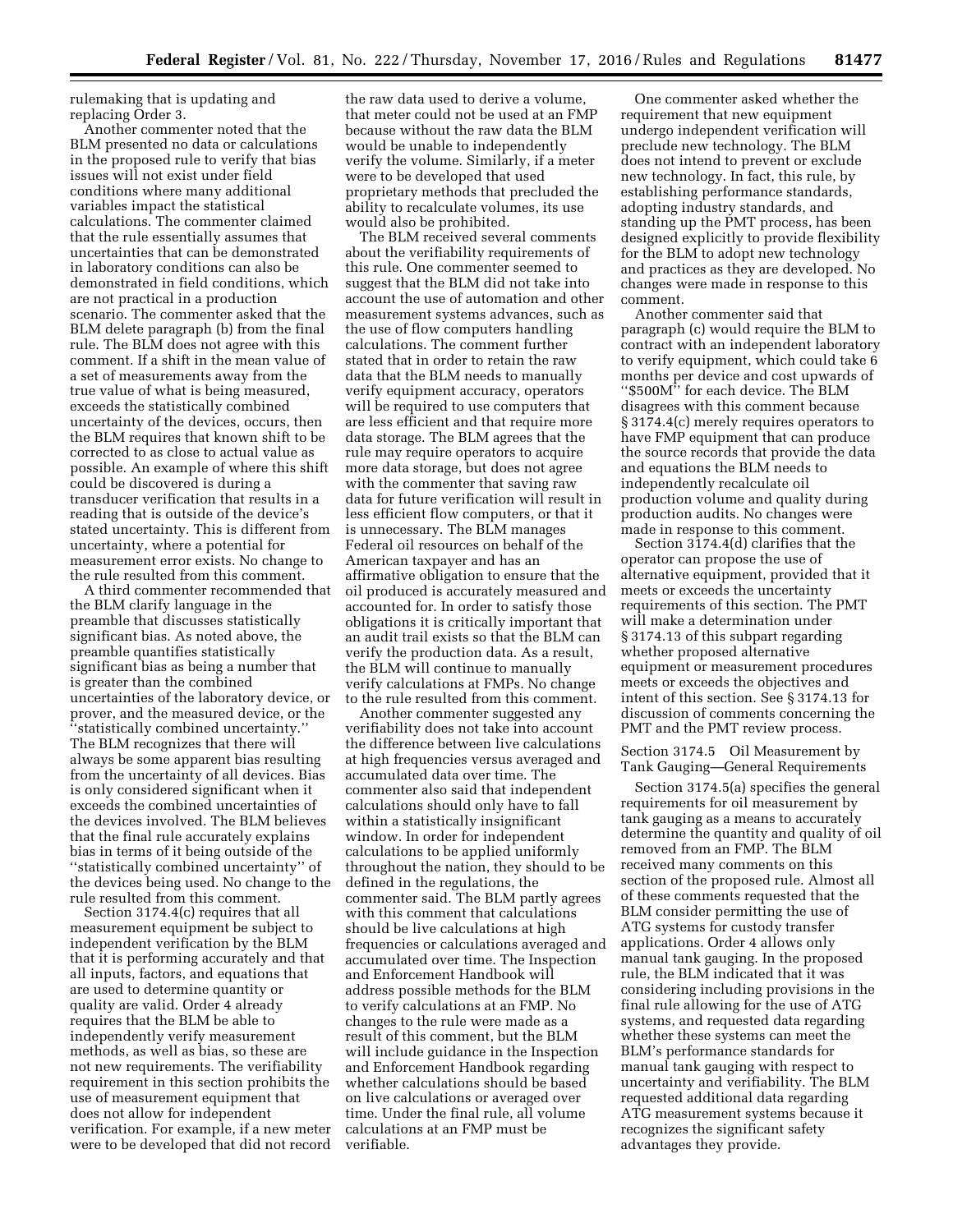The majority of the commenters indicated that ATG systems are much safer for workers when compared to manual tank gauging systems, especially when workers are measuring hydrocarbon fluids such as those found in the Bakken, which have higher gravity and higher vapor pressure, and thus emit higher volumes of toxic fumes. The BLM agrees that safety concerns associated with manual tank gauging can be reduced if operators have the option of using ATG systems as well as the other measurement methods addressed in this final rule. Based on data provided in response to the proposed rule—both as public comment on the proposed rule and in support of project-specific variance requests to use ATG systems on tanks the BLM has determined that ATG systems can meet or exceed the uncertainty thresholds for tank gauging. As a result, the rule has been changed to allow for the use of ATG systems.

The BLM received one comment that recommended the BLM prohibit the practice of oil measurement by manual tank gauging because, according to the commenter, the practice is an antiquated and considerably less reliable method of measurement. The BLM disagrees that properly conducted manual tank gauging operations are antiquated or less reliable than other methods of measurement and will continue to give operators the option of using this widely accepted practice for oil measurement, which is generally used at lower-volume facilities. However, the BLM hopes for a shift towards ATG in areas where the nature of the produced oil presents a safety concern.

In the proposed rule, § 3174.5(b) required that all oil storage tanks, hatches, connections, and other access points be vapor tight and that each oil storage tank, unless connected to a vapor recovery system, must have a pressure-vacuum relief valve installed at the highest point in the vent line or connection with another tank. Pressurevacuum relief valves would provide for normal inflow and outflow venting at an outlet pressure that is less than the thief hatch exhaust pressure and at an inlet pressure that is greater than the thief hatch vacuum setting. The intent is to minimize hydrocarbon gas lost to the atmosphere by ensuring that venting is done under controlled conditions through the pressure-vacuum relief valve primarily in response to changes in ambient temperature. The requirement that all access points be vapor tight has been expressly included in this rule in order to eliminate confusion over the intent of Order 4,

which specified all the same equipment, but did not specify the manner in which it was supposed to be operated. The implied intent of Order 4 was always that the tanks be operated such that they are vapor tight.

The BLM received numerous comments on this section, the majority of which said the proposed requirements could conflict with U.S. Environmental Protection Agency (EPA) air quality regulations and the BLM's separately proposed Methane and Waste Prevention Rule (81 FR 6616). Some of the same commenters also complained about the potential costs associated with retrofitting some of the tank batteries. The BLM disagrees with these comments. The intent of the requirement is to conserve the quantity and quality of the liquid hydrocarbons in storage by controlling the storage conditions, not to create a potential conflict with the EPA's regulations for release of harmful pollutants. The BLM also disagrees with claims made by some commenters that the potential costs associated with retrofitting existing tank batteries to make them vapor-tight would be too high. Pressure vacuum vent line valves and thief hatches are already required equipment for the existing tank battery installations under Order 4. Paragraphs (b)(3) and (4) of the proposed rule have been changed and merged into a new paragraph (b)(3) in the final rule, which now requires that all oil storage tanks be vapor tight, and, unless connected to a vapor recovery or flare system, must have a pressure-vacuum relief valve installed at the highest point in the vent line or connection with another tank. All hatches, connections, and other access points must be installed and maintained in accordance with manufacturers' specifications.

Several commenters recommended that the BLM add the requirement that oil storage tank hatches (''thief hatches'' or other access points) have pressure indicators that provide a clear and immediate visual indicator of tank pressures and potential gas/vapor release hazard should the tank need to be accessed. One of the commenters said pressure indicators on tank access hatches visually display the presence of gas/vapor pressure in a tank, allowing a trained worker to make risk-based decisions before accessing a tank, including actuating a remote venting valve, venting gas to a flare, or using appropriate respiratory protection, such as a self-contained breathing apparatus or an air-line respirator. The BLM recognizes that having such information could potentially be useful to personnel in the field; however, the BLM did not

make any changes in response to this comment because the pressure indicators proposed by the commenter would have no bearing on determining measured volume, and therefore are outside the scope of this rule. It should also be noted that in general the Occupational Safety and Health Administration takes the lead on adopting and enforcing employee safety requirements.

Several commenters stated it is imperative that tanks be maintained vapor tight and that there be a monitoring or inspection program to ensure compliance. The BLM agrees and the final rule has maintained the vapor tight integrity requirement for oil storage tanks. The BLM's inspection and enforcement program will continue to ensure compliance with this and all other oil and gas regulations. No additional changes were made to the final rule as a result of these comments.

One commenter stated that if the oil is weathered or stabilized, there is no need for hatches and other connections to be vapor tight. The commenter did not explain how weathered or stabilized oil could negate the need for hatches and other connections to be vapor tight. The BLM disagrees that stabilized product does not require a vapor-tight storage condition. The vapor tight integrity is an implied requirement of the current Order 4 and therefore will not require the operator to retrofit any existing equipment. In a unique situation where a variance could be justified, the operator could seek a variance through the appropriate BLM field office following the process outlined in § 3170.6 of this part, a related rulemaking that is replacing Order 3, with approval by the AO. No additional changes were made to the final rule. This section in the final rule is now identified as § 3174.5(b)(3).

Section 3174.5(b)(5) of the proposed rule specified that all oil storage tanks must be clearly identified and have a unique number stenciled on them, maintained in a legible condition. Order 4 did not have a similar requirement. The BLM received several comments that said this section did not adequately communicate how the numbering system would work and how numbers are assigned to the tanks. The BLM agrees that this section was not clear. As a result of these comments, the final rule has been changed to specify that all oil storage tanks must be clearly identified with an operator-generated number that is unique to the lease, unit PA, or CA stenciled on the tank and maintained in a legible condition. This section now appears as § 3174.5(b)(4) in the final rule.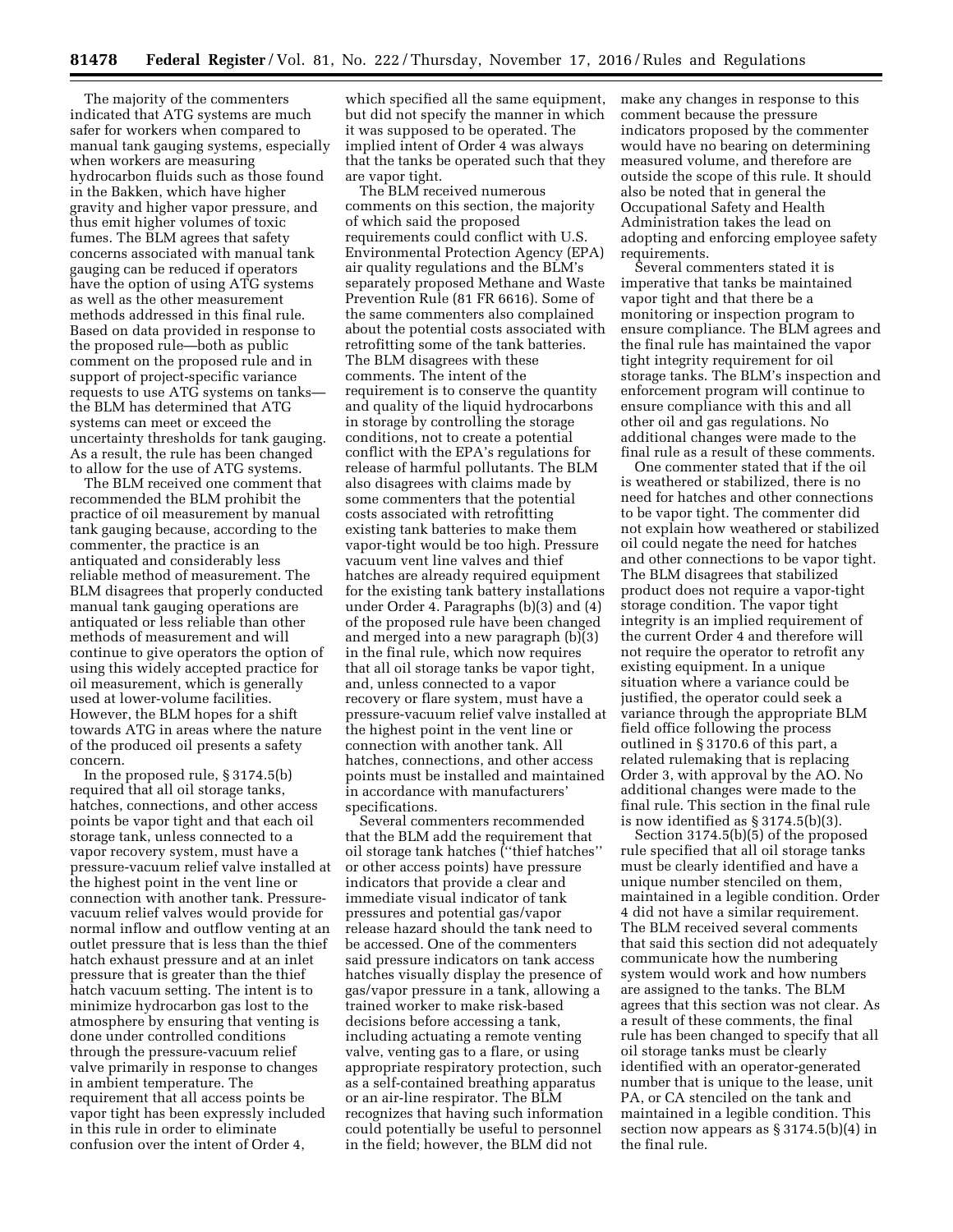Section 3174.5(b)(6) of the proposed rule required each oil storage tank associated with an approved FMP by tank gauging to be set and maintained level. Several commenters said this requirement is unwarranted and unnecessary without offering any details. The BLM disagrees, as this is not a new requirement. Order 4 has a similar requirement, and the BLM believes that not requiring a tank to be set or maintained level would be unacceptable because it could result in uncertainty in measurement. Industry standards also dictate that tanks used for gauging operations should be level. No change resulted from these comments. This section now appears as § 3174.5(b)(5) in the final rule.

Section 3174.5(b)(7) of the proposed rule specified each oil storage tank associated with an approved FMP that has a tank-gauging system must be equipped with a distinct gauging reference point, with the height of the reference point stamped on a fixed bench-mark plate or stenciled on the tank near the gauging hatch, and maintained in a legible condition. One commenter, without offering any justification, said this requirement should apply only to tanks that are manually gauged. The BLM disagrees as this gauging reference point is also needed during the verification and calibration of an ATG system, not just for tanks that are measured by manual gauging. No change was made to the final rule as a result of this comment. This section now appears as § 3174.5(b)(6) in the final rule.

Section 3174.5(c) in the proposed rule required the operator to accurately calibrate each oil storage tank associated with an approved FMP that has a tankgauging system, under either API 2.2A or API RP 2556. Order 4 had a similar requirement. The BLM received a few comments on this section. One commenter pointed out that under the proposed rule, sales tank calibrations apparently can only be made using API MPMS Chapter 2.2A—Tank Strapping by Manual Method, when in fact other methodologies in Chapter 2 are available. The BLM agrees that industry standards provide additional methods for calibrating sales tanks. As a result of this comment, the BLM changed the final rule to incorporate industry standards API 2.2A, API 2.2B, or API 2.2C; and API RP 2556. One commenter stated the proposed rule did not clarify when or how often a sales tank calibration is required. The BLM disagrees. Section 3174.5(c)(2) clearly states when a sales tank calibration is required—if the tank is relocated, repaired, or the capacity is changed as

a result of denting, damage, installation, removal of interior components or other alterations. No changes were made to the final rule as a result of this comment.

One commenter said operators should be allowed to use formulas for estimating tank volumes. The formula of 1.67 bbl/inch is a tool operators use to estimate the volume stored in the tank. When the oil is sold, the commenter said, a more accurate measurement will be taken, ensuring that the operator is properly paid for the oil being sold, which will in turn result in the correct royalty payment to the government. This rule seeks to ensure accurate oil measurement, not volume estimates. This comment is not relevant to sales tank calibration. The final rule was not changed as a result of this comment.

Section 3174.5(c)(1)(i) of the proposed rule specified the strapping table unit volume must be in barrels. The BLM received no comments and made no changes to this paragraph.

Section  $3174.5(c)(1)(ii)$  of the proposed rule specified the incremental height measurement on all tanks must be in 1⁄8-inch increments. This was a change from the incremental height measurement in Order 4 of 1⁄4-inch gauging accuracy for tanks of 1,000 bbl or less in capacity. The BLM received many comments on this section. The commenters consistently addressed the following two main points: (1) The benefits from the increase in accuracy would be minimal in comparison to the time and costs it would take to achieve the increased accuracy; and (2) The change would require operators to restrap their tanks and generate new tank tables, and, in many cases, make major changes to their software programs, all at substantial costs. The BLM agrees that the costs of a change to  $\frac{1}{8}$ -inch increments for tank gauging on tanks that are 1,000 bbl or less in capacity is unnecessary because the additional cost burdens outweigh any potential accuracy gains. As a result of these comments, the rule has been changed to say that the incremental height measurement must match the gauging increments specified in  $\S 3174.6(b)(5)(i)(C)$ , which requires  $\frac{1}{4}$ inch increments for tanks 1,000 bbl or less in capacity, and 1⁄8-inch increments for tanks greater than 1,000 bbl in capacity. This is the same accuracy standard that has been in effect under Order 4. The BLM would like to note that API industry standards relative to manual tank gauging have conflicting tank-gauging increments. The BLM has chosen to retain the current Order 4 gauging increments requirement by following API 18.1 tank gauging

increments for tanks that are 1,000 bbl and less and API 3.1A tank gauging increments for tanks greater than 1,000 bbl.

Section 3174.5(c)(2) requires operators to recalibrate a sales tank if it is relocated or repaired, or the capacity is changed as a result of denting, damage, installation, removal of interior components, or other alterations. Order 4 had a nearly identical requirement. The BLM received a few comments on this section, all of which said there is no definition of how large the dent or alteration would need to be to trigger this requirement. The commenters also stated that the BLM must clarify the amount of volume displacement that would require action on the part of the operator. The final point that the commenters made also suggested that the BLM should offer a range of options that operators could take in response to denting, including tank inspection, and provide them an opportunity to avoid being in violation. For example, an insulated tank may be dented on the outside but the dent would have no impact on the inside due to several inches of insulation. Upon review of these comments, the BLM has made no change to the rule for the following reasons. The volume displacement from tank denting cannot be known until the dent has been measured and the impacts analyzed. To measure the impacts, this section requires re-strapping of the tank. The BLM has chosen not to allow an operator to ''estimate'' the impact of denting on a tank used for tank gauging as there would be no enforceable requirement to properly determine the resulting volume impacts. Denting of the insulation on a tank may or may not result in denting of the sales tank. If denting is observed on the insulation of a tank, it is the operator's responsibility to verify that no internal tank denting has occurred under the insulation.

Section 3174.5(c)(3) requires operators to submit sales tank calibration charts (tank tables) to the AO within 30 days after calibration. Order 4 required them to be submitted to the AO upon request. The BLM received several comments on this section. A few commenters recommended extending the 30-day time period to 45 days to allow for more coordination time between transporter and operator. After considering these comments, the BLM agrees that transporters and operators may need more time to submit the tank tables to the BLM. As a result of these comments, the final rule now requires that tank tables must be submitted to the AO within 45 days after calibration. Tank tables may be in paper or electronic format. A couple of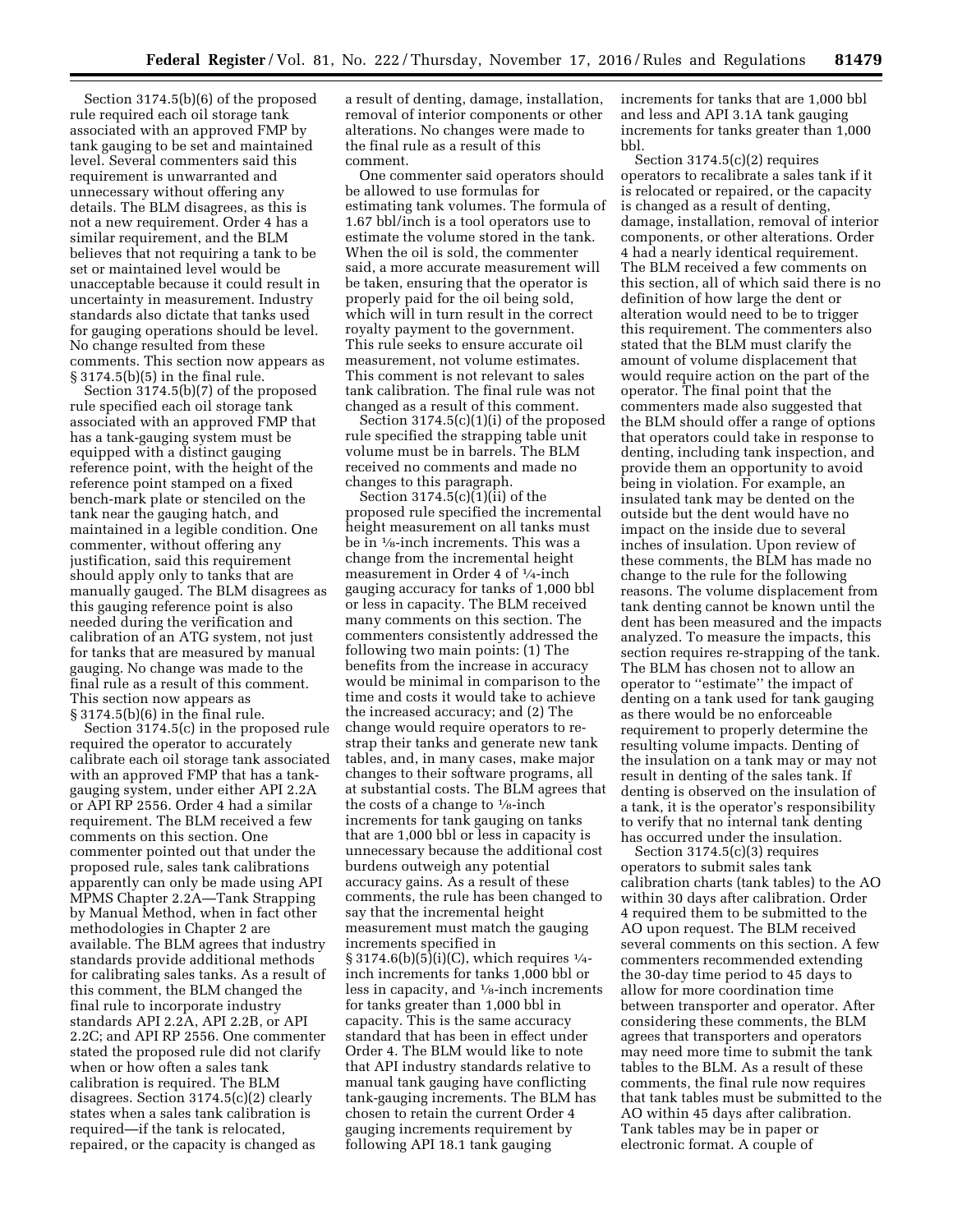commenters said this requirement is another example of the BLM getting into the day-to-day operations of industry. They said there is absolutely no reason for the BLM to have these charts, argued that they serve no purpose, suggested that this requirement is excessively prescriptive, and asked the BLM to justify the need for the charts. Oil tanks are constructed to API standards and have a common, industry-wide standard strapping chart, the commenters said, and these tanks are not proven once installed. The BLM disagrees with these comments, as the tank calibration charts (tank tables) are in fact unique for each tank, and therefore there should not be a common, industry-wide standard strapping chart in use where tank gauging is the method of measurement at an FMP. The BLM has a long history of using the tank tables on a daily basis for production verification efforts, such as during production inspections and records-analysis audits. No changes were made to the final rule as a result of these comments.

The BLM has an affirmative obligation to maintain an audit trail supporting Federal and tribal oil production. A couple of commenters requested that the BLM continue to use the Order 4 requirement that operators submit their latest tank calibration charts when the AO requests them, in order to avoid confusion and give operators notice that an inspection is imminent. The BLM disagrees because the new requirement will serve as verification that the operator has had the tanks strapped as required, and enables the BLM to perform the required inspection activities. Additionally, the BLM has no obligation to provide operators notice that an inspection is imminent.

One commenter said marginal producing leases should be exempt from tank-gauging requirements. The BLM disagrees. Marginal leases are already subject to tank-gauging requirements. Under this final rule, operators on marginal-producing leases are allowed to continue using manual tank gauging, which imposes only modest economic impact on these leases.

Section 3174.6 Oil Measurement by Tank Gauging—Procedures

Section 3174.6 paragraphs (a) and (b) require operators to take the steps in the order prescribed in the following paragraphs to manually determine by tank gauging the quality and quantity of oil measured under field conditions at an FMP. The BLM received several comments on this section. The comments said the detailed tankgauging procedures in this section do not align with the industry standard.

The BLM partly agrees, in that industry standards for certain activities have several options for operators to follow for achieving the desired outcome. The proposed rule did not reflect all of those options. As a result of these comments, the final rule has been changed to reference the appropriate industry standards and remove any unnecessarily prescriptive requirements to ensure accurate measurement using tank gauging.

Section 3174.6(b)(1) contains the requirement in Order 4 and the proposed rule that the tank be isolated for at least 30 minutes to allow contents to settle before proceeding with tank gauging operations. The BLM received a couple of comments on this section. The commenters said this requirement would be costly and is unnecessary, as this activity will not increase the accuracy of measurements. The BLM disagrees. This requirement will ensure that the tank is isolated and that the crude oil layer is still, with no surface foaming. In many liquid manual sampling applications, the product to be sampled contains a heavy component (such as free water) that tends to separate from the main component. In these instances, it should be recognized that until the heavy component completely settles out, sampling will likely result in varying sample qualities. No change was made to the final rule as a result of these comments.

Section 3174.6(b)(2) contains the requirements for determining the temperature of oil contained in a sales tank that is used as an FMP. Operators must comply with paragraphs (b)(2)(i) through (iii) of this section and API 7 and API 7.3. The BLM received numerous comments on this section. Several commenters requested that the BLM eliminate the reference to mercury in paragraph (b)(2)(i). In the proposed rule, that paragraph required glass thermometers to be clean, be free of mercury separation, and have a minimum graduation of 1.0 °F. The BLM agrees that the mercury reference should be removed because the EPA has banned mercury thermometers from use. As a result of these comments, the final rule has been changed to say that glass thermometers must be ''free of fluid separation.''

The BLM received a comment concerning paragraphs (ii) through (iv), which said the reported graduation and accuracy requirements for temperature measurement devices are different based on the technology employed (minimum graduation of  $1.0^{\circ}$ F for liquid-in-glass thermometer vs. minimum graduation of 0.1 °F for portable electronic thermometers (PET)). The commenter

did not elaborate, but we assume the commenter believes PETs should be as accurate as glass thermometers. This comment is not consistent with the mandate of keeping the uncertainty in the measured quantity to within a specified value, nor is it consistent with existing industry standards (API MPMS Chapter 7). The BLM disagrees in part with this comment since the BLM used the minimum graduations from the industry standard, of 1.0 °F for glass and 0.1 °F from electronic thermometers. For consistency, and as a result of this comment, the BLM is requiring an accuracy of ±0.5 °F for both glass and electronic thermometers.

Several commenters questioned the thermometer immersion times required in the proposed rule under paragraph (b)(2)(iii), which referenced API 7, Table 6. They also asked the BLM to allow alternate methods for determining opening oil temperatures, to alleviate potential safety and economic concerns. The BLM disagrees in part as the immersion times are an industry standard, but also agrees in part to allow alternate methods under API 7. The prescriptive requirements under paragraph (b)(2)(iii) have been removed because the final rule already states that operators must comply with API 7, which includes the Table 6 requirements. Furthermore, the BLM changed the rule to give operators more flexibility by allowing them to use alternate methods for temperature determinations under API 7 and API 7.3, as well as the option of using ATG/ hybrid tank measurement systems, in order to address the safety concerns identified by commenters. As a result of these comments and changes, the final rule eliminates paragraph (b)(2)(iii) of the proposed rule, resulting in the renumbering of paragraph (b)(2)(iv) in the proposed rule to paragraph (b)(2)(iii) in this final rule.

Section 3174.6(b)(3) of the proposed rule specified that sampling of oil removed from an FMP tank must yield a representative sample of the oil and its physical properties, and must comply with the procedures listed in paragraphs (i) through (iii) of this section and API 8.1. The BLM received several comments requesting that the final rule give operators other sampling options. The BLM agrees that other sampling options can still achieve the desired measurement uncertainty. As a result of these comments, the BLM removed the prescriptive requirements in paragraphs (b)(3)(i) through (iii), and added a reference to API 8.2's standards for automatic sampling procedures to the final rule.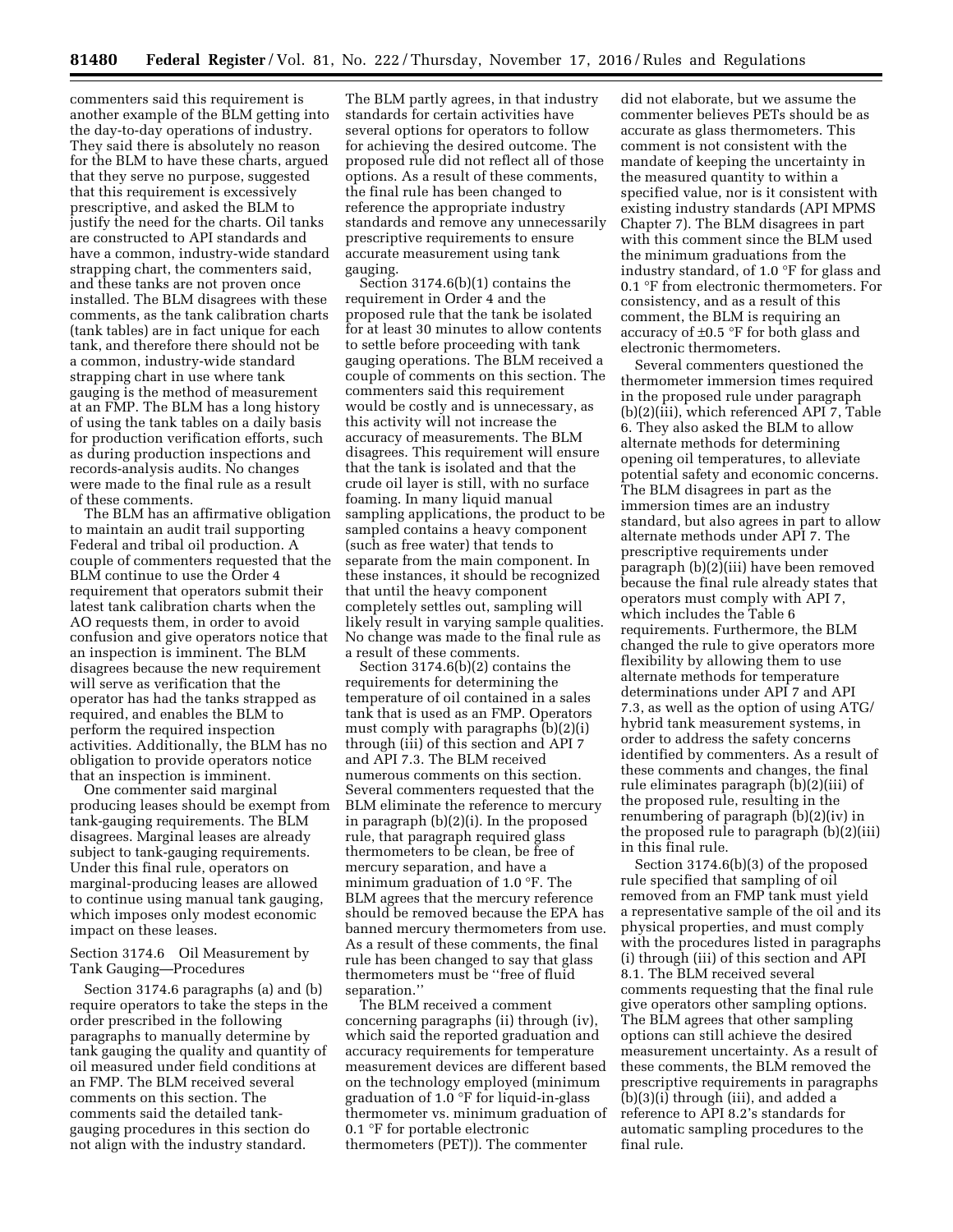Section 3174.6(b)(4) of the proposed rule specified that tests for oil gravity must comply with paragraphs (b)(4)(i) through (iv) of this section and API 9.3. The BLM received a couple of comments on this section. One commenter said that API Chapter 9 contains additional methods for determining gravity that can be more appropriate to use (based on the conditions of the oil at sample time). Therefore, the commenter asserted that the final rule should simply specify that any API Chapter 9 methodology is appropriate for determining gravity. The commenter said the procedure outlined in the proposed section was not consistent with API 9.3. Another commenter stated that proposed paragraph (b)(4)(i), which required the use of a thermohydrometer for API gravity (density) measurement, would limit the use of new, automated, more accurate technology such as Coriolis meters and density gauges. The commenter said allowance should be made for other methods that can meet the uncertainty requirements of the regulation. The BLM agrees that this provision of the proposed rule was too prescriptive and unnecessarily limited potential compliance options. As a result of these comments, the following changes were made to the final rule:

• This section now incorporates by reference API 9.1, API 9.2, or API 9.3 to allow additional methods to measure API gravity;

• Paragraph (b)(4)(i) is changed to include the use of a hydrometer in addition to a thermohydrometer;

• Proposed paragraph (b)(4)(ii) has been removed consistent with the BLM's determination that the provision was too prescriptive;

• Proposed paragraph (b)(4)(iii) is now paragraph (b)(4)(ii) and has been revised to require operators to allow the temperature to stabilize for at least 5 minutes; and

• Proposed paragraph (b)(4)(iv) is now paragraph (b)(4)(iii) and has been revised to require operators to read and record the observed API oil gravity to the nearest 0.1 degree, and to read and record the temperature reading to the nearest 1.0 °F.

Section 3174.6(b)(5) of the proposed rule required operators to take and record the tank opening gauge only after upper, middle, and outlet samples have been taken. It further required gauging to comply with paragraphs (b)(5)(i) through (b)(5)(v) of this section and API 3.1A. One commenter said the opening measurement should be taken with a matched (bob and tape) and currently ''certified'' gauging tape. The comment recommended that the rule specify that

the tape and bob shall be certified within the last year as specified in API 3.1A. The BLM agrees with this recommendation, as it is consistent with API standards. As a result, the BLM has included API 3.1A in this paragraph and has eliminated prescriptive language that repeats API 3.1A.

Similar to the proposed rule, § 3174.6(b)(5)(i) of the final rule contains the requirements for manual gauging. But in response to commenters' requests that the BLM allow automatic and hybrid tank gauging, as discussed earlier in this preamble, this section in the final rule includes a new paragraph (b)(5)(ii), which contains the requirements for ATG. During the initial years of rule implementation, the BLM will not limit which ATG makes or models operators can use, but starting 2 years after the effective date of this rule, operators will only be permitted to use the ATG makes and models that the BLM approves for use and lists on its Web site. To ensure that ATG equipment in use at that time meet with BLM approval, the BLM encourages operators, manufacturers, or other entities (*e.g.,* trade associations) to pursue equipment approval prior to use. Paragraph (b)(5)(ii) identifies requirements for inspecting and verifying the accuracy of ATG systems and for maintaining a log of field verifications.

Section 3174.6(b)(6) of the proposed rule required operators to determine S&W content using the oil samples in the centrifuge tubes collected from the upper and outlet fluid column (see paragraph (b)(3) of this section), and determine the S&W content of the oil in the sales tanks, according to paragraphs (b)(6)(i) through (iii) of this section and API 10.4. The BLM received a few comments on this section. The commenters all addressed the fact that API 10.4 has been updated since the BLM published the proposed rule, and that the prescriptive requirements in paragraphs (b)(6)(i) through (iii) were not consistent with the revised industry standard. The BLM agrees that the API standard has been updated and that the requirements in paragraphs (b)(6)(i) through (iii) of the proposed rule are too prescriptive and inconsistent with the revised industry standard. Based on its review of the revised standard and as a result of these comments, the BLM removed the prescriptive requirements in paragraphs (b)(6)(i) through (iii). The final rule requires operators to determine S&W content by using API 10.4, which has been incorporated into the final rule by reference.

Without saying why, one commenter said the BLM should incorporate all

sections of API Chapter 10 into the final rule. The BLM disagrees. Since the oil measurement at issue in this rule is inherently a ''field procedure,'' in which the S&W content is required to be determined and documented on the run ticket at the completion of the tank gauging/custody transfer procedure, the BLM determined that the only applicable section is 10.4. This comment did not result in a change to the final rule.

Section 3174.6(b)(7) requires operators, after conducting the S&W determination, to conduct the transfer operation and seal the effected valves under §§ 3173.2 and 3173.5 of this part. There were no comments to this section.

Section 3174.6(b)(8) requires operators to determine the tank closing temperature following procedures discussed in paragraph (b)(2) of this section. Any comments concerning temperature determination have been addressed earlier in the paragraph (b)(2) discussion.

Section 3174.6(b)(9) requires operators to take the closing gauge using procedures in paragraph (b)(5) of this section. Any comments concerning gauging operations have been addressed in the paragraph (b)(5) discussion.

Section 3174.6(b)(10) requires operators to end their tank-gauging operations by completing a measurement ticket in accordance with § 3174.12. The proposed rule included seven activities in paragraphs (b)(10)(i) through (vii) that dictated how operators should derive the data required for the measurement tickets. Some commenters said this list of activities was too prescriptive. In an effort to be less prescriptive, the BLM deleted paragraphs (b)(10)(i) through (vii) in the final rule and refers operators to the rule's measurement-ticket requirements.

## Section 3174.7 LACT System—General Requirements

Paragraphs (a) through (c) of this section in both the proposed and final rule refer operators to other sections of this rule for construction and operation requirements for LACT systems, proving requirements, and measurement tickets. The proposed rule in paragraph (a) included a reference to API standards and in paragraph (c) a table that listed the requirements and components of a LACT system, along with references to the sections of the proposed rule containing the minimum standards for each of those components. The BLM received several comments on these paragraphs.

Several commenters said the BLM should not be so prescriptive and should instead require compliance with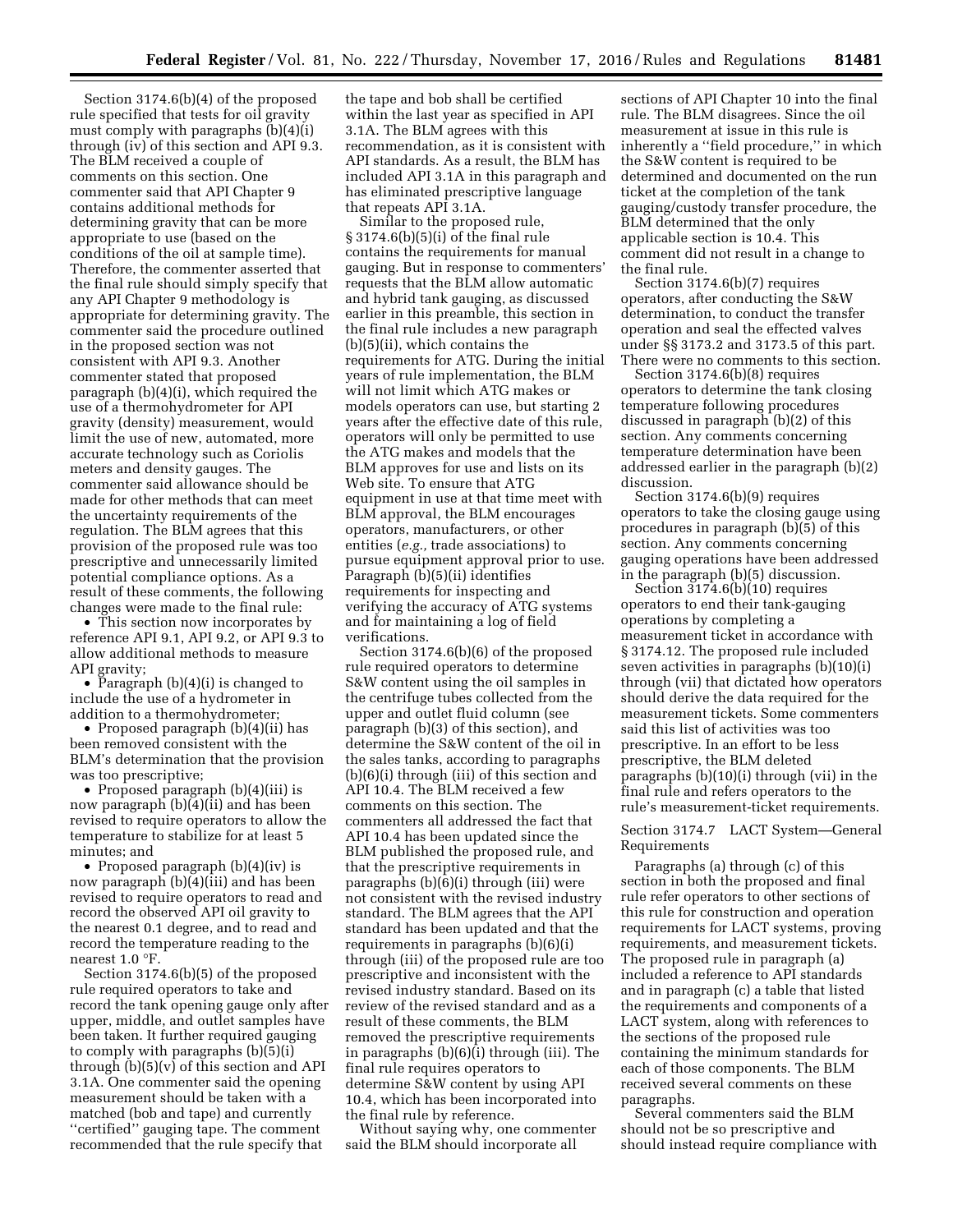the appropriate API standards. In general, the BLM agrees that following published industry standards can result in the desired measurement uncertainty, and paragraph (a) of the final rule now requires LACTs to meet the standards prescribed in the applicable API sections. Paragraph (b) of the final rule requires LACTs to be proven as prescribed in § 3174.11 of this subpart. The proposed table of ''Standards to measure oil by a LACT system'' from paragraph (c) has been removed. Although it was a handy reference that directed readers to requirements that were listed in other sections of the proposed rule, the table was redundant and unnecessary. Paragraph (c) in the final rule now refers to the requirement for completing measurement tickets under § 3174.12(b).

Several commenters were uncertain about whether the LACT requirements only applied to new facilities, with existing facilities grandfathered. Most of the commenters also suggested that bringing existing facilities into compliance within the 180-day implementation timeframe was either too expensive, impossible, or both. In response to these comments, and as discussed previously in this preamble, the BLM has clarified in the final rule that all facilities are subject to the new requirements, with operators required to come into compliance on a staggered schedule of between 1 and 4 years, depending on their levels of production. This was achieved by tying compliance to the requirement to apply for an FMP found in the new 43 CFR subpart 3173. These significantly extended time frames will give operators time to plan and budget for expenses in advance, while limiting the chances that there will be local or national shortages of equipment or technical expertise, as might have resulted from the original proposed, 180-day implementation period.

Several commenters noted that in proposed paragraph (c), the BLM limited LACTs to those with PD meters, and suggested that other types of meters should be allowed. Most of those commenters specifically requested that Coriolis meters be allowed, but some requested that any type of meter permitted in API standards be allowed. This would include PD, Coriolis, and turbine meters. The BLM partly agrees and has changed the rule to allow Coriolis meters to be used with LACTs. However, the BLM does not agree that turbine meters should be allowed. In the BLM's experience, confirmed by many industry sources, turbine flowmeters are less accurate than PD and Coriolis meters and are more subject to wear

and/or damage. As a result, the BLM will continue to disallow turbine meters in LACTs. The change to allow Coriolis meters in LACTs is found in § 3174.8(a)(1). The definition of, proving standards for, and other specific requirements related to the use and operation of Coriolis meters are addressed by other sections of the final rule.

One commenter stated that § 3174.7(b) would require operators to generate an additional run ticket before proving, and that the BLM should take into account the additional cost associated with that extra run ticket. The BLM did analyze the financial impacts of increased run tickets in its Paperwork Reduction Act analysis, which was discussed in the proposed rule preamble. Another commenter pointed out that this additional run ticket is unnecessary in LACTs with flow computers as a flow computer is capable of implementing a new meter factor in the middle of a month without the operator having to close it. The BLM agrees and as a result of this comment, the BLM changed § 3174.12(b)(1) of the rule to remove the requirement that operators close a run ticket prior to proving LACT systems that utilize flow computers, which will reduce the overall cost to operators.

One commenter said the BLM should remove requirements in proposed §§ 3174.7(c) and 3174.8(b)(7) for S&W monitors at LACTs because there is no such thing as an ''S&W monitor.'' There are water monitors or water probes, the commenter continued, but water monitors are not part of any oil measurement system. Rather, operators use water monitors to divert the flow back to tanks for additional processing to remove large amounts of water from their production stream. The BLM agrees with this commenter's assessment. From a regulatory perspective, a water monitor should not be required equipment at a LACT because it does not help the BLM verify accurate measurement and net oil volumes. In the final rule, the BLM has incorporated LACT requirements from API 6.1 and eliminated the table in § 3174.7(c), along with the S&W monitor requirements in § 3174.8(b)(7).

Section 3174.7 paragraphs (d) and (e) retain current requirements that all components of a LACT system be accessible for inspection by the AO and that the AO be notified of all LACT system failures that may have resulted in measurement error. Numerous commenters stated that the term ''notify'' in paragraph (e)(1) was ambiguous and requested that the BLM define what forms of notification are acceptable and the time frame for

notifying the AO. The BLM agrees that this term needs to be defined and has defined ''notify'' to mean ''to contact by any method, including but not limited to electronically (email), in-person, by telephone, by form 3160–5 (Sundry Notice), letter, or Incident of Noncompliance.'' This definition has been added to the definitions listed in 43 CFR 3170.3, part of the rulemaking that is replacing Order 3.

Numerous commenters stated that the 24-hour time frame in proposed paragraph (e)(1) regarding notifying the BLM of LACT system failure was: (1) Impractical, (2) Too restrictive; (3) Potentially unnecessary if the failure was small (less than 0.05 percent); (4) Unlikely to significantly affect the net oil volume; (5) Too expensive for operators to implement because additional monitoring equipment would be required; and (6) Would require speculation on the part of the operators as to when a malfunction occurred when no one was present at the time of the malfunction. Most commenters suggested requiring reporting within 7 days after discovery. The BLM partly agrees, and paragraph (e)(1) of the final rule now requires notification within 72 hours after discovery. This time frame will ensure that the BLM is able to verify that all oil volumes are properly derived and accounted for, and verify any alternative measurement method, meter repairs, or meter provings within a reasonable time frame without placing unnecessary burdens on the operator. Requiring notification within 72 hours will allow operators to deal with urgent situations while still being able to timely notify the BLM.

Section 3174.7 paragraph (f) of the proposed rule would have retained the current Order 4 requirement that any tests conducted on oil samples taken from the LACT system samplers for determination of temperature, oil gravity, and S&W content meet the same minimum standards set in the manual tank gauging sections. However, the section of the preamble describing proposed § 3174.7(f) incorrectly said the oil samples themselves had to comply with the standards in the manual tank gauging section, rather than the testing procedures used to measure temperature, gravity (density), and S&W content. One commenter pointed out that this section not only incorrectly implied that temperature is somehow calculated from the oil in the sample pot, it also incorrectly referred to the standard testing procedures designed for manual tank gauging, not for testing using automated samplers as required in LACTs. The commenter stated that the BLM should use the standards in API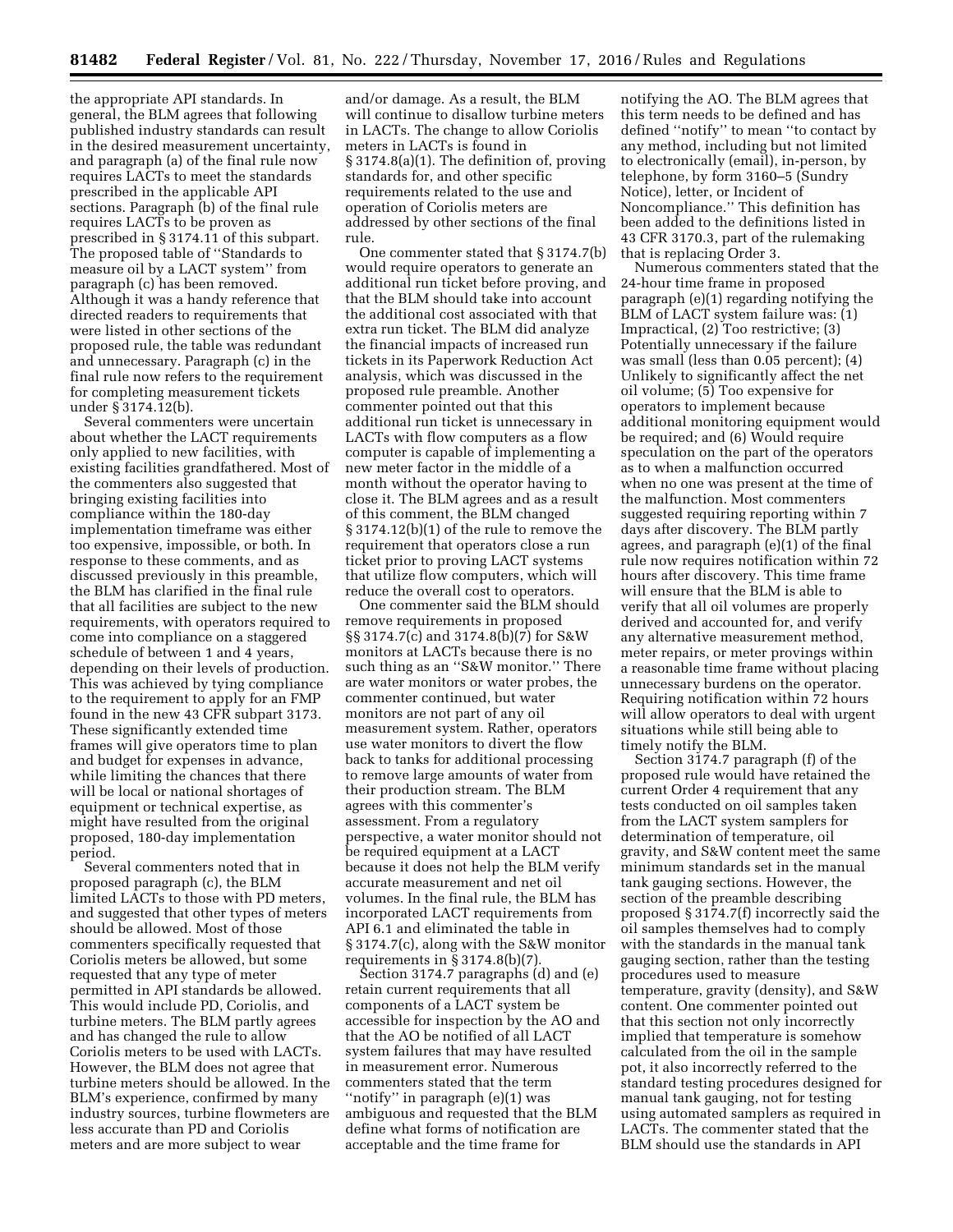8.1 for static (manual) tank gauging and the standards in API 8.2 and API 8.3 for automatic sampler systems in LACTs, rather than referencing incorrect methods. The BLM agrees that the proposed rule preamble contains an incorrect summary of the actual proposed regulatory requirement in § 3174.7(f), and that the correct reference should be API 8.1 for sampling in static (manual) sampling and API 8.2 and API 8.3 for automatic sampler systems within LACTs. With this clarification, § 3174.7(f) in the final rule remains unchanged, although the recommendation to incorporate API 8.2 and API 8.3 by reference is accepted. The reference to this requirement is in § 3174.8(b)(1).

Paragraph § 3174.7(g) prohibits the use of automatic temperature/gravity compensators on LACT systems. Although Order 4 requires these devices, this rule will require those automatic compensators to be replaced using an electronic temperature averaging device. Automatic temperature/gravity compensators are designed to automatically adjust the LACT totalizer reading to compensate for changes in temperature and, in some cases, for changes in oil gravity as well. Unfortunately, the accuracy or operation of these devices cannot be verified in the field and there is no record of the original, uncorrected, totalizer readings. As a result, there is no ability to create an audit trail for these systems. As explained in the proposed rule, the BLM believes that the use of these devices inhibits its ability to verify the reported volumes because there is no source record generated, and the devices degrade the accuracy of measurement. Because there are relatively few LACT systems that still employ automatic temperature/gravity compensators, the BLM does not believe this requirement will result in significant costs to the industry.

Several commenters objected to this requirement, stating that temperature averagers are expensive and not necessarily any more accurate than temperature compensators, and that this change would require operators to replace functioning equipment at significant cost for no readily apparent benefit. One commenter stated that existing equipment should be grandfathered as long as an audit trail exists, and that the BLM should provide scientific evidence that automatic temperature/gravity compensators are less accurate than temperature averaging devices. Other commenters said that the simultaneous demand for temperature averaging devices would drive up the cost of purchasing and installing these

devices on LACT systems. Several commenters indicated that rather than bear such a cost, some operators would choose to shut in wells and cease production activities.

In response to these comments, the BLM conducted field surveys of the companies that made the comments and determined that, in fact, they had very few LACTs that are still using automatic temperature/gravity compensators. Indeed, one of the companies had only one such LACT. The fact that very few LACTs still use automatic temperature/ gravity compensators was confirmed by a major LACT manufacturer who stated that they sell very few automatic temperature/gravity compensators domestically, and that nearly all LACTs are currently equipped with temperature averagers. Further, this rule now provides for a phase-in of this new equipment over the next 1 to 4 years, based on when operators receive their FMP approvals, and the cost is relatively inexpensive (roughly \$6,500 per LACT for the equipment). Regarding scientific studies or other data showing temperature averagers are more accurate, the BLM is not aware of any studies that show this. The main reason for the prohibition is that a temperature compensator is a mechanical device that does not have the capability for recording an ''audit trail,'' and therefore is inconsistent with the BLM's production accountability obligations. For these reasons, no change was made in this final rule.

### Section 3174.8 LACT System— Components and Operating Requirements

Section 3174.8 contains LACT system components and operating requirements.

This section is closely related to § 3174.7 in that § 3174.7 contains general requirements for LACTs and states that LACTs must meet the construction and operation requirements and minimum standards of § 3174.8. Section 3174.8 goes into detail on what those requirements and standards are. Consequently, many of the comments on this section are closely related to comments received on § 3174.7.

In the proposed rule, § 3174.8(a) listed the components that each LACT must include. Several commenters said the BLM should not be so prescriptive and should instead require operators to comply with the appropriate API standards. One commenter stated this change would eliminate confusion and make it clear that Coriolis meters would be allowed as part of LACTs. In general, the BLM agrees that the original

language was too prescriptive and may have inadvertently disallowed the use of Coriolis meters with LACTs. As a result of these comments, the final rule now simply requires LACTs to meet the standards prescribed in the applicable API sections. The list of all of the components required in LACTs has now been deleted from paragraph (a) and replaced with a statement that each LACT must include all equipment listed in API 6.1, with certain listed exceptions. The LACT components listed in § 3174.8(a) are related to requirements for PD and Coriolis meters and electronic temperature averaging devices, and allow multiple means of applying back pressure to the LACT to ensure single-phase flow. LACTs must consist of meters that have been reviewed by the PMT, approved by the BLM, and identified and described on the nationwide approval list at the BLM Web site (*[www.blm.gov](http://www.blm.gov)*) (see § 3174.8(a)(1)). Initially, the BLM will have no PD or Coriolis meter make or models limitations, but starting 2 years after the effective date of the rule, operators can only use the PD or Coriolis meter makes and models that the BLM approves for use and lists on its Web site. To ensure that specific PD and Coriolis meters in use at that time meet with BLM approval, the BLM encourages operators, manufacturers, or other entities (*e.g.,* trade associations) to pursue equipment approval prior to use.

One commenter stated that proposed § 3174.8 did not refer to industry standards for automatic sampling systems used with LACT and Coriolis meter systems, and that failure to provide minimal requirements could result in samples which were not representative, and therefore erroneous. The commenter also stated that proposed paragraph (b)(4), pertaining to standards for mixing of samples, should instead prescribe compliance with API 8.3, which contains the appropriate standards. Another commenter stated that proposed § 3174.8(a) did not mention an inline mixer or any pressure/temperature instrumentation, and asked if these items were prohibited or just not considered necessary. The same commenter stated that proposed § 3174.8(b)(2) discussed sample probe locations when standards for automatic sampling had not yet been incorporated into the rule, and requested that rather than restating portions of the standards in the rule, the BLM should incorporate API MPMS Chapters 8.2 and 8.3 into the rule.

The BLM agrees with the points raised in these comments and so, in the interest of eliminating uncertainty and errors, the final rule includes industry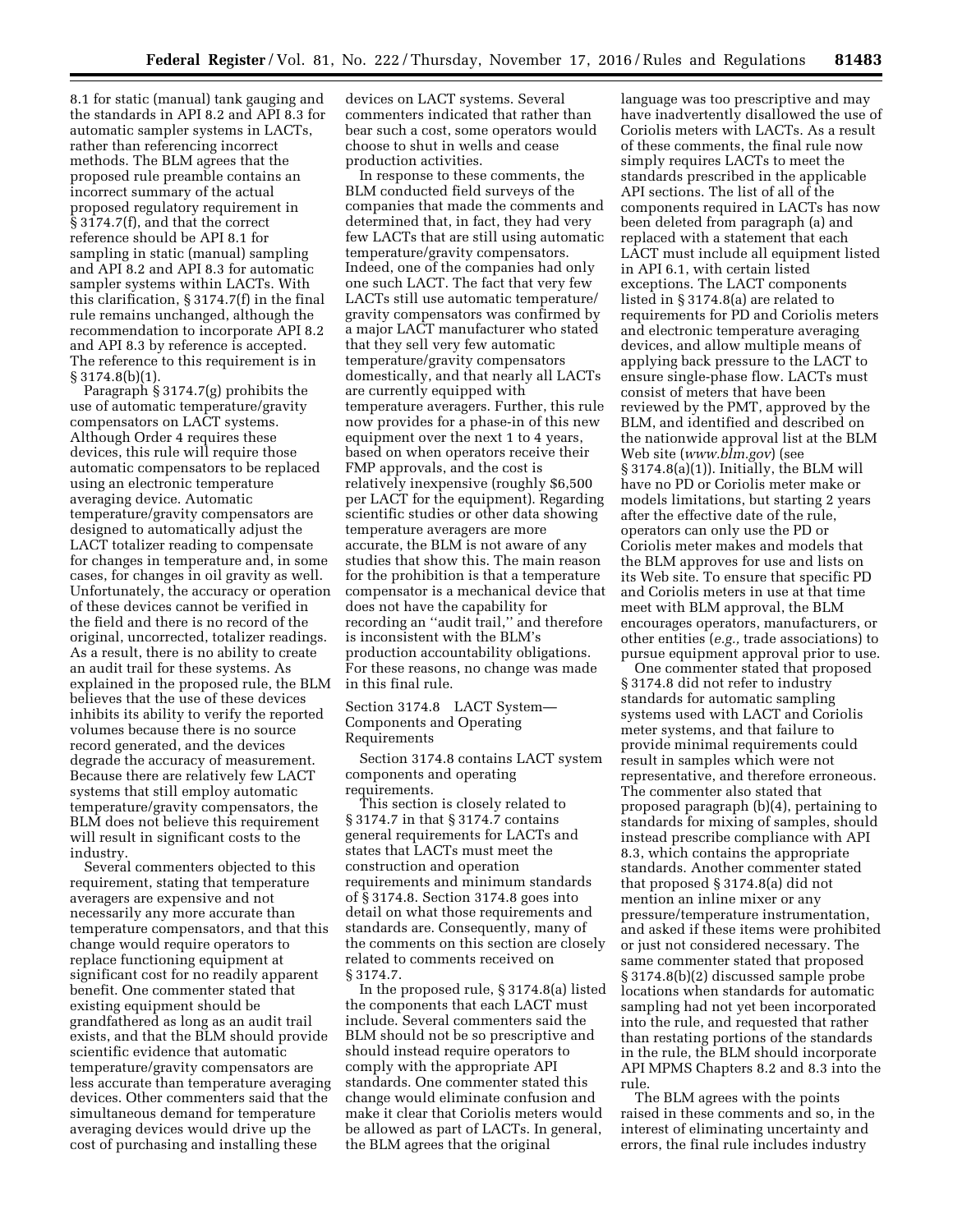standards for automatic sampling systems and for mixing of samples. The final rule now includes a requirement that sampling and mixing of samples must comply with the standards in API 8.2 and API 8.3, respectively.

One commenter stated that the requirement in proposed § 3174.8(a)(10) and (b)(13) to have a back pressure valve and check valve downstream of the LACT could be met by allowing operators to use another common industry practice of placing a pump downstream. The BLM agrees that this arrangement would meet the intent of the requirement, which is to ensure single-phase flow through the meter, and has changed the rule accordingly. The revised requirement is more flexible and is found in the renumbered final rule at § 3174.8(a)(3).

One commenter noted that in proposed § 3174.8(a)(7), the BLM limited LACTs to only using a PD meter, and said that any type of meter permitted in API standards should be allowed. These standards include PD, Coriolis, and turbine meters. The BLM partly agrees and has changed the rule to allow Coriolis meters because field and laboratory testing have proven the Coriolis meter to be reliable and accurate. However, the BLM does not agree that turbine meters should be allowed. In the BLM's experience, confirmed by many industry sources, turbine flowmeters are less accurate and are more subject to wear or damage. As a result, the BLM will continue to prohibit the use of turbine meters in LACTs. The change to allow Coriolis meters in LACTs is reflected in § 3174.8(a)(1) of the final rule. References to the definition of, proving standards for, and other specific requirements for Coriolis meters are contained throughout the rule in appropriate sections.

Section 3174.8(b) describes the system operating requirements for LACTs. Multiple comments were received on this section, many of which focused on making the requirements less prescriptive and instead referencing API standards more extensively.

In general, in response to numerous comments that the proposed rule lacked flexibility, we have removed most of the prescriptive requirements in proposed § 3174.8(b). This section now requires operators to follow the sampling-process standards in API 8.2 and API 8.3 (the equipment and procedures to obtain and properly mix a representative sample); the standards for measuring the gravity (density) and S&W content of those samples in API 9.1, API 9.2, API 9.3, and API 10.4; the standards for flow measurement using electronic meter

systems in API 21.2; the standards for temperature determination in API 7; and the standards for calculating net oil volumes for each run ticket in API 12.2.1 and API 12.2.2. All of these API standards are incorporated by reference and listed in § 3174.3.

One commenter objected to the BLM's requirement in proposed § 3174.8(b)(1) that LACTs include an electrically driven pump sized to ensure: (1) A discharge pressure compatible with the meter used; and, (2) That the flow in the LACT main stream piping is turbulent, such that the measurement uncertainty levels proposed in § 3174.3 are met. Instead, the commenter suggests that the BLM should require LACTs to meet uncertainty requirements without being so prescriptive. Another commenter stated that the BLM should be more flexible about the types of S&W monitors that would be allowed under proposed § 3174.8(b)(7) because some manufacturers do not make the types of plastic-coated probes that this section required. The commenter also suggested that existing S&W monitoring technologies should be grandfathered. Several other commenters stated that the requirement for a back pressure valve in proposed § 3174.8(b)(13) was too prescriptive and did not give operators the flexibility to use other methods to achieve the same result that back pressure valves provide maintaining single-phase (oil-only) flow through the LACT meter. As discussed earlier, the BLM is keeping the requirement that LACT systems contain a back-pressure valve in the final rule at § 3174.8(a)(3), but we agree with commenters that the requirement needs to be more flexible, and we have added language that gives operators the option of using other controllable means of applying back pressure to ensure singlephase flow. Also in response to these comments, the BLM removed most of the prescriptive requirements in proposed § 3174.8(b) and replaced them with a requirement that operators meet the LACT system operating standards outlined in the applicable API standard incorporated by reference into the proposed rule. The only requirements that are spelled out in paragraph (b) are those requirements that are in addition to or different from standard API practices or that clarify which API standards are applicable.

Several commenters expressed concern that retrofitting or replacing existing equipment to meet the requirements of § 3174.8 was unnecessary and prohibitively expensive, and that existing facilities should be grandfathered, with some also suggesting that bringing existing

facilities into compliance within the proposed 180-day implementation timeframe was either too expensive, impossible, or both. In response to these comments, the BLM has clarified in § 3174.2 in the final rule that all equipment must comply with the new requirements, with operators required to come into compliance on a staggered schedule of between 1 and 4 years, depending on when they receive their FMP approvals, which is based on their production levels. This significantly extends the compliance timeframe and gives operators time to budget and plan for any required changes, while limiting the chances that there will be local or national shortages of equipment or technical expertise, such as might have resulted from the proposed 180-day implementation period.

One commenter stated that proposed § 3174.8(b) should be revised to include a densitometer as optional equipment in the list of components, and that if density is provided, recordable, auditable, and verifiable, then the sampler and sample pot should not be required, which would save operators the cost of those components and lab analyses to determine S&W content. The commenter further said that if the sampler is not included in the list of components, then S&W content must be reported as zero percent, and the entire volume passing through the LACT meter would be reported as 100 percent oil. The BLM understands that there may be cases in which the operator would be willing to consider the entire produced stream as 100 percent oil, but the BLM believes that omitting the sampler and sample pot would create the potential for added confusion, and it is likely that most purchasers are going to require a sample grind-out anyway. For these reasons, no change was made to the rule as a result of this comment.

One commenter pointed out that proposed § 3174.8(b)(11)(ii), which required a temperature averaging device to take a temperature reading at least once per barrel, did not accord with API 21.2, Subsection 9.2.8.1, which requires such devices to be flow proportional and take a reading at least once every 5 seconds. The BLM agrees and has changed the rule accordingly. This provision in the final rule has been renumbered as  $\S 3174.8(b)(6)(ii)$  and now reads: ''The electronic temperature averaging device must be volumeweighted and take a temperature reading following API 21.2, Subsection 9.2.8 (incorporated by reference, see § 3174.3).''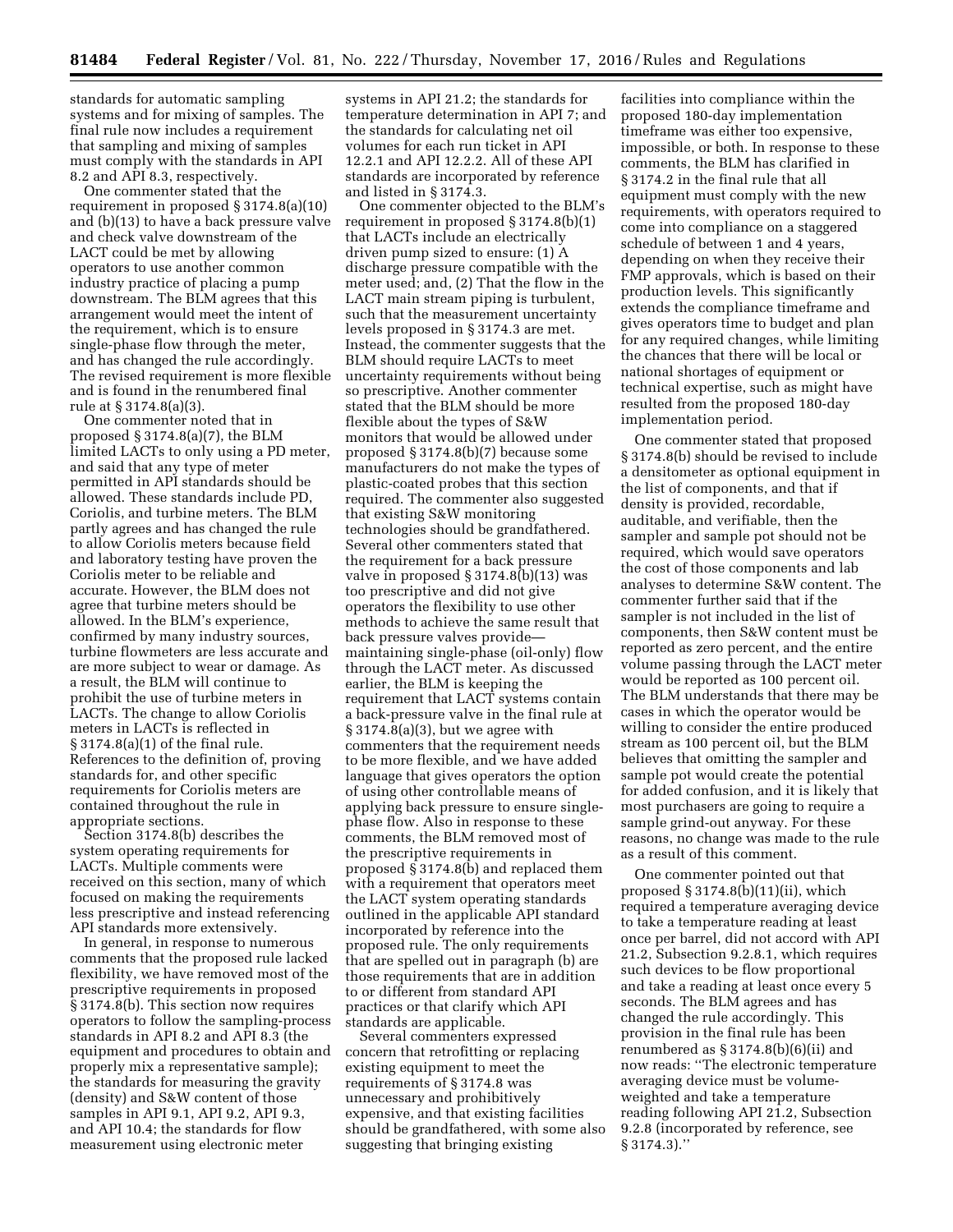## Sections 3174.9 and 3174.10 Coriolis Measurement Systems

Sections 3174.9 and 3174.10 pertain to CMS, which are not addressed in Order 4. Order 4 allows only for the use of PD meters with LACT systems. The use of Coriolis meters in this rule is based on technological advancements that provide for measurement accuracy that meets or exceeds the overall performance standards in § 3174.4. Field and laboratory testing of Coriolis meters has proven them to be reliable and accurate meters when installed, configured, and operated correctly.

One commenter said the final rule should allow operators to use truckmounted CMS and submitted summarized data to support their view. The summarized data indicates significant differences between manualgauged volumes and truck-mounted Coriolis-metered volumes. A summary of these volume differences indicated that the truck-mounted Coriolis meter measured as much as 22.44 bbl less that the manual gauge measured. Missing from the data is the volume of the entire load. The BLM needs this information to understand how significant these variations are. The data also indicates significant differences in measured oil temperature (as much as 23 °F) and gravity (as much as 5 degrees) when compared to manual methods. The commenter did not explain these differences or explain or justify the data submitted. The BLM decided not to include the use of truck-mounted Coriolis metering in the final rule. Operators may seek approval to use the truck-mounted option through the PMT approval process, which is outlined in § 3174.13. The rule was not changed based on this comment.

Another commenter suggested that the CMS could be used for gas measurement, in addition to oil measurement. The BLM has noted this comment; however, this subpart is dedicated to the measurement of oil. The rulemaking that is replacing Order 5 is a more appropriate venue for considering this comment, and this comment was directed to that rule team. The comment did not result in a change to this rule.

Several commenters stated that the term ''CMS'' should not be used for a Coriolis LACT as it is simply a LACT. The BLM agrees with this comment and has no intention of replacing the term ''LACT'' with the term ''CMS.'' The rule as proposed was intended to allow the Coriolis meter to be used in a LACT as an alternative to the PD meter, or as a standalone meter independent of a LACT system. The term CMS refers only to the latter option. To clarify this issue, the final rule has been edited to state that a Coriolis meter may be used in a LACT *or* as a standalone CMS meter.

Section 3174.9(b) specifies that Coriolis meters that have been reviewed by the PMT, approved by the BLM, and identified and described on the nationwide approval list at the BLM Web site (*[www.blm.gov](http://www.blm.gov)*) are approved for use. Initially, the BLM will have no Coriolis meter make or model limitations on the approved list, but starting 2 years after the effective date of the rule, operators will only be able to use the Coriolis meter makes and models that the BLM approves for use and lists on its Web site. To ensure that specific Coriolis meters in use at that time meet with BLM approval, the BLM encourages operators, manufacturers, or other entities (*e.g.,* trade associations) to pursue equipment approval outlined in § 3174.2(g) prior to use. Installations meeting the requirements described in this section and § 3174.10 do not require additional BLM approval. CMS proving must meet the proving requirements described in § 3174.11 and measurement tickets would be required, as described in § 3174.12(b).

One commenter said requiring each operator to have its CMS approved would result in a large financial burden. The BLM disagrees because the PMT only needs to approve a particular make or model of Coriolis meters once. Once a meter make or model has been reviewed, approved, and posted on the BLM's Web site, the meter can be installed at any facility, subject to any COAs imposed by the PMT for its use. Existing installations that already meet the requirements in §§ 3174.9 and 3174.10 do not require additional BLM approval.13

Section 3174.9(c) requires that a CMS be proved following the frequency established under § 3174.11. This proving frequency will ensure that operators periodically prove the CMS to provide verification that the meter is within the allowable tolerances. There were no comments on this section.

Section 3174.9(d) requires that measurement (run) tickets be completed as required by § 3174.12(b). This establishes the measurement-ticket time periods and minimum requirements for information that must be included on the tickets. There were no comments on this section.

Section 3174.9(e) identifies the applicable API standards for the components that must be installed with a CMS at an FMP, and includes some additional requirements that operators using a CMS for oil measurement must follow. The proposed rule listed the components in exact order from upstream to downstream of a CMS. The BLM has opted to be less prescriptive in the final rule and is requiring operators to follow API 5.6 for the setup and installation of a CMS system.

One of the prescriptive requirements in proposed § 3174.9(e)(7) was for operators to install a density measurement verification point. One commenter asked that this term be defined. Since the BLM has removed the prescriptive requirements and this particular term from the rule, a definition is no longer needed. No change resulted from this comment.

Another commenter said the BLM needs to allow for a connection point for a pycnometer. As discussed earlier, the BLM has removed the prescriptive, stepby-step requirements in this section. Should an operator wish to use this density-determination option, API 5.6 does allow for a density verification point that could be used as the point for installing the pycnometer. There was no change to the rule as a result of this comment.

Section 3174.9(e)(1) and (2) sets accuracy thresholds for temperature and pressure measurement devices that are part of a CMS. These devices are required to calculate the CPL and CTL correction factors. The uncertainties of these devices will be used in the overall uncertainty calculation to ensure that the CMS meets or exceeds the uncertainty levels required by § 3174.4. There were no comments on this section.

Section 3174.9(e)(3) covers the options for handling S&W content when determining net volume. Measurement by LACT requires a composite sampling system and determines net oil volume by deducting S&W content. The CMS does not require a composite sampling system, but rather leaves the option to the operator to either install a composite sampling system to determine S&W content for deduction in net oil determination or to make no S&W content deduction in net oil determination. In practice, Coriolis meters may be used at the outlet of a separator. It may not be feasible to use a composite sampling system at the outlet of a separator due to high separator pressure, thus effectively precluding the ability to determine S&W content. Without the ability to accurately determine S&W content, § 3174.9(e)(3) will require operators to report the S&W content as zero. The BLM may consider options to use other

 $^{\rm 13}\,$  Additional comments on the PMT and the procedure that the PMT will use to approve devices are addressed in the discussion of § 3174.13.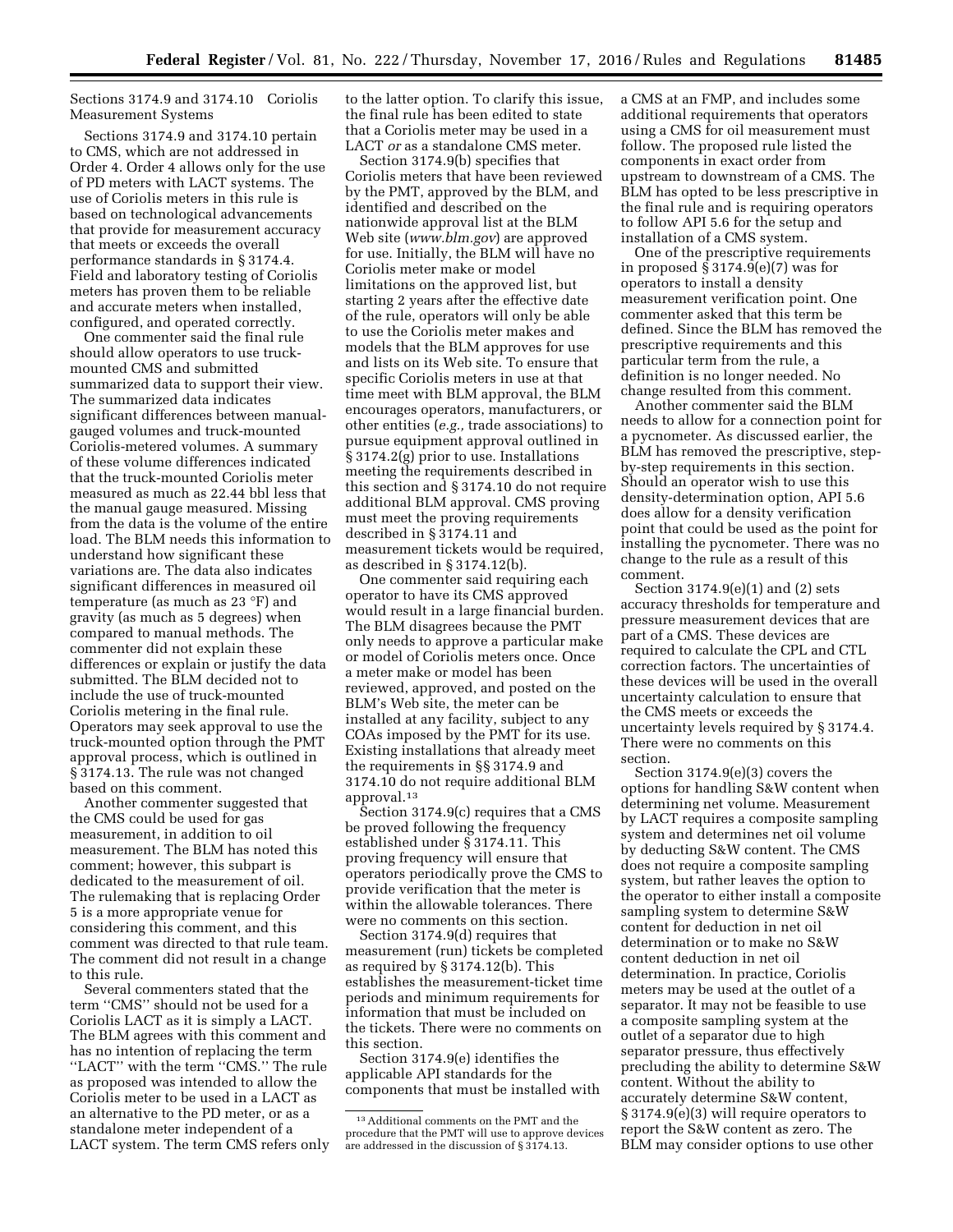methods to determine S&W content should acceptable technology or processes be proposed in the future. However, the BLM will only approve an alternate method of S&W content determination if the resulting overall measurement uncertainty is within the limits of § 3174.4(a).

Several commenters stated that if the rule does not allow corrections for S&W content, operators will be required to report an inaccurate volume. The BLM agrees that failing to correct for S&W content could result in an inaccurate measurement of net volume of product sold. However, this rule gives the operator the option to determine S&W content; if the operator chooses not to install the necessary equipment to determine the accurate S&W content, then no deduction will be allowed. The inclusion of the CMS as a method to measure production does not make this the sole means of measurement. It will be at the discretion of the operator to determine which method of measurement is most effective for their operation. In certain operations where a composite sampling system cannot be installed, and the operator determines reporting S&W content as zero is inappropriate for their operation, other measurement options may be available, though the operator will have to seek review through the PMT. No change to the rule resulted from these comments.

Relatedly, several commenters stated that the BLM should allow other methods to determine S&W content. The BLM agrees that other methods could be allowed, but the BLM does not currently have the data to review those options. As noted, under the final rule, an operator wishing to use a different option for determining S&W content will have to seek approval through the PMT process, as outlined in § 3174.13. No change resulted from this comment.

Section 3174.9(e)(4) requires singlephase flow through the CMS by means of applied back pressure. The proposed rule would have required operators to use a back pressure valve downstream of the Coriolis meter to achieve singlephase flow. Several commenters stated that there are other means of applying back pressure that are just as effective as using a back pressure valve, such as pumps downstream of the CMS. The BLM agrees and has changed the rule as a result of this comment. Instead of allowing only a back pressure valve, the BLM will allow the operator to use any means to apply sufficient back pressure to ensure single phase flow, so long as the approach meets the requirements of API 5.6.

Section 3174.9(f) allows the API oil gravity to be determined by using one of

two methods: (1) From a sample taken from a composite sample container; or (2) Directly from the average density measured by the Coriolis meter. This choice accommodates situations in which it is not feasible or an operator chooses to not install a composite sampling system due to economic or operating constraints. The BLM may consider other methods for determining the API gravity of the fluid, such as inline densitometer devices. However, the BLM will only approve alternative methods if resulting overall uncertainty is within the limits in § 3174.4.

One commenter suggested that the BLM should incorporate by reference the guidelines in API 8.2 and API 8.3 on composite sampling. Because a sample from a composite sample container is an acceptable method for determining the API oil gravity, the BLM agrees that the industry standard should be included and has incorporated API 8.2 for automatic sampling and API 8.3 for mixing and handling of samples into § 3174.8(b)(1) of the final rule.

Another commenter stated that the use of Tables 5A and 6A is inappropriate and that the flowing density should be corrected in accordance with API 11.1. The BLM agrees that Tables 5A and 6A are outdated and should not be used and has removed the language that referenced Tables 5A and 6A and replaced it with a reference to API 11.1.

Another commenter stated that abnormal events should be excluded from the average density calculation. The BLM assumes the commenter is referring to the fact that water, sand, or gas breakout may occur during a normal flowing regime. Excluding these abnormal events from the average density is allowed under the final rule, so long as an audit trail is maintained showing the full-flow density, including the period of flow that has been removed from the average density calculation. There is no change to the final rule as a result of this comment.

Another commenter said that during proving, a density correction factor should be applied if the densitometer within the Coriolis meter varies from a master densitometer at the density verification point. The BLM disagrees with this comment. During the proving verification of the densitometer within the Coriolis meter, the density reading is compared to an independent density measurement. The difference between the indicated density determined from the Coriolis meter and the independently determined density must be within the specified density reference accuracy specification of the Coriolis meter. If the Coriolis

densitometer exceeds the manufacturer's specification density tolerance, then the meter must be repaired or replaced, or an alternative method of density determination must be approved for use. Any alternative method must result in an overall uncertainty that is within the limits in § 3174.4.

Section 3174.9(g) requires that the net standard volume be calculated following API 12.2.1 and API 12.2.2. The proposed rule listed this requirement in § 3174.10(g) and gave very prescriptive requirements for the calculation. However, in order to make the final rule less prescriptive and to rely on industry standards wherever possible and appropriate, the requirement has been moved to § 3174.9(g), and the prescriptive language has been removed in favor of the guidelines listed in API 12.2.1 and API 12.2.2.

Several commenters said that net standard volume cannot be calculated by current Coriolis meters or any flow meter for that matter. The BLM agrees with these comments and for that reason there are no requirements in this rule that the CMS, or any meter, calculate and display net standard volume. No change was made to the rule as a result of these comments.

Another commenter stated that operators should be allowed to apply a shrinkage factor to the net standard volume. The BLM disagrees because past experience in reviewing net oil determinations shows that applying a calculated shrinkage factor results in very high uncertainty for the metering systems. The resulting overall uncertainty would exceed the limits of § 3174.4. Should new methods or technology for applying shrinkage factors be developed and proposed for use in the future, the PMT process described in § 3174.13 would be used for review and approval of those methods or technologies. No change to the final rule has been made as a result of this comment.

§ 3174.10 Coriolis Meter for LACT and CMS Measurement Applications— Operating Requirements

Section 3174.10(a) establishes the minimum pulse resolution (*i.e.,* the increment of total volume that can be individually recognized, measured in pulse per unit volume) of 8,400 pulses per barrel for CMSs. Because this resolution is standard for PD meters, and is accepted by the BLM, the same standard applies to CMSs. The BLM did not receive comments on this section.

Section 3174.10(b) establishes the minimum standards and specifications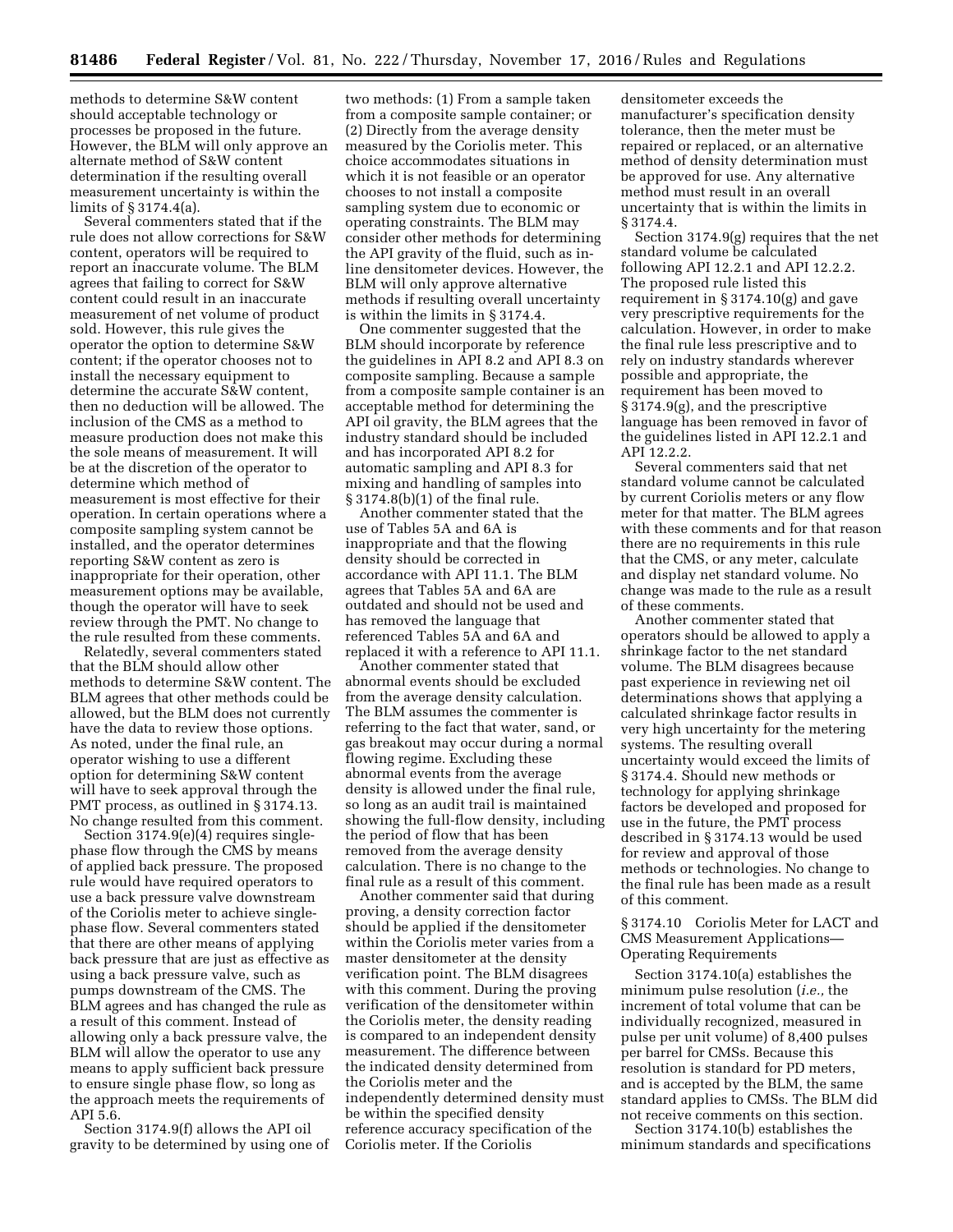for specific makes, models, and sizes of Coriolis meters. The specifications will allow the BLM to determine the overall measurement uncertainty of the CMS, to ensure that it meets the requirements of § 3174.4, and to help insure that the meters are properly installed.

One commenter recommended that the BLM remove the requirement for maintaining and submitting to the BLM upon request the Coriolis meter specifications found in § 3174.10(b). The commenter said this requirement is not necessary for uncertainty-based measurement limits. The BLM disagrees. In order for the BLM to conduct a complete inspection of the CMS, it is necessary that all information required by this section be available to ensure that the Coriolis meter is operating within its design parameters, on which the uncertainty for the meter is based. No change in the final rule was made as a result of this comment.

Proposed § 3174.10(b)(iv) required that the minimum amounts of straight piping be installed upstream and downstream of the meter. Several commenters said that Coriolis meters do not require any specific amount of straight piping. The BLM agrees that pipe-length restrictions in Coriolis meter installations do not affect accurate measurement and has removed any reference to straight-pipe requirements for Coriolis meters from the rule.

Section 3174.10(c) requires a nonresettable totalizer for indicated volume. This is to allow verification over multiple run tickets of gross production prior to any adjustments to net standard volume. There were no comments on this requirement.

Proposed § 3174.10(c) had a requirement for meter orientation. One commenter said the BLM should remove this requirement because it is too prescriptive and should instead require operators to follow API standards. The BLM agrees that the proposed language was too prescriptive. The final rule, in § 3174.10(e), now requires operators to follow API 5.6.

Section 3174.10(d) of the proposed rule required that the operator must notify the AO within 24 hours of any changes to any Coriolis meter internal calibration factors including, but not limited to, meter factor, pulse-scaling factor, flow-calibration factor, densitycalibration factor, or density-meter factor. One commenter suggested that 24 hours is an unreasonably short period of time for this requirement, especially if the applicable changes occur on a weekend. The commenter recommended a period of at least 10 days, or a monthly report from the PLC log. After consideration of this proposed

requirement, the submitted comment, and the proving requirements in the final rule, the BLM has decided to remove this notification requirement from the rule because any changes to a Coriolis meter internal calibration factor will require immediate proving of the meter as required in § 3174.11(d)(8). An additional notification provides no benefit to the BLM.

Section 3174.10(d) (paragraph (f) in the proposed rule) requires verification of the meter zero reading before proving the meter or any time the AO requests it. The proposed rule described the process for verifying the meter zero value. The BLM has changed the wording in the final rule to be less prescriptive and to require the operator to follow manufacturer guidelines. This gives the operator flexibility during the verification procedure.

Several commenters said that requiring flow to be stopped during meter verification is an additional step and may disrupt normal operations. The BLM agrees that in order to verify that the meter is operating within the manufacturers' specifications, operators are required to verify the meter zero with no fluid flow. However, the BLM disagrees that meter zero verification is a disruption to normal operations. According to API standards and manufacturer recommendations, Coriolis meter zero verification is a part of normal operations. As discussed above, the final rule has been changed to require operators to follow manufacturer guidelines for meter zero verification; however, the requirement to verify meter zero remains in the final rule.

Section 3174.10(e)(1) through (e)(4) (paragraphs (i)(1) through (i)(4) in the proposed rule) lists the information that the Coriolis meter must display onsite. As part of the BLM's verification process during field inspections, the AO must be able to access this information without the use of a laptop or other special equipment. A log must be maintained of all meter factors, zero verifications, and zero adjustments, and must be made available to the AO upon request. The proposed rule would have required operators to maintain the log onsite.

The BLM received several comments stating that the requirement for a log to be maintained onsite containing the meter factor, zero verification, and zero adjustments is not practical. Because this information will not need to be readily available onsite for the AO to complete an inspection, the BLM agrees with the commenters and has changed the final rule in § 3174.10(e)(4) to require that the log containing the meter factor, zero verification, and zero adjustments must be made available upon request.

One commenter stated that the requirement in paragraph (e)(2) for the meter to display the instantaneous pressure has no valid use. The BLM disagrees with this statement as this information is needed as part of routine inspections conducted by the AO to verify the flowing volume in a meter. No changes were made as a result of this comment. Another commenter said that some Coriolis meters do not have the ability to display the density in pounds per barrel as originally required by the proposed rule. After contacting Coriolis system manufacturers, the BLM has confirmed that not all Coriolis meters have the ability to display this particular unit of measurement. Therefore, as a result of this comment, the requirement to display the density in pounds per barrel has been removed and other units of measurement (pounds per gallon or degrees API) have been added in § 3174.10(e)(2)(i). One commenter said that daily volume totals may not be available for display. The BLM contacted manufacturers and confirmed that Coriolis meters are capable of displaying daily volume totals. As a result, there was no change in the final rule from this comment.

Section 3174.10(f) requires that audit trail information listed in § 3174.10(f)(1) through (4) be retained for the time period required in § 3170.7, which is part of the rulemaking to replace Order 3. One commenter said that the requirements in  $\S 3174.10(f)(2)$  and  $(4)$ may force operators to add a flow computer to a Coriolis LACT, which exceed the requirements of a PD LACT. This comment does not make sense because a Coriolis meter almost always has a flow computer. If an operator chooses to configure a Coriolis meter in a LACT without utilizing a flow computer, and display only a totalizer reading, then the requirements of  $\S 3174.10(f)(2)$  and (4) would not apply. No change resulted from this comment.

Section 3174.10(g) requires that each Coriolis meter have an operable backup power supply or nonvolatile memory capable of retaining all data. This is to ensure that during a failure, all audit trail data is preserved to maintain compliance with these regulations. There were no comments on this section.

## Section 3174.11 Meter-Proving Requirements

Proposed § 3174.11(a) and (b) would have established that a meter would not be eligible to be used for royalty determination unless it is proven to the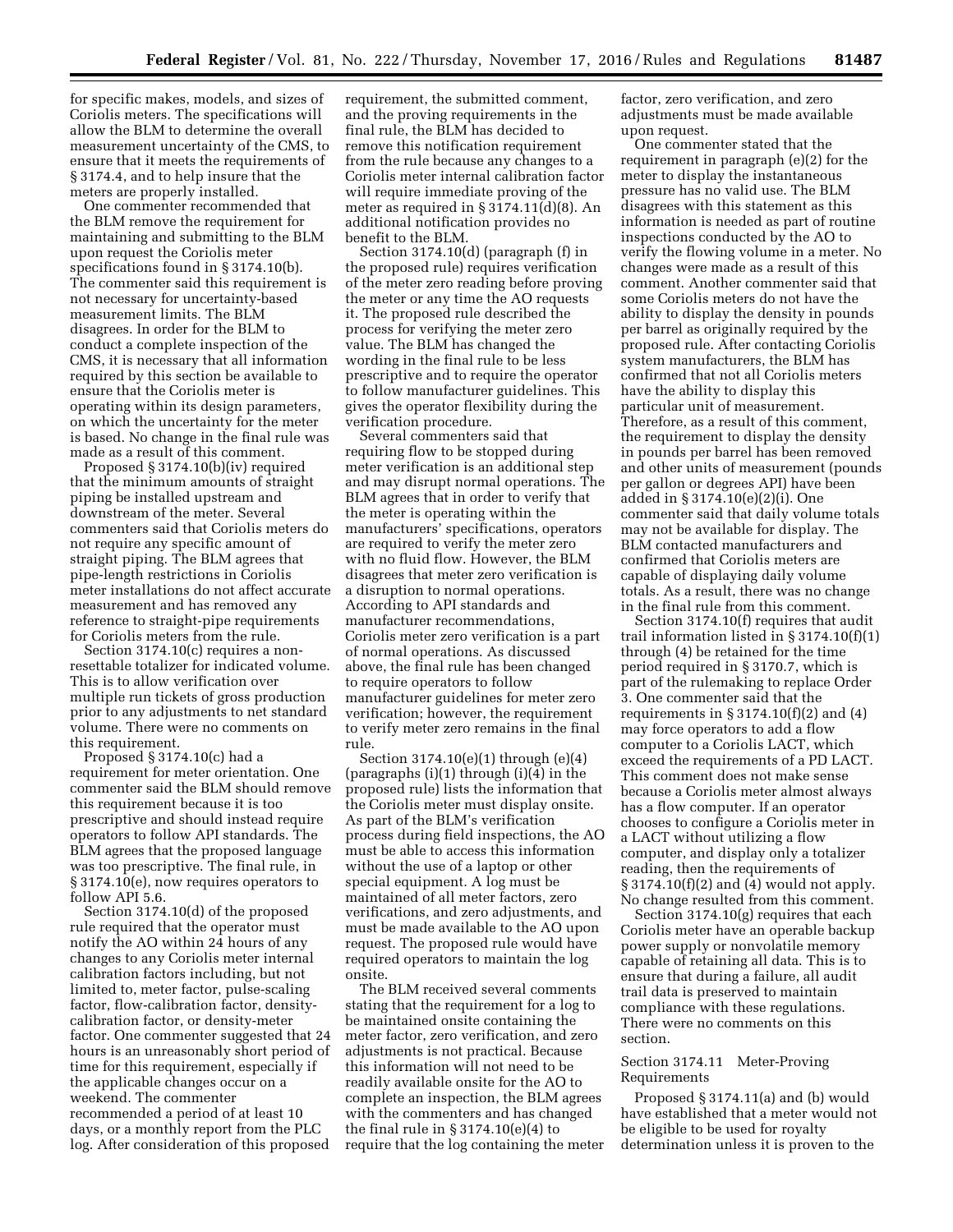standards detailed in the proposed rule. The BLM received no comments on these paragraphs. The final rule specifies the minimum requirements for conducting volumetric meter proving for all FMP meters. Paragraph (a) in the proposed rule was carried forward to the final.

A table in proposed paragraph (b) referred readers to the applicable paragraphs of this proposed section that contained the minimum standards for proving FMP meters. The BLM received no comments on this table. Nevertheless, the BLM did not include the paragraph (b) table in the final rule because the table did not provide substantive clarity or expedite reader access to the relevant paragraphs. This change resulted in the re-lettering of all subsequent section paragraphs in the final rule.

Paragraph (c) in proposed § 3174.11 (re-lettered to paragraph (b) in the final rule), established the acceptable types of meter provers that can be used to prove an FMP LACT or CMS. The BLM received a few comments objecting to the meter-proving requirements in this section of the final rule because they are not consistent with the referenced API specifications. These comments are addressed in the following text.

Section 3174.11(b)(1) through (3) of the final rule describe and detail the requirements for acceptable meter provers, which include the master meters and displacement provers that are currently allowed under Order 4. Coriolis master meters, which were not addressed in Order 4, have been included in the final rule. The BLM believes that Coriolis technology has advanced to the point where Coriolis meters meet the accuracy and verifiability requirements required for master meters. The final rule does not allow tank provers to be used as an acceptable device for proving a meter. According to API standards, tank provers are not recommended for use on viscous liquids, which include most crude oils. Because there are few tank provers currently in use on Federal and Indian leases, this requirement will not result in a significant cost to industry. One commenter on paragraph (b)(1) stated that the BLM requirement for master meter repeatability of 0.0002 (0.02 percent) is inconsistent with API 4.5, which requires a repeatability of 0.0005 (0.05 percent). The BLM agrees with the commenter and made a change to the final rule consistent with the comment. The BLM believes that the paragraph (b)(1) repeatability requirement for master meter provers in the proposed rule was too restrictive and the API 4.8 (as referenced in API

4.5) specification of 0.0005 (0.05 percent) repeatability is within the uncertainty (±0.027 percent) of BLM requirements.

The BLM also made a change to the final rule based on a comment that the calibration of the master meter prover in the proposed rule was too frequent. The proposed rule required master meter provers to be calibrated no less frequently than once every 90 days. The BLM agrees that the 90-day frequency for proving master meters may be too frequent. The final rule changes the master meter calibration frequency to no less than once every 12 months, which is consistent with API 4.8, Subsection 10.2, which is referenced in API 4.5.

One comment on paragraph (b)(2) of this section said the BLM displacement prover calibration requirements contradict API Chapter 4.9. The BLM disagrees with the commenter since API 4.9 addresses calibration methods for displacement provers and not calibration frequency for displacement provers as specified in API 4.8. The BLM changed paragraph (b)(2) in the final rule by removing the prescriptive language found in paragraphs (b)(2)(i) and (ii) in the proposed rule, and by incorporating calibration frequency requirements of API 4.8, Subsection 10.

Section 3174.11(b)(3) of the final rule  $(\S 3174.11(c)(3)$  of the proposed rule) requires the base prover volume of a displacement prover must be calculated under API 12.2.4. The BLM received no comments and made no changes to this requirement.

Section 3174.11(b)(4) (paragraph (c)(4) in the proposed rule) establishes displacement prover sizing standards. These standards ensure that fluid velocity within the prover is within the limits recommended by API 4.2, Subsection 4.3.4. Displacement velocities that are too low (prover is oversized) can result in unacceptable pressure and flow-rate changes and higher uncertainty due to possible displacement device ''chatter.'' Displacement velocities that are too high (prover is undersized) can cause damage to the components of the prover. One commenter recommended replacing the proposed prover design language that referenced API 4.2 with language that references operating provers within design parameters set forth by the manufacturer and by API 4.8 and API 4.9.2. The BLM disagrees with the commenter that paragraph (b)(4) should reference API 4.8 and API 4.9.2 since these standards deal with prover operation and are not relevant to paragraph(b)(4) design standards. Paragraph (b)(4) is specific to displacement prover design, which is

covered under API 4.2. The BLM did not change the final rule in response to this comment.

Section 3174.11(c) (paragraph (d) in the proposed rule) establishes the requirements for meter proving runs with respect to proving both the FMP LACT and CMS and the conditions required for proving these meter systems. The BLM received many comments objecting to certain requirements in proposed § 3174.11(d) that deal with meter proving runs. The BLM responds to these comments as follows.

Section 3174.11(c)(1) (paragraph (d)(1) in the proposed rule) expands on the current Order 4 requirement to prove a meter under ''normal'' operating conditions. This section defines limits of flow rate, pressure, temperature, and API oil gravity that must exist during the proving to be considered ''normal'' operating condition. The BLM added this requirement because it realized that the meter factor can change with changes in these parameters. For example, a meter factor determined at an abnormally low flow rate may not represent the meter factor at a higher flow rate where the meter normally operates. This paragraph also requires a multi-point meter proving if the LACT or CMS is subject to highly variable conditions. The multi-point meter proving establishes a minimum of three meter factors—one at the low end of the normal operating range, one at the midpoint, and one at the high end. An appropriate meter factor will then be applied according to  $\S 3174.11(c)(6)$ .

One commenter noted that paragraph  $(c)(1)$  (paragraph  $(d)(1)$  in the proposed rule) lacks specifics on what normal operating temperature conditions mean and another commenter said the language should be changed to reflect situations where normal operating conditions vary, such as at multimetering sites, and suggested a language change to ''average for the batch period.'' The BLM agrees with the commenter that normal operating conditions, as they apply to oil temperature, were not adequately addressed in the proposed rule and that in some instances it may be difficult to identify the ''normal operating conditions'' of flowrate, pressure, temperature, and fluid density. The BLM added paragraph (c)(1)(iii) to the final rule to address normal oil operating temperature limits, which must be within 10 °F of the normal operating temperature. With this addition, paragraphs (d)(1)(iii) and  $(d)(1)(iv)$  in the proposed rule have been renumbered to paragraphs (c)(1)(iv) and  $(c)(1)(v)$  in the final rule.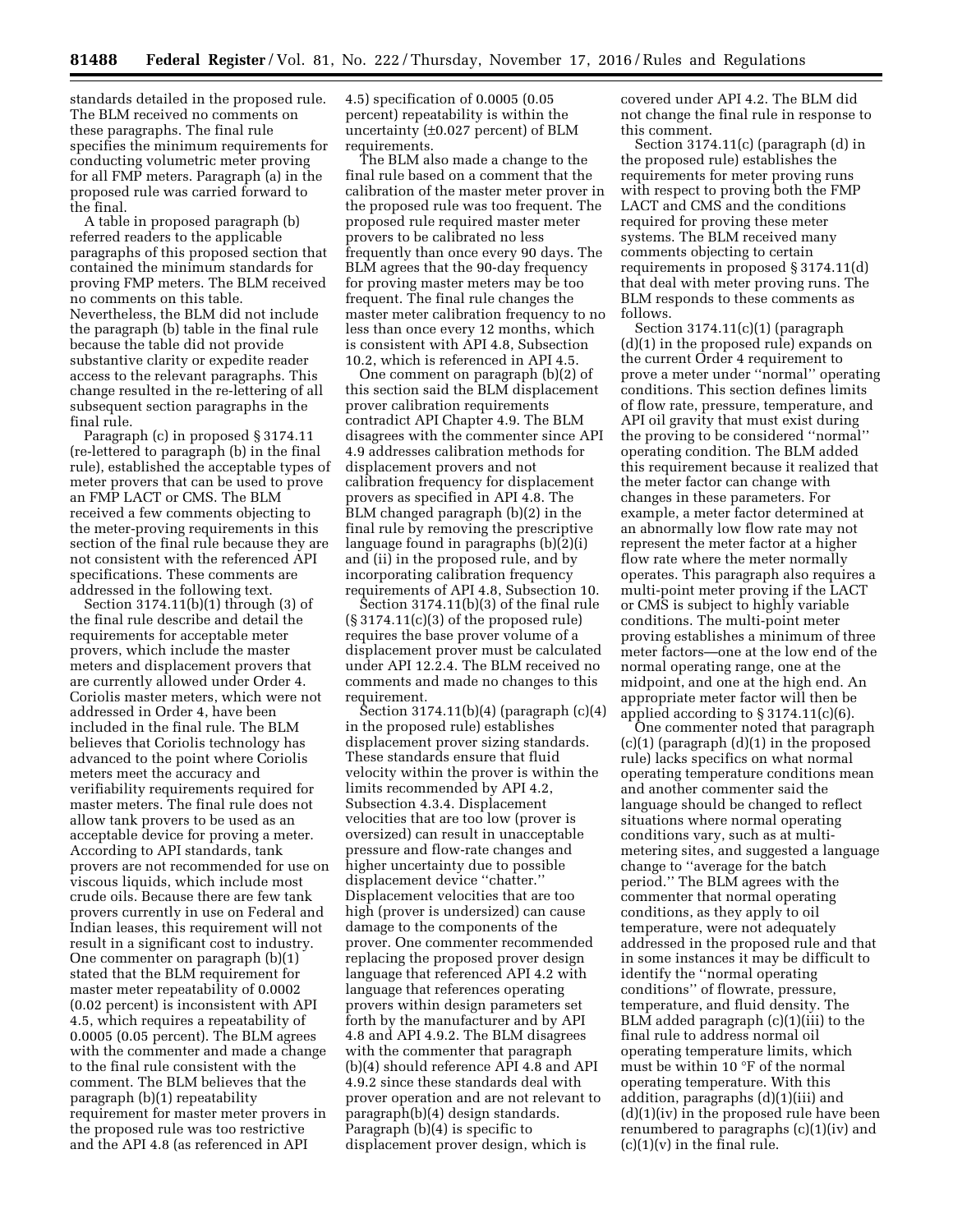The BLM made no change to the final rule regarding normal operating conditions to reflect variable metering conditions since this situation may be specific to regions and areas of the country and can be more adequately addressed by the specific BLM field office through the variance request process as outlined in § 3170.6, which has been established as part of the rulemaking to replace Order 3.

Section 3174.11 paragraphs (c)(2) through (c)(5) (paragraphs (d)(2) through (d)(5) in the proposed rule) provide the details for minimum proving requirements, such as requiring a minimum proving pulse resolution of 10,000 pulses per proving run or requiring the use of pulse interpolation, if this cannot be met, and setting a requirement to continue repeating proving runs until the calculated meter factor from five consecutive runs is within a 0.05 percent tolerance between the highest and lowest value. The new meter factor will be the arithmetic average of the five meter factors or average pulses from the five consecutive proving runs. This section also requires the meter factors to be calculated following the sequence described in API 12.2.3. We received two comments on paragraph (c)(2) of this section. One commenter addressed the requirement that, during proving runs, there be a sufficient volume to generate at least 10,000 pulses from the FMP meter that is being proved. The commenter did not believe that the 10,000-pulse requirement is reasonable and said it would disallow the use of small-volume provers (SVPs). The BLM disagrees with the commenter on both points. The 10,000-pulse-per-proving-run resolution in the rule follows the API standard and the rule specifically allows smallvolume provers as long as they meet the additional requirements in paragraph (c)(2). The BLM did not change the final rule in response to this comment. However, the BLM believes that it is appropriate to add clarifying language to paragraph (c)(2) in the final rule that reminds readers of the 10,000-pulse requirement in API 4.2, Subsection 4.3.2. Another commenter asked why the proposed rule did not specifically address SVPs. SVPs come under the requirements for displacement provers and, under paragraph (c)(2), are required to use pulse interpolation as outlined in API 4.6, since their volume generates less than 10,000 meter pulses per proving run. The BLM did not change the final rule due to this comment.

Two commenters on paragraph (c)(3) objected to the requirement that the five consecutive meter-proving runs have a repeatability of 0.0005 (0.05 percent),

saying that three proving runs could accomplish the same uncertainty. The BLM disagrees with these commenters and has decided to retain Order 4's requirement of a minimum of five proving runs. The BLM believes that this requirement achieves the desired consistency and uncertainty levels. The BLM made no change to the final rule due to these comments.

One commenter on paragraph (c)(4) recommended that the BLM adopt the use of an average meter factor as determined from API 12.2.3. Upon review of this comment, the BLM agrees with the commenter that guidance on the calculation of the average meter factor is appropriate. Due to this comment, the BLM changed the final rule to incorporate API 12.2.3, Subsection 9 for purposes of calculating the average meter factor.

Section 3174.11(c)(5) of the final rule (§ 3174.11(d)(5) of the proposed rule) requires that meter factor computations must follow the sequence described in API 12.2.3. The BLM received no comments and made no changes to this requirement.

Section 3174.11(c)(6) (paragraph (d)(6) in the proposed rule) gives operators two methods for determining the multiple meter factors that are required under  $\S 3174.11(c)(1)(v)$ . The first method is to combine the meter factors into a single arithmetic average. The second method is to curve-fit the meter factors and incorporate a real-time dynamic meter factor into the flow computer (this will apply primarily to CMS). Neither multi-point provings nor multi-point meter factors are discussed in Order 4. One commenter indicated that averaging meter factors was only valid in regions where impacts of nonlinearities are minimal and recommended deleting § 3174.11(c)(6)(i). The BLM conducted further research into this comment and agrees with the commenter that averaging meter factors is only valid under certain conditions. Additional language pertaining to how to use the multiple meter factors is added to the final rule in paragraph (c)(6). This language will only permit the use of averaging meter factors if all meter factors in the range are within approximately ±0.10 percent of the average. It will also limit the use of the dynamic meter factor option to prevent any two neighboring meter factors that differ by more than approximately 0.2 percent from being used to derive a dynamic meter factor.

Sections 3174.11(c)(7) and (c)(8) (paragraphs  $(d)(7)$  and  $(d)(8)$  in the proposed rule) set the minimum and maximum values that are allowed for a meter factor, both between meter provings and for initial meter factors for newly installed or repaired meters. These meter-factor ranges are not changed from Order 4. The BLM received no comments on paragraphs (c)(7) and (8).

Section 3174.11(c)(9) (paragraph (d)(9) in the proposed rule) allows back pressure valve adjustment after proving only within the normal operating fluid flow rate and fluid pressure as prescribed in proposed § 3174.11(c)(1). If the back pressure valve is adjusted after proving, the ''as left'' fluid flow rate and fluid pressure must be documented on the proving report. The BLM is requiring this documentation based on its field observations, which have shown this practice to affect the meter factor in certain areas of the country. Specifically, the BLM has observed that a change in back pressure outside the proving conditions can, in some cases, result in operators reporting incorrect volumes. Allowing back pressure valve adjustment after proving is not intended as a means to circumvent the displacement prover minimum and maximum velocity requirements in § 3174.11(b)(4) of the final rule. Order 4 has no specific requirements relating to the adjustment of the back pressure valve after proving. The BLM received no comments on paragraph (c)(9).

Section 3174.11(c)(10) (paragraph (d)(10) in the proposed rule) sets standards for the pressure used to calculate a CPL factor for a LACT's composite meter factor. It also prohibits the use of a composite meter factor for Coriolis meters because they have the capability to use a true average pressure over the measurement ticket period in the calculation of an average CPL factor. The use of a composite meter factor is intended to make measurement tickets easier to complete because the CPL factor is already included in the meter factor. This is typically not an issue with a Coriolis meter because of the advanced capability of the flow computer to which it is connected. One commenter stated that most Coriolis meters in the field do not have the capability to calculate a CPL factor and replacing them with a Coriolis meter that could calculate a CPL factor would be prohibitively costly. The BLM agrees with the commenter regarding the CPL factor capability currently available in existing Coriolis meters. However, the final rule does not require operators to have a Coriolis meter with this CPL factor feature. Therefore, the BLM made no change to the final rule as a result of this comment.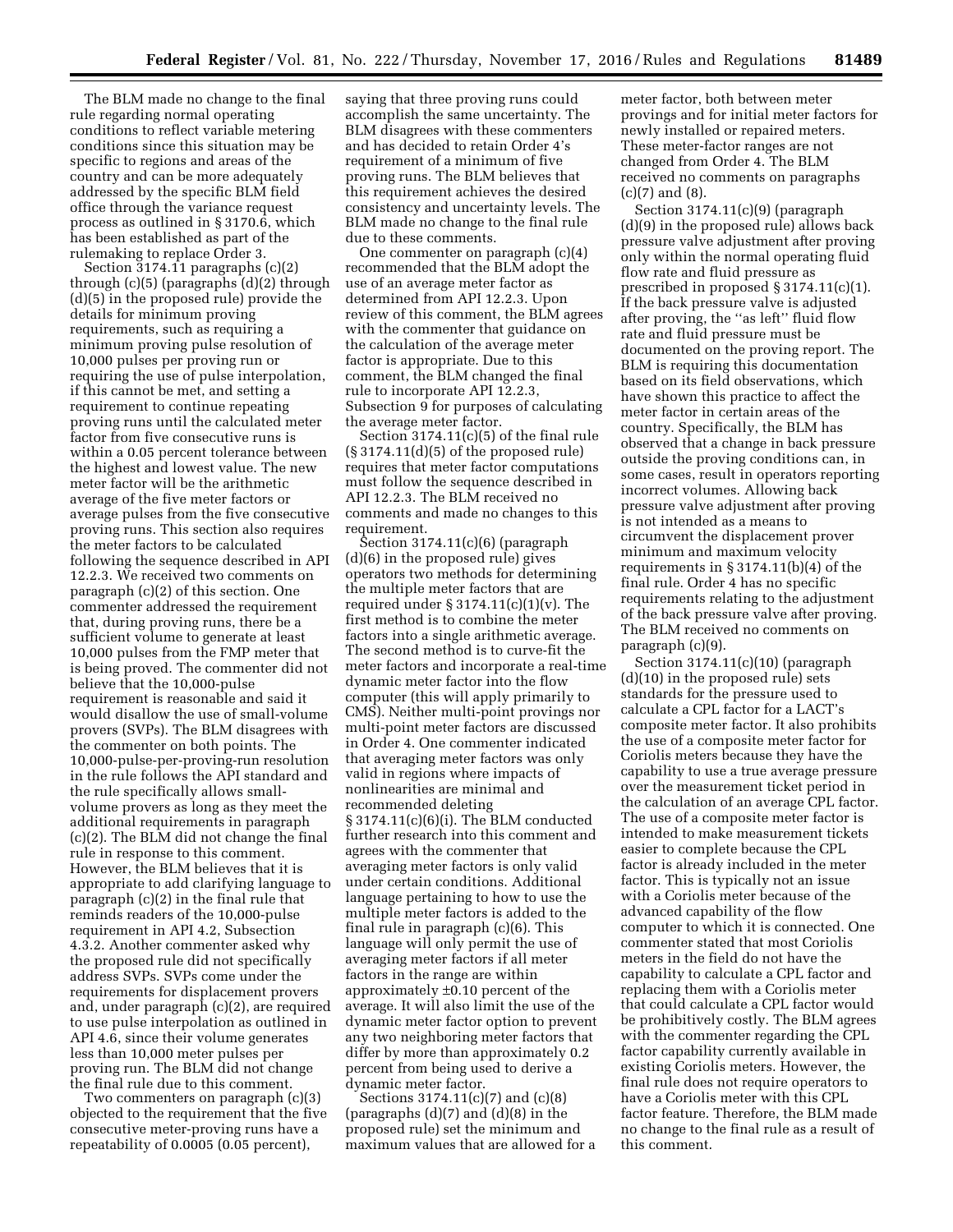Section 3174.11(d) (paragraph (e) in the proposed rule) establishes the minimum FMP meter-proving frequencies, and specifies certain events that will trigger additional meter provings. This section contains the meter-proving requirements that were previously located in the LACT section of Order 4 and consolidates in one place all of the meter-proving requirements for both LACTs and CMSs.

The BLM received many comments that objected to the provision in paragraph (d)(2) (paragraph (e)(2) of the proposed rule) that sets a threshold for when operators who run large volumes of oil through their meters must conduct additional FMP meter provings. The proposed rule would have required operators to prove their FMP meters each time the registered volume flowing through their meters increased by 50,000 bbl or quarterly, whichever occurred first. Currently under Order 4, an FMP meter must be proven at least quarterly, unless total throughput exceeds 100,000 bbl per month, in which case the meter must be proven monthly.

The BLM's rationale in the proposed rule for changing the proving threshold to 50,000 bbl/month was that it would have affected only about 5 percent of existing LACT systems nationwide, yet would have ensured that meter-factor changes would be corrected before large volumes of production were measured incorrectly, which could have an adverse impact on Federal or Indian royalty determinations.

Many commenters objected to the proposed meter-proving-frequency threshold of 50,000 bbl/month. Most commenters said this new meterproving frequency would require them to perform excessive and costly meter provings in locations where the meters may not be easy to access, especially in bad weather. The BLM agrees that the 50,000 bbl/month threshold may be excessively costly and, after reviewing potential economic impacts, has decided to use a 75,000 bbl meterproving frequency threshold in the final rule. This 75,000 bbl throughput threshold was determined by performing a statistical analysis to determine the volume at which the expected value of royalty under- or overpayment due to meter factors equals the \$550 average cost of proving a meter. The royalty revenue impact depends not only on volumes but also on oil prices. The 50,000 bbl/month threshold in the proposed rule was determined when the U.S. Energy Information Administration's (EIA) 10 year West Texas Intermediate crude oil spot price was expected to average \$95/

bbl. Since then, the EIA's predicted 5 year average crude oil price has dropped significantly, to \$67.58 per barrel. The BLM does not find the 50,000/bbl meterproving threshold to be appropriate under this predicted lower oil-price environment.

The BLM also revised the maximum and minimum proving frequencies for meter proving on higher-volume FMPs. Under Order 4, operators were required to prove their meters at least quarterly or, if total throughput exceeded 100,000 bbl/month, then they were required to prove monthly. In this final rule, operators must prove their meters every 3 months (quarterly), or each time the registered volume flowing through the meter increases by 75,000 bbl, but no more frequently than monthly. For example, if a meter hits the 75,000 bbl threshold every 6 weeks, the operator must prove it every 6 weeks. If a meter has a 75,000 bbl throughput every 2 weeks, the operator must prove it once a month. The final rule was changed to include this new language.

Two commenters on paragraph (d)(2) said meter-proving frequencies should be increased, based on a lower volume of throughput threshold, and another commenter said that frequent proving would increase accuracy. The BLM does not agree that the final rule should further increase the proving frequency beyond what was presented in the proposed rule. The comments lacked any substantive basis and did not justify how an increased proving frequency would result in increased accuracy or how the costs of those additional provings would be justified by any reduction in royalty risk. The BLM believes the proving frequency in the final rule is justified and results in the required accuracy. The BLM did not change the final rule in response to these comments.

One commenter on paragraph (d)(6) of § 3174.11 (paragraph (e)(6) of the proposed rule) said that requiring a meter proving due to a change in normal operating conditions was not practical and not needed. The BLM disagrees with this commenter and agrees with another commenter who, in his comment on paragraph (e), pointed out that temperature extremes in places like Alaska or North Dakota have a large impact on meter-factor change between different proving runs. Because a change in the normal operating conditions could significantly affect the meter factor, and therefore the accurate measurement of the oil volumes, the BLM made no change to the final rule due to this comment.

Paragraph (d)(7) in § 3174.11 (paragraph (e)(7) in the proposed rule)

also expands the current Order 4 requirement that operators prove their meters after repair. The new requirements require proving any time the mechanical or electrical components of the meter have been changed, repaired, or removed. In addition to those circumstances, paragraph (d)(8) requires an operator to also prove its meter after internal calibration factors have been changed or reprogrammed. One commenter asked whether meters used in flowback operations are subject to the requirements in this section. Flowback meters are not required to comply with this rule's meter-proving requirements because flowback operations take place prior to the operator's receipt of an FMP approval under § 3173.12, and more importantly meters used in these operations are not FMPs. The BLM did not change the final rule based on this comment.

One commenter said that after initial meter installation, a period of 2 weeks should pass before the meter is proved. The commenter did not justify a 2-week delay. The BLM believes that a meter should be proved as soon as is reasonably possible. The BLM expects that meters will be proven immediately after installation. The BLM did not change the final rule based on this this comment.

One commenter said that paragraph (d)(7) (paragraph (e)(7) in the proposed rule) is vague. The commenter specifically complained about language that required a meter proving after the mechanical or electrical components of the meter have been, among other things, ''opened.'' The BLM agrees with the commenter and changed the final rule so that the paragraph, in its entirety, now requires a meter proving after ''the mechanical or electrical components of the meter have been changed, repaired, or removed'', and added (d)(8) to prove after ''internal calibration factors have been changed or reprogrammed.'' Another commenter questioned the need to reprove a meter each time its secondary element (transducer) or tertiary device is changed. The commenter contends that these elements have no direct effect on the meter performance. The BLM agrees with the commenter in part. An element can impact the accuracy of the measurement if it is not measuring temperature and pressure accurately. Changing out either of these elements would not require the meter to be reproved, but would require the new element(s) (transducers) to be verified upon their replacement as is required under §§ 3174.11(f) and (g), and temperature and pressure transducer verification, respectively, during a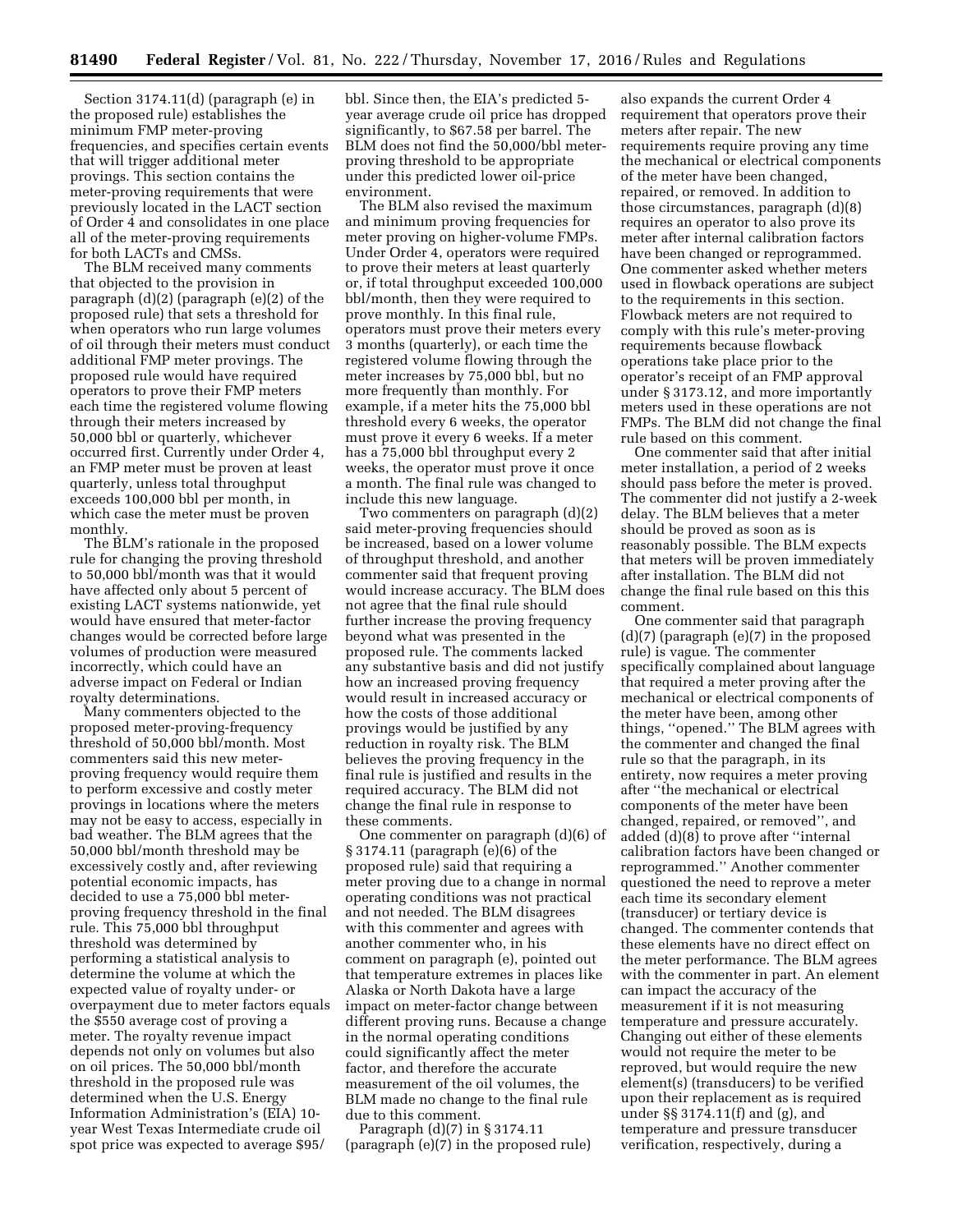meter-proving operation. The BLM revised the final rule § 3174.11(f) and (g) to address the commenter's concern by making it clear that a change out of either one of these elements would not require the meter to be reproved, but would require the new element(s) (transducers) to be verified upon their replacement.

Section 3174.11(e) (§ 3174.11(f) in the proposed rule) establishes what operators must do when there is excessive FMP meter factor deviation. This situation occurs when a meter factor, which is established in two successive provings, exceeds the allowable meter factor deviations. This section requires operators to take steps to bring the FMP meter back into compliance. It also requires operators to re-calculate the amount of production that was measured during the time period between these instances of excessive meter factor deviation. Paragraph (e) also requires operators to show the most recent meter factor and describe all subsequent repairs and adjustments on the proving reports that are required in paragraph (i) of this section.

Section 3174.11(e) maintains the Order 4 requirements for excess meter factor deviation and the required actions if proving reflects a deviation in meter factor that exceeds ±0.0025 between two successive meter provings.

The BLM received comments objecting to the paragraph (e) requirement that the FMP meter be removed from service when found defective or when the meter factor is outside the proposed accuracy range. The comments raised the issue of temperature extremes, in places like Alaska or North Dakota, having a large impact on meter factor change from proving to proving, making it impossible for operators to meet the meter factor deviation requirement. The BLM agrees that changing temperatures do affect the proving meter factors. This situation could easily justify more frequent provings as the temperatures change, the commenter said. The BLM believes this issue is field office specific and is more appropriately addressed through the BLM's variance process, which is outlined in § 3170.6, part of the rulemaking that is replacing Order 3.

One commenter recommended changing the meter-factor deviation limits for meters from ±0.0025 to ±0.0050 because, the commenter said, it is standard industry practice to consider volume measurements as accurate if the meter factor changes by plus or minus 0.0025 or less. It typically is not until the differences in the meter factors are between plus or minus 0.0025 and

0.0050 that a correction is applied. The BLM reviewed API 4.8 to verify the commenter's claims on meter-factor deviation limits that are the industry standard. API 4.8 states common practice for custody transfer applications is to accept new meter factors within the range of 0.10 percent and 0.50 percent of the previous meter factor. The BLM did not accept this recommended change for several reasons: The commenter agrees it is standard industry practice to consider volume measurements as accurate if the meter factor changes by plus or minus 0.0025 or less, ±0.0025 deviation between meter proving runs is currently the maximum deviation allowed under existing Order 4, proposed deviation falls within the acceptable deviation range recommended in API 4.8, and it will not increase current reporting requirements or add costs, but will ensure measurement accuracy. The BLM made no changes to the final rule based on these comments.

Section 3174.11(f) (paragraph (g) in proposed rule) establishes standards for the verification procedure and the test equipment used in the temperature transducer verification. It states the limit threshold value required by the verifying sources as they pertain to the normal operating temperature of the tested fluid. It also requires that the temperature transducer and devices used as part of a LACT or CMS be verified as part of every proving.

The BLM received quite a few comments objecting to the new requirement that operators verify the temperature transducers during the meter-proving process. One commenter said that the proposed rule's meterproving frequencies would result in excessive and costly transducer verifications if the temperature transducers had to be verified during each meter proving, since the proposed rule would have required operators to prove their meters each time they measured 50,000 bbl of oil, or quarterly, whichever occurred first. The BLM believes that this concern is no longer valid. Section  $3174.11(d)(2)$  in the final rule has been revised and now requires operators to prove their meters every 3 months (quarterly), or each time the registered volume flowing through the meter increases by 75,000 bbl, but no more frequently than monthly. These changes reduced the burdens associated with the proving requirements in the proposed rule. Therefore, the BLM did not change the final rule in response to this comment.

One commenter objected to the requirement that operators use an insulated water bath in the field to

perform the temperature transducer verification process, stating that this type of process belongs in a laboratorytype environment and not in a field environment. The BLM disagrees with this commenter since an insulated water bath is a common, acceptable method of verification. The rule also states the transducer may be verified by utilizing a test thermometer well located within 12 inches of the probe of the temperature transducer. The BLM did not change the final rule in response to this comment.

One commenter said that requiring operators to verify the temperature transducer as part of a LACT or CMS proving may require operators to acquire additional equipment and incur costs. The BLM agrees with the commenter that verifying the transducer will require an additional piece of equipment and potentially an initial cost to acquire test equipment, but believes third-party proving contractors already own such equipment. Moreover, the BLM believes routine transducer verification is vital to assure proper performance and to obtain an accurate liquid temperature for use in correcting for the thermal effects on the liquid, ensuring accurate oil measurement, and royalty determination. As a result, the BLM made no change to the final rule in response to this comment.

Another commenter said the requirement for verification of temperature averaging devices in § 3174.11(f) of the proposed rule conflicts with requirements in § 3174.6(b)(2) for temperature resolution and accuracy. The commenter did not say how this requirement conflicts. The BLM disagrees that there is a conflict because the temperature accuracy required for temperature verification is 0.5 °F, which is consistent with temperature accuracies presented in other sections of the final rule and with manufacturer's recommendations. For example, the temperature display minimum graduation must be to the 0.1  $\degree$ F, as required in § 3174.8(b)(5)(iv), which means there is no practical difficulty in assessing compliance with the verification limits. The BLM made no change to the final rule in response to this comment.

Section  $3174.11(f)(3)(i)$  and (ii) of the final rule (§ 3174.11(g)(3)(i) and (ii) of the proposed rule) requires that if the displayed reading of instantaneous temperature from the temperature averager or the temperature transducer and the reading from the test thermometer differ by more than 0.5 °F, the temperature averager or temperature transducer must be either: (1) Adjusted to match the reading of the test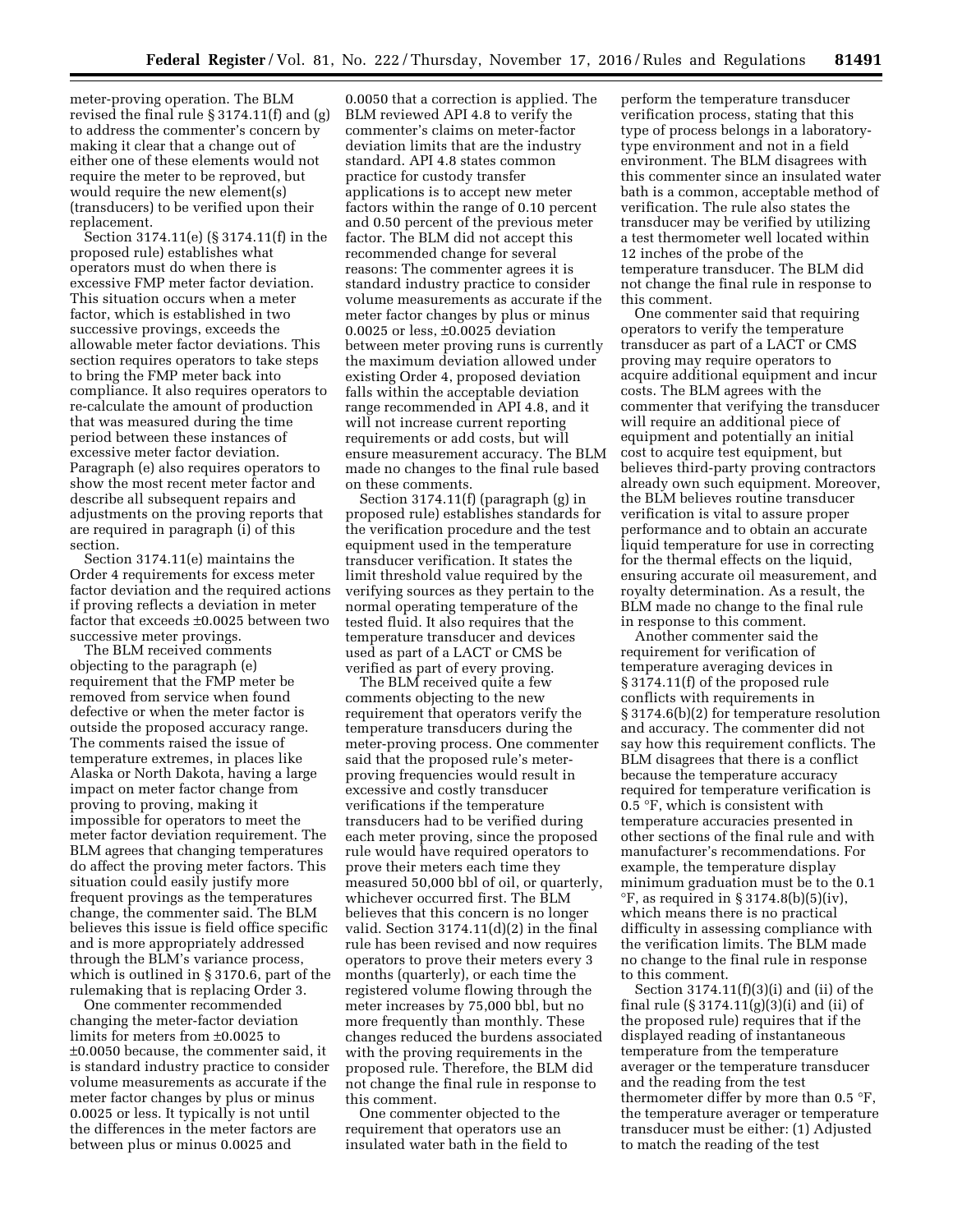thermometer; or (2) Recalibrated, repaired, or replaced. Section 3174.11(g)(3)(ii) of the proposed rule only required that the difference in temperature readings be noted on the meter proving report and all temperatures used until the next proving be adjusted by the difference. The BLM received no comments to this section, but reconsidered the requirement and the potential tracking and measurement errors in adjusting temperature readings between provings and decided that if the temperature averager or the temperature transducer is unable to be adjusted to the correct reading then it must be recalibrated, repaired, or replaced.

Section 3174.11(g) of the final rule (paragraph (h) in the proposed rule) establishes the verification requirements for the pressure transducer during the meter-proving operations and states the threshold limit value required by the verifying sources as they pertain to the normal operating pressure of the tested fluid. It requires that the pressure transducer and devices used as part of a LACT or CMS be verified as part of every FMP proving and establishes standards for the verification procedure and the test equipment used in the pressure transducer verification. The BLM received many comments objecting to the new requirement that operators verify the pressure transducer during the meter-proving process. Two commenters said that the proposed rule's meter-proving frequencies would result in excessive and costly transducer verifications if the pressure transducers had to be verified during each meter proving. The BLM believes that this concern is no longer valid. As noted elsewhere, the proving burdens under this final rule have been reduced relative to the proposed rule. The proposed rule would have required operators to prove their meters each time they measured 50,000 bbl of oil, or quarterly, whichever occurred first. Section 3174.11(d)(2) of the final rule now requires operators to prove their meters every 3 months (quarterly), or each time the registered volume flowing through the meter increases by 75,000 bbl, but no more frequently than monthly. As a result, the BLM made no changes to the final rule in response to these comments.

One commenter said that requiring operators to verify the pressure transducer as part of a LACT or CMS meter proving may require operators to acquire additional equipment and incur costs. The BLM agrees that verifying the transducer will require an additional piece of equipment and potentially an initial cost to acquire test equipment,

but we believe that third-party proving contractors already own or can acquire such equipment. The BLM believes routine transducer verification is vital to accurate oil measurement and royalty determination. The BLM made no change to the final rule in response to this comment.

One commenter had concerns with the requirement in paragraph (g)(1) (paragraph (h)(1) in the proposed rule) that the pressure sensor must be verified against a NIST-traceable device that is at least twice as accurate as the reference accuracy of the pressure sensor, saying the operator may not have test equipment capable of this accuracy. The commenter suggested that the BLM should allow equipment to be used that does not meet this accuracy requirement, and should provide guidance on how lower-accuracy equipment can be used. The BLM realizes that this high level of accuracy may not be achievable with test equipment the operator currently has and as a result has changed the rule in  $\S 3174.11(g)(1)$  to require the testpressure device to have a stated maximum uncertainty of no more than one-half of the accuracy required from the transducer being verified.

Section 3174.11(h) (paragraph (i) in proposed rule) establishes the density verification requirements during the meter proving operations and states the limit threshold values required by the verifying sources as they pertain to the normal operating density of the tested fluid. For Coriolis meters, paragraph (h) requires verification using API 5.6, Subsection 9.1.2.1 if measured density is used to determine API oil gravity (instead of a hydrometer or thermohydrometer, which is generally required under  $\S 3174.6(b)(4)$ . This provides an independent verification that the Coriolis meter's density determination function is within the accuracy specification for that meter.

The BLM received a few comments objecting to the new requirement for density verification during the FMP meter-proving process for a variety of reasons. One commenter recommended that the final rule refer to API 8.1, API 8.2, and API 8.3 if the compared density samples come from a sampling system. The BLM agrees with this recommendation and changed the final rule by adding references to API 8.1, API 8.2, and API 8.3. These references provide guidance to operators for performing composite sampling to verify oil density as required in the final rule under § 3174.11(h).

One commenter said that using a CMS meter instead of a PD meter would impose additional costs on operators to

verify the CMS' density measurement. The BLM agrees in part that using a CMS would require additional density verification over what would be required on a PD meter. However, it is up to the operator to choose which meter type to use. The BLM did not change the final rule as a result of this comment.

One commenter objected to the requirement for density verification during the FMP meter-proving process because, the commenter said, it would be costly and excessive to verify the transducer during each meter proving. The BLM believes that this concern has been addressed. The proposed rule would have required operators to prove their meters each time they measured 50,000 bbl of oil, or quarterly, whichever occurred first. Section 3174.11(d)(2) in the final rule has been revised and now requires operators to prove their meters every 3 months (quarterly), or each time the registered volume flowing through the meter increases by 75,000 bbl, but no more frequently than monthly.

Section 3174.11(i) (paragraph (j) in the proposed rule) requires operators to report to the AO all meter-proving operations and volume adjustments made after any LACT system or CMS malfunction. This section provides additional requirements for data that need to be included on the meterproving report beyond what is currently required under Order 4. In one change to Order 4 requirements, the final rule requires operators to provide the unique meter or station ID number on each proving report as required under § 3174.11(i)(2)(i). This section includes requirements for verification of the temperature averager or temperature transducer, verification of the pressure transducer, and an addition to the final rule for density verification documentation, as applicable, as well as any ''as left'' conditions if the back pressure valve is adjusted after proving, which operators also would have to document on the proving report.

Many commenters asked that we clarify aspects of paragraph (i) (proposed paragraph (j)). One commenter recommended that we change  $\S 3174.11(i)(2)(iii)$  and (iv) to only require temperature and pressure transmitter information, if verified. The BLM disagrees with this commenter on when to report temperature and pressure transducer data, since this information has to be verified as part of each FMP meter proving. The BLM made no change to the rule in response to this comment. Three commenters asked the BLM to specify the format of the meter proving reports since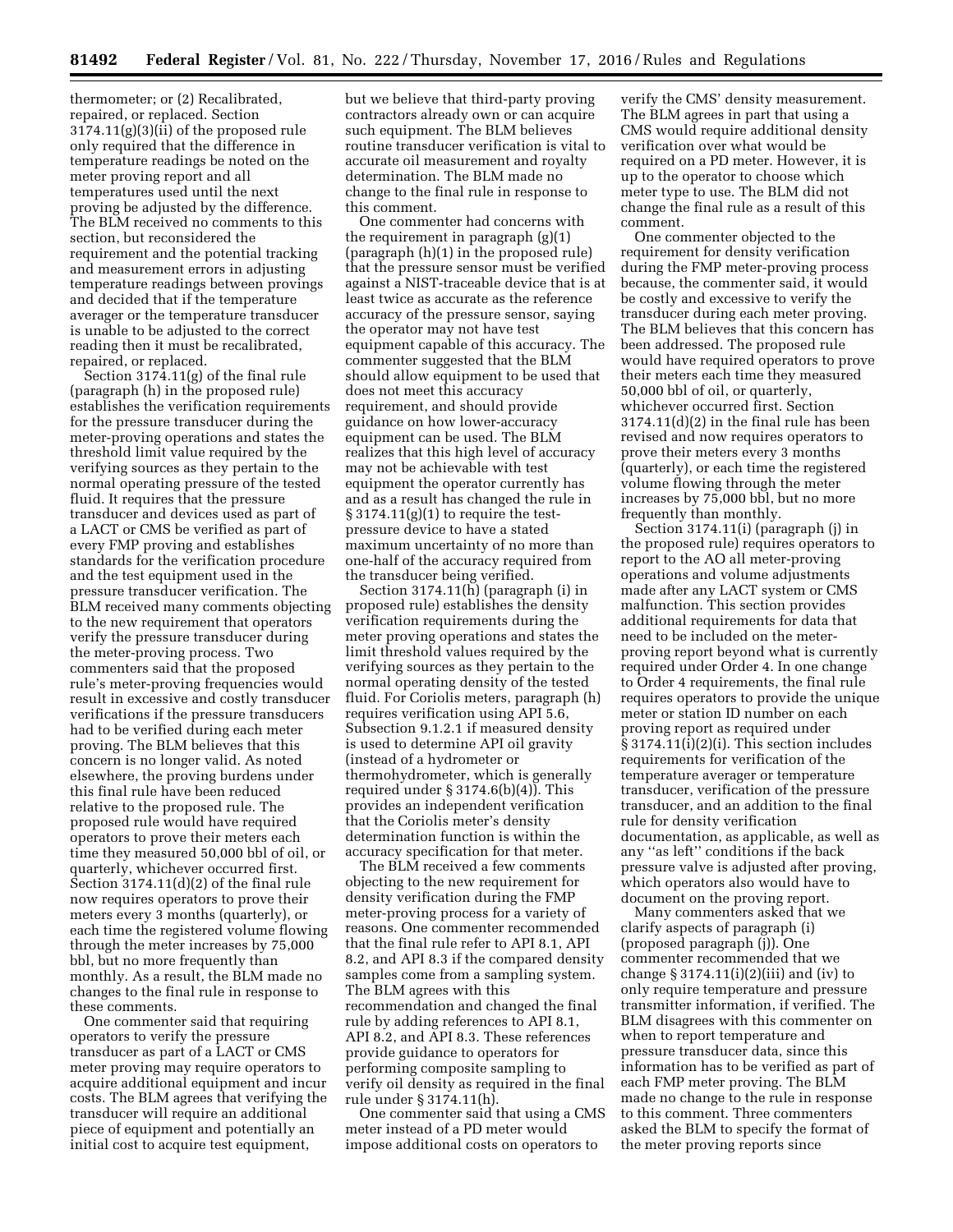proposed paragraph (i)(3) specified no specific format. The proposed rule required the operator to submit the meter-proving report to the AO no later than 14 days after the meter proving. The BLM agrees with the commenters that this information should be added and changed the final rule to say that the meter proving reports may be transmitted to the AO either in hard copy or electronically.

In addition to the comments on specific provisions above, the BLM received a few general comments on § 3174.11. One commenter said the new regulations would impact marginalproducing wells and may force a premature abandonment of wells and a loss of public hydrocarbon resources. The commenter proposed that marginal and/or existing wells be exempt from both subpart 3174 and subpart 3175. The BLM disagrees that these regulations will force operators to abandon marginal wells. If an operator believes these regulations will force it to abandon a marginal well, that operator can obtain a variance from the regulations under § 3170.6, which is part of the rulemaking that is replacing Order 3. The BLM made no change to the final rule in response to this comment.

One commenter said the maximum and minimum velocity for PD meter provers was not relevant to SVPs and royalty issues associated with their use. The commenter recommended that the BLM adopt language that says, ''Provers must be operated within the design parameters of the manufacturer.'' The BLM disagrees with the commenter because the prover design requirements, including sizing by prover velocity, are found in the API standards incorporated in this rule. If the operator believes it can meet or exceed these requirements by other means, then the rule allows the operator to use the variance process outlined in § 3170.6. The BLM did not change the final rule in response to this comment.

Two comments, made by the same commenter, voiced concerns that the proposed rule was suited to lighter oil regimes and did not address the differences in measurement that characterize heavy oil, steamflood, and cyclic steam operations. The commenter was concerned that the proposed rule's accuracy requirements would increase operating costs for heavy-oil operators, resulting in possible violations of the measurement requirements. The BLM agrees with the commenter that these rules do not specifically address the measurement of heavy oil. However, these issues are field office specific and can be appropriately addressed through

the variance process outlined in § 3170.6.

Section 3174.12 Measurement Tickets

Section 3174.12 specifies the data requirements for measurement tickets (run tickets) based on which method of oil measurement an operator uses, *i.e.,*  tank gauging, LACT system, or CMS. These requirements were previously found in Order 3.14 The purpose of the information in the run tickets is to enable the BLM to independently verify the quantity and quality of oil removed from the lease during production audits so as to ensure accurate measurement and proper reporting.

The BLM received several comments on this section. Some comments questioned the requirement to complete a run ticket prior to proving a LACT or CMS utilizing flow computers. One commenter stated that this requirement is unnecessary as a flow computer is capable of implementing a new meter factor in the middle of a run without closing the run. The commenter asserted that the flow computer does this by applying the original meter factor to deliveries that occurred from the beginning of the month up to the point of proving and then applying the new meter factor after the point of proving until the end of the month. The BLM agrees that flow computers are capable of utilizing two meter factors as the commenter described, and of retaining an audit trail capability to track this. As a result of this comment, § 3174.12(b)(1) of the final rule has been changed to remove the requirement to close a run ticket prior to proving for LACT systems utilizing flow computers.

One commenter stated that the proposed rule's run-ticket requirements for tank gauging did not specify a frequency for when run tickets will be required. The BLM disagrees with this comment as the proposed rule stated that measurement tickets must be completed ''immediately after oil is measured by manual tank gauging.'' The BLM believes that this language is clear as to how frequently a measurement ticket needs to be completed but modified the final rule to say, ''After oil is measured by tank gauging under §§ 3174.5 and 3174.6. . . . . <sup>"</sup> This change was made because the final rule allows the use of ATG equipment. The BLM made no changes to the rule as a result of this comment but did modify the

requirements' language due to the inclusion of ATG equipment. The final rule now states ''After oil is measured by tank gauging under §§ 3174.5 and 3174.6 of this subpart, the operator, purchaser, or transporter, as appropriate, must complete a uniquely numbered measurement ticket, in either paper or electronic format.''

We received several comments requesting that we remove the requirement to list on measurement tickets the name of the operator's representative certifying the measurements. It was suggested that operators do not have enough field personnel to witness every oil tank haul and therefore would not be able to ''certify'' every tank sale. The commenters argued that this requirement could increase confusion and expense, requiring operators to schedule a sale only when a ''company man'' can be present, and creating undue financial strain on operators having to hire staff to witness tank sales and nothing else. Another commenter said that the BLM needs to define the term ''certify.'' Upon reviewing this requirement and the comments, the BLM agrees with the commenters, and deleted this requirement in proposed § 3174.12(a)(14) from the rule. It should be noted, however, the operators remain responsible for the accuracy of information found on run tickets, irrespective of any requirement to certify the run ticket.

Several commenters requested that the BLM remove from the rule the requirement that operators notify the AO within 7 days regarding their reasons for disagreeing with a tank gauge measurement. The commenters said this requirement is impractical because, in the field, it may take up to 30 days for a transporter's run ticket to show up in the operator's accounting system. One commenter said that operators should be able to correct relatively minor run-ticket discrepancies without having to report them to the BLM. Upon reviewing these comments, the BLM believes this requirement may create confusion both within the BLM and among operators as to when exactly the AO should be notified. For example, would a simple calculation error warrant AO notification? Would the operator need to explore a potential discrepancy before notifying the AO? The BLM believes this requirement could lead to significant confusion, with minimal benefit to the BLM. Therefore, this requirement in proposed § 3174.12(a)(15) was removed from the rule. Instead, the BLM will address any run ticket discrepancies on a case-by-

<sup>14</sup>The information on a run ticket is considered a source record, as defined in § 3170.3, which is being promulgated as part of the rulemaking to replace Order 3. The retention requirements for such records is addressed in that rulemaking; however, the requirements as to substance are provided in this rule as explained above.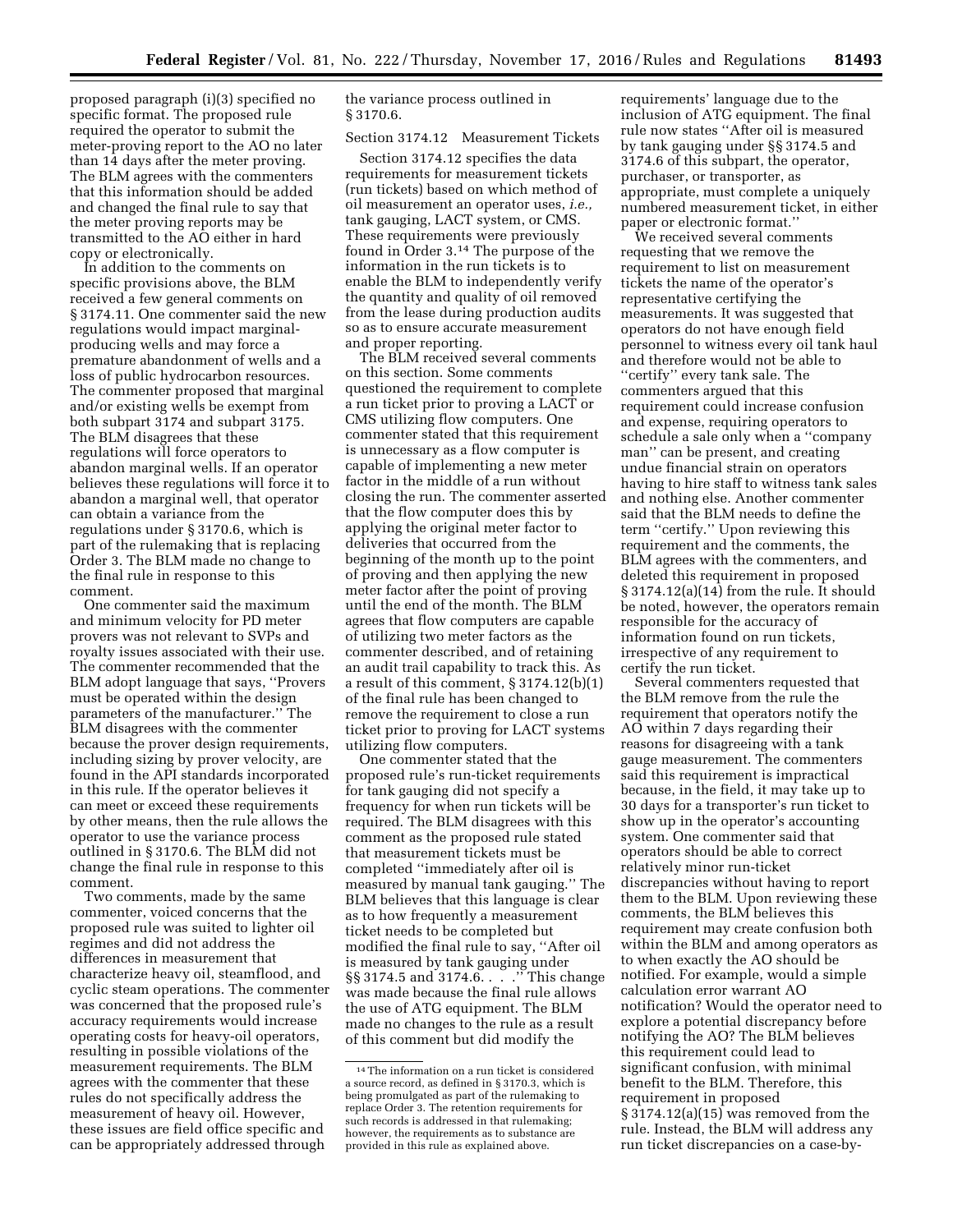case basis during routine production inspections.

One commenter stated that it may not be possible to reset temperature- and pressure-averaging equipment and density-determining equipment back to zero upon closing a run ticket, as is required by paragraph (b)(2) of this section, which could result in some operators having to replace equipment. The BLM is not aware of any nonresettable averaging equipment in use on Federal leases. This requirement is in the rule to ensure that the temperature, pressure, and density, which are required to be included on each run ticket, represent the average temperature, average pressure, and average density of the oil that actually flowed through the meter during the run-ticket period. If there is any nonresettable averaging equipment in use on any Federal or tribal lease, operators will be required to replace it. No change to the rule resulted from this comment.

One commenter recommended that the BLM require hauler signatures on run tickets, but at the same time admitted that anyone can write or type someone else's name on a run ticket and not be the individual who is actually performing the task. The BLM agrees that a signature could identify a specific individual who filled out a run ticket, in case questions arise. But past experience with signature requirements resulted in BLM inspectors spending a lot of time tracking down signatures for no quantifiable benefit. For this reason, the BLM decided to not include a signature requirement. BLM regulations at 43 CFR 3163.2(f)(1) include penalties for any person who knowingly or willfully prepares, maintains or submits false, inaccurate or misleading reports, notices, affidavits, records, data or other written information. The BLM believes this provision addresses any circumstance under which someone falsely enters another person's name on a run ticket. By only requiring the name(s) of the individual(s) performing the tank gauging, we will be acquiring the data we need for our verification requirements. No change was made to the rule as a result of this comment.

Section 3174.13 Oil Measurement by Other Methods

Section 3174.13(a) provides that using any method of oil measurement other than tank gauging, LACT system, or CMS at an FMP requires prior BLM approval. Under § 3174.13(b), the BLM will use the PMT as a central advisory body within the BLM to review and recommend approval of industry measurement technology not addressed in these regulations. The PMT is a panel

of BLM employees who are oil and gas measurement experts.

The process outlined in § 3174.13(b) for reviewing new equipment allows the BLM to keep up with technology as it advances and approve its use without having to update its regulations. Under the rule, if the PMT recommends new equipment or measurement methods, and the BLM approves, the BLM will post the make, model, range or software version, or measurement method on the BLM Web site (*[www.blm.gov](http://www.blm.gov)*) as being appropriate for use at an FMP for oil measurement going forward.

The PMT will consider new measurement technologies on a case-bycase basis. The BLM believes this process will be used as other technologies or methods are developed and their reliability is established. For example, the BLM considered other meters for inclusion in this rule, such as turbine meters and ultrasonic meters; however, it ultimately decided not to include them in this rule because at this time there is insufficient testing to validate their accuracy and reliability under all operating conditions. However, if in the future the data demonstrates that these meters meet the performance standards of the rule, the PMT will be able to recommend that these meters be approved for use.

If the PMT is able to make the required determination, it will recommend that the BLM approve the use of the applicable equipment or method, as is or subject to certain conditions. Such equipment or methods, and any applicable COAs, will be posted to the BLM Web site and be identified as being appropriate for use at an FMP for oil measurement without additional approvals from the BLM, subject to any limitations or conditions of use imposed by the PMT. Subsequent users of the same technology will not have to go through the PMT process, provided only that they comply with the identified conditions of use.

Section 3174.13(c) provides that the procedures for requesting and granting a variance under § 3170.6 cannot be used as an avenue for approving new technology or equipment. An operator can obtain approval of alternative oil measurement equipment or methods only through review, recommendation, and approval by the PMT under § 3174.13.

One commenter suggested that fieldoffice staff are often in a better position than national office staff to collaborate with operators on pilot projects intended to prove alternative measurement methods. The BLM disagrees. Field-office staff typically do not have the necessary time and

measurement expertise to conduct a complete analysis for approval of new technology. This rule includes a process for the BLM—through the PMT—to assess new technology and approve it when appropriate. Additionally, this rule responds in part to concern on the part of the Subcommittee, the GAO, and the OIG that the BLM lacked uniform national standards governing measurement. Leaving decisions about new equipment to field office staff would not address that concern.

Several commenters wanted to know what they will have to do to get equipment approved for use through the PMT and included on the BLM Web site. One commenter objected to any requirement that operators pay for thirdparty testing of equipment in order to receive approval by the PMT. Upon reviewing the rule and careful consideration of this comment, the BLM re-evaluated the approval process for equipment and transducers that will be listed on the BLM Web site and changed the rule to clarify that an operator requesting approval must submit performance data, actual field test results, laboratory test data, or any other supporting data or evidence that demonstrates that the proposed equipment will meet or exceed this rule's objectives. The final rule is revised by adding in § 3174.2(g) to explain how operators and manufacturers can obtain BLM approval for ATG equipment and specific meters, including approval of a particular make, model, and size, by submitting test data used to develop performance specifications to the PMT for review. Neither the proposed nor the final rule requires operators to pay for third parties to test equipment in order to receive PMT approval. However, should the submitted data fail to demonstrate to the PMT that the proposed equipment will meet or exceed this rule's objectives, the BLM may require additional testing before it grants approval.

One commenter objected to the creation of the PMT, claiming it will stifle innovation, not provide timely reviews, and discourage development of new technology by increasing ''red tape.'' The BLM disagrees and in fact believes the PMT will increase the utilization of new technology and expedite new approvals. The BLM believes that once the PMT is fully staffed, reviews could take 30 to 60 days, assuming that operators and manufacturers have performed the proper testing and that all pertinent data is submitted to the PMT. Once the PMT reviews the data and makes a recommendation, and the BLM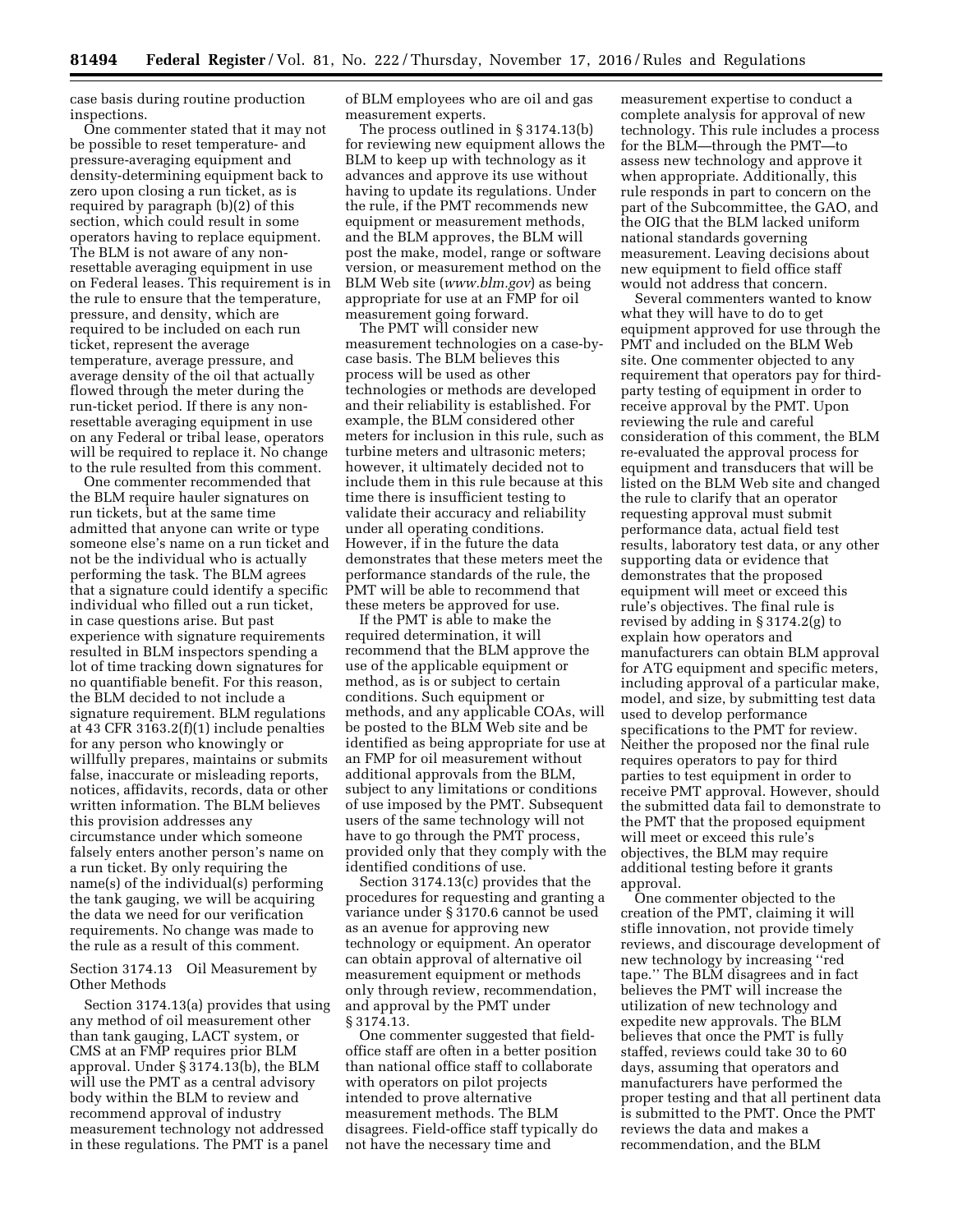approves a piece of equipment, it is approved for use across the country on all Federal and Indian onshore leases and no further approvals are required. This is not the case for the current variance process, which requires approval by each field office for each instance such equipment is proposed for use, resulting in a duplicative approval process with inconsistent results.

This commenter also said the BLM, the public, and industry would benefit from allowing companies to determine how they will meet the requirements of the regulation once it is in place, without the agency determining what equipment it will allow to fulfill the requirements of its regulation. The BLM agrees that a company should have the flexibility to determine how to best satisfy the performance requirements of the rule, but disagrees that the BLM should not be evaluating and approving equipment. The BLM has an affirmative obligation to determine that measurements on Federal oil and gas leases are meeting the applicable performance and verifiability standards. The final rule provides flexibility by including provisions that allow for variances for alternatives that meet or exceed the minimum requirements of the regulations and by including the PMT approval process in the rules to evaluate and approve new technology and measurement methods. The BLM believes that the final rule has already addressed the intent of this comment to allow flexibility in measurement approaches. No change to the rule resulted from this comment.

One commenter suggested that the BLM should list approved technology and not specific makes and models of equipment. The BLM partly agrees with the commenter, in that the PMT will be evaluating new technology and the list will include new technology as it is approved, but it will be approved and listed by make and model of the specific equipment based on the performance data. The BLM believes that there will always be manufacturing control and software differences that affect individual meter performance between competing manufacturers and these differences need to be captured in the uncertainty calculator. No changes to the rule resulted from these comments.

### Section 3174.14 Determination of Oil Volumes by Methods Other Than Measurement

Section 3174.14 does not change Order 4's existing requirements for determining volumes of oil that cannot be measured as a result of spillage or leakage. This section includes, but is not limited to, oil that is classified as slop or waste oil.

The BLM received two comments on this section. The first commenter said the section requires the operator to confirm ''slop oil'' is not recoverable, and cannot be treated and sold, and provide documentation to this effect. According to the commenter: (1) The proposed rule did not define a process for the operator to follow; (2) This requirement could impact water disposal when bottoms are pulled from a tank; and (3) The language is very open ended. The BLM disagrees that the rule does not define a process. The language found in this section is simply a codification of existing requirements and practices. Additionally, the proposed and final rules state that the first determination the operator must make is the amount of production that cannot be measured due to spillage or leakage. The second determination the operator must make is whether the production is waste oil or slop oil. And the third step that an operator must take, depending on whether it is waste or slop oil, is to either demonstrate to the AO that it is not economically feasible to put the product into marketable condition or get AO approval to sell or dispose of the slop oil.

Regarding the second issue, the BLM notes that this is not a new requirement and it should not surprise operators that the requirements of this section could impact water disposal when bottoms are pulled from tanks should the contents meet the definition of waste oil or slop oil.

As for the third issue, the BLM agrees that the language is somewhat openended because it is intended to address all potential situations that might occur in the field. No change has been made to the rule as a result of this comment.

The second commenter said the rule should be changed to better define slop oil. The definition of slop oil is found in the definitions section of § 3170.3, part of the rulemaking that is replacing Order 3. This issue was addressed as part of that rulemaking; however, it should be noted that the BLM does not believe this definition is insufficient. No change has been made to the final rule as a result of this comment.

### Section 3174.15 Immediate Assessments

Section 3174.15 identifies certain acts of noncompliance that are subject to immediate assessments. This section includes violations that are not subject to immediate assessment under existing regulations at 43 CFR 3163.1(b). These assessments are not civil penalties and

are separate from the civil penalties authorized in Section 109 of FOGRMA, 30 U.S.C. 1719.

Order 4 does not provide for immediate assessments beyond those specified in 43 CFR 3163.1(b). However, the BLM continues to incur costs associated with correcting the violations identified in § 3174.15. Accordingly, this rule adds five new violations that are subject to immediate assessments.

As is explained in the proposed rule, the authority for the BLM to impose these assessments was explained in the preamble to the 1987 final rule in which 43 CFR 3163.1 was originally promulgated:

The provisions providing assessments have been promulgated under the Secretary of the Interior's general authority, which is set out in Section 32 of the Mineral Leasing Act of 1920, as amended and supplemented (30 U.S.C. 189), and under the various other mineral leasing laws. Specific authority for the assessments is found in Section 31(a) of the Mineral Leasing Act (30 U.S.C. 188(a), which states, in part ". . . the lease may provide for resort to [sic] appropriate methods for the settlement of disputes or for remedies for breach of specified conditions thereof.'' All Federal onshore and Indian oil and gas lessees must, by the specific terms of their leases which incorporate the regulations by reference, comply with all applicable laws and regulations. Failure of the lessee to comply with the law and applicable regulations is a breach of the lease, and such failure may also be a breach of other specific lease terms and conditions. Under Section 31(a) of the Act and the terms of its leases, the BLM may go to court to seek cancellation of the lease in these circumstances. However, since at least 1942, the BLM (and formerly the Conservation Division, U.S. Geological Survey), has recognized that lease cancellation is too drastic a remedy, except in extreme cases. Therefore, a system of liquidated damages was established to set lesser remedies in lieu of lease cancellation . . .

The BLM recognizes that liquidated damages cannot be punitive, but are a reasonable effort to compensate as fully as possible the offended party, in this case the lessor, for the damage resulting from a breach where a precise financial loss would be difficult to establish. This situation occurs when a lessee fails to comply with the operating and reporting requirements. The rules, therefore, establish uniform estimates for the damages sustained, depending on the nature of the breach (53 FR 5384, 5387, Feb. 20, 1987).

All of the immediate assessments under this rule are set at \$1,000 per violation. The BLM chose the \$1,000 figure because it generally approximates what it would cost the agency to identify and document each of the violations in question and verify remedial action and compliance.

Some commenters argued that the immediate assessments in § 3174.15 are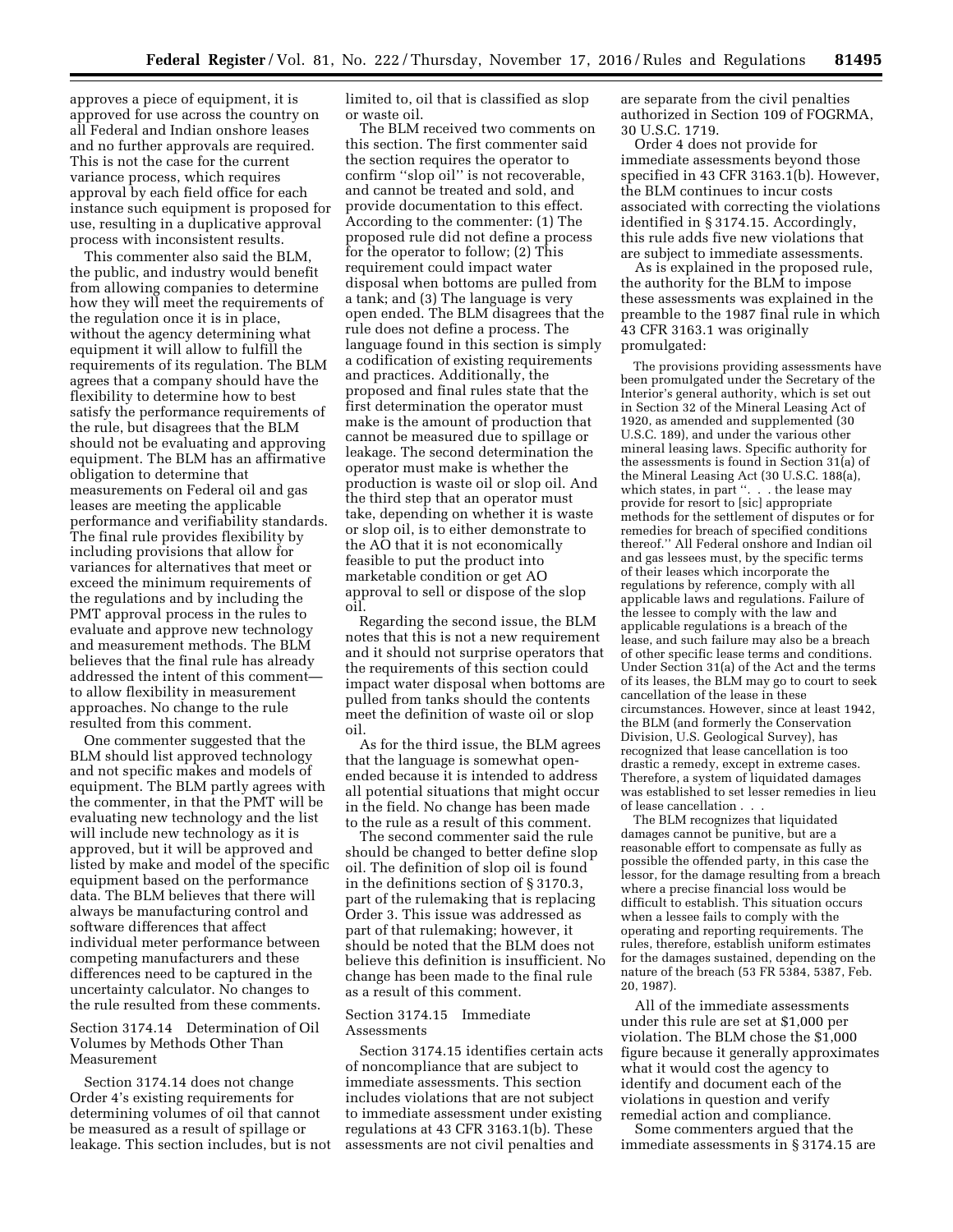inconsistent with due process because there is no opportunity for an operator to correct its violations before an assessment is imposed. To the contrary, the use of immediate assessments for breaches of the BLM's oil and gas regulations is well established and is consistent with the notice requirements of due process. Operators obligate themselves to fulfill the terms and conditions of the Federal or Indian oil and gas leases under which they operate, and these leases incorporate applicable regulations by reference. Thus, the immediate assessments contained in the regulations act as ''liquidated damages'' owed by operators that have breached their leases by breaching the regulations (see, *e.g.,*  M. John Kennedy, 102 IBLA 396, 400 (1988)). Operators are expected to know the obligations and requirements of the Federal or Indian oil and gas lease under which they operate; additional notice is not required.

A number of commenters said the \$1,000 assessment amounts are ''excessive.'' One commenter said the BLM should adjust the assessment amounts on a case-by-case basis. The BLM does not agree. The \$1,000 assessments are in line with the amounts needed for the BLM to recover costs for staff and processing time associated with the inspection process. A fixed schedule of assessments also ensures their impartiality and uniformity. No changes to the rule resulted from these comments.

### Enforcement

As explained in the proposed rule, the final rule removes the enforcement, corrective action, and abatement period provisions of Order 3. In their place, the BLM will develop an Internal Inspection and Enforcement Handbook that will provide direction to BLM inspectors on how to classify a violation—as either major or minor—what the corrective action should be, and what the timeframes for correction should be. The AO will use the Inspection and Enforcement Handbook in conjunction with 43 CFR subpart 3163, which provides for assessments and civil penalties when lessees and operators fail to remedy their violations in a timely fashion, and for immediate assessments for certain violations.

As previously discussed in the proposed rule, the final rule allows the BLM to make a case-by-case determination of the severity of a violation, based on applicable definitions in the regulations. In deciding how severe a violation is, BLM inspectors must take into account whether a violation could result in

''immediate, substantial, and adverse impacts on public health and safety, the environment, production accountability, or royalty income.'' (Definition of "major violation," 43 CFR 3160.0-5.) Under the existing definition of ''major violation,'' which is not being revised as part of this rulemaking, the same violation could be major or minor, depending on the context.

Several commenters objected to this approach for a number of reasons. One concern was that if the BLM publishes an internal guidance document ''after the fact,'' meaning after the rule is final, industry will be precluded from commenting on or assessing the impact of such a document on their operations. Another concern was that a guidance document will create inconsistency between field offices and operators. However, the commenter provided no explanation as to how an internal guidance document will create inconsistency between field offices and operators, or what confusion industry will have concerning how the BLM enforces the regulations. In general, these comments misunderstand the nature of the Internal Inspection and Enforcement Handbook that the BLM will develop. The new Handbook will not establish new obligations to be imposed on the regulated community. Those obligations are spelled out in applicable regulations, orders, and permits, as well as the terms and conditions of leases and other agreements.

Other commenters questioned why the Inspection and Enforcement Handbook was not part of the public notice and comment process. Internal guidance documents that direct agency personnel how to implement existing agency policies are not required to follow the public notice and comment process. No change to the rule resulted from this comment.

Additional comments suggested that the BLM may not promulgate new binding regulations in internal ''guidance'' documents. The BLM agrees with this comment and will not be promulgating any binding regulations within the internal guidance document. The overarching enforcement infrastructure of 43 CFR subpart 3163 remains in effect, and the definitions of ''major violation'' and ''minor violation'' in § 3160.0–5 remain unchanged. It is these duly promulgated regulations (among other authorities), and not the Inspection and Enforcement Handbook, that will provide the legal basis for the BLM's enforcement actions; BLM's enforcement actions must be consistent with these regulations irrespective of what may be contained in its Inspection

and Enforcement Handbook. As noted above, it is this rule and other duly promulgated regulations that establish the standards to which an operator will be held.

Several commenters asserted that removing internal enforcement provisions from the regulations that were promulgated with public notice and comment, and ''concealing'' them in non-public policy documents that can be altered without notice and in the absence of public input, is inconsistent with the requirements of the Administrative Procedures Act (APA). The BLM does not agree with these comments as they misunderstand the nature of the new Handbook. The operative requirements to which operators are subject are spelled out in duly promulgated regulations, consistent with APA requirements. Internal agency guidance documents on how to implement those requirements are not subject to the APA's notice and comment requirements. No change to the rule resulted from these comments.

A few other commenters said industry has a right to know by what standards they are being judged and penalized. The BLM agrees and believes this rule very clearly describes the standards industry must meet in the oil measurement context. As stated above, in deciding how severe a violation is, BLM inspectors will take into account whether a violation could result in ''immediate, substantial, and adverse impacts on production accountability, or royalty income'' (definition of ''major violation'', 43 CFR 3160.0–5.) One commenter suggested that the BLM provide internal standards to industry at the earliest opportunity. The BLM agrees and will make the internal Inspection and Enforcement Handbook available to the public once it is completed.

Several commenters expressed concern that industry has not seen any proposed violations that may result in enforcement actions prior to the BLM's adoption of the Inspection and Enforcement Handbook. The BLM wishes to further clarify what a violation is. Any deviation from the rules and regulations, without an approved variance from the AO, is a violation, and any violation will result in enforcement action. The Handbook will not alter that fundamental structure in any way.

Additional commenters said the BLM's process for developing violations and corrective actions is not transparent. Again, these comments misunderstand the nature of the forthcoming internal guidance. Operators are obligated to follow the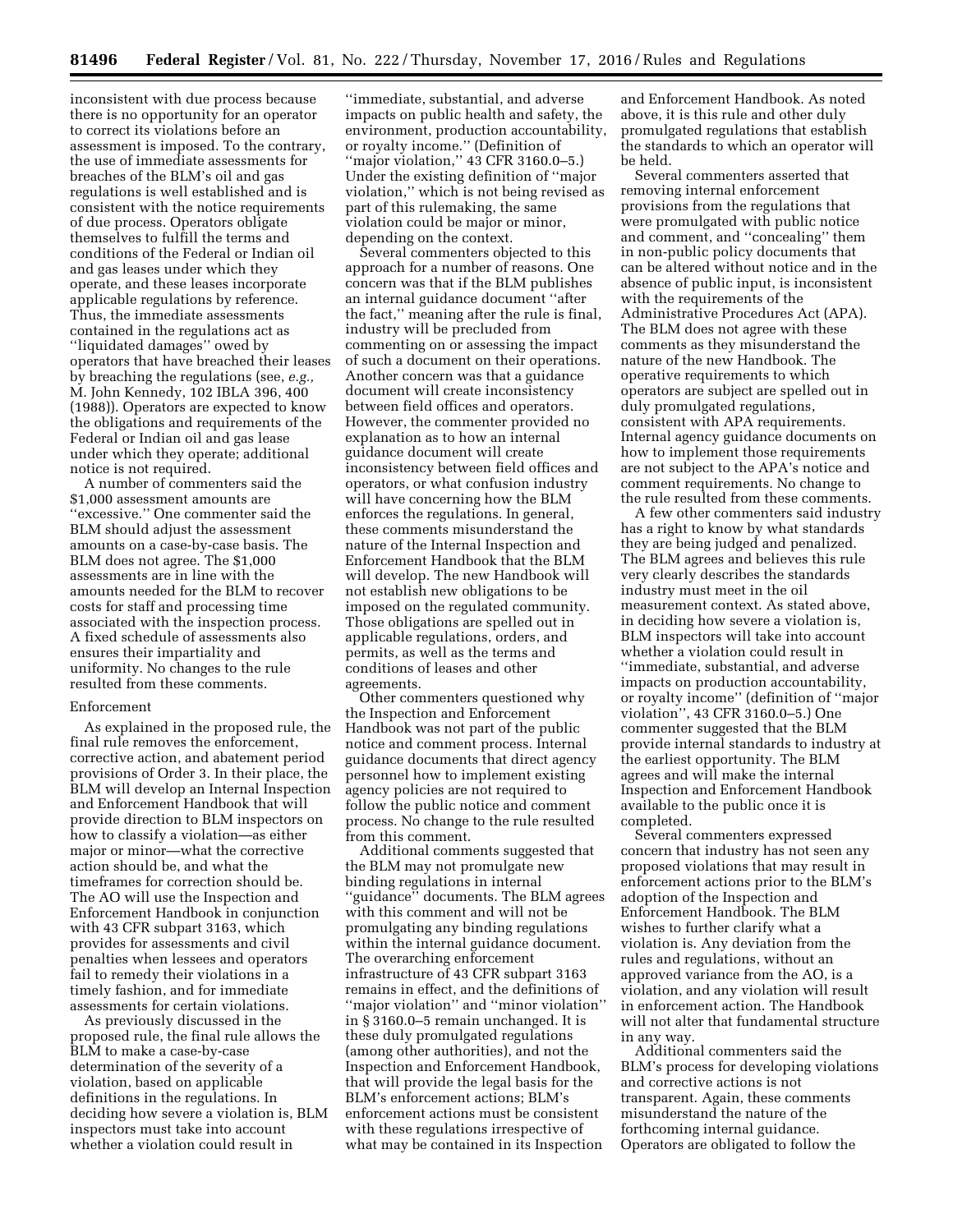rules and regulations applicable to their operations, including the requirements of this final rule, or they are in violation and subject to potential enforcement actions by the BLM. The Inspection and Enforcement Handbook will simply guide BLM staff on how to identify violations and provide guidance on which enforcement actions should be taken, it does not answer the underlying question of what is or is not a violation. No changes to the rule resulted from these comments.

## Miscellaneous Changes to Other BLM Regulations in 43 CFR Part 3160

Because this rule replaces Order 4, the BLM is making two related changes to provisions in 43 CFR part 3160.

1. Section 3162.7–2, Measurement of oil, has been rewritten to be consistent with this rule.

2. Section 3164.1, Onshore Oil and Gas Orders, the table has been revised to remove the reference to Order 4.

The BLM received no comments on these sections and they remain as proposed.

#### *C. General Comments on the Proposed Rule*

#### Regulatory Burden

The BLM received numerous comments that said the cumulative economic impact of this and other rules that the BLM has adopted or plans to finalize in the coming months will result in unnecessary and restrictive regulations, increased burdens and costs to both industry and the BLM without any documented financial benefits to taxpayers, and job loss in the oil and gas industry. The commenters noted that in addition to this rulemaking, the BLM is finalizing rules that will update and replace Orders 3 and 5. In addition, on February 8, 2016, the BLM published in the **Federal Register** a proposed rule entitled Waste Prevention, Production Subject to Royalties, and Resource Conservation (81 FR 6616), which seeks to curtail the wasteful venting and flaring of Federal and Indian gas. Commenters also flagged the BLM's new regulations on hydraulic fracturing that were to go into effect on June 24, 2015 (The rule is currently vacated by order of the District Court of Wyoming, that Order is on appeal to the U.S. Court of Appeals for the Tenth Circuit.) The BLM does not agree with these comments for two primary reasons. First, this rule codifies existing requirements found in Order 4, adopts industry standards and practices that are already in use, and has built in compliance flexibility that increases opportunities for operators to deploy new technologies, potentially

reducing costs. Notably, this rule expands compliance opportunities because, for the first time, it establishes measurement performance standards that can be used by operators to identify and evaluate alternative measurement methods and equipment. Second, improved accuracy also has the potential to benefit operators, because measurement uncertainty has an equal chance of favoring the government or the lessee.

Other commenters said that the costs to retrofit many of the facilities to bring them into compliance with this rule and the BLM's proposed rules on gas measurement and site security would outweigh any foreseeable economic benefits to operators and government entities. The commenters contend that the proposed rule would impose significant and harmful burdens on operators and the industry as a whole causing operators to shut in, plug, and abandon producing wells, possibly leading to a loss of royalty and tax revenue for the Federal Government, as well as tribal, State, and local governments. Several commenters recommended that the BLM withdraw the proposed rule at this time due to its negative economic impacts, and argued that the BLM could accomplish much of what it seeks to do through this proposed rule by simply updating the content of Orders 4 and 5 to reflect current voluntary consensus standards developed by professional industry groups. The BLM disagrees with the suggestion that these rules are unnecessary and will result in plugged wells, or lost jobs. First, the current economic conditions in the oil and gas sector identified by the commenters are a direct result of the significant drop in oil prices over the last year and a half, which has been accounted for in the threshold analyses performed by the BLM. For example, the recent drop in oil prices led the BLM to change the various thresholds between draft and final rule, as explained in this preamble. Second, with respect to the suggestion that BLM should have simply updated Orders 4 and 5 with references to the relevant industry standards, it must be noted that such an approach was not available to the BLM. Order 4 was promulgated using the APA's Notice and Comment procedures; therefore any updates to it required BLM to undertake Notice and Comment rulemaking. Under those procedures, the BLM is forbidden from incorporating industry standards, unless it is incorporating them into codified regulations, which is the primary reason this rule is being codified.

With respect to the concerns about cost, the BLM believes that this rule will increase opportunities for operators to reduce costs thanks to the rule's builtin flexibility. As noted, this rule includes specific performance standards that will enable operators to identify and evaluate alternative methods and equipment for oil measurement. In addition, the rule includes provisions expressly authorizing ATG systems and the use of Coriolis meters (either as a component of a LACT system or as a standalone metering system). Finally, as explained elsewhere, the rule incorporates the latest industry standards and establishes a PMT to evaluate new equipment and methodologies, so that the BLM can review and approve such equipment and methodologies as they are developed. This flexibility is not available in the current Order 4, which requires operators to obtain case-by-case variances before they may use new equipment or methods.

#### Retroactivity

A number of commenters argued that the rule is impermissibly ''retroactive.'' These comments argued that the rule is retroactive because it will apply to measurement systems whose existence pre-dates the rule's effective date. While the BLM agrees that truly retroactive regulations raise legal concerns, those concerns are not implicated here because this rule is not retroactive. The comments misunderstand the nature of the ''retroactive'' regulations that the law disfavors. ''A law does not operate 'retrospectively' merely because it is applied in a case arising from conduct antedating the statute's enactment or upsets expectations based in prior law'' (*Landgraf* v. *USI Film Prods.,* 511 U.S. 244, 269 (1994) (internal citations omitted)). Rather, the test for retroactivity is whether the new regulation ''attaches new legal consequences to events completed before its enactment.'' *Id.* at 270. The rule at hand does not attach any new legal consequence to the past use of existing measurements systems. As the U.S. Court of Appeals for the District of Columbia Circuit has explained, the fact that a change in the law adversely affects pre-existing arrangements does not render that law ''retroactive:''

It is often the case that a business will undertake a certain course of conduct based on the current law, and will then find its expectations frustrated when the law changes. This has never been thought to constitute retroactive lawmaking, and indeed most economic regulation would be unworkable if all laws disrupting prior expectations were deemed suspect.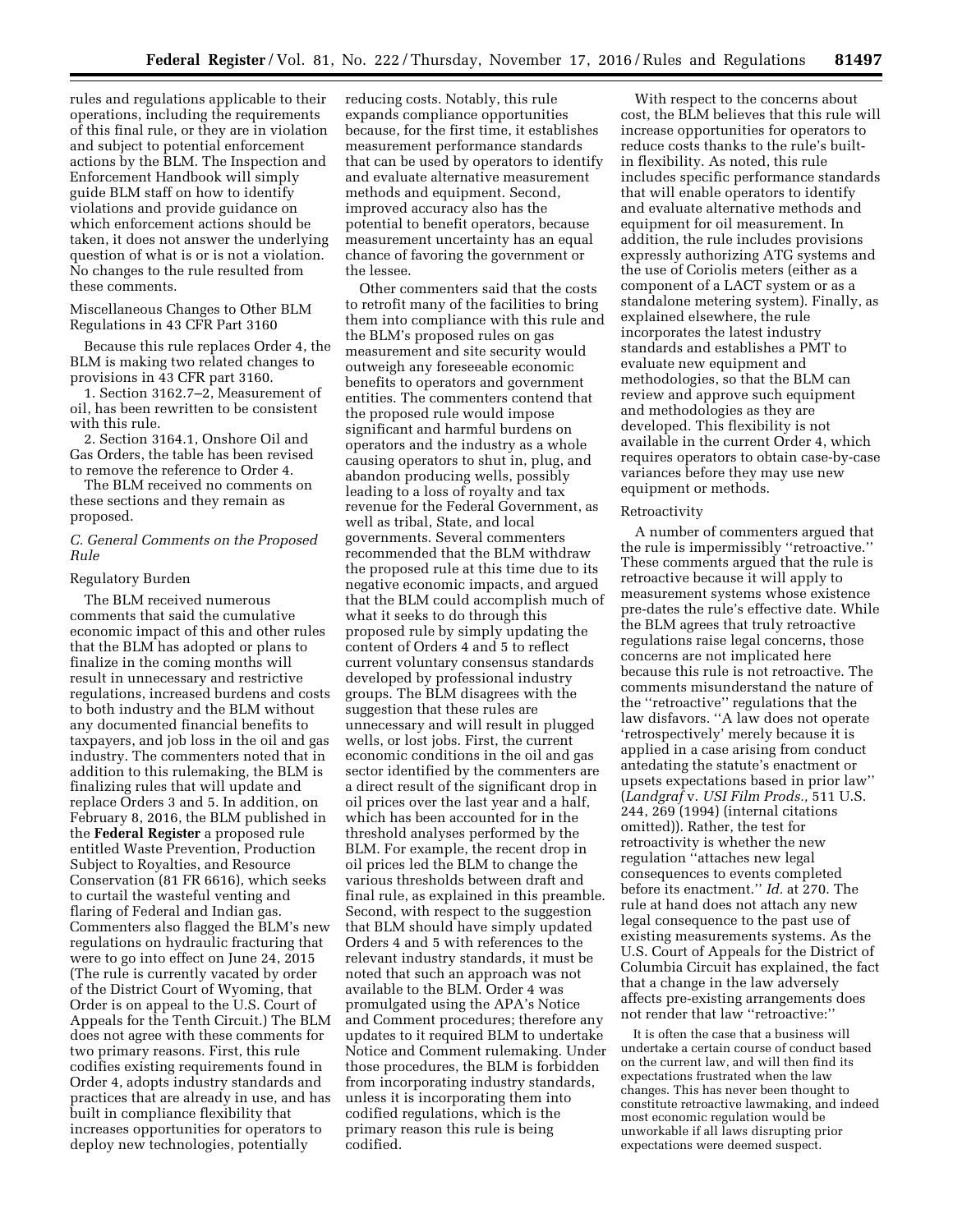*Chemical Waste Mgmt., Inc.* v. *EPA,* 869 F.2d 1526, 1536 (D.C. Cir. 1989). Thus, despite the fact that this rule may require companies to update or modify their existing measurement systems, the rule is nonetheless prospective—not retroactive—in nature. The obligation to accurately measure and account for oil produced from both new and existing facilities is ongoing and track the productions each day it occurs.

### National Technology Transfer and Advancement Act of 1995

The National Technology Transfer and Advancement Act of 1995 (NTTAA), codified as a note to 15 U.S.C. 272, directs agencies to utilize technical standards that are developed by voluntary consensus standards bodies. In this rule, the BLM is adopting certain oil measurement standards developed by the API. Some commenters argued that the NTTAA obligates the BLM to adopt *all* oil measurement standards developed by voluntary consensus standards bodies. This position overstates the requirements of the NTTAA. The NTTAA does not require an agency to adopt voluntary consensus standards where it would be ''impractical.'' NTTAA Section 12(d)(3). The Office of Management and Budget's (OMB) guidance for implementing the NTTAA defines ''impractical'' to include circumstances in which the use of certain standards ''would fail to serve the agency's regulatory, procurement, or program needs; be infeasible; be inadequate, ineffectual, inefficient, . . . or impose more burdens, or be less useful, than those of another standard'' (OMB Circular A–119, pg. 20.) Furthermore, the OMB has explained that the NTTAA ''does not preempt or restrict agencies' authorities and responsibilities to make regulatory decisions authorized by statute . . . [including] determining the level of acceptable risk and risk-management, and due care; setting the level of protection; and balancing risk, cost, and availability of alternative approaches in establishing regulatory requirements'' (OMB Circular A–119, pg. 25.) The BLM has studied the available voluntary consensus standards for oil measurement and has chosen to adopt a workable suite of these standards that will meet the BLM's regulatory needs in an effective and feasible manner. To adopt all available voluntary consensus standards would be ''impractical'' in that it would involve the adoption of standards the BLM has judged to be less effective, feasible, or useful. In addition, the commenters reading of the NTTAA would, contrary to OMB guidance, preempt the BLM's statutory authority

to promulgate rules and regulations that it deems necessary to accomplish the purposes of the MLA and FOGRMA.

III. Overview of Public Involvement and Consistency With GAO Recommendations

### *Public Outreach*

The BLM conducted extensive public and tribal outreach on this rule both prior to its publication as a proposed rule and during the public comment period on the proposed rule. Prior to the publication of the proposed rule, the BLM held both tribal and public forums to discussion potential changes to the rule. In 2011, the BLM held three tribal meetings in Tulsa, Oklahoma (July 11, 2011); Farmington, New Mexico (July 13, 2011); and Billings, Montana (August 24, 2011). On April 24 and 25, 2013, the BLM held a series of public meetings to discuss draft proposed revisions to Orders 3, 4, and 5. The meetings were webcast so tribal members, industry, and the public across the country could participate and ask questions either in person or over the Internet. Following those meetings, the BLM opened a 36-day informal comment period, during which 13 comment letters were submitted. The comments received during that comment period were summarized in the preamble for the proposed rule (80 FR 58952).

The proposed rule was made available for public comment from September 30, 2015 through December 14, 2015. During that period, the BLM held tribal and public meetings on December 1 (Durango, Colorado), December 3 (Oklahoma City, Oklahoma), and December 8 (Dickinson, North Dakota). The BLM also held a tribal webinar on November 19, 2015. In total, the BLM received 106 comment letters on the proposed rule, the substance of which are addressed in the Section-by-Section analysis of this preamble.

#### Consistency With GAO Recommendations

As explained in the background section of this preamble, three outside independent entities—the Subcommittee, the OIG, and the GAO have repeatedly found that the BLM's oil measurement rules do not provide sufficient assurance that operators pay the royalties due. Specifically, these groups found that the BLM needed updated guidance on oil measurement technologies, to address existing technological advances, as well as technologies that might be developed in the future. These groups have all found that the BLM's existing guidance is

''unconsolidated, outdated, and sometimes insufficient,'' and more specifically, that:

• BLM policy and guidance have not been consolidated into a single document or publication, resulting in the BLM's 31 oil and gas field offices using varying policy and guidance;

• Some BLM policy and guidance is outdated and some policy memoranda have expired; and

• Some BLM State offices have issued their own NTLs for oil and gas operations, which lack a national perspective and may introduce inconsistencies among the States with respect to the same types of operations.

The final rule addresses these recommendations by establishing nationwide performance requirements for oil measurement that addresses uncertainty factors, bias, and the verifiability of measurement. The rule specifically addresses technological advances in oil metering technology since Order 4 was promulgated. It affirmatively allows the use of those technologies that have been shown to be sufficiently reliable and accurate. It also updates the BLM's requirements related to proper measurement, documentation, and recordkeeping. Going forward the final rules establishes a process for the BLM to review, and approve for use, new oil measurement technology and systems.

## **IV. Procedural Matters**

#### *Executive Orders 12866 and 13563, Regulatory Planning and Review*

Executive Order (E.O.) 12866 provides that the Office of Information and Regulatory Affairs (OIRA) will review all significant rules. OIRA has determined that this rule is not significant.

E.O. 13563 reaffirms the principles of E.O. 12866 while calling for improvements in the nation's regulatory system to promote predictability, to reduce uncertainty, and to use the best, most innovative, and least burdensome tools for achieving regulatory ends. The executive order directs agencies to consider regulatory approaches that reduce burdens and maintain flexibility and freedom of choice for the public where these approaches are relevant, feasible, and consistent with regulatory objectives. E.O. 13563 emphasizes further that regulations must be based on the best available science and that the rulemaking process must allow for public participation and an open exchange of ideas. The BLM has developed this rule in a manner consistent with these requirements.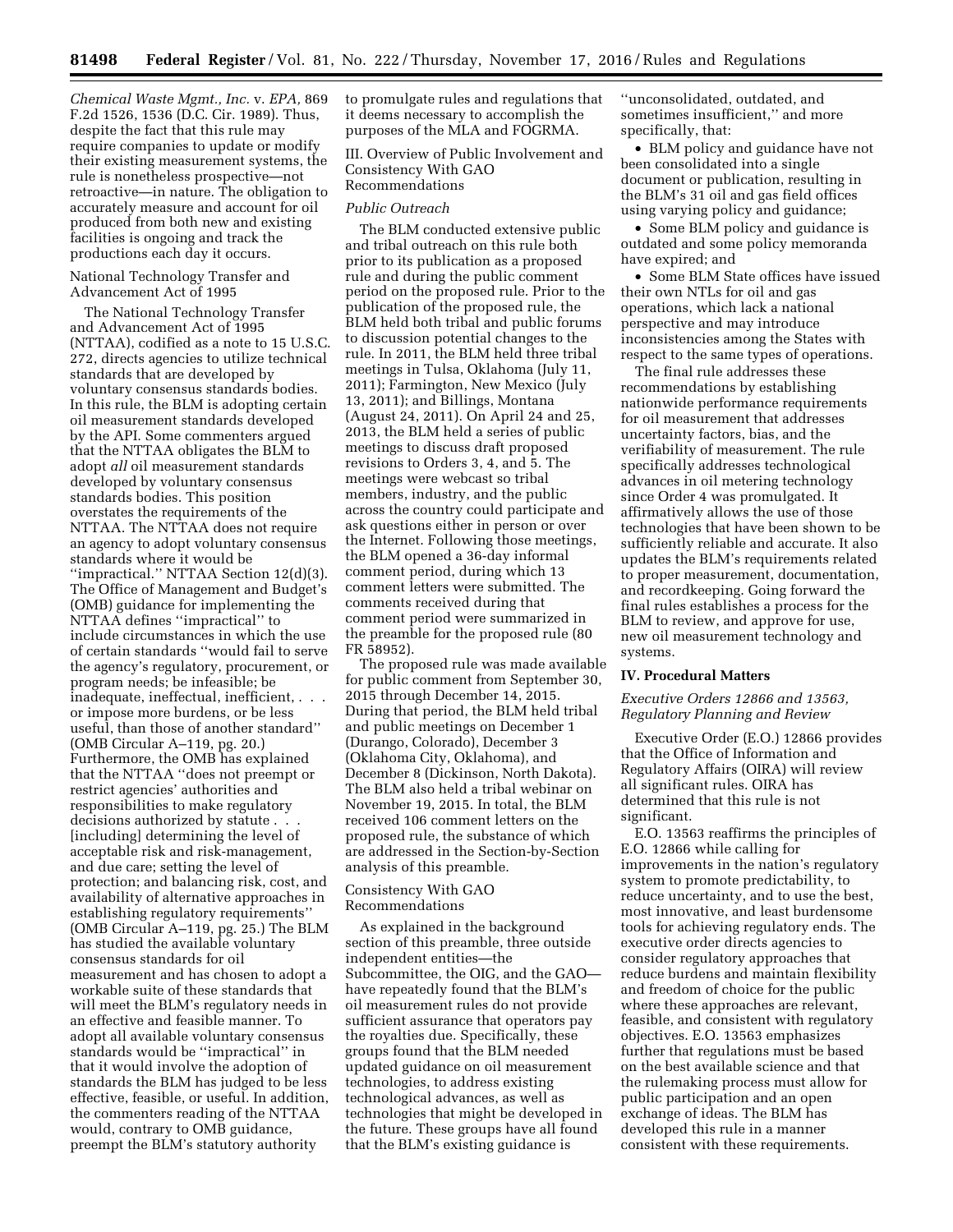### *Regulatory Flexibility Act*

The BLM certifies that this final rule will not have a significant economic effect on a substantial number of small entities as defined under the Regulatory Flexibility Act (5 U.S.C. 601 *et seq.*). The Small Business Administration (SBA) has developed size standards to carry out the purposes of the Small Business Act and those size standards can be found at 13 CFR 121.201. The Small Business Act applies to oil and gas extraction firms with fewer than 1,250 employees, oil and gas drilling firms with fewer than 1,000 employees, and firms providing oil and gas support activities with annual receipts of no more than \$38.5 million. These small entities must be considered as being at "arm's length" from the control of any parent companies.

Of the 6,460 domestic firms involved in onshore oil and gas extraction in 2013, U.S. Census data show that 99 percent (or 6,370) had fewer than 500 employees, which means that nearly all U.S. firms involved in oil and gas extraction in 2013 fell within the SBA's size standard of fewer than 1,250 employees. Of the 2,097 firms participating in oil and gas drilling activities in 2013, U.S. Census data show that 2,044 had fewer than 500 employees, which means that nearly all U.S. firms involved in oil and gas support activities in 2013 fell within the SBA's size standard of fewer than 1,000 employees. There were another 8,877 firms involved in drilling and other support functions in 2012. Of the firms providing support functions, 96 percent (8,561) had annual net receipts of no more than \$35 million, with a greater number below the SBA's \$38.5 million threshold.

Based on this national data, the preponderance of firms involved in developing oil and gas resources are small entities as defined by the SBA. As such, it appears a number of small entities potentially could be affected by this rule. Using the best available data, the BLM estimates there are approximately 3,700 lessees/operators conducting oil operations on Federal and Indian lands that could be affected by this rule.

On an ongoing basis, we estimate the changes to the LACT meter proving frequency requirements based on volume throughput will increase the regulated community's total annual costs by \$67,650. This amount corresponds to the cost of an estimated 123 additional annual provings per year at 28 LACT systems on 19 leases, CAs, or PAs flowing between 31,250 bbl/ month/meter and 100,000 bbl/month/

meter. This includes 75 additional provings (\$41,250 in cost) for 22 LACT systems on 15 leases, CAs, or PAs flowing at least 31,250 bbl/month/meter and below 75,000 bbl/month/meter, and 48 additional provings (\$26,400 in cost) for six LACT systems on four leases, CA, or PA's flowing at least 75,000 bbl/ month/meter and below 100,000 bbl/ month/meter. Currently, LACT systems for both of these groups of systems would be proven monthly for LACTs measuring 100,000 bbl/month or greater, or once every 3 months (four times per year). Under the new rule, meters at the first group of LACT systems (31,250 bbl/ month/meter up to 75,000 bbl/month/ meter) would be proven every 75,000 bbl, or from 5 to 11 times per year, while meters in the second group of LACT systems (75,000 bbl/month/meter up to 100,000 bbl/month/meter) would be proven monthly, or 12 times each year. There would be no change in proving frequency for properties producing at or above 100,000 bbl/ month/meter (one proving per month, or 12 per year) or below 31,250 bbl/month/ meter (one proving per quarter, or four per year).

In addition, there will be a one-time cost to retrofit an estimated 20 percent of existing LACT systems of about \$1.9 million, or a one-time average cost of about \$6,500 for each of an estimated approximately 296 existing LACT systems. This amounts to an average one-time cost of \$519 for each of the approximately 3,700 lessees/operators conducting oil production operations on Federal or Indian leases. The requirement for operators to conduct tank strappings to submit revised calibration tables to the BLM will have an annual cost to operators of \$4.0 million per year (approximately \$1,080 per entity), plus an additional \$0.2 million in industry paperwork costs for submitting these tables, and \$0.2 million in additional costs to the BLM to process these paperwork submissions. When adding the additional cost of hourly recordkeeping and non-hourly provisions in the final rule, the BLM estimates that the rule will have a total impact of \$3.3 million in one-time costs and \$4.6 million in annual costs. When the one-time costs are annualized for the first 3 years following the enactment of the final rule, and combined with annual costs for these years, the BLM estimates a total annualized cost of \$5.7 million per year, or \$1,540 per entity per year, for years 1–3 after the final rule's effective date. After year three, costs will equal the estimated annual cost of \$4.6 million, or \$1,240 per entity per year.

All of the provisions apply to entities regardless of size. However, entities with the greatest activity likely will experience the greatest increase in compliance costs.

Based on the available information, we conclude that the final rule will not have a significant impact on a substantial number of small entities. The final rule will cost each entity an average of less than \$2,000 per year, which will impact expected annual operator net income by less than 0.01 percent, as described in the Regulatory Impact Analysis for this rule. Therefore, a final Regulatory Flexibility Analysis is not required, and a Small Entity Compliance Guide is not required.

### *Small Business Regulatory Enforcement Fairness Act*

This final rule is not a major rule under 5 U.S.C. 804(2), the Small Business Regulatory Enforcement Fairness Act. This rule will not have an annual effect on the economy of \$100 million or more. As explained under the preamble discussion concerning E.O. 12866, Regulatory Planning and Review, changes to oil measurement under this final rule relative to the existing requirements of Order 4 will increase the cost associated with the development and production of crude oil resources under Federal and Indian oil and gas leases by about \$4.8 million annually. Of this amount, about \$3.9 million/year will be borne by industry, and \$0.9 million/year by the BLM. There will also be a one-time cost of about \$1.9 million to retrofit an estimated 20 percent of existing LACT systems, borne entirely by industry.

Based on the cost figures above, the estimated annual increased cost to the estimated 3,700 lessees/operators conducting oil production operations on Federal or Indian leases for implementing these changes is about \$1,055 per year, and a one-time average cost of about \$520 per entity.

This final rule:

• Will not cause a major increase in costs or prices for consumers, individual industries, Federal, State, tribal, or local government agencies, or geographic regions; and

• Will not have significant adverse effects on competition, employment, investment, productivity, innovation, or the ability of U.S.-based enterprises to compete with foreign-based enterprises.

### *Unfunded Mandates Reform Act*

In accordance with the Unfunded Mandates Reform Act (2 U.S.C. 1501 *et seq.*), the BLM finds that:

• This final rule will not ''significantly or uniquely'' affect small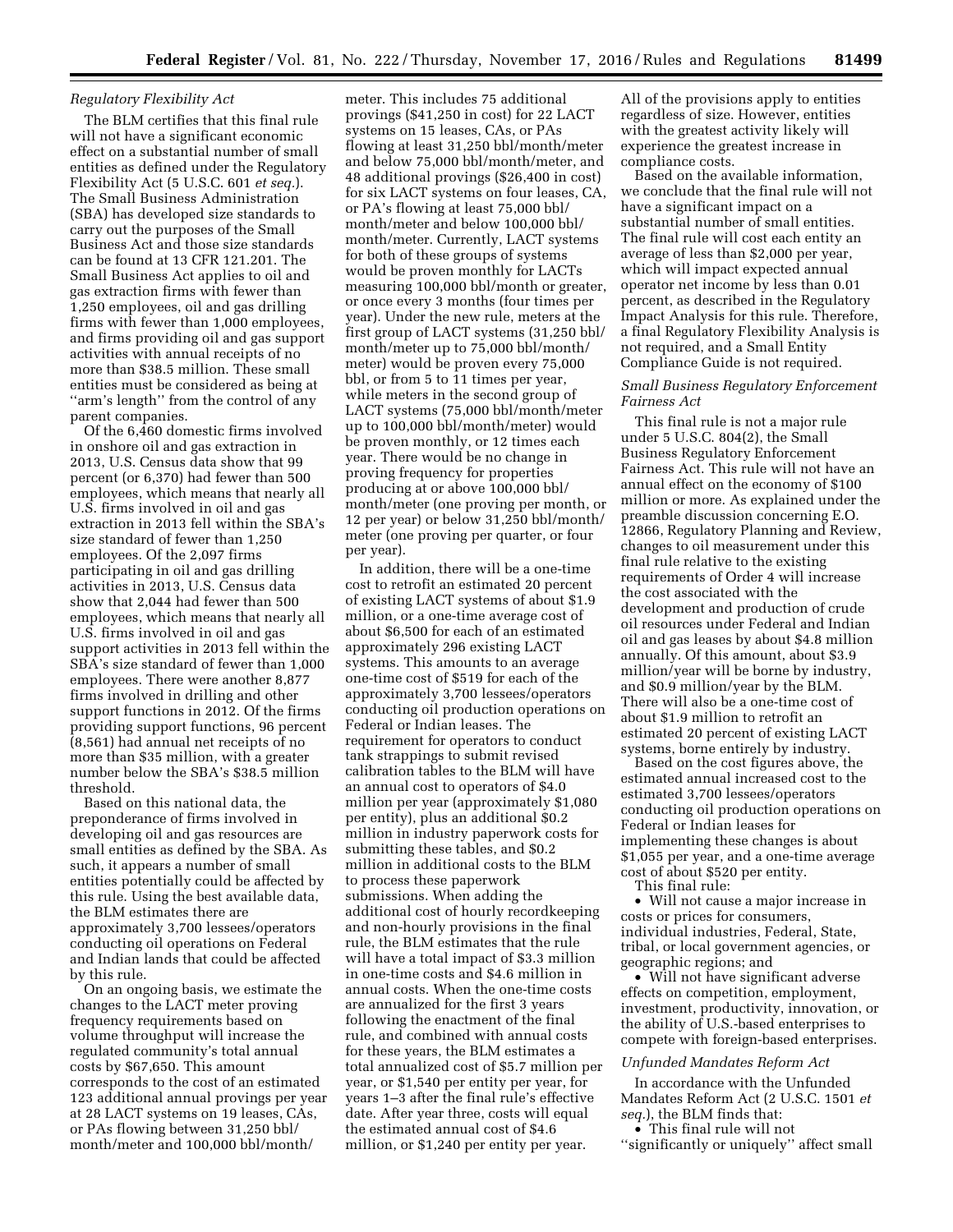governments. A Small Government Agency Plan is unnecessary.

• This final rule will not produce a Federal mandate of \$100 million or greater in any single year.

The final rule is not a ''significant regulatory action'' as it will not require anything of any non-Federal governmental entity.

## *Executive Order 12630, Governmental Actions and Interference With Constitutionally Protected Property Rights (Takings)*

Under E.O. 12630, the final rule would not have significant takings implications. A takings implication assessment is not required. This final rule will establish the minimum standards for accurate measurement and proper reporting of oil produced from Federal and Indian leases, unit PAs, and CAs, by providing a system for production accountability by operators and lessees. All such actions are subject to lease terms that expressly require that subsequent lease activities be conducted in compliance with applicable Federal laws and regulations. The final rule conforms to the terms of those Federal leases and applicable statutes, and as such the final rule is not a governmental action capable of interfering with constitutionally protected property rights. Therefore, the final rule will not cause a taking of private property and does not require further discussion of takings implications under this E.O.

### *Executive Order 13132, Federalism*

In accordance with E.O. 13132, the BLM finds that the final rule will not have significant Federalism effects. A Federalism assessment is not required. This final rule will not change the role of or shift responsibilities among Federal, State, and local governmental entities. It does not relate to the structure and role of the States and will not have direct, substantive, or significant effects on States.

### *Executive Order 13175, Consultation and Coordination With Indian Tribal Governments*

Under Executive order 13175, the President's memorandum of April 29, 1994, ''Government-to-Government Relations with Native American Tribal Governments'' (59 FR 22951), and 512 Departmental Manual 2, the BLM evaluated possible effects of the final rule on federally recognized Indian tribes. The BLM approves proposed operations on all Indian (except Osage Tribe) onshore oil and gas leases. Therefore, the final rule has the potential to affect Indian tribes. In conformance with the Secretary's policy

on tribal consultation, the BLM held tribal consultation meetings to which more than 175 tribal entities were invited, both before the rule was proposed and during the public comment period on the proposed rule. The consultations were held in:

#### Pre-Publication Meetings

- Tulsa, Oklahoma on July 11, 2011; • Farmington, New Mexico on July
- 13, 2011; and

• Billings, Montana on August 24, 2011.

• Tribal workshop and webcast in Washington, DC on April 24, 2013.

#### Post-Publication Meetings

• The BLM hosted a webinar to discuss the requirements of the proposed rule and solicit feedback from affected tribes on November 19, 2015; and

• In-person meetings were held in: Æ Durango Colorado, on December 1, 2015;

 $\circ\,$  Oklahoma City, Oklahoma, on December 3, 2015; and

 $\circ$  Dickinson, North Dakota, on December 8, 2015.

The BLM also met with interested tribes on a one-on-one basis, if requested to address questions on the proposed rule prior to the publication of the final rule. In each instance, the purpose of these meetings was to solicit feedback and comments from the tribes. The primary concerns expressed by tribes related to the subordination of tribal laws, rules, and regulations by the proposed rule; tribal representation on the Department's Gas and Oil Measurement Team; and the BLM's Inspection and Enforcement program's ability to enforce the terms of this rule. In general, the tribes, as royalty recipients, expressed support for the goals of the rulemaking, namely accurate measurement. With respect to tribal representation on the Department's Gas and Oil Measurement Team, it should be noted that the team is internal to BLM. That said, the BLM will continue to consult with tribes on measurement issues that impact them and their resources. None of the tribal comments received were directed specifically at this rule's oil measurement requirements, and therefore no changes were made as a result of these comments. While the BLM will continue to address these concerns, none of the concerns affect the substance of the proposed rule.

## *Executive Order 12988, Civil Justice Reform*

Under E.O. 12988, the Office of the Solicitor has determined that the final rule will not unduly burden the judicial system and meets the requirements of Sections 3(a) and 3(b)(2) of the E.O. The Office of the Solicitor has reviewed the final rule to eliminate drafting errors and ambiguity. It has been written to minimize litigation, provide clear legal standards for affected conduct rather than general standards, and promote simplification and burden reduction.

## *Executive Order 13352, Facilitation of Cooperative Conservation*

Under E.O. 13352, the BLM has determined that this final rule will not impede cooperative conservation and will take appropriate account of and consider the interests of persons with ownership or other legally recognized interests in land or other natural resources. This rulemaking process involved Federal, tribal, State, and local governments, private for-profit and nonprofit institutions, other nongovernmental entities and individuals in the decision-making via the public comment process. That process provides that the programs, projects, and activities are consistent with protecting public health and safety.

#### *Paperwork Reduction Act*

The Paperwork Reduction Act (PRA) (44 U.S.C. 3501–3521) provides that an agency may not conduct or sponsor, and a person is not required to respond to, a collection of information, unless it displays a currently valid OMB control number. Collections of information include requests and requirements that an individual, partnership, or corporation obtain information, and report it to a Federal agency. See 44 U.S.C. 3502(3); 5 CFR 1320.3(c) and (k).

This rule contains information collection activities that require approval by the OMB under the Paperwork Reduction Act. The BLM included an information collection request in the proposed rule. OMB has approved the information collection for the final rule under control number 1004–0209.

The information collection activities in this rule are described below along with estimates of the annual burdens. Included in the burden estimates are the time for reviewing instruction, searching existing data sources, gathering and maintaining the data needed, and completing and reviewing each component of the proposed information collection.

### *Summary of Information Collection Activities*

*Title:* Measurement of Oil (43 CFR parts 3160 and 3170). *Forms:* None.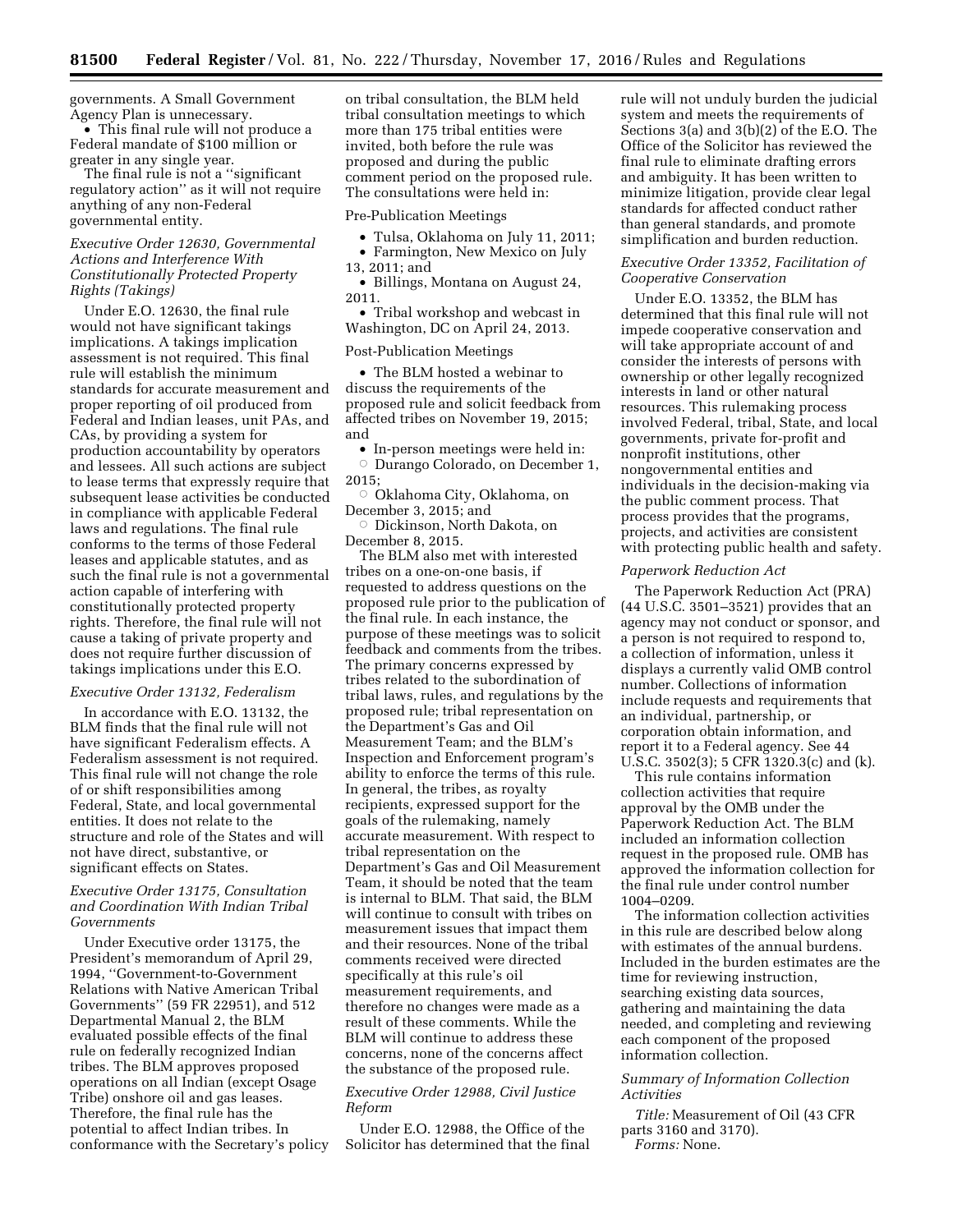*OMB Control Number:* 1004–0209. *Description of Respondents:* Oil and gas operators.

*Abstract:* This final rule replaces Onshore Oil and Gas Order Number 4, Measurement of Oil (Order 4) with new regulations that will be codified at 43 CFR parts 3160 and 3170. This rule establishes minimum standards for the measurement of oil produced from Federal and Indian (except Osage Tribe) leases to ensure accurate measurement and accounting. It also updates the minimum standards for oil measurement to reflect the considerable changes in technology and industry practices that have occurred since 1989, when Order 4 was issued.

*Frequency of Collection:* On occasion. *Obligation to Respond:* Required to obtain or retain benefits.

*Estimated Annual Responses:* 11,707. *Estimated One-Time Responses:* 35. *Estimated Annual Reporting and* 

*Recordkeeping* ''*Hour*'' *Burden:* 3,284. *Estimated One-Time Reporting and Recordkeeping* ''*Hour*'' *Burden:* 2,600.

### *Discussion of Information Collection Activities*

The information collection activities in the final rule are discussed below.

## *Request for Exception to Uncertainty Requirements (43 CFR 3174.4(a)(2))*

The final rule, at 43 CFR 3174.4(a), requires each FMP to achieve certain overall uncertainty levels. An operator may seek an exception to the prescribed uncertainty levels by submitting a request to a BLM State Director. The operator must show that meeting the required uncertainly level would involve extraordinary cost or unacceptable adverse environmental effects. The State Director may grant such a request only with written concurrence from the PMT (prepared in coordination with the Deputy Director). This provision enables the BLM to determine whether or not it is reasonable to grant an exception to uncertainty requirements.

#### *Tank Calibration Tables (43 CFR 3174.5(c)(3))*

Section 3174.5(c)(3) requires submission of tank calibration tables to the BLM within 30 days after calibration. This provision ensures that BLM personnel will have the latest charts when conducting inspections or audits.

### *Approval of Automatic Tank Gauging (ATG) Equipment (43 CFR 3174.6(b)(5)(ii)(A)); and Log of ATG Verification (43 CFR 3174.6(b)(5)(ii)(C))*

The procedures for oil measurement by tank gauging must comply with the requirements outlined in 43 CFR 3174.6. Beginning on January 17, 2019, only the specific makes and models of ATG that are identified and described at the BLM Web site (*[www.blm.gov](http://www.blm.gov)*) are approved for use.

If an operator chooses to use a particular make or model of ATG equipment, the operator (or the manufacturer of the ATG equipment) must seek and obtain BLM approval of the particular make and model of that equipment by submitting a request to the PMT, consisting of a panel of BLM employees who are oil and gas measurement experts. The submission must describe the test data used to develop performance specifications. After reviewing the test data, the PMT will recommend whether or not to approve the ATG equipment. This information collection activity enables the BLM to consider approving new technologies not yet addressed in its regulations.

The operator must inspect its ATG equipment and verify its accuracy at least once a month, or prior to sales, whichever is later. In addition, the BLM may request inspection and verification at any time.

If the operator finds ATG equipment to be out of tolerance, the operator must calibrate the equipment prior to sales, and must maintain a log of field verifications. That operator must make the log available to the BLM upon request. The log must include the following information:

The date of verification;

• The as-found manual gauge readings;

• The as-found ATG readings; and • Whether the ATG equipment was field-calibrated.

If the ATG equipment was fieldcalibrated, the as-left manual gauge readings and as-left ATG readings must be recorded. This information collection activity enables the BLM to ensure the accuracy of tank gauging by ATG systems.

### *Notification of LACT System Failure (43 CFR 3174.7(e)(1))*

Section 3174.7(e)(1) requires the operator to notify the BLM within 72 hours of any LACT system failures or equipment malfunctions which may have resulted in measurement error. As defined at proposed § 3174.1, a LACT system consists of components designed to provide for the unattended custody transfer of oil produced from a lease, unit PA, or Communitized Area (CA) to the transporting carrier while providing a proper and accurate means for determining the net standard volume and quality, and fail-safe and tamperproof operations. This information collection requirement enables the BLM to verify that operators account for all oil volumes.

### *Approval of a Positive Displacement (PD) Meter (43 CFR 3174.8(a)(1)); and Approval of a Coriolis Meter (43 CFR 3174.9(b))*

Section 3174.8(a)(1) requires each custody transfer meter to be a PD meter or a Coriolis meter. A PD meter measures liquid by constantly and mechanically isolating flowing liquid into segments of known volume. A Coriolis meter measures liquid via the interaction between a flowing fluid and oscillation of tubes. Beginning on January 17, 2019, only the specific make, models, and sizes of PD meters and Coriolis meters and associated software that are identified and described at *[www.blm.gov](http://www.blm.gov)* are approved for use.

If an operator chooses to use a particular make or model of PD meter or Coriolis meter, the operator (or the manufacturer of the meter) must seek and obtain BLM approval of that particular make and model by submitting a request to the PMT. The submission must describe the test data used to develop performance specifications. After reviewing the test data, the PMT will recommend whether or not to approve the meter. This information collection activity enables the BLM to consider approving new technologies not yet addressed in its regulations.

*Coriolis Meter Specification and Zero Verification Procedure (43 CFR 3174.10(b)(2) and (d)); Zero Verification Log (43 CFR 3174.10(b)(2) and (e)(4)); and Audit Trail Requirements for Coriolis Measurement System (CMS) (43 CFR 3174.10(b)(2) and (f))* 

Section 3174.10(b)(2) requires the operator to submit Coriolis meter specifications to the BLM upon request. The meter specification of a Coriolis meter must clearly identify the make and model of the Coriolis meter to which they apply and must include the following:

• The reference accuracy for both mass flow rate and density, stated in either percent of reading, percent of full scale, or units of measure;

• The effect of changes in temperature and pressure on both mass flow and fluid density readings;

• The effect of flow rate on density readings;

• The stability of the zero reading for volumetric flow rate;

• Design limits for flow rate and pressure; and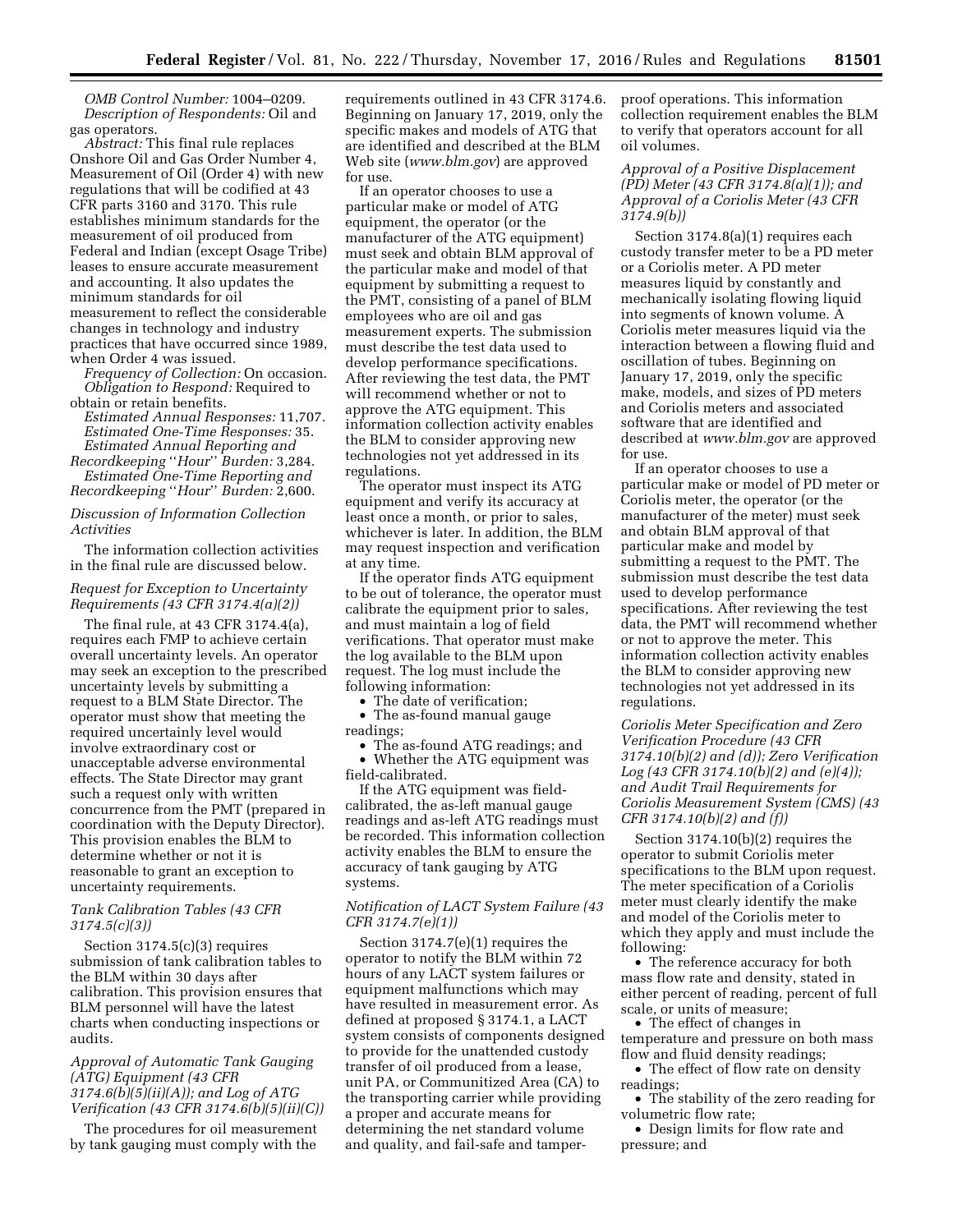• Pressure drop through the meter as a function of flow rate and fluid viscosity.

Section 3174.10(d) requires the operator to provide the BLM with a copy of the zero value verification procedure upon request.

Section  $3174.10(e)(4)$  requires the operator to maintain a log of all meter factors, zero verifications, and zero adjustments. For zero adjustments, the log must include the zero value before adjustment and the zero value after adjustment. The log must be made available to the BLM upon request.

Section 3174.10(f) requires the operator to record and retain, and submit to the BLM upon request, the following information:

• Quantity transaction record (QTR) in accordance with the requirements for a measurement ticket (at 43 CFR 3174.12(b));

• Configuration log that contains and identifies all constant flow parameters used in generating the QTR;

• Event log of sufficient capacity to record all events such that the operator can retain the information under the recordkeeping requirements of 43 CFR 3170.7; and

• Alarm log that records the type and duration of any of the following alarm conditions:

 $\circ$  Density deviations from acceptable parameters; and<br>© Instances in

 Instances in which the flow rate exceeded the manufacturer's maximum recommended flow rate or were below the manufacturer's minimum recommended flow rate.

These information collection activities will assist the BLM in ensuring realtime, on-line measurement of oil.

## *Meter Proving and Volume Adjustments Notification (43 CFR 3174.11(i)(1)); and Meter Proving Reports (43 CFR 3174.11(i)(3))*

Section 3174.11 specifies the minimum requirements for conducting volumetric meter proving for all FMP meters. Meter proving verifies the accuracy of a meter.

Under 43 CFR 3174.11(i)(1), an operator must report to the BLM all meter-proving and volume adjustments after any LACT system or CMS malfunction. The operator must use the appropriate form in API 12.2.3 or API 5.6 (both incorporated by reference at 43 CFR 3174.3), or use a similar format showing the same information as the API form, provided that the calculation of meter factors maintains the proper calculation sequence and rounding.

In addition, a meter-proving report must show the:

• Unique meter ID number;

• Lease number, CA number, or unit PA number;

• The temperature from the test thermometer and the temperature from the temperature averager or temperature transducer;

• For pressure transducers, the pressure applied by the pressure test device and the pressure reading from the pressure transducer at the three points required under paragraph (g)(3) of this section;

• For density verification (if applicable), the instantaneous flowing density (as determined by Coriolis meter), and the independent density measurement, as compared under 43 CFR 3174.(h); and

• The ''as left'' fluid flow rate and fluid pressure, if the back pressure valve is adjusted after proving as described in 43 CFR 3174.11(c)(9).

Under  $\S 3174.11(i)(3)$ , the operator must submit the meter-proving report to the BLM no later than 14 days after the meter proving. The proving report may be either in a hard copy or electronic format.

These information collection activities will assist in ensuring the accuracy of meters.

## *Tank Gauging Run Tickets (43 CFR 3174.12(a)); and LACT or CMS Run Tickets (43 CFR 3174.12(b))*

A run ticket is the evidence of receipt or delivery of oil issued by a pipeline, other carrier, or purchaser. The amount of oil transferred from storage is recorded on a run ticket. The amount of payment for oil is based upon information contained in the run ticket.

Tank gauging (43 CFR 3174.12(a))— After oil is measured by tank gauging, the operator, purchaser, or transporter, as appropriate, must complete a uniquely numbered measurement ticket, in either paper or electronic format, with the following information:

• Lease, unit, or CA number;

• Unique tank number and nominal tank capacity;

• Opening and closing dates and times;

• Opening and closing gauges and observed temperatures in °F;

• Observed volume for opening and closing gauge;

• Total gross standard volume removed from the tank;

• Observed API oil gravity and temperature in °F;

- API oil gravity at 60 °F;
- S&W percent;

• Unique number of each seal

removed and installed;

• Name of the individual performing the manual tank gauging; and

• Name of the operator.

LACT or CMS (43 CFR 3174.12(b))— The operator, purchaser, or transporter, as appropriate, must complete a uniquely numbered measurement ticket, in either paper or electronic format, at the beginning of every month, and (unless a flow computer is being used in accordance with 43 CFR 3174.10) before conducting proving operations on a LACT system. The following information is required:

Lease, unit, or CA number;

- Unique meter ID number;
- Opening and closing dates;

• Opening and closing totalizer

readings of the indicated volume;

• Meter factor, indicating if it is a composite meter factor;

• Total gross standard volume removed through the LACT system or CMS;

• API oil gravity;

- The average temperature in  $\mathrm{P}F$ ;
- The average flowing pressure in

psig; • S&W percent;

- Unique number of each seal removed and installed;
- Name of the purchaser's

representative; and

• Name of the operator.

## *Request To Use Alternate Oil Measurement System (43 CFR 3174.13)*

Section 3174.13 requires prior BLM approval for any method of oil measurement other than manual tank gauging, LACT system, or CMS at an FMP. Any operator requesting approval to use alternate oil measurement equipment must submit to the BLM:

- Performance data;
- Actual field test results;
- Laboratory test data; or
- Any other supporting data or

evidence that demonstrates that the proposed alternate oil measurement equipment would meet or exceed the objectives of the applicable minimum requirements at 43 CFR subpart 3174 and would not affect royalty income or production accountability.

The PMT will review and make recommendations in response to requests to use alternate oilmeasurement equipment. This information collection activity enables the BLM to consider approving new technologies not yet addressed in its regulations.

## *Approval for Slop or Waste Oil (43 CFR 3174.14)*

When production cannot be measured due to spillage or leakage, the amount of production must be determined by using any method the BLM approves or prescribes. This category of production includes, but is not limited to, oil that is classified as slop oil or waste oil.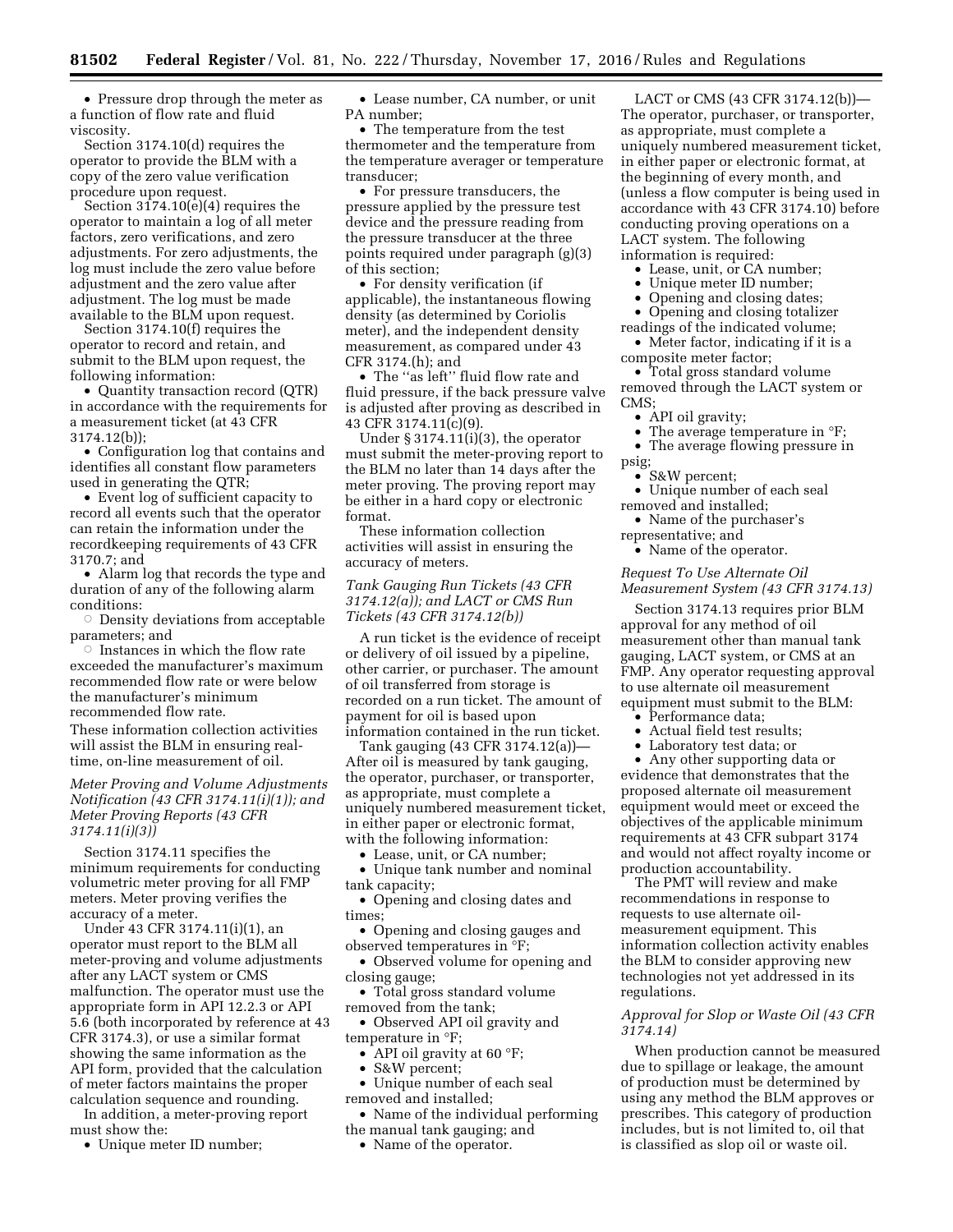No oil may be classified or disposed of as waste oil unless the operator can demonstrate to the satisfaction of the BLM that it is not economically feasible to put the oil into marketable condition.

The operator may not sell or otherwise dispose of slop oil without prior written approval from the BLM. Following the sale or disposal of slop oil, the operator must notify the BLM in writing of the volume sold or disposed of and the method used to compute the volume.

The following table itemizes the estimated hour burdens for this rule:

# ESTIMATED HOUR BURDENS

| Type of response                                                                                                                                                   |                | Hours per<br>response | <b>Total hours</b> |
|--------------------------------------------------------------------------------------------------------------------------------------------------------------------|----------------|-----------------------|--------------------|
| А.                                                                                                                                                                 | <b>B.</b>      | C.                    | D.                 |
| Request for Exception to Uncertainty Requirements-43 CFR 3174.4(a)(2)-One-Time                                                                                     | 5              | 40                    | 200                |
| Request for Exception to Uncertainty Requirements-43 CFR 3174.4(a)(2)-Annual                                                                                       | $\overline{2}$ | 40                    | 80                 |
| Documentation of Tank Calibration Table Strapping-43 CFR 3174.5(c)(3)-Annual<br>Documentation of Testing for Approval of Automatic Tank Gauging (ATG) Equipment-43 | 10,000         | .25                   | 2,500              |
|                                                                                                                                                                    | 5              | 80                    | 400                |
| Documentation of Testing for Approval of Automatic Tank Gauging (ATG) Equipment-43                                                                                 |                |                       |                    |
|                                                                                                                                                                    |                | 80                    | 80                 |
|                                                                                                                                                                    | 18             | 0.1                   | 1.8                |
| Documentation of Testing for Approval of a Positive Displacement (PD) Meter-43 CFR                                                                                 | 100            | 0.25                  | 25                 |
|                                                                                                                                                                    | 10             | 80                    | 800                |
| Documentation of Testing for Approval of a Positive Displacement (PD) Meter-43 CFR                                                                                 |                |                       |                    |
|                                                                                                                                                                    | 1              | 80                    | 80                 |
| Documentation of Testing for Approval of a Coriolis Meter 43 CFR 3174.9(b)—One Time                                                                                | 10             | 80                    | 800                |
| Documentation of Testing for Approval of a Coriolis Meter 43 CFR 3174.9(b)—Annual                                                                                  |                | 80                    | 80                 |
| Documentation of Zero Verification Procedure-43 CFR 3174.10(b)(2) and (d)-Annual                                                                                   |                | 0.1                   | 10                 |
|                                                                                                                                                                    | 100            | 0.1                   | 10                 |
| Audit Trail Requirements for Coriolis Measurement System (CMS)-43 CFR 3174.10(b)(2)                                                                                |                |                       |                    |
|                                                                                                                                                                    |                | 0.25                  | 125                |
|                                                                                                                                                                    | 500            | 0.1                   | 50                 |
|                                                                                                                                                                    |                | 0.5                   | 75                 |
| Meter Proving and Volume Adjustments Notification—43 CFR 3174.11(i)(1)—Annual                                                                                      | 60             | 0.1                   | 6                  |
|                                                                                                                                                                    | 123            | 0.25                  | 31                 |
| Request to Use Alternate Oil Measurement System-43 CFR 3174.13-One Time                                                                                            | 5              | 80                    | 400                |
|                                                                                                                                                                    |                | 80                    | 80                 |
|                                                                                                                                                                    | 50             |                       | 50                 |
|                                                                                                                                                                    | 11,707         |                       | 3,284              |
|                                                                                                                                                                    | 35             |                       | 2,600              |

### *National Environmental Policy Act (NEPA)*

The BLM prepared an environmental assessment (EA), a Finding of No Significant Impact (FONSI), and a Decision Record (DR) that conclude that the final rule would not constitute a major Federal action significantly affecting the quality of the human environment under NEPA, 42 U.S.C. 4332(2)(C). Therefore, a detailed environmental impact statement (EIS) under NEPA is not required. A copy of the EA, FONSI, and DR are available for review and on file in the BLM Administrative Record at the location specified in the **ADDRESSES** section.

As explained in the EA, FONSI, and DR, the final rule would not have a significant effect on the human environment because, for the most part, its requirements involve changes that are of an administrative, technical, or procedural nature that apply to the BLM's and the lessee's or operator's administrative processes. For example, the rule allows operators to use a CMS

or an ATG/hybrid tank measurement system without receiving a variance from the BLM as they must do now. The final rule also adopts a process and criteria that will allow for the PMT to review any new measurement system or method approval requests submitted to the BLM.

Overall these changes will enhance the agency's ability to account for the oil and gas produced from Federal and Indian lands, but should have minimal to no impact on the environment. Some of these standards, such as the requirement that operators replace their automatic temperature/gravity compensators with temperature averaging devices, may result in increased human presence and traffic on existing disturbed surfaces, but these activities are expected to have a negligible impact on the quality of the human environment, as discussed in the final EA.

A draft of the EA was shared with the public during the public comment period on the proposed rule. As part of

that process, the BLM received comments on the EA. Commenters questioned the BLM's level of NEPA documentation, whether or not the BLM had met the ''hard look'' test of describing the environmental consequences of the proposed action, and the BLM's ability to reach a FONSI based on the level of analysis. One commenter requested a complete NEPA revision with formal scoping of the EA and a meaningful socioeconomic analysis. Many commenters questioned the use of three separate EAs to disclose impacts of Order 3, Order 4, and Order 5, stating that the Council on Environmental Quality (CEQ) regulations require connected actions to be evaluated in a single document. These commenters suggested a single EIS to address all three rules.

CEQ's NEPA regulations at 40 CFR 1508.18 identify new or revised agency rules and regulations as an example of a Federal action. Drafting new agency regulations that ''are of an administrative . . . technical, or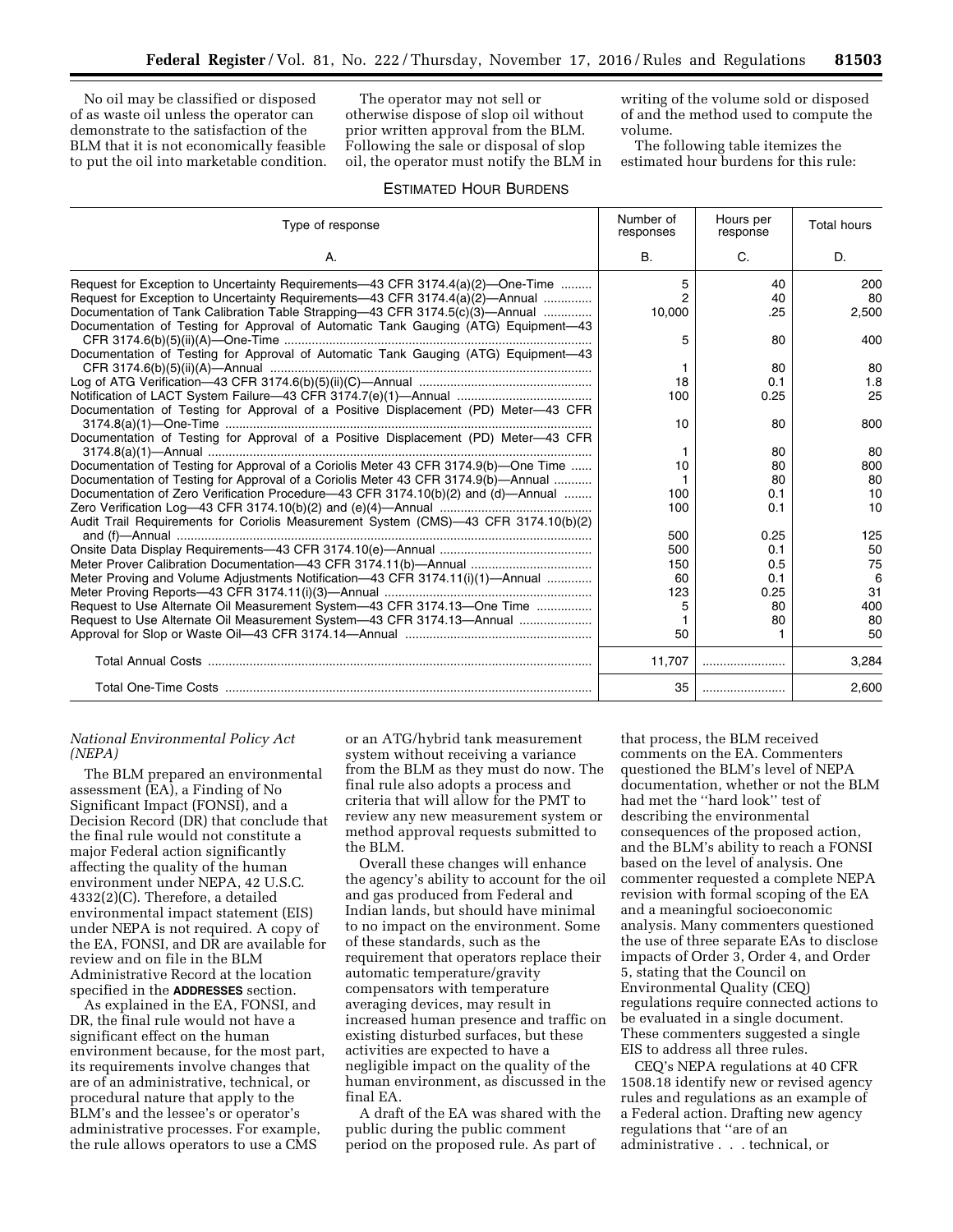procedural nature'' is categorically excluded from NEPA review pursuant to 43 CFR 46.210(i). The BLM nevertheless chose to complete a more robust level of NEPA documentation in the form of an EA. By preparing a separate EA for new subpart 3173, 3174, and 3175 regulations, the BLM was able to disclose the potential environmental effects of the Federal agency decisions on each of the regulations. Clearly, the BLM's level of analysis was more thorough than the categorical exclusion documentation required by NEPA. Additionally, a thorough socioeconomic analysis was completed in the BLM's regulatory impact analysis of the proposed rule, which was referenced in the EA.

Other commenters stated the BLM did not adequately address potential surface impacts to private land, minimized environmental surface impacts, did not address a reasonable range of alternatives, and did not adequately describe the Affected Environment. The BLM anticipates that in the majority of cases, operators will use existing surface disturbances such as existing well pad locations in connection with activities undertaken in compliance with the final rule, which will minimize new surface construction and surface impacts. Any new facilities will likely be constructed on a lease, relocated to an existing facility, or retrofitted to an existing facility. Similarly, the codification of BLM regulations does not hinder or prevent development of private minerals. The likelihood of impacts to private surface is low. In the rare instance that new pipelines or other facilities must be developed on private surface to comply with this rule, BLM authorization for activities on split estate would include site-specific NEPA documentation, with appropriate project-level mitigation. The BLM's obligation under NEPA is to analyze alternatives that would meet the Bureau's purpose and need and allow for a reasoned choice to be made. As described in the EA, a number of alternatives were considered, but eliminated from detailed study because they did not meet the purpose and need. Discussion of the affected environment should only contain data and analysis commensurate in detail with the importance of the impacts, which the BLM anticipates to be minimal.

The EA, FONSI, and DR were updated to address these comments, but the updates did not change the BLM's overall analysis of the potential environmental impacts of the rule.

## *Executive Order 13211, Actions Concerning Regulations That Significantly Affect Energy Supply, Distribution, or Use*

Although this rule amends the BLM's oil production regulations, it will not have a substantial direct effect on the nation's energy supply, distribution, or use, including a shortfall in supply or price increases. Changes in this rule strengthen the BLM's production accountability requirements for operators holding Federal and Indian oil leases. As discussed previously, among other things, this rule establishes objective measurement performance standards, updates recordkeeping requirements, and establishes uniform national requirements for operators who wish to use CMSs or ATG systems. As explained in detail in the BLM's regulatory impact analysis, all of these changes will increase the regulated community's annual costs by about \$3.9 million, or about \$1,055 per entity per year.

The BLM expects that the rule will not result in a net change in the quantity of oil that is produced from Federal and Indian leases.

#### *Information Quality Act*

In developing this rule, the BLM did not conduct or use a study, experiment, or survey requiring peer review under the Information Quality Act (Pub. L. 106–554, Appendix C Title IV, 515, 114 Stat. 2763A–153).

#### *Authors*

The principal authors of this final rule are Mike McLaren, Petroleum Engineer, BLM Pinedale Field Office; Tom Zelenka, Petroleum Engineer, BLM New Mexico State Office; Chris DeVault, I&E Coordinator, BLM Montana State Office; Jeff Prude, Petroleum Engineer, BLM Bakersfield Field Office; and Frank Sanders, Petroleum Engineer, BLM Worland Field Office. The team was assisted by Faith Bremner, Jean Sonneman and Ian Senio, Office of Regulatory Affairs, BLM Washington Office; Michael Ford, Economist, BLM Washington Office; Barbara Sterling, Natural Resource Specialist, BLM Colorado State Office; Bryce Barlan, Senior Policy Analyst, BLM, Washington Office; Michael Wade, BLM Washington Office; Rich Estabrook, BLM Washington Office; Dylan Fuge, Counselor to the Director, BLM Washington Office; Christopher Rhymes, Attorney Advisor, Office of the Solicitor, Department of the Interior; and Geoffrey Heath (now retired).

## **List of Subjects**

#### *43 CFR Part 3160*

Administrative practice and procedure, Government contracts, Indians-lands, Mineral royalties, Oil and gas exploration, Penalties, Public lands—mineral resources, Reporting and recordkeeping requirements.

## *43 CFR Part 3170*

Administrative practice and procedure, Immediate assessments, Incorporation by reference, Indianslands, Mineral royalties, Oil and gas measurement, Public lands—mineral resources.

Dated: October 6, 2016.

### **Janice M. Schneider,**

*Assistant Secretary, Land and Minerals Management.* 

## **43 CFR Chapter II**

For the reasons set out in the preamble, the Bureau of Land Management is amending 43 CFR parts 3160 and 3170 as follows:

## **PART 3160—ONSHORE OIL AND GAS OPERATIONS**

■ 1. The authority citation for part 3160 continues to read as follows:

**Authority:** 25 U.S.C. 396d and 2107; 30 U.S.C. 189, 306, 359, and 1751; and 43 U.S.C. 1732(b), 1733, and 1740.

■ 2. Revise § 3162.7–2 to read as follows:

#### **§ 3162.7–2 Measurement of oil.**

All oil removed or sold from a lease, communitized area, or unit participating area must be measured under subpart 3174 of this title. All measurement must be on the lease, communitized area, or unit from which the oil originated and must not be commingled with oil originating from other sources, unless approved by the authorized officer under the provisions of subpart 3173 of this title.

### **§ 3164.1 [Amended]**

 $\blacksquare$  3. Amend § 3164.1(b) by removing the fourth entry in the table, Order No. 4, Measurement of Oil.

## **PART 3170—ONSHORE OIL AND GAS PRODUCTION**

■ 4. The authority citation for part 3170 continues to read as follows:

**Authority:** 25 U.S.C. 396d and 2107; 30 U.S.C. 189, 306, 359, and 1751; and 43 U.S.C. 1732(b), 1733, and 1740.

■ 5. Add subpart 3174 to part 3170, to read as follows: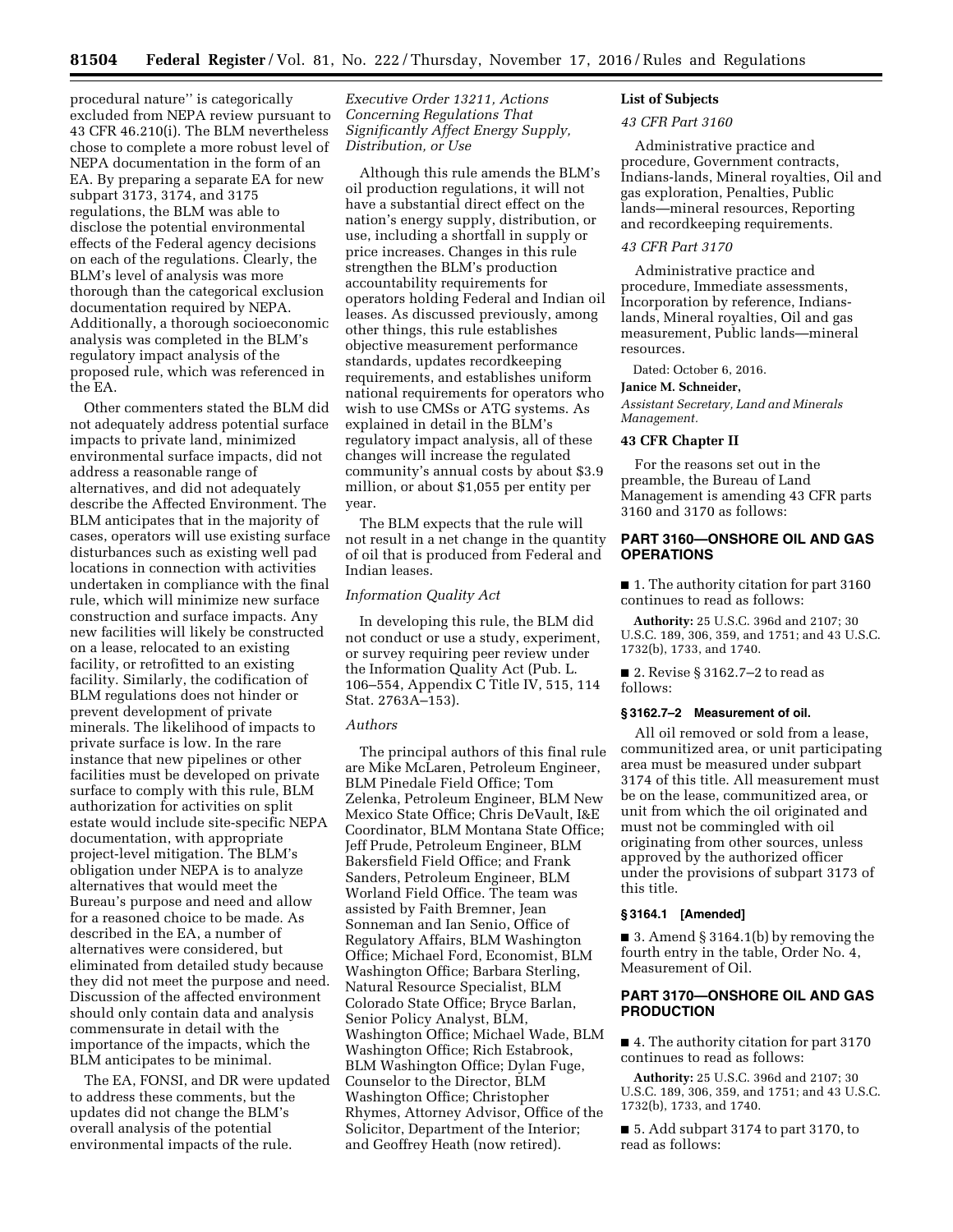#### **Subpart 3174—Measurement of Oil**

Sec.<br>3174.1

- Definitions and acronyms.
- 3174.2 General requirements.
- 3174.3 Incorporation by reference (IBR). 3174.4 Specific measurement performance requirements.
- 3174.5 Oil measurement by tank gauging general requirements.
- 3174.6 Oil measurement by tank gauging procedures.
- 3174.7 LACT systems—general requirements.
- 3174.8 LACT systems—components and operating requirements.
- 3174.9 Coriolis measurement systems (CMS)—general requirements and components.
- 3174.10 Coriolis meter for LACT and CMS measurement applications—operating requirements.
- 3174.11 Meter-proving requirements.
- 3174.12 Measurement tickets.
- 3174.13 Oil measurement by other methods.
- 3174.14 Determination of oil volumes by methods other than measurement.
- 3174.15 Immediate assessments.

#### **§ 3174.1 Definitions and acronyms.**

(a) As used in this subpart, the term: *Barrel (bbl)* means 42 standard United States gallons.

*Base pressure* means 14.696 pounds per square inch, absolute (psia).

*Base temperature* means 60 °F. *Certificate of calibration* means a document stating the base prover

volume and other physical data required for the calibration of flow meters. *Composite meter factor* means a meter

factor corrected from normal operating pressure to base pressure. The composite meter factor is determined by proving operations where the pressure is considered constant during the measurement period between provings.

*Configuration log* means the list of constant flow parameters, calculation methods, alarm set points, and other values that are programmed into the flow computer in a CMS.

*Coriolis meter* means a device which by means of the interaction between a flowing fluid and oscillation of tube(s) infers a mass flow rate. The meter also infers the density by measuring the natural frequency of the oscillating tubes. The Coriolis meter consists of sensors and a transmitter, which convert the output from the sensors to signals representing volume and density.

*Coriolis measurement system (CMS)*  means a metering system using a Coriolis meter in conjunction with a tertiary device, pressure transducer, and temperature transducer in order to derive and report gross standard oil volume. A CMS system provides realtime, on-line measurement of oil.

*Displacement prover* means a prover consisting of a pipe or pipes with known capacities, a displacement device, and detector switches, which sense when the displacement device has reached the beginning and ending points of the calibrated section of pipe. Displacement provers can be portable or fixed.

*Dynamic meter factor* means a kinetic meter factor derived by linear interpolation or polynomial fit, used for conditions where a series of meter factors have been determined over a range of normal operating conditions.

*Event log* means an electronic record of all exceptions and changes to the flow parameters contained within the configuration log that occur and have an impact on a quantity transaction record.

*Gross standard volume* means a volume of oil corrected to base pressure and temperature.

*Indicated volume* means the uncorrected volume indicated by the meter in a lease automatic custody transfer system or the Coriolis meter in a CMS. For a positive displacement meter, the indicated volume is represented by the non-resettable totalizer on the meter head. For Coriolis meters, the indicated volume is the uncorrected (without the meter factor) mass of liquid divided by the density.

*Innage gauging* means the level of a liquid in a tank measured from the datum plate or tank bottom to the surface of the liquid.

*Lease automatic custody transfer (LACT) system* means a system of components designed to provide for the unattended custody transfer of oil produced from a lease(s), unit PA(s), or CA(s) to the transporting carrier while providing a proper and accurate means for determining the net standard volume and quality, and fail-safe and tamperproof operations.

*Master meter prover* means a positive displacement meter or Coriolis meter that is selected, maintained, and operated to serve as the reference device for the proving of another meter. A comparison of the master meter to the Facility Measurement Point (FMP) line meter output is the basis of the mastermeter method.

*Meter factor* means a ratio obtained by dividing the measured volume of liquid that passed through a prover or master meter during the proving by the measured volume of liquid that passed through the line meter during the proving, corrected to base pressure and temperature.

*Net standard volume* means the gross standard volume corrected for quantities of non-merchantable substances such as sediment and water.

*Outage gauging* means the distance from the surface of the liquid in a tank to the reference gauge point of the tank.

*Positive displacement meter* means a meter that registers the volume passing through the meter using a system which constantly and mechanically isolates the flowing liquid into segments of known volume.

*Quantity transaction record (QTR)*  means a report generated by CMS equipment that summarizes the daily and hourly gross standard volume calculated by the flow computer and the average or totals of the dynamic data that is used in the calculation of gross standard volume.

*Tertiary device* means, for a CMS, the flow computer and associated memory, calculation, and display functions.

*Transducer* means an electronic device that converts a physical property, such as pressure, temperature, or electrical resistance, into an electrical output signal that varies proportionally with the magnitude of the physical property. Typical output signals are in the form of electrical potential (volts), current (milliamps), or digital pressure or temperature readings. The term transducer includes devices commonly referred to as transmitters.

*Vapor tight* means capable of holding pressure differential only slightly higher than that of installed pressure-relieving or vapor recovery devices.

(b) As used in this subpart, the following acronyms carry the meaning prescribed:

*API* means American Petroleum Institute.

*CA* has the meaning set forth in § 3170.3 of this part.

*COA* has the meaning set forth in § 3170.3 of this part.

*CPL* means correction for the effect of pressure on a liquid.

*CTL* means correction for the effect of temperature on a liquid.

*NIST* means National Institute of Standards and Technology.

*PA* has the meaning set forth in § 3170.3 of this part.

*PMT* means Production Measurement Team.

*PSIA* means pounds per square inch, absolute.

*S&W* means sediment and water.

## **§ 3174.2 General requirements.**

(a) Oil may be stored only in tanks that meet the requirements of § 3174.5(b) of this subpart.

(b) Oil must be measured on the lease, unit PA, or CA, unless approval for offlease measurement is obtained under §§ 3173.22 and 3173.23 of this part.

(c) Oil produced from a lease, unit PA, or CA may not be commingled with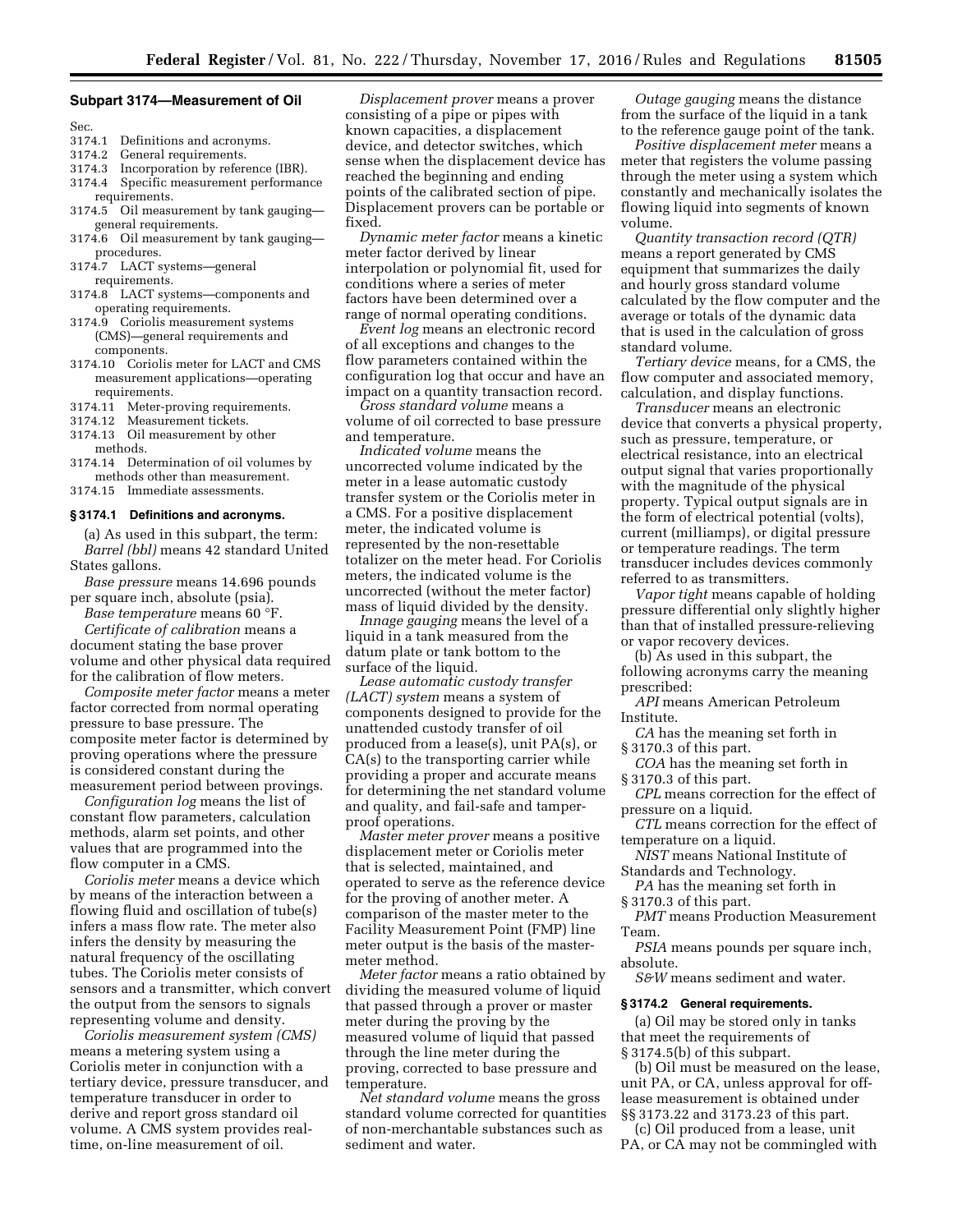production from other leases, unit PAs, or CAs or non-Federal properties before the point of royalty measurement, unless prior approval is obtained under §§ 3173.14 and 3173.15 of this part.

(d) An operator must obtain a BLMapproved FMP number under §§ 3173.12 and 3173.13 of this part for each oil measurement facility where the measurement affects the calculation of the volume or quality of production on which royalty is owed (*i.e.,* oil tank used for tank gauging, LACT system, CMS, or other approved metering device), except as provided in paragraph (h) of this section.

(e) Except as provided in paragraph (h) of this section, all equipment used to measure the volume of oil for royalty purposes installed after January 17, 2017 must comply with the requirements of this subpart.

(f) Except as provided in paragraph (h) of this section, measuring procedures and equipment used to measure oil for royalty purposes, that is in use on January 17, 2017, must comply with the requirements of this subpart on or before the date the operator is required to apply for an FMP number under 3173.12(e) of this part. Prior to that date, measuring procedures and equipment used to measure oil for royalty purposes, that is in use on January 17, 2017 must continue to comply with the requirements of Onshore Oil and Gas Order No. 4, Measurement of oil, § 3164.1(b) as contained in 43 CFR part 3160, (revised October 1, 2016), and any COAs and written orders applicable to that equipment.

(g) The requirement to follow the approved equipment lists identified in §§ 3174.6(b)(5)(ii)(A), 3174.6(b)(5)(iii), 3174.8(a)(1), and 3174.9(a) does not apply until January 17, 2019. The operator or manufacturer must obtain approval of a particular make, model, and size by submitting the test data used to develop performance specifications to the PMT to review.

(h) Meters used for allocation under a commingling and allocation approval under § 3173.14 are not required to meet the requirements of this subpart.

#### **§ 3174.3 Incorporation by reference (IBR).**

(a) Certain material specified in this section is incorporated by reference into this part with the approval of the Director of the Federal Register under 5 U.S.C. 552(a) and 1 CFR part 51. Operators must comply with all incorporated standards and material, as they are listed in this section. To enforce any edition other than that specified in this section, the BLM must publish a rule in the **Federal Register**,

and the material must be reasonably available to the public. All approved material is available for inspection at the Bureau of Land Management, Division of Fluid Minerals, 20 M Street SE., Washington, DC 20003, 202–912– 7162; at all BLM offices with jurisdiction over oil and gas activities; and is available from the sources listed below. It is also available for inspection at the National Archives and Records Administration (NARA). For information on the availability of this material at NARA, call 202–741–6030 or go to *[http://www.archives.gov/federal](http://www.archives.gov/federal_register/code_of_federal_regulations/ibr_locations.html)*\_ *[register/code](http://www.archives.gov/federal_register/code_of_federal_regulations/ibr_locations.html)*\_*of*\_*federal*\_*regulations/ ibr*\_*[locations.html](http://www.archives.gov/federal_register/code_of_federal_regulations/ibr_locations.html)*.

(b) American Petroleum Institute (API), 1220 L Street NW., Washington, DC 20005; telephone 202–682–8000; API also offers free, read-only access to some of the material at *[http://](http://publications.api.org) [publications.api.org](http://publications.api.org)*.

(1) API Manual of Petroleum Measurement Standards (MPMS) Chapter 2—Tank Calibration, Section 2A, Measurement and Calibration of Upright Cylindrical Tanks by the Manual Tank Strapping Method; First Edition, February 1995; Reaffirmed February 2012 (''API 2.2A''), IBR approved for § 3174.5(c).

(2) API MPMS Chapter 2—Tank Calibration, Section 2.2B, Calibration of Upright Cylindrical Tanks Using the Optical Reference Line Method; First Edition, March 1989, Reaffirmed January 2013 (''API 2.2B''), IBR approved for § 3174.5(c).

(3) API MPMS Chapter 2—Tank Calibration, Section 2C, Calibration of Upright Cylindrical Tanks Using the Optical-triangulation Method; First Edition, January 2002; Reaffirmed May 2008 (''API 2.2C''), IBR approved for  $§ 3174.5(c)$ .

(4) API MPMS Chapter 3, Section 1A, Standard Practice for the Manual Gauging of Petroleum and Petroleum Products; Third Edition, August 2013 (''API 3.1A''), IBR approved for §§ 3174.5(b), 3174.6(b).

(5) API MPMS Chapter 3—Tank Gauging, Section 1B, Standard Practice for Level Measurement of Liquid Hydrocarbons in Stationary Tanks by Automatic Tank Gauging; Second Edition, June 2001; Reaffirmed August 2011 (''API 3.1B''), IBR approved for § 3174.6(b).

(6) API MPMS Chapter 3—Tank Gauging, Section 6, Measurement of Liquid Hydrocarbons by Hybrid Tank Measurement Systems; First Edition, February 2001; Errata September 2005; Reaffirmed October 2011 (''API 3.6''), IBR approved for § 3174.6(b).

(7) API MPMS Chapter 4—Proving Systems, Section 1, Introduction; Third Edition, February 2005; Reaffirmed June 2014 (''API 4.1''), IBR approved for  $\S 3174.11(c)$ .

(8) API MPMS Chapter 4—Proving Systems, Section 2, Displacement Provers; Third Edition, September 2003; Reaffirmed March 2011, Addendum February 2015 (''API 4.2''), IBR approved for §§ 3174.11(b) and (c).

(9) API MPMS Chapter 4, Section 5, Master-Meter Provers; Fourth Edition, June 2016, (''API 4.5''), IBR approved for § 3174.11(b).

(10) API MPMS Chapter 4—Proving Systems, Section 6, Pulse Interpolation; Second Edition, May 1999; Errata April 2007; Reaffirmed October 2013 (''API 4.6''), IBR approved for § 3174.11(c).

(11) API MPMS Chapter 4, Section 8, Operation of Proving Systems; Second Edition, September 2013 (''API 4.8''), IBR approved for § 3174.11(b).

(12) API MPMS Chapter 4—Proving Systems, Section 9, Methods of Calibration for Displacement and Volumetric Tank Provers, Part 2, Determination of the Volume of Displacement and Tank Provers by the Waterdraw Method of Calibration; First Edition, December 2005; Reaffirmed July 2015 (''API 4.9.2''), IBR approved for § 3174.11(b).

(13) API MPMS Chapter 5—Metering, Section 6, Measurement of Liquid Hydrocarbons by Coriolis Meters; First Edition, October 2002; Reaffirmed November 2013 (''API 5.6''), IBR approved for §§ 3174.9(e), 3174.11(h) and (i).

(14) API MPMS Chapter 6—Metering Assemblies, Section 1, Lease Automatic Custody Transfer (LACT) Systems; Second Edition, May 1991; Reaffirmed May 2012 ("API 6.1"), IBR approved for § 3174.8(a) and (b).

(15) API MPMS Chapter 7, Temperature Determination; First Edition, June 2001, Reaffirmed February 2012 (''API 7''), IBR approved for §§ 3174.6(b), 3174.8(b).

(16) API MPMS Chapter 7.3, Temperature Determination—Fixed Automatic Tank Temperature Systems; Second Edition, October 2011 (''API 7.3''), IBR approved for § 3174.6(b).

(17) API MPMS Chapter 8, Section 1, Standard Practice for Manual Sampling of Petroleum and Petroleum Products; Fourth Edition, October 2013 (''API 8.1''), IBR approved for §§ 3174.6(b), 3174.11(h).

(18) API MPMS Chapter 8, Section 2, Standard Practice for Automatic Sampling of Petroleum and Petroleum Products; Third Edition, October 2015 (''API 8.2''), IBR approved for §§ 3174.6(b), 3174.8(b), 3174.11(h).

(19) API MPMS Chapter 8—Sampling, Section 3, Standard Practice for Mixing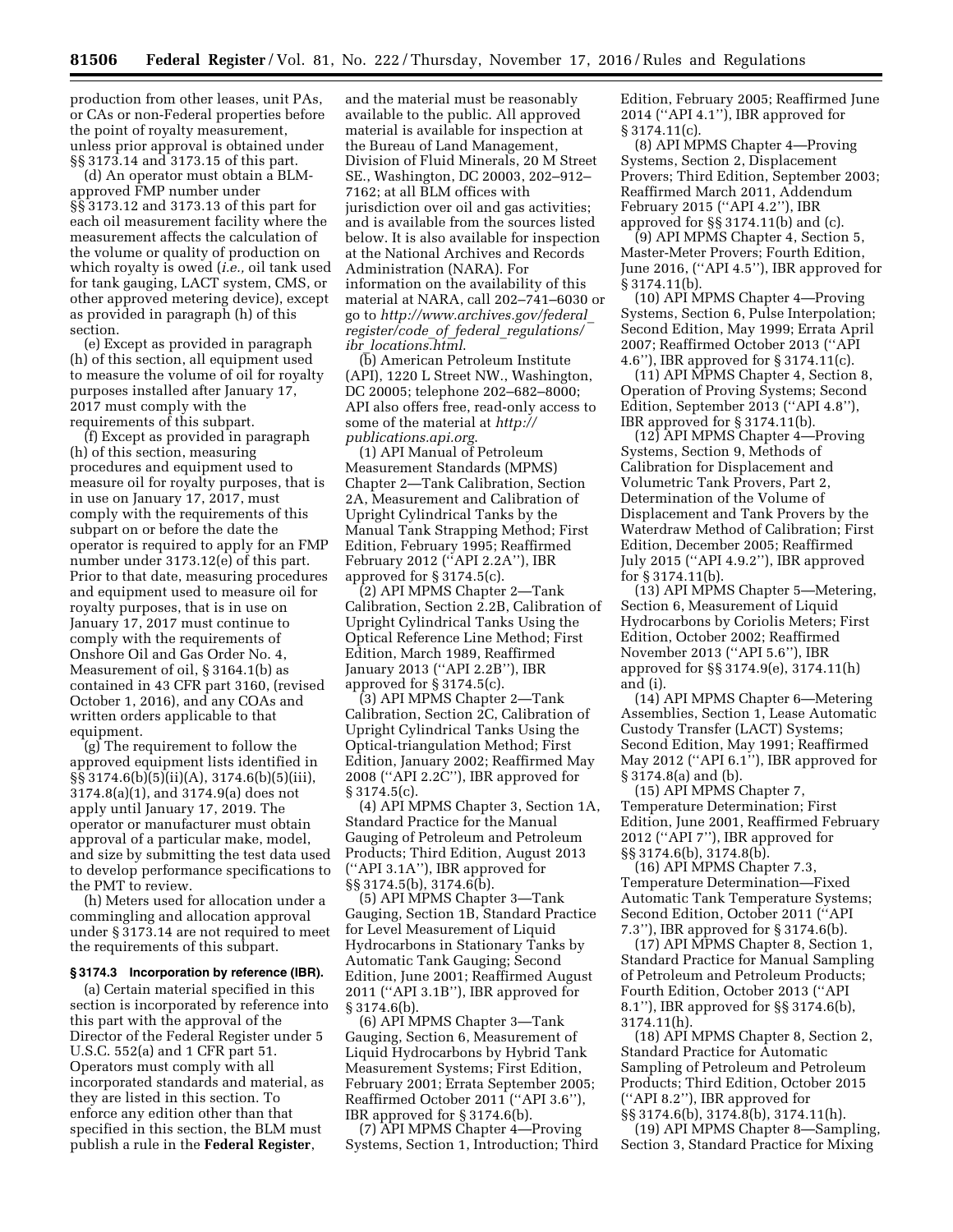and Handling of Liquid Samples of Petroleum and Petroleum Products; First Edition, October 1995; Errata March 1996; Reaffirmed, March 2010 (''API 8.3''), IBR approved for §§ 3174.8(b), 3174.11(h).

(20) API MPMS Chapter 9, Section 1, Standard Test Method for Density, Relative Density, or API Gravity of Crude Petroleum and Liquid Petroleum Products by Hydrometer Method; Third Edition, December 2012 (''API 9.1''), IBR approved for §§ 3174.6(b), 3174.8(b).

(21) API MPMS Chapter 9, Section 2, Standard Test Method for Density or Relative Density of Light Hydrocarbons by Pressure Hydrometer; Third Edition, December 2012 (''API 9.2''), IBR approved for §§ 3174.6(b), 3174.8(b).

(22) API MPMS Chapter 9, Section 3, Standard Test Method for Density, Relative Density, and API Gravity of Crude Petroleum and Liquid Petroleum Products by Thermohydrometer Method; Third Edition, December 2012 (''API 9.3''), IBR approved for  $\S$ § 3174.6(b), 3174.8(b).

(23) API MPMS Chapter 10, Section 4, Determination of Water and/or Sediment in Crude Oil by the Centrifuge Method (Field Procedure); Fourth Edition, October 2013; Errata March 2015 (''API 10.4''), IBR approved for §§ 3174.6(b), 3174.8(b).

(24) API MPMS Chapter 11—Physical Properties Data, Section 1, Temperature and Pressure Volume Correction Factors for Generalized Crude Oils, Refined Products and Lubricating Oils; May 2004, Addendum 1 September 2007; Reaffirmed August 2012 (''API 11.1''), IBR approved for §§ 3174.9(f), 3174.12(a).

(25) API MPMS Chapter 12— Calculation of Petroleum Quantities, Section 2, Calculation of Petroleum Quantities Using Dynamic Measurement Methods and Volumetric Correction Factors, Part 1, Introduction; Second Edition, May 1995; Reaffirmed March 2014 (''API 12.2.1''), IBR approved for §§ 3174.8(b), 3174.9(g).

(26) API MPMS Chapter 12— Calculation of Petroleum Quantities, Section 2, Calculation of Petroleum Quantities Using Dynamic Measurement Methods and Volumetric Correction Factors, Part 2, Measurement Tickets; Third Edition, June 2003; Reaffirmed September 2010 (''API 12.2.2''), IBR approved for §§ 3174.8(b), 3174.9(g).

(27) API MPMS Chapter 12— Calculation of Petroleum Quantities, Section 2, Calculation of Petroleum Quantities Using Dynamic Measurement Methods and Volumetric Correction Factors, Part 3, Proving Report; First Edition, October 1998; Reaffirmed

March 2009 (''API 12.2.3''), IBR approved for § 3174.11(c) and (i).

(28) API MPMS Chapter 12— Calculation of Petroleum Quantities, Section 2, Calculation of Petroleum Quantities Using Dynamic Measurement Methods and Volumetric Correction Factors, Part 4, Calculation of Base Prover Volumes by the Waterdraw Method; First Edition, December 1997; Reaffirmed March 2009; Errata July 2009 (''API 12.2.4''), IBR approved for § 3174.11(b).

(29) API MPMS Chapter 13— Statistical Aspects of Measuring and Sampling, Section 1, Statistical Concepts and Procedures in Measurements; First Edition, June 1985 Reaffirmed February 2011; Errata July 2013 (''API 13.1''), IBR approved for § 3174.4(a).

(30) API MPMS Chapter 13, Section 3, Measurement Uncertainty; First Edition, May, 2016 (''API 13.3''), IBR approved for § 3174.4(a).

(31) API MPMS Chapter 14, Section 3, Orifice Metering of Natural Gas and Other Related Hydrocarbon Fluids— Concentric, Square-edged Orifice Meters, Part 1, General Equations and Uncertainty Guidelines; Fourth Edition, September 2012; Errata July 2013 (''API 14.3.1''), IBR approved for § 3174.4(a).

(32) API MPMS Chapter 18—Custody Transfer, Section 1, Measurement Procedures for Crude Oil Gathered From Small Tanks by Truck; Second Edition, April 1997; Reaffirmed February 2012 (''API 18.1''), IBR approved for  $§ 3174.6(b).$ 

(33) API MPMS Chapter 18, Section 2, Custody Transfer of Crude Oil from Lease Tanks Using Alternative Measurement Methods, First Edition, July 2016 (''API 18.2''), IBR approved for § 3174.6(b).

(34) API MPMS Chapter 21—Flow Measurement Using Electronic Metering Systems, Section 2, Electronic Liquid Volume Measurement Using Positive Displacement and Turbine Meters; First Edition, June 1998; Reaffirmed August 2011 (''API 21.2''), IBR approved for §§ 3174.8(b), 3174.9(f), 3174.10(f).

(35) API Recommended Practice (RP) 12R1, Setting, Maintenance, Inspection, Operation and Repair of Tanks in Production Service; Fifth Edition, August 1997; Reaffirmed April 2008 (''API RP 12R1''), IBR approved for § 3174.5(b).

(36) API RP 2556, Correction Gauge Tables For Incrustation; Second Edition, August 1993; Reaffirmed November 2013 (''API RP 2556''), IBR approved for § 3174.5(c).

**Note 1 to § 3174.3(b):** You may also be able to purchase these standards from the

following resellers: Techstreet, 3916 Ranchero Drive, Ann Arbor, MI 48108; telephone 734–780–8000; *[www.techstreet.com/api/apigate.html](http://www.techstreet.com/api/apigate.html)*; IHS Inc., 321 Inverness Drive South, Englewood, CO 80112; 303–790–0600; *[www.ihs.com](http://www.ihs.com)*; SAI Global, 610 Winters Avenue, Paramus, NJ 07652; telephone 201–986–1131; *[http://](http://infostore.saiglobal.com/store/) [infostore.saiglobal.com/store/](http://infostore.saiglobal.com/store/)*.

#### **§ 3174.4 Specific measurement performance requirements.**

(a) *Volume measurement uncertainty levels.* (1) The FMP must achieve the following overall uncertainty levels as calculated in accordance with statistical concepts described in API 13.1, the methodologies in API 13.3, and the quadrature sum (square root of the sum of the squares) method described in API 14.3.1, Subsection 12.3 (all incorporated by reference, see § 3174.3) or other methods approved under paragraph (d):

# TABLE 1 TO § 3174.4—VOLUME MEASUREMENT UNCERTAINTY LEVELS

| The overall<br>volume<br>measurement<br>uncertainty<br>must be within: |
|------------------------------------------------------------------------|
| $\pm 0.50$ percent.<br>$±1.50$ percent.                                |
|                                                                        |

(2) Only a BLM State Director may grant an exception to the uncertainty levels prescribed in paragraph (a)(1) of this section, and only upon:

(i) A showing that meeting the required uncertainly level would involve extraordinary cost or unacceptable adverse environmental effects; and

(ii) Written concurrence of the PMT, prepared in coordination with the Deputy Director.

(b) *Bias.* The measuring equipment used for volume determinations must achieve measurement without statistically significant bias.

(c) *Verifiability.* All FMP equipment must be susceptible to independent verification by the BLM of the accuracy and validity of all inputs, factors, and equations that are used to determine quantity or quality. Verifiability includes the ability to independently recalculate volume and quality based on source records.

(d) *Alternative equipment.* The PMT will make a determination under § 3174.13 of this subpart regarding whether proposed alternative equipment or measurement procedures meet or exceed the objectives and intent of this section.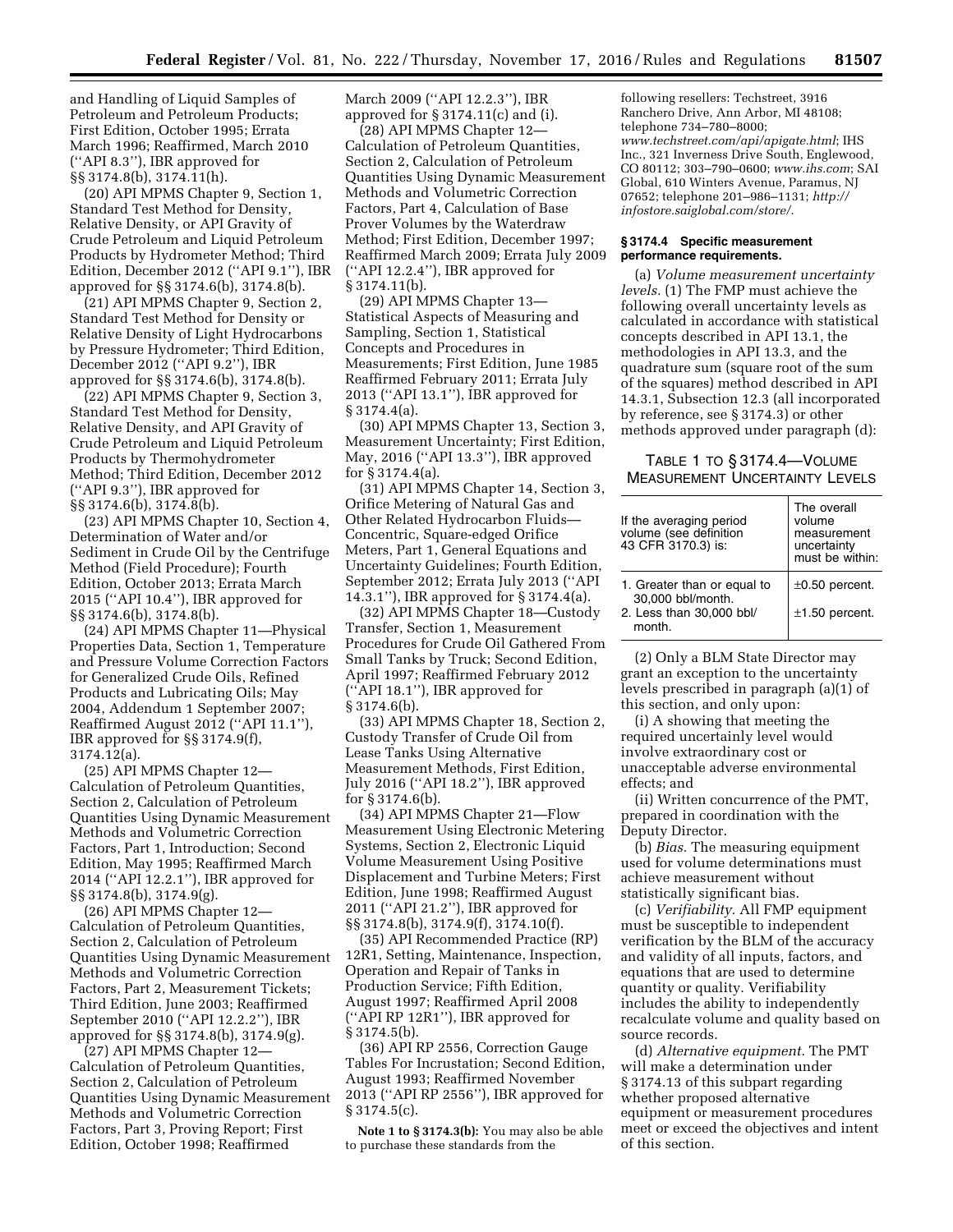#### **§ 3174.5 Oil measurement by tank gauging—general requirements.**

(a) *Measurement objective.* Oil measurement by tank gauging must accurately compute the total net standard volume of oil withdrawn from a properly calibrated sales tank by following the activities prescribed in § 3174.6 and the requirements of § 3174.4 of this subpart to determine the quantity and quality of oil being removed.

(b) *Oil tank equipment.* (1) Each tank used for oil storage must comply with the recommended practices listed in API RP 12R1 (incorporated by reference, see § 3174.3).

(2) Each oil storage tank must be connected, maintained, and operated in compliance with §§ 3173.2, 3173.6, and 3173.7 of this part.

(3) All oil storage tanks, hatches, connections, and other access points must be vapor tight. Unless connected to a vapor recovery or flare system, all tanks must have a pressure-vacuum relief valve installed at the highest point in the vent line or connection with another tank. All hatches, connections, and other access points must be installed and maintained in accordance with manufacturers' specifications.

(4) All oil storage tanks must be clearly identified and have an operatorgenerated number unique to the lease, unit PA, or CA, stenciled on the tank and maintained in a legible condition.

(5) Each oil storage tank associated with an approved FMP that has a tankgauging system must be set and maintained level.

(6) Each oil storage tank associated with an approved FMP that has a tankgauging system must be equipped with a distinct gauging reference point, consistent with API 3.1A (incorporated by reference, see § 3174.3). The height of the reference point must be stamped on a fixed bench-mark plate or stenciled on the tank near the gauging hatch, and be maintained in a legible condition.

(c) *Sales tank calibrations.* The operator must accurately calibrate each oil storage tank associated with an approved FMP that has a tank-gauging system using either API 2.2A, API 2.2B, or API 2.2C; and API RP 2556 (all incorporated by reference, see § 3174.3). The operator must:

(1) Determine sales tank capacities by tank calibration using actual tank measurements;

(i) The unit volume must be in barrels (bbl); and

(ii) The incremental height measurement must match gauging increments specified in § 3174.6(b)(5)(i)(C);

(2) Recalibrate a sales tank if it is relocated or repaired, or the capacity is changed as a result of denting, damage, installation, removal of interior components, or other alterations; and

(3) Submit sales tank calibration charts (tank tables) to the AO within 45 days after calibration. Tank tables may be in paper or electronic format.

#### **§ 3174.6 Oil measurement by tank gauging—procedures.**

(a) The procedures for oil measurement by tank gauging must comply with the requirements outlined in this section.

(b) The operator must follow the procedures identified in API 18.1 or API 18.2 (both incorporated by reference, see § 3174.3) as further specified in this paragraph to determine the quality and quantity of oil measured under field conditions at an FMP.

(1) *Isolate tank.* Isolate the tank for at least 30 minutes to allow contents to settle before proceeding with tank gauging operations. The tank isolating valves must be closed and sealed under § 3173.2 of this part.

(2) *Determine opening oil temperature.* Determination of the temperature of oil contained in a sales tank must comply with paragraphs (b)(2)(i) through (iii) of this section, API 7, and API 7.3 (both incorporated by reference, see § 3174.3). Opening temperature may be determined before, during, or after sampling.

(i) Glass thermometers must be clean, be free of fluid separation, have a minimum graduation of 1.0 °F, and have an accuracy of  $\pm 0.5$  °F.

(ii) Electronic thermometers must have a minimum graduation of 0.1 °F and have an accuracy of  $\pm 0.5$  °F.

(iii) Record the temperature to the nearest 1.0 °F for glass thermometers or 0.1 °F for portable electronic thermometers.

(3) *Take oil samples.* Sampling operations must be conducted prior to taking the opening gauge unless automatic sampling methods are being used. Sampling of oil removed from an FMP tank must yield a representative sample of the oil and its physical properties and must comply with API 8.1 or API 8.2 (both incorporated by reference, see § 3174.3).

(4) *Determine observed oil gravity.*  Tests for oil gravity must comply with paragraphs (b)(4)(i) through (iii) of this section and API 9.1, API 9.2, or API 9.3 (all incorporated by reference, see § 3174.3).

(i) The hydrometer or thermohydrometer (as applicable) must be calibrated for an oil gravity range that includes the observed gravity of the oil

sample being tested and must be clean, with a clearly legible oil gravity scale and with no loose shot weights.

(ii) Allow the temperature to stabilize for at least 5 minutes prior to reading the thermometer.

(iii) Read and record the observed API oil gravity to the nearest 0.1 degree. Read and record the temperature reading to the nearest 1.0 °F.

(5) *Measure the opening tank fluid level.* Take and record the opening gauge only after samples have been taken, unless automatic sampling methods are being used. Gauging must comply with either paragraph (b)(5)(i) of this section, API 3.1A, and API 18.1 (both incorporated by reference, see § 3174.3); or paragraph (b)(5)(ii) of this section, API 3.1B, API 3.6, and API 18.2 (all incorporated by reference, see  $§ 3174.3$ ; or paragraph  $(b)(5)(iii)$  of this section for dynamic volume determination.

(i) For manual gauging, comply with the requirements of API 3.1A and API 18.1 (both incorporated by reference, see § 3174.3) and the following:

(A) The proper bob must be used for the particular measurement method, *i.e.,*  either innage gauging or outage gauging;

(B) A gauging tape must be used. The gauging tape must be made of steel or corrosion-resistant material with graduation clearly legible, and must not be kinked or spliced;

(C) Either obtain two consecutive identical gauging measurements for any tank regardless of size, or:

(*1*) For tanks of 1,000 bbl or less in capacity, three consecutive measurements that are within 1/4-inch of each other and average these three measurements to the nearest 1⁄4 inch; or

(*2*) For tanks greater than 1,000 bbl in capacity, three consecutive measurements within 1⁄8 inch of each other, averaging these three measurements to the nearest 1⁄8 inch.

(D) A suitable product-indicating paste may be used on the tape to facilitate the reading. The use of chalk or talcum powder is prohibited; and

(E) The same tape and bob must be used for both opening and closing gauges.

(ii) For automatic tank gauging (ATG), comply with the requirements of API 3.1B, API 3.6, and API 18.2 (all incorporated by reference, see § 3174.3) and the following:

(A) The specific makes and models of ATG that are identified and described at *[www.blm.gov](http://www.blm.gov)* are approved for use;

(B) The ATG must be inspected and its accuracy verified to within  $\pm\frac{1}{4}$  inch in accordance with API 3.1B, Subsection 9 (incorporated by reference, see § 3174.3) at least once a month or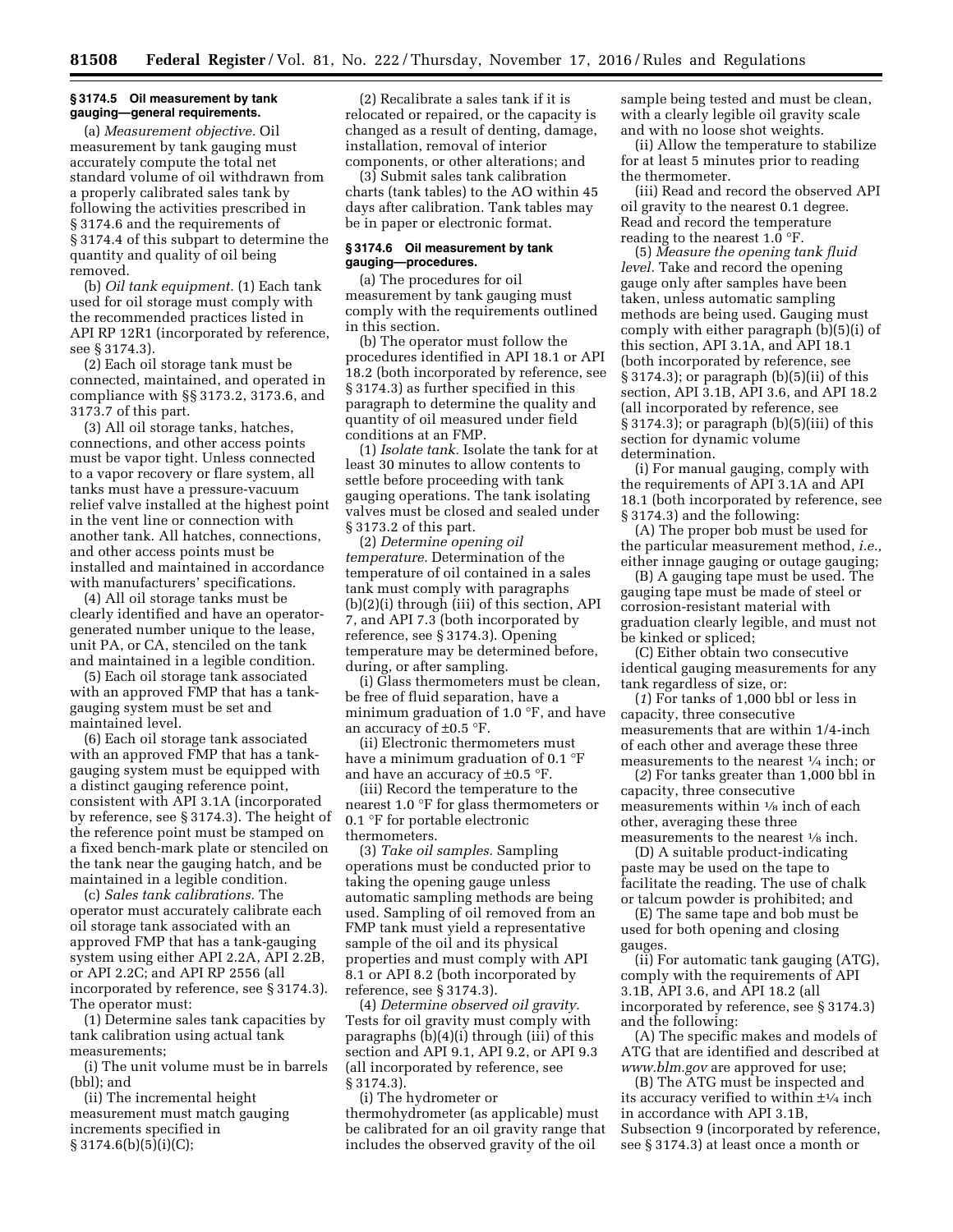prior to sales, whichever is latest, or any time at the request of the AO. If the ATG is found to be out of tolerance, the ATG must be calibrated prior to sales; and

(C) A log of field verifications must be maintained and available upon request. The log must include the following information: The date of verification; the as-found manual gauge readings; the as-found ATG readings; and whether the ATG was field calibrated. If the ATG was field calibrated, the as-left manual gauge readings and as-left ATG readings must be recorded.

(iii) For dynamic volume determination under API 18.2, Subsection 10.1.1, (incorporated by reference, see § 3174.3), the specific makes and models of in-line meters that are identified and described at *[www.blm.gov](http://www.blm.gov)* are approved for use.

(6) *Determine S&W content.* Using the oil samples obtained pursuant to paragraph (b)(3) of this section, determine the S&W content of the oil in the sales tanks, according to API 10.4 (incorporated by reference, see § 3174.3).

(7) *Transfer oil.* Break the tank load line valve seal and transfer oil to the tanker truck. After transfer is complete, close the tank valve and seal the valve under §§ 3173.2 and 3173.5 of this part.

(8) *Determine closing oil temperature.*  Determine the closing oil temperature using the procedures in paragraph (b)(2) of this section.

(9) *Take closing gauge.* Take the closing tank gauge using the procedures in paragraph (b)(5) of this section.

(10) *Complete measurement ticket.*  Following procedures in § 3174.12.

### **§ 3174.7 LACT system—general requirements.**

(a) A LACT system must meet the construction and operation requirements and minimum standards of this section, § 3174.8, and § 3174.4.

(b) A LACT system must be proven as prescribed in § 3174.11 of this subpart.

(c) Measurement tickets must be completed under § 3174.12(b) of this subpart.

(d) All components of a LACT system must be accessible for inspection by the AO.

(e)(1) The operator must notify the AO, within 72 hours after discovery, of any LACT system failures or equipment malfunctions that may have resulted in measurement error.

(2) Such system failures or equipment malfunctions include, but are not limited to, electrical, meter, and other failures that affect oil measurement.

(f) Any tests conducted on oil samples extracted from LACT system samplers for determination of temperature, oil

gravity, and S&W content must meet the requirements and minimum standards in § 3174.6(b)(2), (4), and (6) of this subpart.

(g) Automatic temperature compensators and automatic temperature and gravity compensators are prohibited.

### **§ 3174.8 LACT system—components and operating requirements.**

(a) *LACT system components.* Each LACT system must include all of the equipment listed in API 6.1 (incorporated by reference, see § 3174.3), with the following exceptions:

(1) The custody transfer meter must be a positive displacement meter or a Coriolis meter. The specific make, models, and sizes of positive displacement or Coriolis meter and associated software that are identified and described at *[www.blm.gov](http://www.blm.gov)* are approved for use.

(2) An electronic temperature averaging device must be installed.

(3) Meter back pressure must be applied by a back pressure valve or other controllable means of applying back pressure to ensure single-phase flow.

(b) *LACT system operating requirements.* Operation of all LACT system components must meet the requirements of API 6.1 (incorporated by reference, see § 3174.3) and the following:

(1) Sampling must be conducted according to API 8.2 and API 8.3 (both incorporated by reference, see § 3174.3) and the following:

(i) The sample extractor probe must be inserted within the center half of the flowing stream;

(ii) The extractor probe must be horizontally oriented; and

(iii) The external body of the extractor probe must be marked with the direction of the flow.

(2) Any tests conducted on oil samples extracted from LACT system samplers for determination of oil gravity and S&W content must meet the requirements of either API 9.1, API 9.2, or API 9.3, and API 10.4 (all incorporated by reference, see § 3174.3).

(3) The composite sample container must be emptied and cleaned upon completion of sample withdrawal.

(4) The positive displacement or Coriolis meter (see § 3174.10) must be equipped with a non-resettable totalizer. The meter must include or allow for the attachment of a device that generates at least 8,400 pulses per barrel of registered volume.

(5) The system must have a pressureindicating device downstream of the meter, but upstream of meter-proving

connections. The pressure-indicating device must be capable of providing pressure data to calculate the CPL correction factor.

(6) An electronic temperature averaging device must be installed, operated, and maintained as follows:

(i) The temperature sensor must be placed in compliance with API 7 (incorporated by reference, see § 3174.3);

(ii) The electronic temperature averaging device must be volumeweighted and take a temperature reading following API 21.2, Subsection 9.2.8 (incorporated by reference, see § 3174.3);

(iii) The average temperature for the measurement ticket must be calculated by the volumetric averaging method using API 21.2, Subsection 9.2.13.2a (incorporated by reference, see § 3174.3);

(iv) The temperature averaging device must have a reference accuracy of ±0.5 °F or better, and have a minimum graduation of 0.1 °F; and

(v) The temperature averaging device must include a display of instantaneous temperature and the average temperature calculated since the measurement ticket was opened.

(vi) The average temperature calculated since the measurement ticket was opened must be used to calculate the CTL correction factor.

(7) Determination of net standard volume: Calculate the net standard volume at the close of each measurement ticket following the guidelines in API 12.2.1 and API 12.2.2 (both incorporated by reference, see § 3174.3).

#### **§ 3174.9 Coriolis measurement systems (CMS)—general requirements and components.**

The following Coriolis measurement systems section is intended for Coriolis measurement applications independent of LACT measurement systems.

(a) A CMS must meet the requirements and minimum standards of this section, § 3174.4, and § 3174.10.

(b) The specific makes, models, and sizes of Coriolis meters and associated software that have been reviewed by the PMT, as provided in § 3174.13, approved by the BLM, and identified and described at *[www.blm.gov](http://www.blm.gov)* are approved for use.

(c) A CMS system must be proven at the frequency and under the requirements of § 3174.11 of this subpart.

(d) Measurement tickets must be completed under § 3174.12(b) of this subpart.

(e) A CMS at an FMP must be installed with the components listed in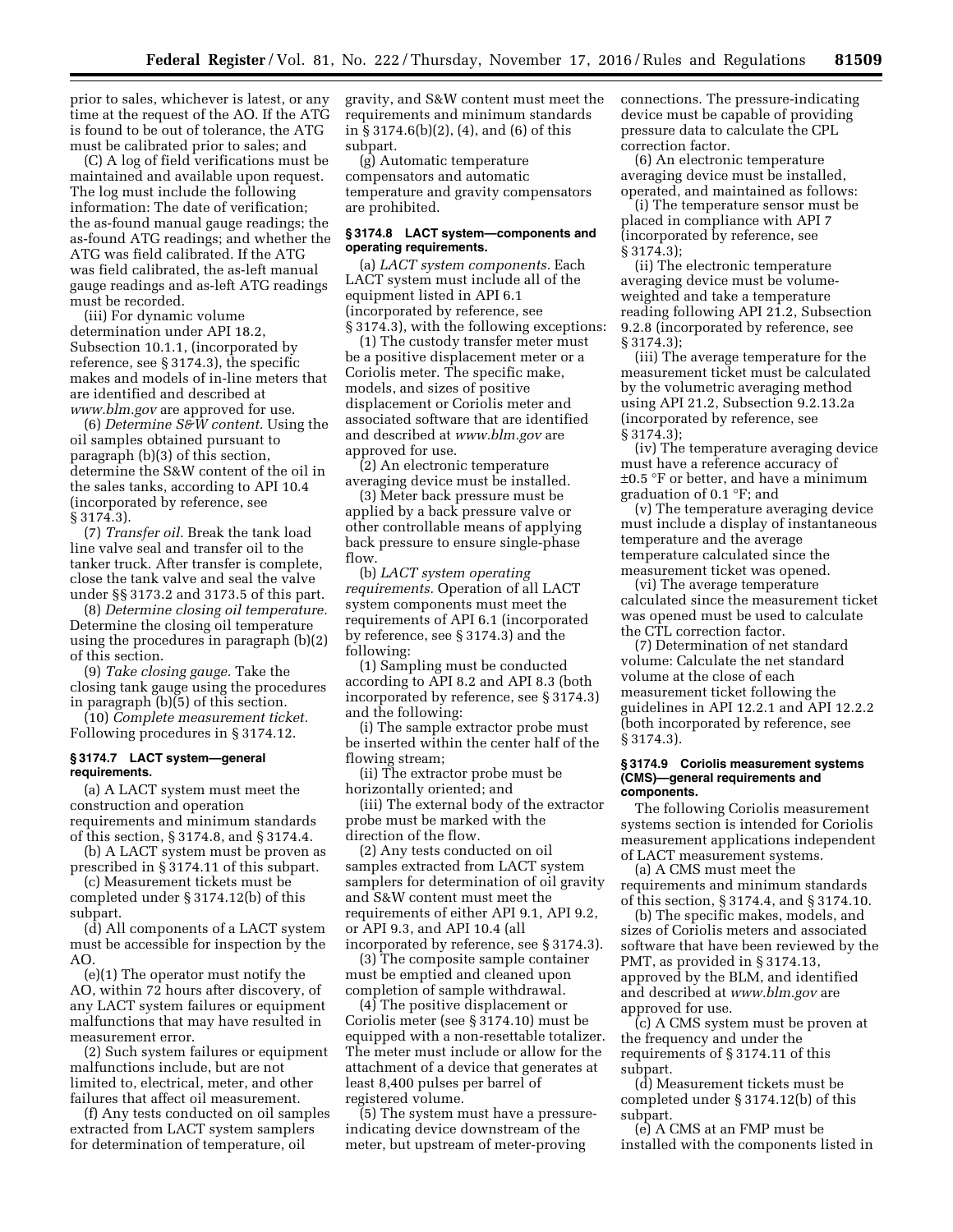API 5.6 (incorporated by reference, see § 3174.3). Additional requirements are as follows:

(1) The pressure transducer must meet the requirements of § 3174.8(b)(5) of this subpart.

(2) Temperature determination must meet the requirements of  $\S 3174.8(b)(6)$ of this subpart.

(3) If nonzero S&W content is to be used in determining net oil volume, the sampling system must meet the requirements of § 3174.8(b)(1) through (3) of this subpart. If no sampling system is used, or the sampling system does not meet the requirements of § 3174.8(b)(1) through (3) of this subpart, the S&W content must be reported as zero;

(4) Sufficient back pressure must be applied to ensure single phase flow through the meter.

(f) *Determination of API oil gravity.*  The API oil gravity reported for the measurement ticket period must be determined by one of the following methods:

(1) Determined from a composite sample taken pursuant to § 3174.8(b)(1) through (3) of this subpart; or

(2) Calculated from the average density as measured by the CMS over the measurement ticket period under API 21.2, Subsection 9.2.13.2a (incorporated by reference, see § 3174.3). Density must be corrected to base temperature and pressure using API 11.1 (incorporated by reference, see § 3174.3).

(g) *Determination of net standard volume.* Calculate the net standard volume at the close of each measurement ticket following the guidelines in API 12.2.1 and API 12.2.2 (both incorporated by reference, see § 3174.3).

### **§ 3174.10 Coriolis meter for LACT and CMS measurement applications—operating requirements.**

(a) *Minimum electronic pulse level.*  The Coriolis meter must register the volume of oil passing through the meter as determined by a system that constantly emits electronic pulse signals representing the indicated volume measured. The pulse per unit volume must be set at a minimum of 8,400 pulses per barrel.

(b) *Meter specifications.* (1) The Coriolis meter specifications must identify the make and model of the Coriolis meter to which they apply and must include the following:

(i) The reference accuracy for both mass flow rate and density, stated in either percent of reading, percent of full scale, or units of measure;

(ii) The effect of changes in temperature and pressure on both mass

flow and fluid density readings, and the effect of flow rate on density readings. These specifications must be stated in percent of reading, percent of full scale, or units of measure over a stated amount of change in temperature, pressure, or flow rate (*e.g.*, " $\pm$ 0.1 percent of reading per 20 psi'');

(iii) The stability of the zero reading for volumetric flow rate. The specifications must be stated in percent of reading, percent of full scale, or units of measure;

(iv) Design limits for flow rate and pressure; and

(v) Pressure drop through the meter as a function of flow rate and fluid viscosity.

(2) Submission of meter specifications: The operator must submit Coriolis meter specifications to the BLM upon request.

(c) *Non-resettable totalizer.* The Coriolis meter must have a nonresettable internal totalizer for indicated volume.

(d) *Verification of meter zero value using the manufacturer's specifications.*  If the indicated flow rate is within the manufacturer's specifications for zero stability, no adjustments are required. If the indicated flow rate is outside the manufacturer's specification for zero stability, the meter's zero reading must be adjusted. After the meter's zero has been adjusted, the meter must be proven required by § 3174.11. A copy of the zero value verification procedure must be made available to the AO upon request.

(e) *Required on-site information.* (1) The Coriolis meter display must be readable without using data collection units, laptop computers, or any special equipment, and must be on-site and accessible to the AO.

(2) For each Coriolis meter, the following values and corresponding units of measurement must be displayed:

(i) The instantaneous density of liquid (pounds/bbl, pounds/gal, or degrees API);

(ii) The instantaneous indicated volumetric flow rate through the meter (bbl/day);

(iii) The meter factor;

(iv) The instantaneous pressure (psi); (v) The instantaneous temperature  $(^{\circ}F)$ ;

(vi) The cumulative gross standard volume through the meter (nonresettable totalizer) (bbl); and

(vii) The previous day's gross standard volume through the meter (bbl).

(3) The following information must be correct, be maintained in a legible condition, and be accessible to the AO

at the FMP without the use of data collection equipment, laptop computers, or any special equipment:

(i) The make, model, and size of each sensor; and

(ii) The make, range, calibrated span, and model of the pressure and temperature transducer used to determine gross standard volume.

(4) A log must be maintained of all meter factors, zero verifications, and zero adjustments. For zero adjustments, the log must include the zero value before adjustment and the zero value after adjustment. The log must be made available upon request.

(f) *Audit trail requirements.* The information specified in paragraphs (f)(1) through (4) of this section must be recorded and retained under the recordkeeping requirements of § 3170.7 of this part. Audit trail requirements must follow API 21.2, Subsection 10 (incorporated by reference, see § 3174.3). All data must be available and submitted to the BLM upon request.

(1) *Quantity transaction record (QTR).*  Follow the requirements for a measurement ticket in § 3174.12(b) of this subpart.

(2) *Configuration log.* The configuration log must comply with the requirements of API 21.2, Subsection 10.2 (incorporated by reference, see § 3174.3). The configuration log must contain and identify all constant flow parameters used in generating the QTR.

(3) *Event log.* The event log must comply with the requirements of API 21.2, Subsection 10.6 (incorporated by reference, see § 3174.3). In addition, the event log must be of sufficient capacity to record all events such that the operator can retain the information under the recordkeeping requirements of § 3170.7 of this part.

(4) *Alarm log* The type and duration of any of the following alarm conditions must be recorded:

(i) Density deviations from acceptable parameters; and

(ii) Instances in which the flow rate exceeded the manufacturer's maximum recommended flow rate or was below the manufacturer's minimum recommended flow rate.

(g) *Data protection.* Each Coriolis meter must have installed and maintained in an operable condition a backup power supply or a nonvolatile memory capable of retaining all data in the unit's memory to ensure that the audit trail information required under paragraph (f) of this section is protected.

### **§ 3174.11 Meter-proving requirements.**

(a) *Applicability.* This section specifies the minimum requirements for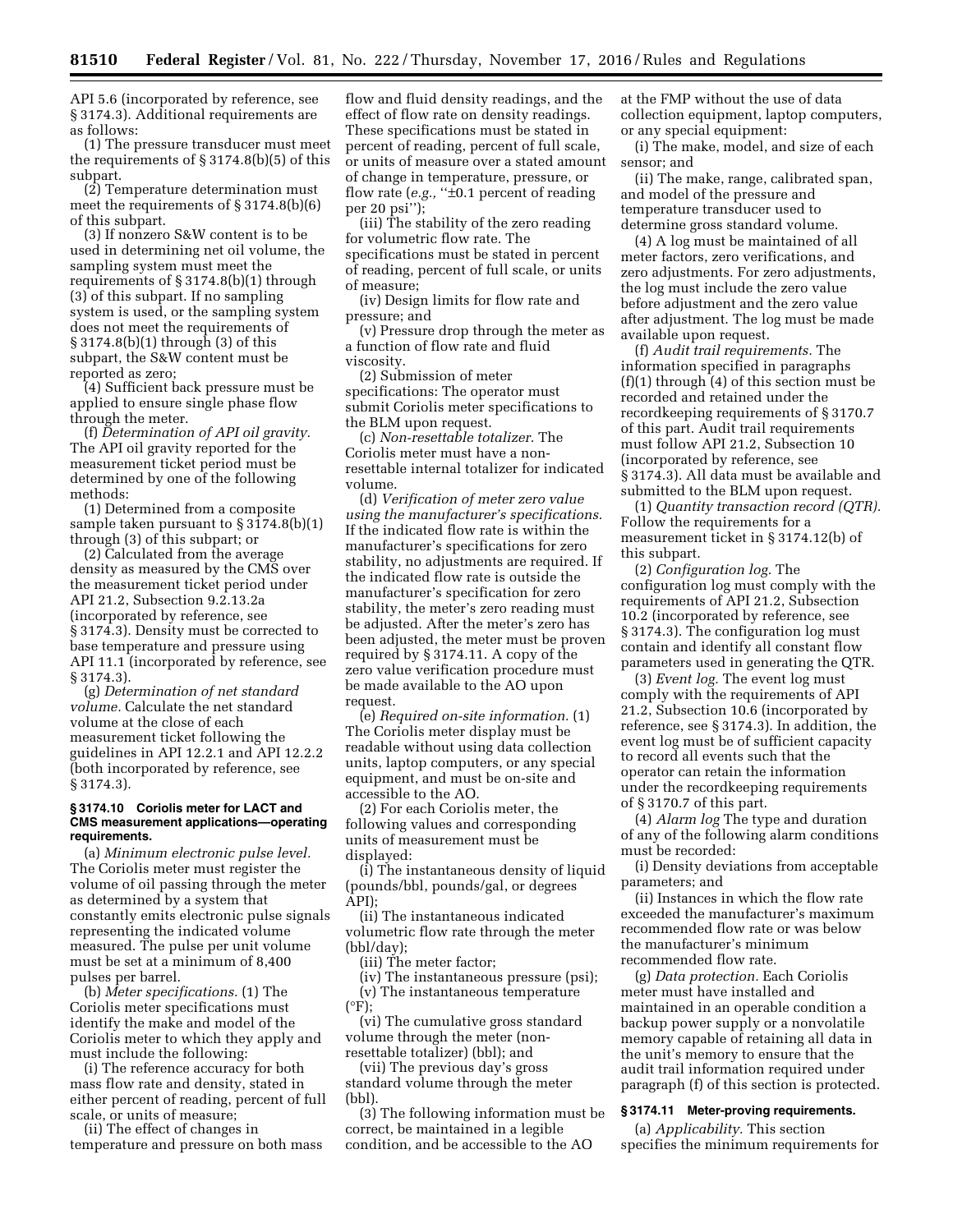conducting volumetric meter proving for all FMP meters.

(b) *Meter prover.* Acceptable provers are positive displacement master meters, Coriolis master meters, and displacement provers. The operator must ensure that the meter prover used to determine the meter factor has a valid certificate of calibration on site and available for review by the AO. The certificate must show that the prover, identified by serial number assigned to and inscribed on the prover, was calibrated as follows:

(1) Master meters must have a meter factor within 0.9900 to 1.0100 determined by a minimum of five consecutive prover runs within 0.0005 (0.05 percent repeatability) as described in API 4.5, Subsection 6.5 (incorporated by reference, see § 3174.3). The master meter must not be mechanically compensated for oil gravity or temperature; its readout must indicate units of volume without corrections. The meter factor must be documented on the calibration certificate and must be calibrated at least once every 12 months. New master meters must be calibrated immediately and recalibrated in three months. Master meters that have undergone mechanical repairs, alterations, or changes that affect the calibration must be calibrated immediately upon completion of this work and calibrated again 3 months after this date under API 4.5, API 4.8, Subsection 10.2, and API 4.8, Annex B (all incorporated by reference, see § 3174.3).

(2) Displacement provers must meet the requirements of API 4.2 (incorporated by reference, see § 3174.3) and be calibrated using the water-draw method under API 4.9.2 (incorporated by reference, see § 3174.3), at the calibration frequencies specified in API 4.8, Subsection 10.1(b) (incorporated by reference, see § 3174.3).

(3) The base prover volume of a displacement prover must be calculated under API 12.2.4 (incorporated by reference, see § 3174.3).

(4) Displacement provers must be sized to obtain a displacer velocity through the prover that is within the appropriate range during proving under API 4.2, Subsection 4.3.4.2, Minimum Displacer Velocities and API 4.2, Subsection 4.3.4.1, Maximum Displacer Velocities (incorporated by reference, see § 3174.3).

(5) Fluid velocity is calculated using API 4.2, Subsection 4.3.4.3, Equation 12 (incorporated by reference, see § 3174.3).

(c) *Meter proving runs.* Meter proving must follow the applicable section(s) of

API 4.1, Proving Systems (incorporated by reference, see § 3174.3).

(1) Meter proving must be performed under normal operating fluid pressure, fluid temperature, and fluid type and composition, as follows:

(i) The oil flow rate through the LACT or CMS during proving must be within 10 percent of the normal flow rate;

(ii) The absolute pressure as measured by the LACT or CMS during proving must be within 10 percent of the normal operating absolute pressure;

(iii) The temperature as measured by the LACT or CMS during the proving must be within 10 °F of the normal operating temperature; and

(iv) The gravity of the oil during proving must be within 5° API of the normal oil gravity.

(v) If the normal flow rate, pressure, temperature, or oil gravity vary by more than the limits defined in paragraphs (c)(i) through (c)(iv) of this section, meter provings must be conducted, at a minimum, under the three following conditions: At the lower limit of normal operating conditions, at the upper limit of normal operation conditions, and at the midpoint of normal operating conditions.

(2) If each proving run is not of sufficient volume to generate at least 10,000 pulses, as specified by API 4.2, Subsection 4.3.2 (incorporated by reference, see § 3174.3), from the positive displacement meter or the Coriolis meter, then pulse interpolation must be used in accordance with API 4.6 (incorporated by reference, see § 3174.3).

(3) Proving runs must be made until the calculated meter factor or meter generated pulses from five consecutive runs match within a tolerance of 0.0005 (0.05 percent) between the highest and the lowest value in accordance with API 12.2.3, Subsection 9 (incorporated by reference, see § 3174.3).

(4) The new meter factor is the arithmetic average of the meter generated pulses or intermediate meter factors calculated from the five consecutive runs in accordance with API 12.2.3, Subsection 9 (incorporated by reference, see § 3174.3).

(5) Meter factor computations must follow the sequence described in API 12.2.3 (incorporated by reference, see § 3174.3).

(6) If multiple meters factors are determined over a range of normal operating conditions, then:

(i) If all the meter factors determined over a range of conditions fall within 0.0020 of each other, then a single meter factor may be calculated for that range as the arithmetic average of all the meter factors within that range. The full range

of normal operating conditions may be divided into segments such that all the meter factors within each segment fall within a range of 0.0020. In this case, a single meter factor for each segment may be calculated as the arithmetic average of the meter factors within that segment; or

(ii) The metering system may apply a dynamic meter factor derived (using, *e.g.,* linear interpolation, polynomial fit, etc.) from the series of meter factors determined over the range of normal operating conditions, so long as no two neighboring meter factors differ by more than 0.0020.

(7) The meter factor must be at least 0.9900 and no more than 1.0100.

(8) The initial meter factor for a new or repaired meter must be at least 0.9950 and no more than 1.0050.

(9) For positive displacement meters, the back pressure valve may be adjusted after proving only within the normal operating fluid flow rate and fluid pressure as described in paragraph (c)(1) of this section. If the back pressure valve is adjusted after proving, the operator must document the as left fluid flow rate and fluid pressure on the proving report.

(10) If a composite meter factor is calculated, the CPL value must be calculated from the pressure setting of the back pressure valve or the normal operating pressure at the meter. Composite meter factors must not be used with a Coriolis meter.

(d) *Minimum proving frequency.* The operator must prove any FMP meter before removal or sales of production after any of the following events:

(1) Initial meter installation;

(2) Every 3 months (quarterly) after the last proving, or each time the registered volume flowing through the meter, as measured on the nonresettable totalizer from the last proving, increases by 75,000 bbl, whichever comes first, but no more frequently than monthly;

(3) Meter zeroing (Coriolis meter); (4) Modification of mounting conditions;

(5) A change in fluid temperature that exceeds the transducer's calibrated span;

(6) A change in pressure, density, or flow rate that exceeds the operating proving limits;

(7) The mechanical or electrical components of the meter have been changed, repaired, or removed;

(8) Internal calibration factors have been changed or reprogrammed; or

(9) At the request of the AO.

(e) *Excessive meter factor deviation.*  (1) If the difference between meter factors established in two successive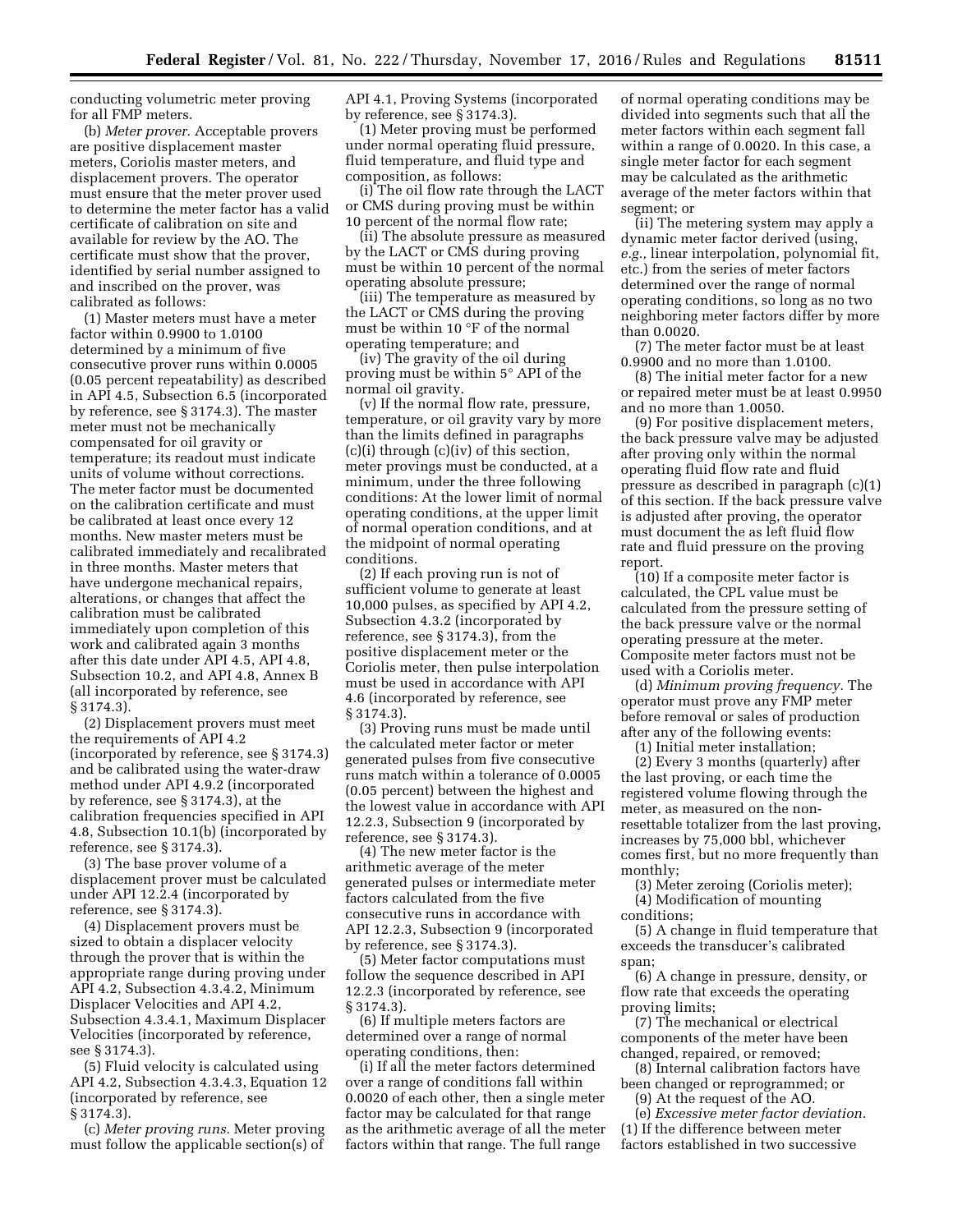provings exceeds ±0.0025, the meter must be immediately removed from service, checked for damage or wear, adjusted or repaired, and reproved before returning the meter to service.

(2) The arithmetic average of the two successive meter factors must be applied to the production measured through the meter between the date of the previous meter proving and the date of the most recent meter proving.

(3) The proving report submitted under paragraph (i) of this section must clearly show the most recent meter factor and describe all subsequent repairs and adjustments.

(f) *Verification of the temperature transducer.* As part of each required meter proving and upon replacement, the temperature averager for a LACT system and the temperature transducer used in conjunction with a CMS must be verified against a known standard according to the following:

(1) The temperature averager or temperature transducer must be compared with a test thermometer traceable to NIST and with a stated accuracy of ±0.25 °F or better.

(2) The temperature reading displayed on the temperature averager or temperature transducer must be compared with the reading of the test thermometer using one of the following methods:

(i) The test thermometer must be placed in a test thermometer well located not more than 12″ from the probe of the temperature averager or temperature transducer; or

(ii) Both the test thermometer and probe of the temperature averager or temperature transducer must be placed in an insulated water bath. The water bath temperature must be within 20 °F of the normal flowing temperature of the oil.

(3) The displayed reading of instantaneous temperature from the temperature averager or the temperature transducer must be compared with the reading from the test thermometer. If they differ by more than 0.5 °F, then the difference in temperatures must be noted on the meter proving report and:

(i) The temperature averager or temperature transducer must be adjusted to match the reading of the test thermometer; or

(ii) The temperature averager or temperature transducer must be recalibrated, repaired, or replaced.

(g) *Verification of the pressure transducer (if applicable).* (1) As part of each required meter proving and upon replacement, the pressure transducer must be compared with a test pressure device (dead weight or pressure gauge) traceable to NIST and with a stated

maximum uncertainty of no more than one-half of the accuracy required from the transducer being verified.

(2) The pressure reading displayed on the pressure transducer must be compared with the reading of the test pressure device.

(3) The pressure transducer must be tested at the following three points:

(i) Zero (atmospheric pressure);

(ii) 100 percent of the calibrated span of the pressure transducer; and

(iii) A point that represents the normal flowing pressure through the Coriolis meter.

(4) If the pressure applied by the test pressure device and the pressure displayed on the pressure transducer vary by more than the required accuracy of the pressure transducer, the pressure transducer must be adjusted to read within the stated accuracy of the test pressure device.

(h) *Density verification (if applicable).*  As part of each required meter proving, if the API gravity of oil is determined from the average density measured by the Coriolis meter (rather than from a composite sample), then during each proving of the Coriolis meter, the instantaneous flowing density determined by the Coriolis meter must be verified by comparing it with an independent density measurement as specified under API 5.6, Subsection 9.1.2.1 (incorporated by reference, see § 3174.3). The difference between the indicated density determined from the Coriolis meter and the independently determined density must be within the specified density reference accuracy specification of the Coriolis meter. Sampling must be performed in accordance with API 8.1, API 8.2, or API 8.3 (incorporated by reference, see § 3174.3), as appropriate.

(i) *Meter proving reporting requirements.* (1) The operator must report to the AO all meter-proving and volume adjustments after any LACT system or CMS malfunction, including excessive meter-factor deviation, using the appropriate form in either API 12.2.3 or API 5.6 (both incorporated by reference, see § 3174.3), or any similar format showing the same information as the API form, provided that the calculation of meter factors maintains the proper calculation sequence and rounding.

(2) In addition to the information required under paragraph (i)(1) of this section, each meter-proving report must also show the:

(i) Unique meter ID number;

(ii) Lease number, CA number, or unit PA number;

(iii) The temperature from the test thermometer and the temperature from the temperature averager or temperature transducer;

(iv) For pressure transducers, the pressure applied by the pressure test device and the pressure reading from the pressure transducer at the three points required under paragraph (g)(3) of this section;

(v) For density verification (if applicable), the instantaneous flowing density (as determined by Coriolis meter), and the independent density measurement, as compared under paragraph (h) of this section; and

(vi) The ''as left'' fluid flow rate and fluid pressure, if the back pressure valve is adjusted after proving as described in paragraph (c)(9) of this section.

(3) The operator must submit the meter-proving report to the AO no later than 14 days after the meter proving. The proving report may be either in a hard copy or electronic format.

#### **§ 3174.12 Measurement tickets.**

(a) *Tank gauging.* After oil is measured by tank gauging under §§ 3174.5 and 3174.6 of this subpart, the operator, purchaser, or transporter, as appropriate, must complete a uniquely numbered measurement ticket, in either paper or electronic format, with the following information:

(1) Lease, unit PA, or CA number;

(2) Unique tank number and nominal tank capacity;

(3) Opening and closing dates and times;

(4) Opening and closing gauges and observed temperatures in °F;

(5) Observed volume for opening and closing gauge, using tank specific calibration charts (see § 3174.5(c));

(6) Total gross standard volume removed from the tank following API 11.1 (incorporated by reference, see § 3174.3);

(7) Observed API oil gravity and temperature in °F;

(8) API oil gravity at 60 °F, following API 11.1 (incorporated by reference, see § 3174.3);

(9) S&W content percent;

(10) Unique number of each seal removed and installed;

(11) Name of the individual performing the tank gauging; and

(12) Name of the operator.

(b) *LACT system and CMS.* (1) At the beginning of every month, and, unless the operator is using a flow computer under § 3174.10, before conducting proving operations on a LACT system, the operator, purchaser, or transporter, as appropriate, must complete a uniquely numbered measurement ticket, in either paper or electronic format, with the following information:

(i) Lease, unit PA, or CA number;